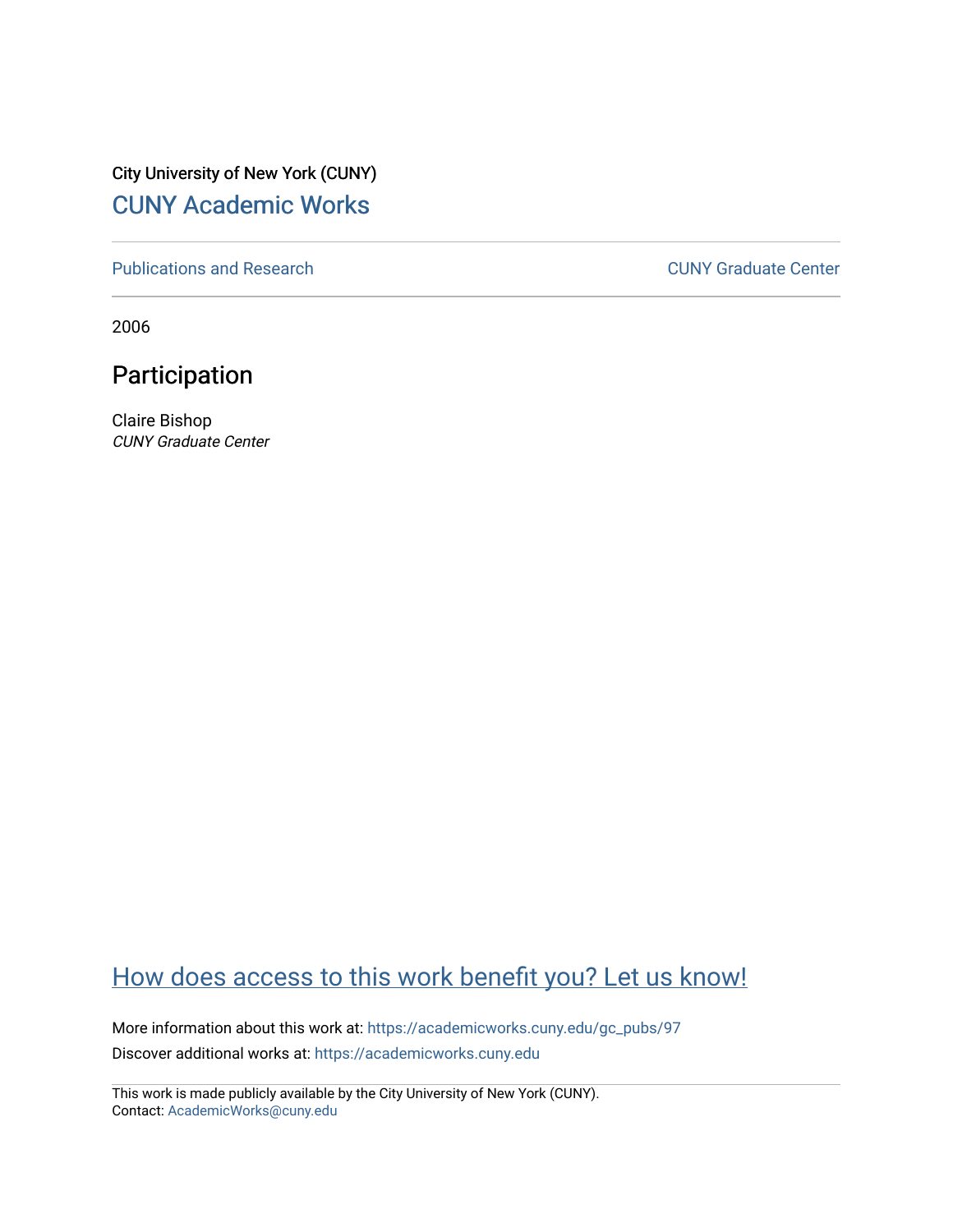Roland Barthes//Joseph Beuys//Nicolas Bourriaud// Peter Bürger//Graciela Carnevale//Lygia Clark// Collective Actions//Eda Cufer//Guy Debord//Jeremy Deller//Umberto Eco//Hal Foster//Édouard Glissant// Group Material//Félix Guattari//Thomas Hirschhorn// Carsten Höller//Allan Kaprow//Lars Bang Larsen// Jean-Luc Nancy//Molly Nesbit//Hans Ulrich Obrist// Hélio Oiticica//Adrian Piper//Jacques Rancière// Dirk Schwarze//Rirkrit Tiravanija

Participation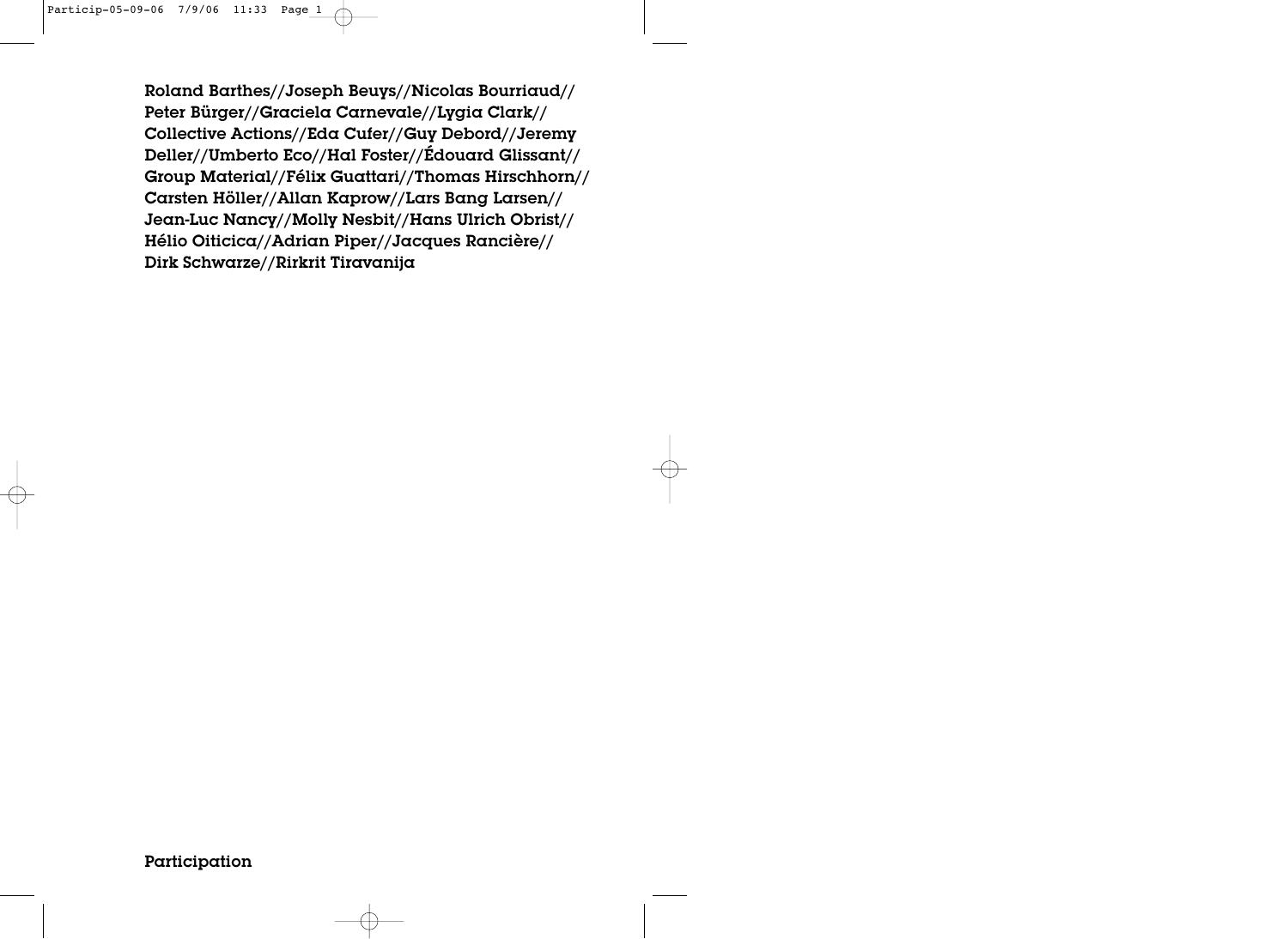Particip-05-09-06 7/9/06 11:33 Page 2

Whitechapel London The MIT Press Cambridge, Massachusetts

## PART N ATIO ICIP

Edited by Claire Bishop

Documents of Contemporary Art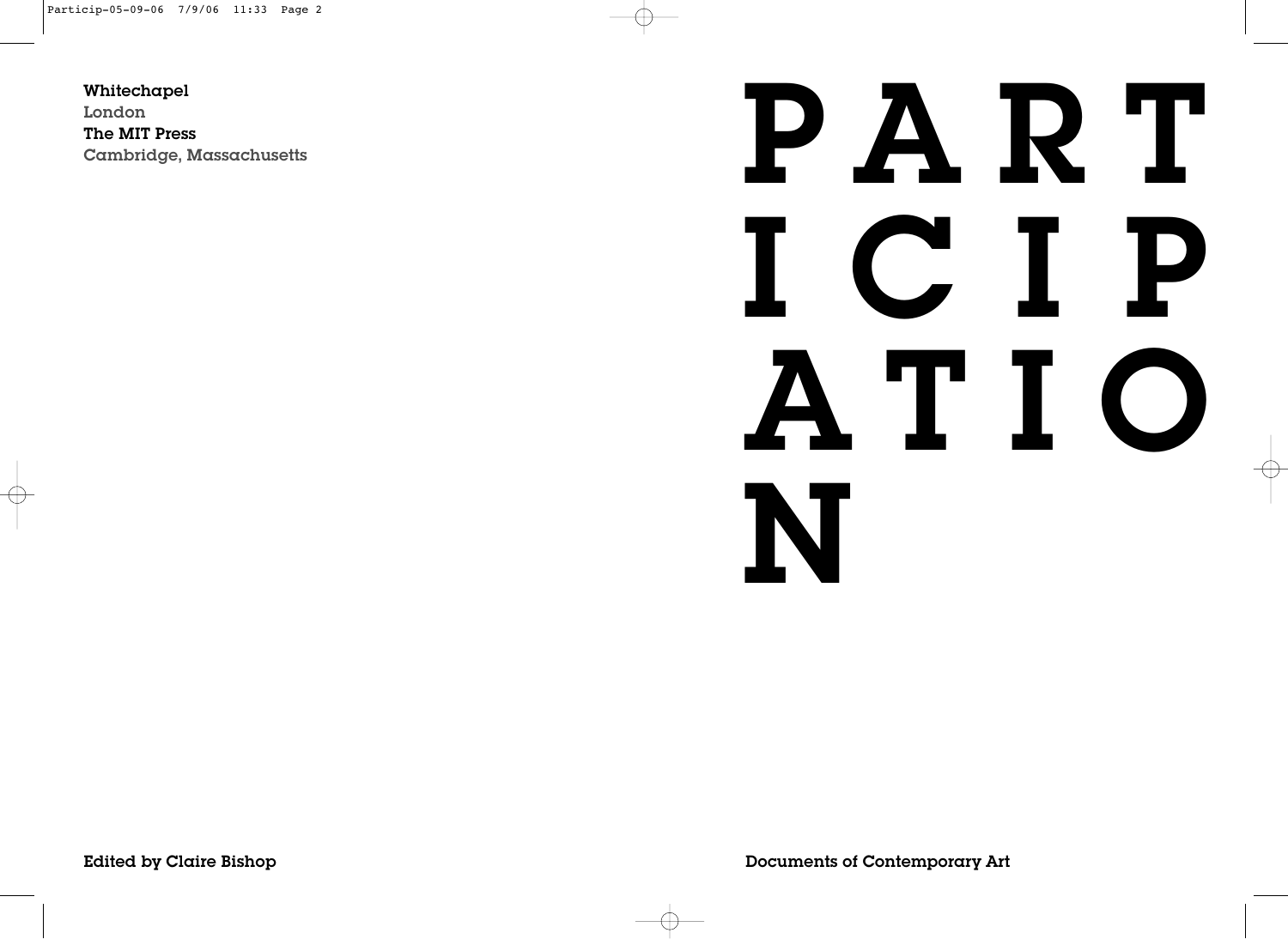Co-published by Whitechapel and The MIT Press

First published 2006 © 2006 Whitechapel Ventures Limited Texts © the authors, unless otherwise stated

Whitechapel is the imprint of Whitechapel Ventures Limited

All rights reserved. No part of this publication may be reproduced, stored in a retrieval system or transmitted in any form or by any means, electronic, mechanical, photocopying or otherwise, without the written permission of the publisher

ISBN 0-85488-147-6 (Whitechapel) ISBN 0-262-52464-3 (The MIT Press)

A catalogue record for this book is available from the British Library

Library of Congress Cataloguing-in-Publication Data

Participation / edited by Claire Bishop p. cm. – (Documents of contemporary art series) Includes bibliographical references and index ISBN-13: 978-0-262-52464-3 (pbk. :alk. paper) ISBN-10: 0-262-52464-3 (pbk. :alk. paper) 1. Interactive art. 2. Arts audiences. 3. Authorship–Sociological aspects I. Bishop, Claire. II. Series NX46.5.157P37 2006 700.1–dc22

2006044940

10 9 8 7 6 5 4 3 2 1

Series Editor: Iwona Blazwick Commissioning Editor: Ian Farr Project Editor: Hannah Vaughan Designed by SMITH Printed in Italy

Cover: Lygia Clark, Baba antropofága (1973), from the series Collective Body. © The World of Lygia Clark Cultural Association, Rio de Janeiro

Whitechapel Ventures Limited 80-82 Whitechapel High Street London E1 7QZ www.whitechapel.org To order (UK and Europe) call +44 (0)207 522 7888 or email MailOrder@whitechapel.org Distributed to the book trade (UK and Europe only) by Cornerhouse www.cornerhouse.org

The MIT Press 55 Hayward Street Cambridge, MA 02142 For information on quantity discounts, please email special\_sales@mitpress.mit.edu

## Documents of Contemporary Art

In recent decades artists have progressively expanded the boundaries of art as they have sought to engage with an increasingly pluralistic environment. Teaching, curating and understanding of art and visual culture are likewise no longer grounded in traditional aesthetics but centred on significant ideas, topics and themes ranging from the everyday to the uncanny, the psychoanalytical to the political.

The Documents of Contemporary Art series emerges from this context. Each volume focuses on a specific subject or body of writing that has been of key influence in contemporary art internationally. Edited and introduced by a scholar, artist, critic or curator, each of these source books provides access to a plurality of voices and perspectives defining a significant theme or tendency.

For over a century the Whitechapel Gallery has offered a public platform for art and ideas. In the same spirit, each guest editor represents a distinct yet diverse approach – rather than one institutional position or school of thought – and has conceived each volume to address not only a professional audience but all interested readers.

**Luhitechapel** III

Series editor: Iwona Blazwick

Editorial Advisory Board: Roger Conover, Neil Cummings, Emma Dexter, Mark Francis Commissioning editor: Ian Farr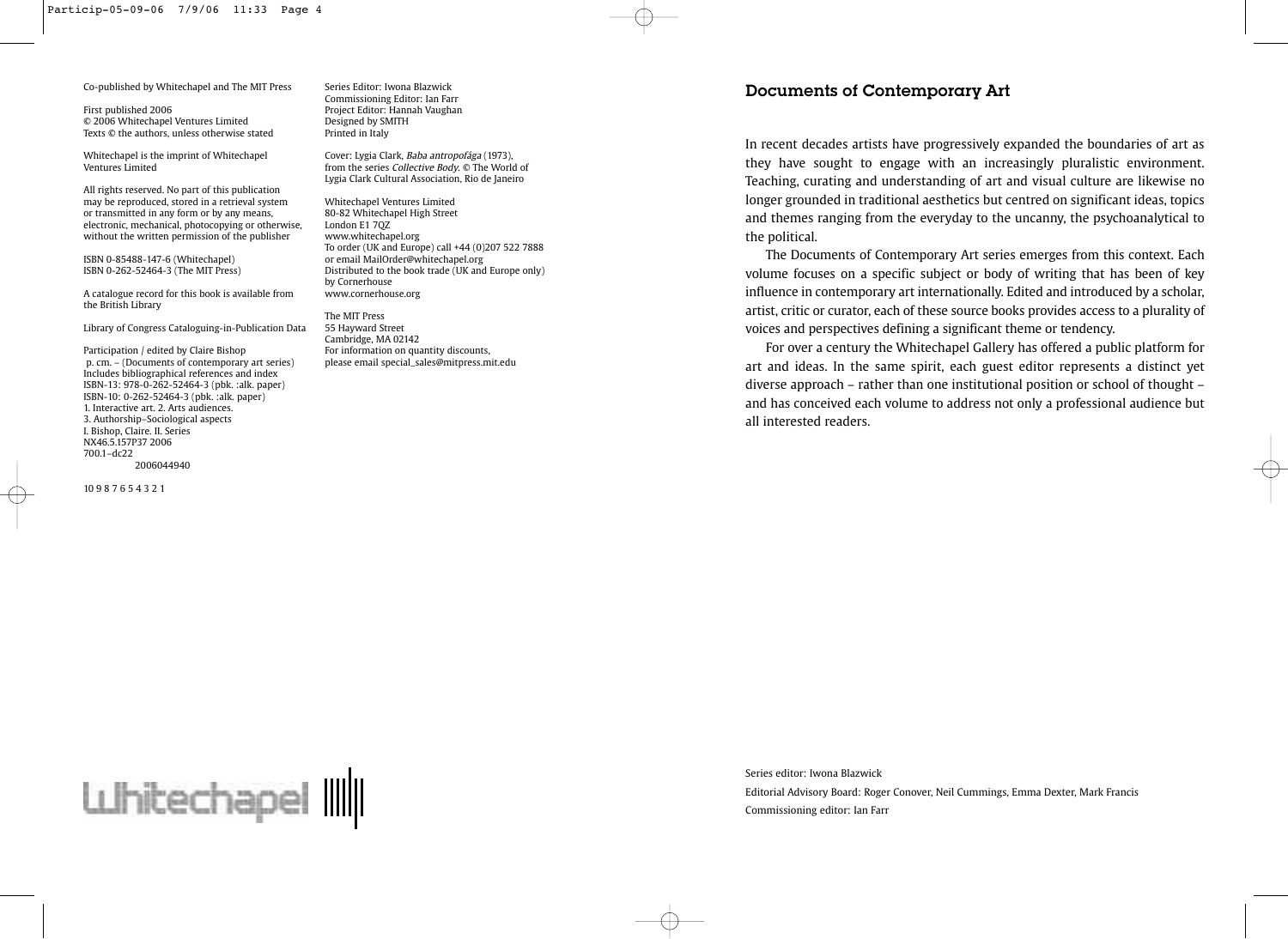## **I WANT THE PUBLIC TO BE IN SIDE A BRAIN IN ACTION**

INTRODUCTION//010

THEORETICAL FRAMEWORKS//018 ARTISTS' WRITINGS//094 CRITICAL AND CURATORIAL POSITIONS//158

BIOGRAPHICAL NOTES//196 BIBLIOGRAPHY//200 INDEX//204 ACKNOWLEDGEMENTS//208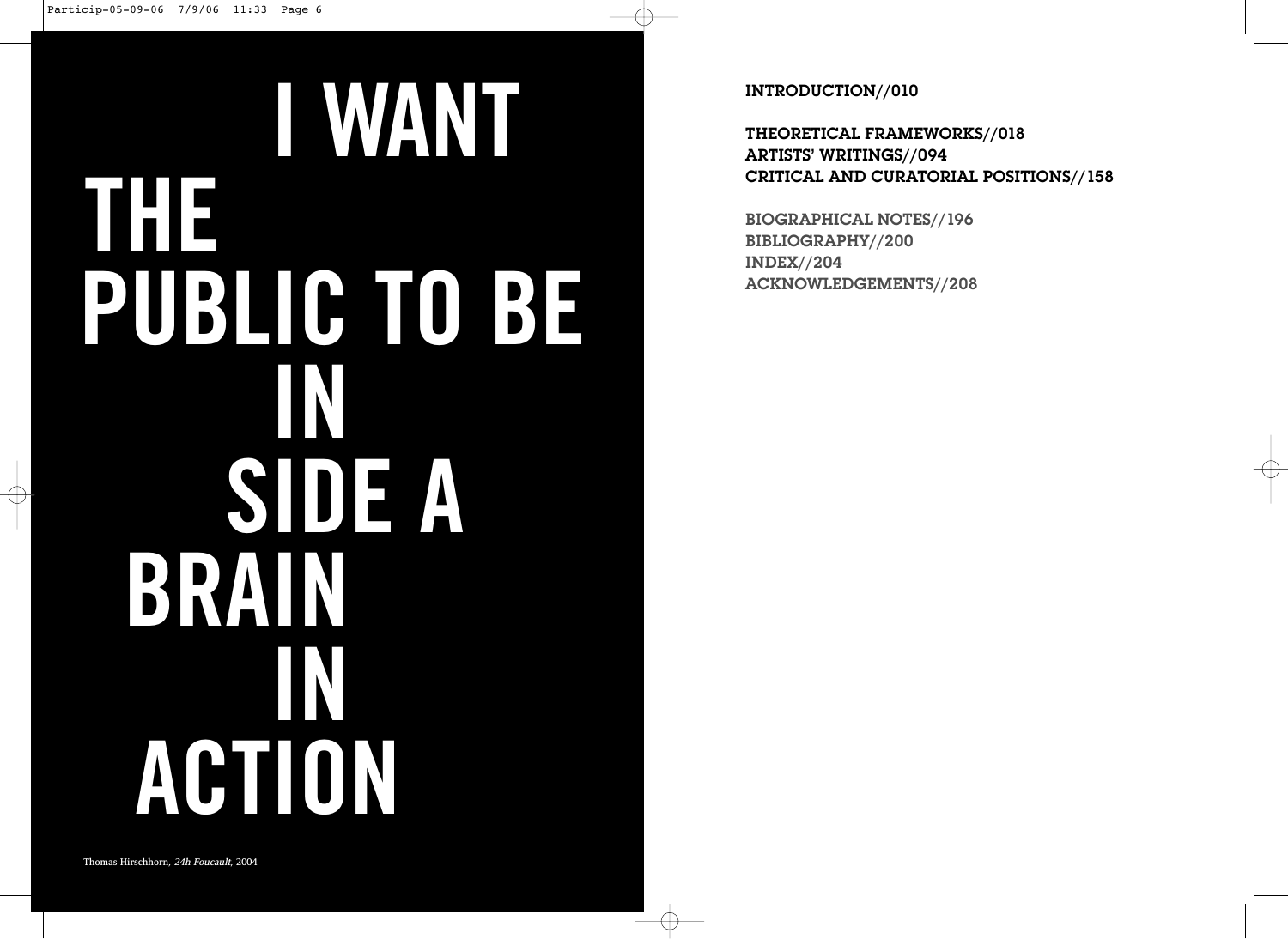### THEORETICAL FRAMEWORKS

Umberto Eco The Poetics of the Open Work, 1962//020 Roland Barthes The Death of the Author, 1968//041 Peter Bürger The Negation of the Autonomy of Art by the Avant-garde, 1974//046 Jean-Luc Nancy The Inoperative Community, 1986//054 Édouard Glissant Poetics of Relation, 1990//071 Félix Guattari Chaosmosis: An Ethico-Aesthetic Paradigm, 1992//079 Jacques Rancière Problems and Transformations in Critical Art, 2004//083

## ARTISTS' WRITINGS

Guy Debord Towards a Situationist International, 1957//096 Allan Kaprow Notes on the Elimination of the Audience, 1966//102 Hélio Oiticica Dance in My Experience, 1965–66//105 Lygia Clark and Hélio Oiticica Letters 1968–69//110 Graciela Carnevale Project for the Experimental Art Series, Rosario, 1968//117 Joseph Beuys and Dirk Schwarze Report of a Day's Proceedings at the Bureau for Direct Democracy, 1972//120 Joseph Beuys I Am Searching For Field Character, 1973//125 Collective Actions Ten Appearances, 1986//127 Adrian Piper Notes on Funk, I–II, 1983–85//130 Group Material On Democracy, 1990//135 Eda Cufer Transnacionala/A Journey from the East to the West, 1996//138 Carsten Höller The Baudouin/Boudewijn Experiment: A Deliberate, Non-Fatalistic, Large-Scale Group Experiment in Deviation, 2000//144

Jeremy Deller The Battle of Orgreave, 2002//146 Rirkrit Tiravanija No Ghosts in the Wall, 2004//149 Thomas Hirschhorn 24h Foucault, 2004//154

## CRITICAL AND CURATORIAL POSITIONS

Nicolas Bourriaud Relational Aesthetics, 1998//160 Lars Bang Larsen Social Aesthetics, 1999//172 Molly Nesbit, Hans Ulrich Obrist, Rirkrit Tiravanija What is a Station?, 2003//184 Hal Foster Chat Rooms, 2004//190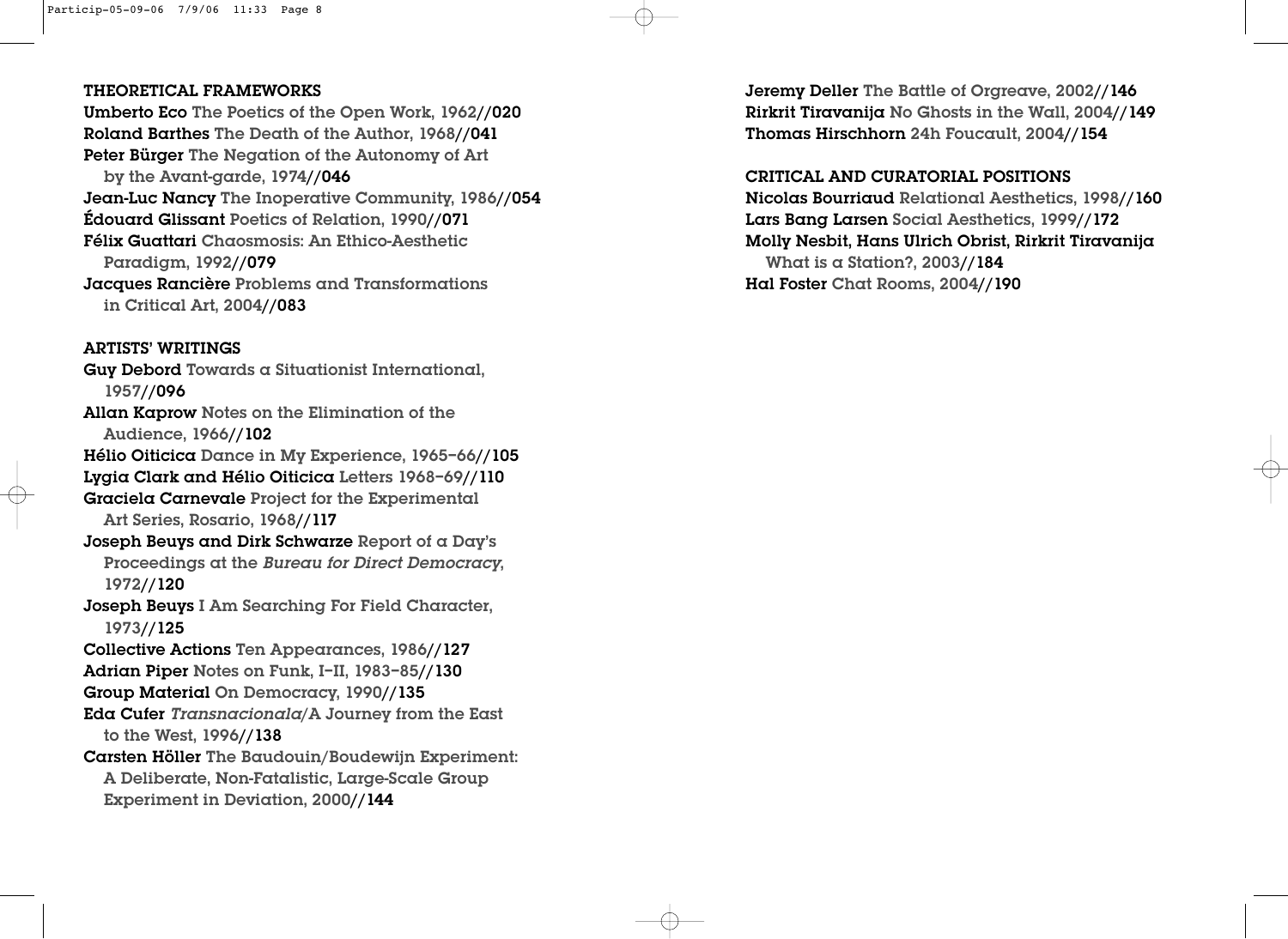## Claire Bishop Introduction//Viewers as Producers

The point of departure for the selection of texts in this reader is the *social* dimension of participation – rather than activation of the individual viewer in so-called 'interactive' art and installation. The latter trajectory has been well rehearsed elsewhere: the explosion of new technologies and the breakdown of medium-specific art in the 1960s provided myriad opportunities for physically engaging the viewer in a work of art.1 Less familiar is the history of those artistic practices since the 1960s that appropriate social forms as a way to bring art closer to everyday life: intangible experiences such as dancing samba (Hélio Oiticica) or funk (Adrian Piper); drinking beer (Tom Marioni); discussing philosophy (Ian Wilson) or politics (Joseph Beuys); organizing a garage sale (Martha Rosler); running a café (Allen Ruppersberg; Daniel Spoerri; Gordon Matta-Clark), a hotel (Alighiero Boetti; Ruppersberg) or a travel agency (Christo and Jeanne-Claude). Although the photographic documentation of these projects implies a relationship to performance art, they differ in striving to collapse the distinction between performer and audience, professional and amateur, production and reception. Their emphasis is on collaboration, and the collective dimension of social experience.

These socially-oriented projects anticipate many artistic developments that proliferated since the 1990s, but they also form part of a longer historical trajectory. The most important precursors for participatory art took place around 1920. The Paris 'Dada-Season' of April 1921 was a series of manifestations that sought to involve the city's public, the most salient being an excursion to the church of Saint Julien le Pauvre which drew more than one hundred people despite the pouring rain. A month later, Dada artists and writers held a mock trial of the anarchist author turned nationalist Maurice Barrès, in which members of the public were invited to sit on the jury. André Breton coined the phrase 'Artificial Hells' to describe this new conception of Dada events that moved out of the cabaret halls and took to the streets.<sup>2</sup> At the other extreme from these collaborative (yet highly authored) experiences were the Soviet mass spectacles that sublated individualism into propagandistic displays of collectivity. The Storming of the Winter Palace (1920), for example, was held on the third anniversary of the October Revolution and involved over 8,000 performers in restaging the momentous events that had led to the Bolshevik victory.3 The collective fervour of these theatrical spectacles was paralleled by new proletarian music such as the Hooter Symphonies: celebrations of machinic

noise (factory sirens, motors, turbines, hooters, etc.) performed by hundreds of participants, directed by conductors signalling from the rooftops.4 These two approaches continue to be seen throughout the multiple instances of participatory art that develop in their wake: an authored tradition that seeks to provoke participants, and a de-authored lineage that aims to embrace collective creativity; one is disruptive and interventionist, the other constructive and ameliorative. In both instances, the issue of participation becomes increasingly inextricable from the question of political commitment.

One of the first texts to elaborate theoretically the political status of participation dates from 1934, by the left-wing German theorist Walter Benjamin. He argued that when judging a work's politics, we should not look at the artist's declared sympathies, but at the position that the work occupies in the production relations of its time. Referring directly to the example of Soviet Russia, Benjamin maintained that the work of art should actively intervene in and provide a model for allowing viewers to be involved in the processes of production: 'this apparatus is better, the more consumers it is able to turn into producers – that is, the more readers or spectators into collaborators'.5 By way of example he cites the letters page of a newspaper, but his ideal lies in the plays of his contemporary, the German dramatist Bertolt Brecht. As Benjamin explains, Brechtian theatre abandons long complex plots in favour of 'situations' that interrupt the narrative through a disruptive element, such as song. Through this technique of montage and juxtaposition, audiences were led to break their identification with the protagonists on stage and be incited to critical distance. Rather than presenting the illusion of action on stage and filling the audiences with sentiment, Brechtian theatre compels the spectator to take up a position towards this action.

By today's standards, many would argue that the Brechtian model offers a relatively passive mode of spectatorship, since it relies on raising consciousness through the distance of critical thinking. By contrast, a paradigm of physical involvement – taking its lead from Antonin Artaud's Theatre of Cruelty among others - sought to reduce the distance between actors and spectators.<sup>6</sup> This emphasis on proximity was crucial to myriad developments in avant-garde theatre of the 1960s, and was paralleled by upheavals in visual art and pedagogy. In this framework, physical involvement is considered an essential precursor to social change. Today this equation is no less persistent, but its terms are perhaps less convincing. The idea of collective presence has (for better or worse) been scrutinized and dissected by numerous philosophers; on a technical level, most contemporary art is collectively produced (even if authorship often remains resolutely individual); participation is used by business as a tool for improving efficiency and workforce morale, as well as being all-pervasive in the mass-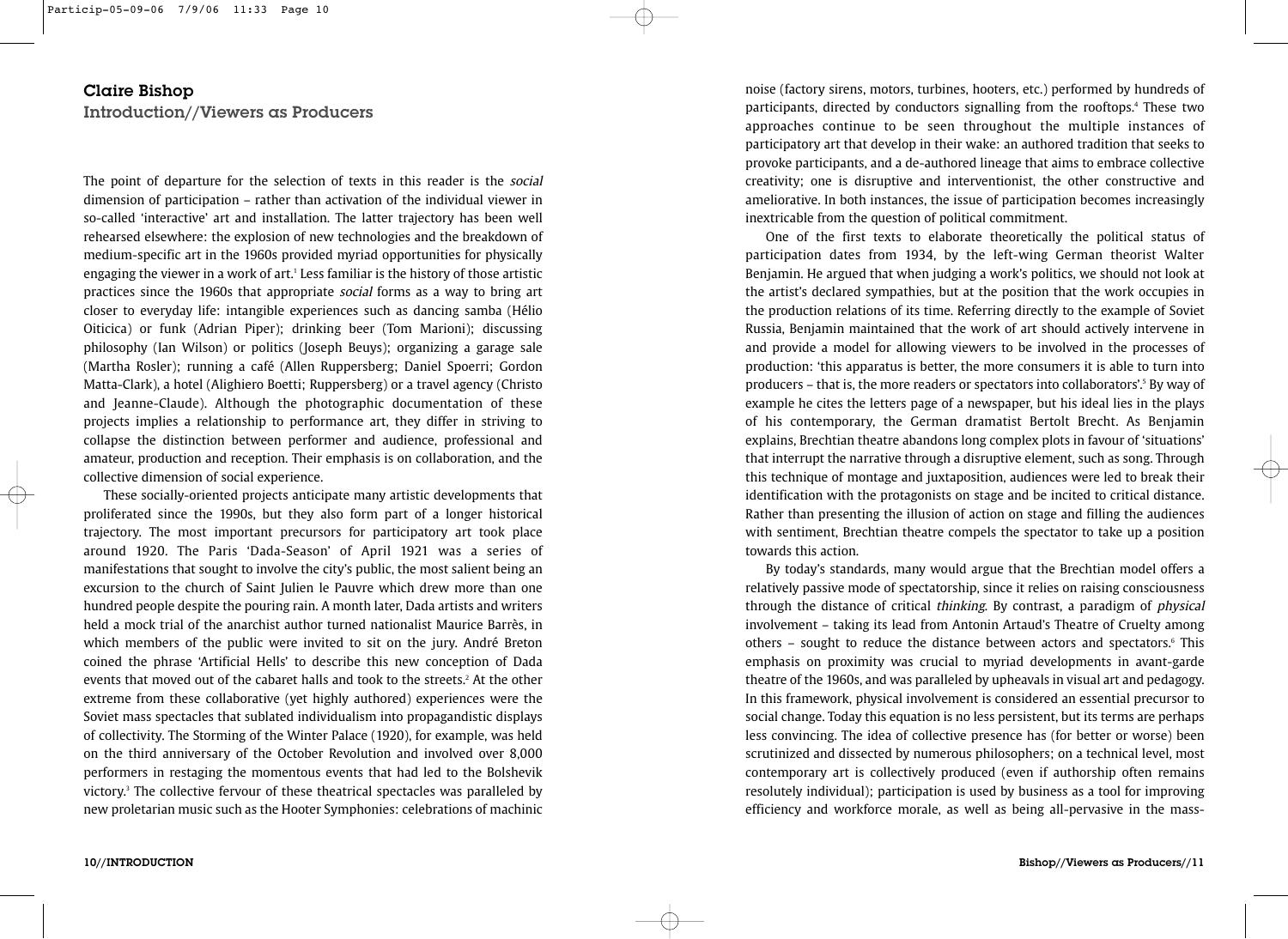media in the form of reality television.7 As an artistic medium, then, participation is arguably no more intrinsically political or oppositional than any other.

Despite this changing context, we can nevertheless draw attention to continuities between the participatory impulse of the 1960s and today. Recurrently, calls for an art of participation tend to be allied to one or all of the following agendas. The first concerns the desire to create an active subject, one who will be empowered by the experience of physical or symbolic participation. The hope is that the newly-emancipated subjects of participation will find themselves able to determine their own social and political reality. An aesthetic of participation therefore derives legitimacy from a (desired) causal relationship between the experience of a work of art and individual/collective agency. The second argument concerns authorship. The gesture of ceding some or all authorial control is conventionally regarded as more egalitarian and democratic than the creation of a work by a single artist, while shared production is also seen to entail the aesthetic benefits of greater risk and unpredictability. Collaborative creativity is therefore understood both to emerge from, and to produce, a more positive and non-hierarchical social model. The third issue involves a perceived crisis in community and collective responsibility. This concern has become more acute since the fall of Communism, although it takes its lead from a tradition of Marxist thought that indicts the alienating and isolating effects of capitalism. One of the main impetuses behind participatory art has therefore been a restoration of the social bond through a collective elaboration of meaning.

These three concerns – activation; authorship; community – are the most frequently cited motivations for almost all artistic attempts to encourage participation in art since the 1960s. It is significant that all three appear in the writing of Guy Debord, co-founder of the Situationist International, since it is invariably against the backdrop of his critique of capitalist 'spectacle' that debates on participation come to be staged. The spectacle – as a social relationship between people mediated by images – is pacifying and divisive, uniting us only through our separation from one another:

The specialization of the mass spectacle constitutes […] the epicentre of separation and noncommunication.<sup>8</sup>

The spectacle is by definition immune from human activity, inaccessible to any projected review or correction. It is the opposite of dialogue. […] It is the sun that never sets on the empire of modern passivity.<sup>9</sup>

If spectacle denotes a mode of passivity and subjugation that arrests thought

and prevents determination of one's reality, then it is precisely as an injunction to activity that Debord advocated the construction of 'situations'. These, he argued, were a logical development of Brechtian theatre, but with one important difference: they would involve the audience function disappearing altogether in the new category of viveur (one who lives). Rather than simply awakening critical consciousness, as in the Brechtian model, 'constructed situations' aimed to produce new social relationships and thus new social realities.

The idea of constructed situations remains an important point of reference for contemporary artists working with live events and people as privileged materials. It is, for example, frequently cited by Nicolas Bourriaud in his Relational Aesthetics (1998), a collection of theoretical essays that has catalyzed much debate around the status of contemporary participation. In parallel with this debate, and perhaps addressing the sense of unrealized political potential in the work that Bourriaud describes, a subsequent generation of artists have begun to engage more directly with specific social constituencies, and to intervene critically in participatory forms of mass media entertainment.<sup>10</sup> The texts in this reader have been selected with the development of this work in mind. The aim has been to provide a historical and theoretical lineage for recent socially-collaborative art, presenting a variety of positions that will allow students and researchers to think more widely about the claims and implications of the artistic injunction to participate.

The book is divided into three sections. The first offers a selection of theoretical frameworks through which to consider participation. It begins with key structuralist texts by Umberto Eco and Roland Barthes, which concern the new role of the viewer in relation to modern art, music and literature. It is followed by Peter Bürger's classic Marxist critique of bourgeois art as a failure to fuse art and social praxis. Jean-Luc Nancy, addressing the impasse of Marxist theory in the 1980s, attempts to rethink political subjectivity outside the conventional framework of activation. He posits a community that is 'inoperative' or 'unworked' (désoeuvrée), founded not on the absolute immanence of man to man (for example, the 'being-in-common' of nations, communities or lovers), but on the presence of that which impedes such immanence, that is, our consciousness of death. Gilles Deleuze and Félix Guattari have provided the foundation for several contemporary theories of political action, most notably Michael Hardt and Antonio Negri's influential Empire (2000), one of the key texts of the anti-globalization movement. (Empire is available online, and therefore has not been included in this reader; the most relevant passage is section 4.3 on the multitude.) Ten years prior to Empire, Édouard Glissant used Deleuze and Guattari as the theoretical basis of his 'poetics of relation', an argument for the creative subversion of colonialist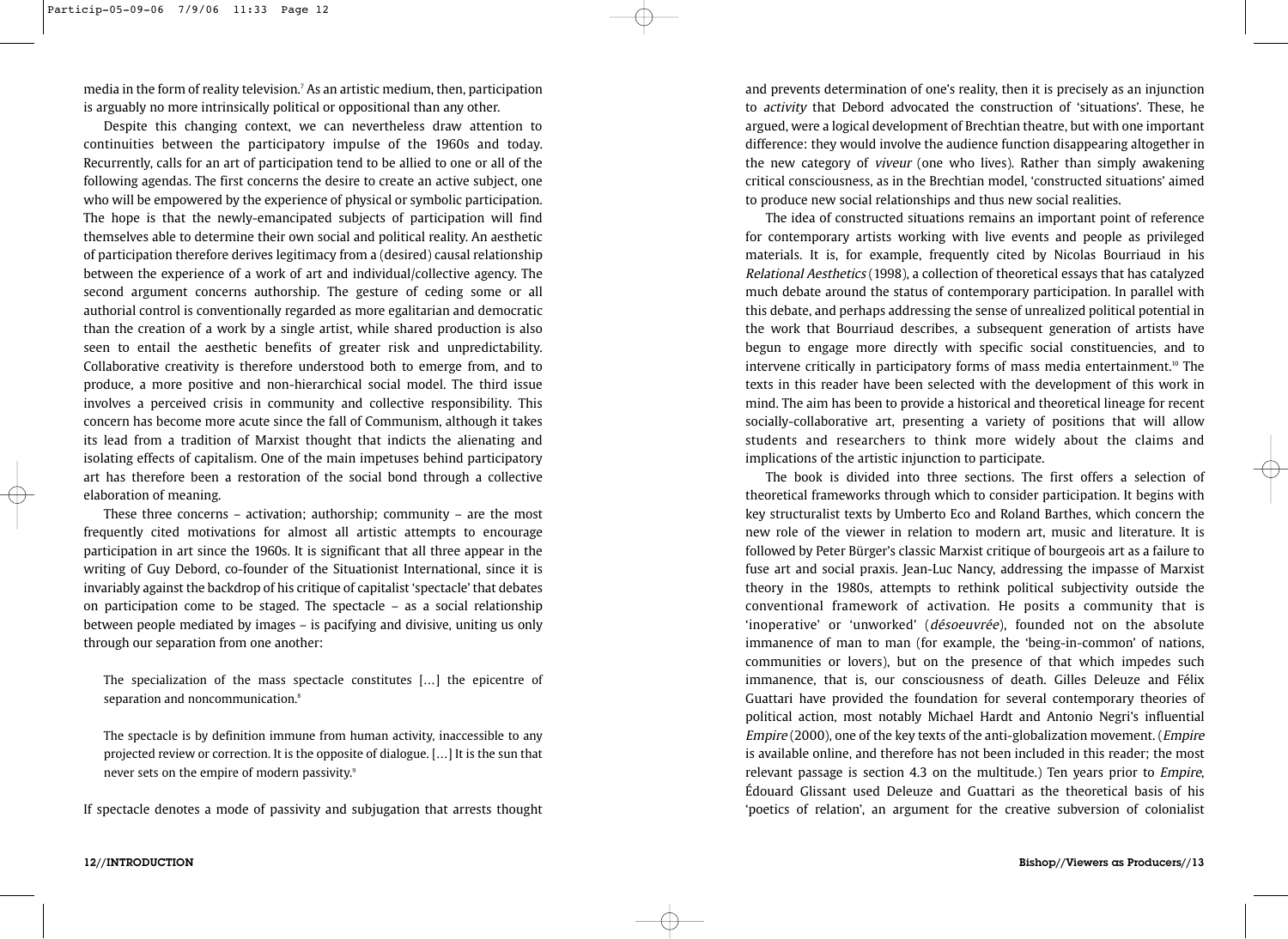# ART LONGER WANTS TO RESPOND TO THE EXCESS OF COMMODITIES AND SIGNS EXCESS OF COMMODITIES AND SIGNS LONGER WANTS TO RESPOND TO THE EXCESS OF COMMODITIES AND SIGNS

culture by those subjugated to its language. Guattari's Chaosmosis (1992) and Rancière's Malaise dans l'esthétique (2004) both offer a tripartite history of art's development, and both argue for a culminating phase in which art has an integral relation to other spheres: for Guattari the ethical, for Rancière the political.

Section two comprises artist's writings, the selection of which has been partially determined by the desire to present informative texts relating to substantial works of art. Another desire was to show a range of different approaches to the documentation and analysis of these often elusive and ephemeral projects. The chosen texts represent a variety of proposals for recording process-based participation on the page: the manifesto format (Debord, Kaprow, Beuys), the project description (Carnevale, Höller, Hirschhorn), the detailed log of events (Schwarze on Beuys), reflections after the event (Piper, Cufer, Deller), dialogues in the form of correspondence (Oiticica and Clark), and a retrospective survey in the form of a third-person narrative (Tiravanija). Limitations of space have prevented a fuller presentation of the Collective Actions group, whose methodical approach to documentation erased the boundary between collaboration, event and reflection: the participants in each work were invited to document their response to it. Ten Appearances, for example, is accompanied by long, detailed texts by the artist Ilya Kabakov and the poet Vsevolod Nekrasov.

The final section presents a selection of recent curatorial and critical positions. It begins with excerpts from Bourriaud's Relational Aesthetics, part of which formed the catalogue essay for his group exhibition Traffic (1995). Lars Bang Larsen's 'Social Aesthetics' (1999) is an attempt to present connections between today's participatory practice and historical precursors of the 1960s, here with a focus on Scandinavia. One of the most memorable curatorial gestures of the present decade was Utopia Station (Venice Biennale, 2003), a collaborative exhibition whose project description draws a connection between activated spectatorship and activism. The final essay in the book, by Hal Foster, is more cautious, and reflects on the limitations of the participatory impulse. The scope of this reader therefore ranges from the 1950s to the present day; although there are important examples of social participation in the historic avant-garde, it is not until the eve of the sixties that a coherent and welltheorized body of work emerges: Situationism in France, Happenings in the United States, and Neo-Concretism in Brazil.

Many writings outside the discipline of art history could have been added to this anthology, particularly texts that draw attention to the history of participation in theatre, architecture and pedagogy.11 Important work remains to be done in connecting these histories to participation in visual art. Rancière's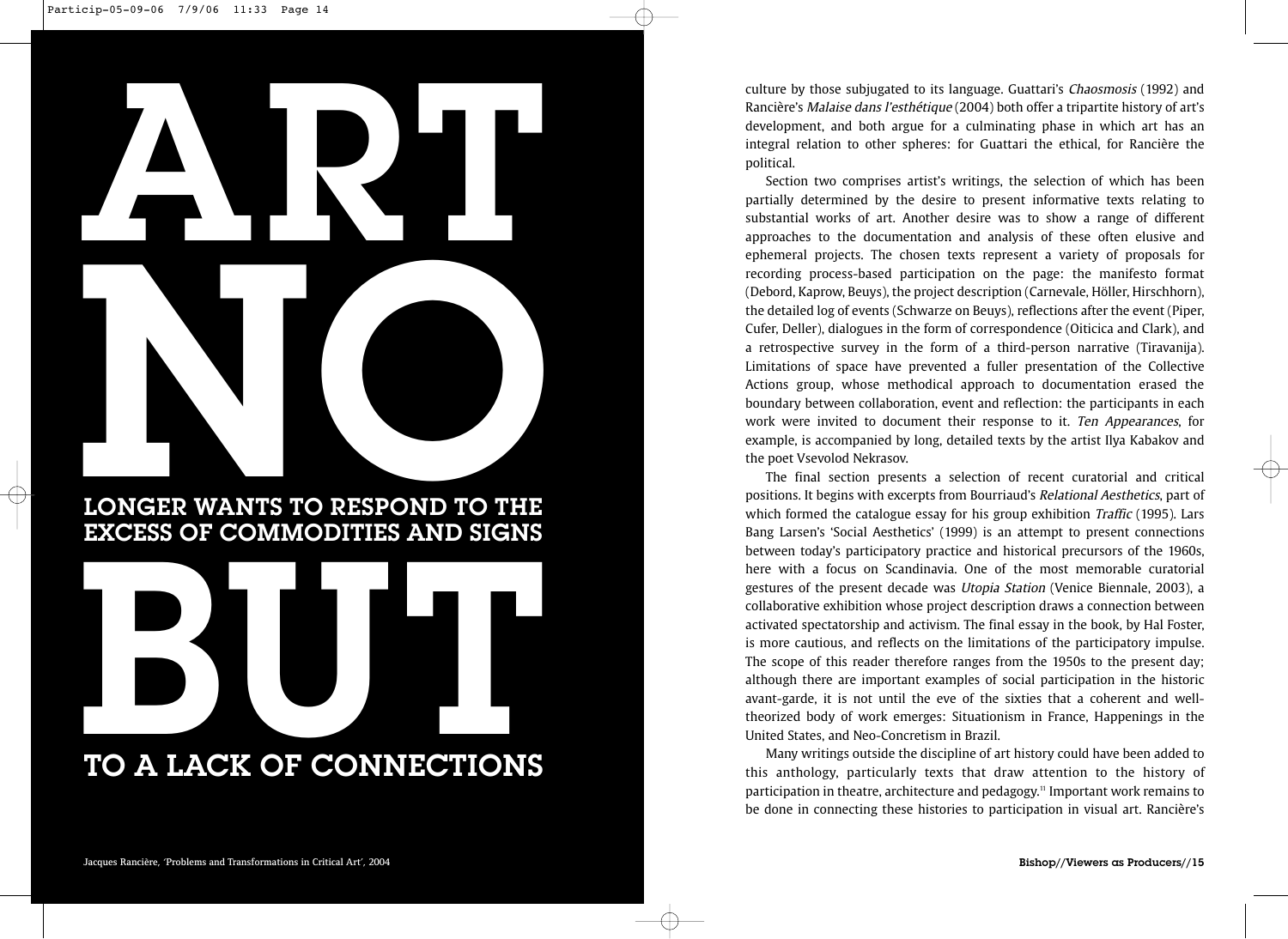unpublished essay 'The Emancipated Spectator' (2004) has begun to do precisely this task, drawing links between the history of theatre and education, and questioning theories that equate spectacle with passivity.<sup>12</sup> He argues that the opposition of 'active' and 'passive' is riddled with presuppositions about looking and knowing, watching and acting, appearance and reality. This is because the binary of active/passive always ends up dividing a population into those with capacity on one side, and those with incapacity on the other.<sup>13</sup> As such, it is an allegory of inequality. Drawing analogies with the history of education, Rancière argues that emancipation should rather be the presupposition of equality: the assumption that everyone has the same capacity for intelligent response to a book, a play or a work of art. Rather than suppressing this mediating object in favour of communitarian immediacy, Rancière argues that it should be a crucial third term which both parts refer to and interpret. The distance that this imposes, he writes, is not an evil that should be abolished, since it is the precondition of any communication:

Spectatorship is not the passivity that has to be turned into activity. It is our normal situation. We learn and teach, we act and know as spectators who link what they see with what they have seen and told, done and dreamt. There is no privileged medium as there is no privileged starting point.

In calling for spectators who are active *as interpreters*, Rancière implies that the politics of participation might best lie, not in anti-spectacular stagings of community or in the claim that mere physical activity would correspond to emancipation, but in putting to work the idea that we are all equally capable of inventing our own translations.<sup>14</sup> Unattached to a privileged artistic medium, this principle would not divide audiences into active and passive, capable and incapable, but instead would invite us all to appropriate works for ourselves and make use of these in ways that their authors might never have dreamed possible.

- 1 See for example Germano Celant, Ambiente/Arte: dal Futurismo alla Body Art (Venice: Edizioni La Biennale di Venezia, 1977. Based on Ambiente/Arte exhibition, 1976 Venice Biennale); Nicholas de Oliviera, et al., Installation Art in the New Millenium (London: Thames and Hudson, 2003); Claire Bishop, Installation Art: A Critical History (London: Tate Publishing, 2005).
- 2 See André Breton, 'Artificial Hells, Inauguration of the "1921 Dada Season"' (1921), trans. Matthew S. Witkovsky in October, 105, Summer 2003, 139: 'Dada events certainly involve a desire other than to scandalize. Scandal, for all its force (one may easily trace it from Baudelaire to the present), would be insufficient to elicit the delight that one might expect from an artificial hell. One should also keep in mind the odd pleasure obtained in "taking to the street" or "keeping one's footing", so to speak […] By conjoining thought with gesture, Dada has left the realm of shadows to venture

onto solid ground.'

- 3 For a detailed critical commentary see Frantisek Deak, 'Russian Mass Spectacles', Drama Review, vol. 19, no. 2, June 1975, 7-22.
- 4 For a first-hand account of these events see René Fülöp-Miller, The Mind and Face of Bolshevism (London and New York: Putnams and Sons Ltd, 1929) 184.
- 5 Walter Benjamin, 'The Author as Producer', in Benjamin, Selected Writings, vol. 2, part 2, 1931–34 (Cambridge, Massachusetts: Harvard University Press, 2003) 777.
- 6 The French playwright and director Antonin Artaud developed the term 'Theatre of Cruelty' in the late 1930s. He used it to denote a type of ritualistic drama that aimed, through technical methods (sound, lighting, gesture), to express stark emotions and thereby desensitize the audience, allowing them to confront themselves. See Artaud, Theatre and Its Double (London: Calder and Boyars, 1970).
- 7 On a political level, participation is increasingly considered a privileged medium for British and EU government cultural funding policies seeking to create the impression of social inclusion. See François Matarasso, Use or Ornament? The Social Impact of Participation in the Arts (London: Comedia, 1997). In Britain, Matarasso's report has been key to the formulation of New Labour's funding for the arts; for a cogent critique of its claims, see Paola Merli, 'Evaluating the Social Impact of Participation in Arts Activities: A Critical Review of François Matarasso's Use or Ornament?', International Journal of Cultural Policy, vol. 8, no. 1, 2002, 107–18.
- 8 Guy Debord, cited in Tom McDonough, ed., Guy Debord and the Situationist International (Cambridge, Massachusetts: The MIT Press, 2002) 143.
- 9 Guy Debord, Society of the Spectacle (1967) (New York: Zone Books, 1997) 17.
- 10 See for example Matthieu Laurette's The Great Exchange (2000), a television programme in which the public exchange goods of progressively less value week by week, and Phil Collins, The Return of the Real (2005), which involved a press conference for former stars of Turkish reality television.
- 11 See for example Paolo Freire, Pedagogy of the Oppressed (London: Penguin, 1970), Augusto Boal, Theatre of the Oppressed (London: Pluto Press, 1979), Oskar Hansen, Towards Open Form (Warsaw: Foksal Gallery Foundation/Warsaw Academy of Fine Arts Museum, 2005).
- 12 Jacques Rancière, 'The Emancipated Spectator', unpublished conference paper, Frankfurt, August 2004, http://theater.kein.org/
- 13 Be this a disparagement of the spectator because he does nothing, while the performers on stage do something – or the converse claim that those who act are inferior to those who are able to look, contemplate ideas, and have critical distance on the world. The two positions can be switched but the structure remains the same. See Rancière, 'The Emancipated Spectator'.
- 14 A similar argument for consumption as creative is put forward by Michel de Certeau in The Practice of Everyday Life (1980). Literary variants of this idea can be found in Roland Barthes' 'Death of the Author' (1968) and 'From Work to Text' (1971), and in Jacques Derrida's idea of the 'Countersignature', Paragraph, vol. 27, no. 2, July 2004, 7–42.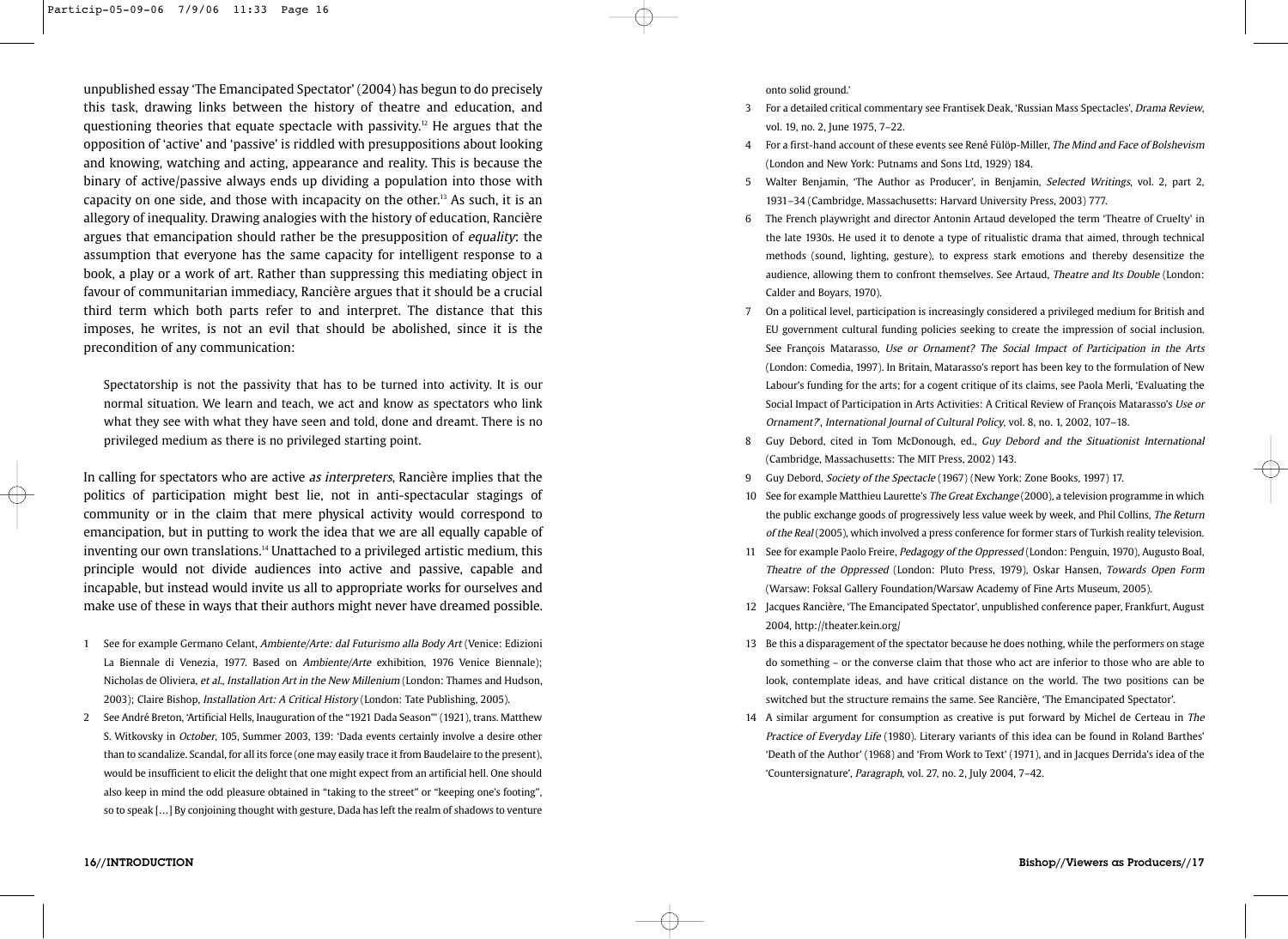## **TRUE PARTICIPATION IS OPEN**

## **WE WILL NEVER BE ABLE TO**  KNOW WHAT **WE GIVE TO THE SPECTATOR AUTHOR**

## THEORETICAL FRAMEWORKS

Umberto Eco The Poetics of the Open Work//018 Roland Barthes The Death of the Author//039 Peter Bürger The Negation of the Autonomy of Art by the Avant-garde //044 Jean-Luc Nancy The Inoperative Community//069 Édouard Glissant Poetics of Relation//077 Félix Guattari Chaosmosis: An Ethico-Aesthetic Paradigm//081 Jacques Rancière Problems and Transformations in Critical Art//081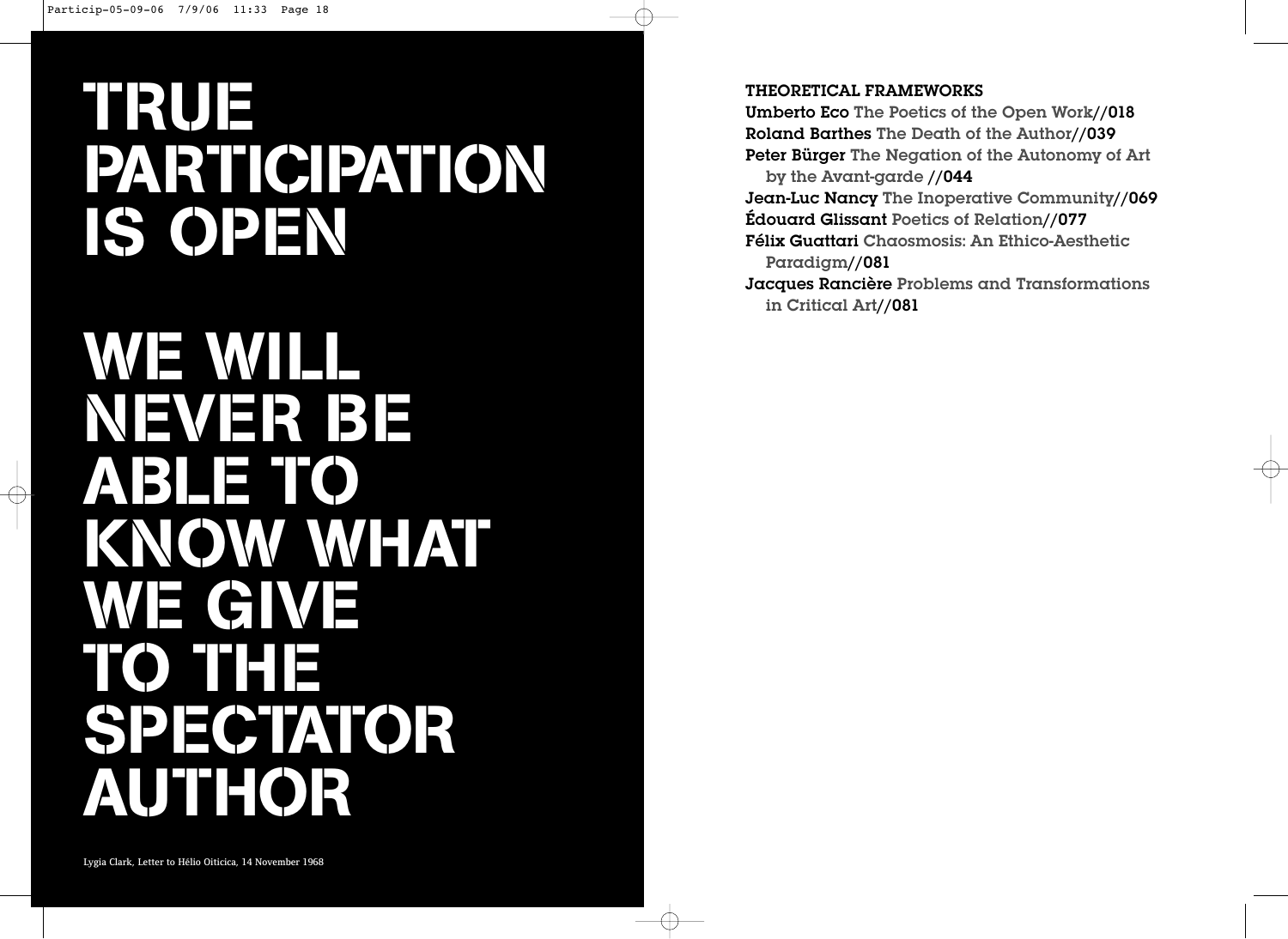## Umberto Eco The Poetics of the Open Work//1962

*Italian semiotician Umberto Eco is one of the pioneers of reader response theory.* The Open Work *(1962) addresses the open-ended and aleatory nature of modern music, literature and art, pointing to the wider implications of this new mode of aesthetic reception for sociology and pedagogy, and for new forms of communication.* 

A number of recent pieces of instrumental music are linked by a common feature: the considerable autonomy left to the individual performer in the way he chooses to play the work. Thus, he is not merely free to interpret the composer's instructions following his own discretion (which in fact happens in traditional music), but he must impose his judgment on the form of the piece, as when he decides how long to hold a note or in what order to group the sounds: all this amounts to an act of improvised creation. Here are some of the bestknown examples of the process.

1. In *Klavierstück XI*, by Karlheinz Stockhausen, the composer presents the performer a single large sheet of music paper with a series of note groupings. The performer then has to choose among these groupings, first for the one to start the piece and, next, for the successive units in the order in which he elects to weld them together. In this type of performance, the instrumentalist's freedom is a function of the 'narrative' structure of the piece, which allows him to 'mount' the sequence of musical units in the order he chooses.

2. In Luciano Berio's *Sequence for Solo Flute*, the composer presents the performer a text which predetermines the sequence and intensity of the sounds to be played. But the performer is free to choose how long to hold a note inside the fixed framework imposed on him, which in turn is established by the fixed pattern of the metronome's beat.

3. Henri Pousseur has offered the following description of his piece *Scambi*:

*Scambi* is not so much a musical composition as a field of possibilities, an explicit invitation to exercise choice. It is made up of sixteen sections. Each of these can be linked to any two others, without weakening the logical continuity of the musical process. Two of its sections, for example, are introduced by similar motifs (after which they evolve in divergent patterns); another pair of sections, on the contrary, tends to develop towards the same climax. Since the performer can start or finish with any one section, a considerable number of sequential permutations are made available to him. Furthermore, the two sections which begin on the same motif can be played simultaneously, so as to present a more complex structural polyphony. It is not out of the question that we conceive these formal notations as a marketable product: if they were tape-recorded and the purchaser had a sufficiently sophisticated reception apparatus, then the general public would be in a position to develop a private musical construct of its own and a new collective sensibility in matters of musical presentation and duration could emerge.

4. In Pierre Boulez's *Third Sonata for Piano*, the first section (*Antiphonie*, *Formant 1*) is made up of ten different pieces on ten corresponding sheets of music paper. These can be arranged in different sequences like a stack of filing cards, though not all possible permutations are permissible. The second part (*Formant 2*, *Thrope*) is made up of four parts with an internal circularity, so that the performer can commence with any one of them, linking it successively to the others until he comes round full circle. No major interpretative variants are permitted inside the various sections, but one of them, *Parenthèse*, opens with a prescribed time beat, which is followed by extensive pauses in which the beat is left to the player's discretion. A further prescriptive note is evinced by the composer's instructions on the manner of linking one piece to the next (for example, *sans retenir*, *enchaîner sans interruption*, and so on).

What is immediately striking in such cases is the macroscopic divergence between these forms of musical communication and the time-honoured tradition of the classics. This difference can be formulated in elementary terms as follows: a classical composition, whether it be a Bach fugue, Verdi's *Aïda*, or Stravinsky's *Rite of Spring*, posits an assemblage of sound units which the composer arranged in a closed, well-defined manner before presenting it to the listener. He converted his idea into conventional symbols which more or less obliged the eventual performer to reproduce the format devised by the composer himself, whereas the new musical works referred to above reject the definitive, concluded message and multiply the formal possibilities of the distribution of their elements. They appeal to the initiative of the individual performer, and hence they offer themselves not as finite works which prescribe specific repetition along given structural coordinates but as 'open' works, which are brought to their conclusion by the performer at the same time as he experiences them on an aesthetic plane.<sup>1</sup>

To avoid any confusion in terminology, it is important to specify that here the definition of the 'open work', despite its relevance in formulating a fresh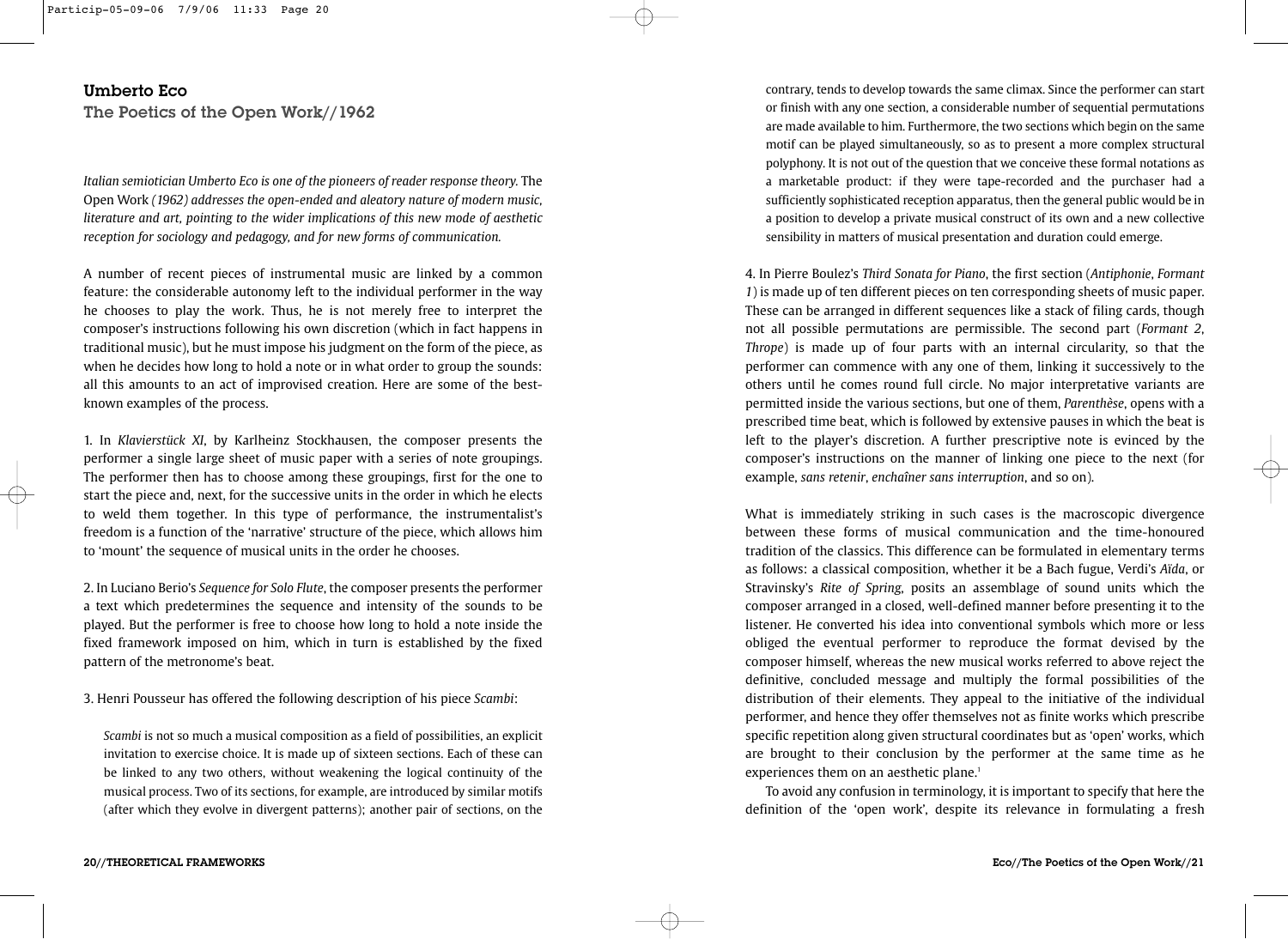dialectics between the work of art and its performer, still requires to be separated from other conventional applications of this term. Aesthetic theorists, for example, often have recourse to the notions of 'completeness' and 'openness' in connection with a given work of art. These two expressions refer to a standard situation of which we are all aware in our reception of a work of art: we see it as the end product of an author's effort to arrange a sequence of communicative effects in such a way that each individual addressee can refashion the original composition devised by the author. The addressee is bound to enter into an interplay of stimulus and response which depends on his unique capacity for sensitive reception of the piece. In this sense the author presents a finished product with the intention that this particular composition should be appreciated and received in the same form as he devised it. As he reacts to the play of stimuli and his own response to their patterning, the individual addressee is bound to supply his own existential credentials, the sense conditioning which is peculiarly his own, a defined culture, a set of tastes, personal inclinations and prejudices. Thus, his comprehension of the original artefact is always modified by his particular and individual perspective. In fact, the form of the work of art gains its aesthetic validity precisely in proportion to the number of different perspectives from which it can be viewed and understood. These give it a wealth of different resonances and echoes without impairing its original essence; a road traffic sign, on the other hand, can be viewed in only one sense, and, if it is transfigured into some fantastic meaning by an imaginative driver, it merely ceases to be *that* particular traffic sign with that particular meaning. A work of art, therefore, is a complete and *closed* form in its uniqueness as a balanced organic whole, while at the same time constituting an *open* product on account of its susceptibility to countless different interpretations which do not impinge on its unadulterable specificity. Hence, every reception of a work of art is both an *interpretation* and a *performance* of it, because in every reception the work takes on a fresh perspective for itself.

Nonetheless, it is obvious that works like those of Berio and Stockhausen are 'open' in a far more tangible sense. In primitive terms we can say that they are quite literally 'unfinished': the author seems to hand them on to the performer more or less like the components of a construction kit. He seems to be unconcerned about the manner of their eventual deployment. This is a loose and paradoxical interpretation of the phenomenon, but the most immediately striking aspect of these musical forms can lead to this kind of uncertainty, although the very fact of our uncertainty is itself a positive feature: it invites us to consider *why* the contemporary artist feels the need to work in this kind of direction, to try to work out what historical evolution of aesthetic sensibility led

up to it and which factors in modern culture reinforced it. We are then in a position to surmise how these experiences should be viewed in the spectrum of a theoretical aesthetics.

Pousseur has observed that the poetics of the 'open' work tends to encourage 'acts of conscious freedom' on the part of the performer and place him at the focal point of a network of limitless interrelations, among which he chooses to set up his own form without being influenced by an external *necessity* which definitively prescribes the organization of the work in hand.<sup>2</sup> At this point one could object (with reference to the wider meaning of 'openness' already introduced in this essay) that any work of art, even if it is not passed on to the addressee in an unfinished state, demands a free, inventive response, if only because it cannot really be appreciated unless the performer somehow reinvents it in psychological collaboration with the author himself. Yet this remark represents the theoretical perception of contemporary aesthetics, achieved only after painstaking consideration of the function of artistic performance; certainly an artist of a few centuries ago was far from being aware of these issues. Instead nowadays it is primarily the artist who is aware of its implications. In fact, rather than submit to the 'openness' as an inescapable element of artistic interpretation, he subsumes it into a positive aspect of his production, recasting the work so as to expose it to the maximum possible 'opening'.

The force of the subjective element in the interpretation of a work of art (any interpretation implies an interplay between the addressee and the work as an objective fact) was noticed by classical writers, especially when they set themselves to consider the figurative arts. In the *Sophist* Plato observes that painters suggest proportions not by following some objective canon but by judging 'them in relation to the angle from which they are seen by the observer'. Vitruvius makes a distinction between 'symmetry' and 'eurhythmy', meaning by this latter term an adjustment of objective proportions to the requirements of a subjective vision. The scientific and practical development of the technique of perspective bears witness to the gradual maturation of this awareness of an interpretative subjectivity pitted against the work of art. Yet it is equally certain that this awareness has led to a tendency to operate against the 'openness' of the work, to favour its 'closing out'. The various devices of perspective were just so many different concessions to the actual location of the observer in order to ensure that he looked at the figure in *the only possible right way –* that is, the way the author of the work had prescribed, by providing various visual devices for the observer's attention to focus on.

Let us consider another example. In the Middle Ages there grew up a theory of allegory which posited the possibility of reading the Scriptures (and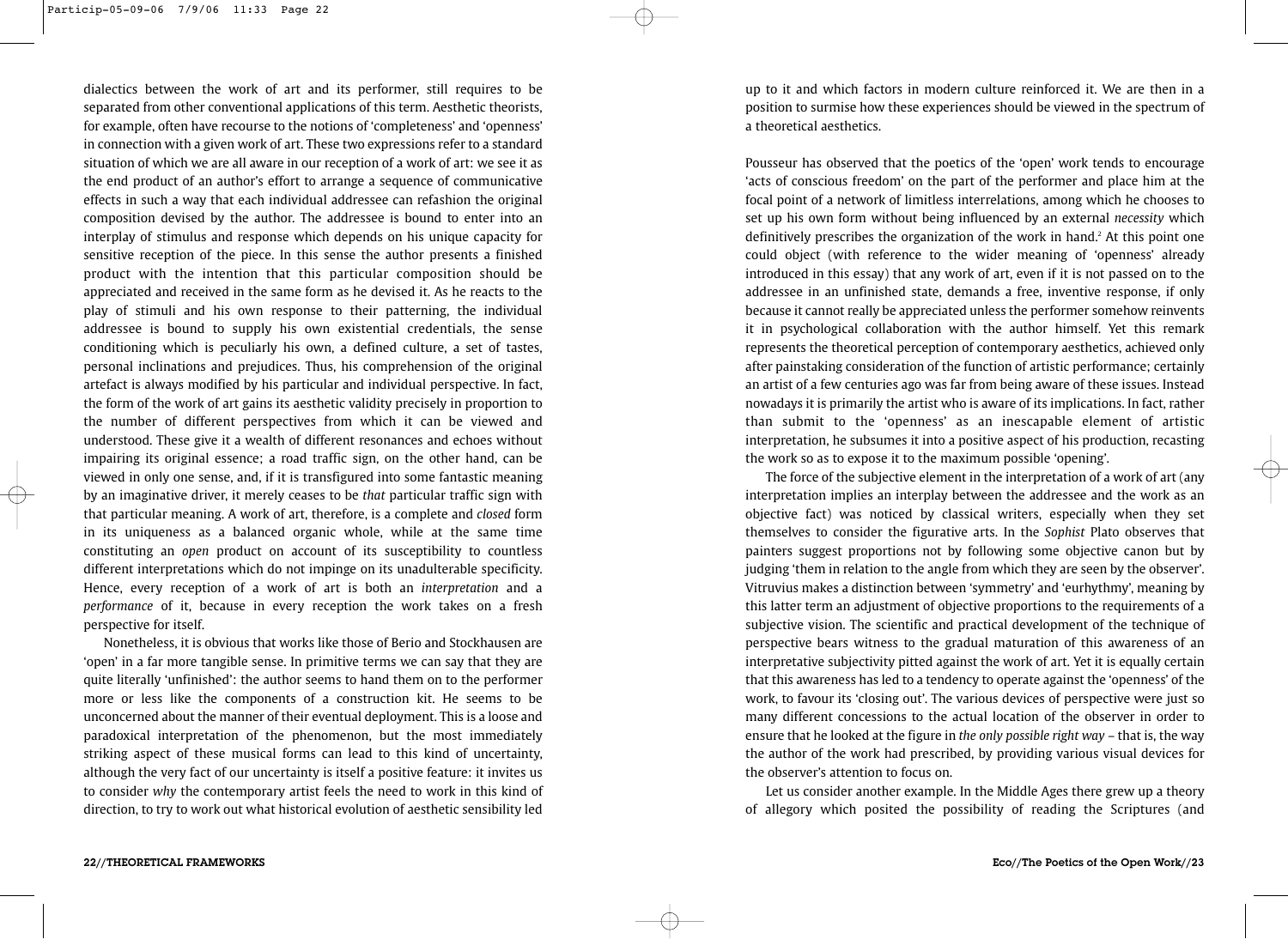

eventually poetry, figurative arts) not just in the literal sense but also in three other senses: the moral, the allegorical and the anagogical. This theory is well known from a passage in Dante, but its roots go back to Saint Paul ('*videmus nunc per speculum in aenigmate, tunc autem facie ad faciem*') ['For now we see through a glass, darkly; but then face to face'], and it was developed by Saint Jerome, Augustine, Bede, Scotus Erigena, Hugh and Richard of Saint Victor, Alain of Lille, Bonaventure, Aquinas and others in such a way as to represent a cardinal point of medieval poetics. A work in this sense is undoubtedly endowed with a measure of 'openness'. The reader of the text knows that every sentence and every trope is 'open' to a multiplicity of meanings which he must hunt for and find. Indeed, according to how he feels at one particular moment, the reader might choose a possible interpretative key which strikes him as exemplary of this spiritual state. He will *use* the work according to the desired meaning (causing it to come alive again, somehow different from the way he viewed it at an earlier reading). However, in this type of operation, 'openness' is far removed from meaning 'indefiniteness' of communication, 'infinite' possibilities of form, and complete freedom of reception. What in fact is made available is a range of rigidly pre-established and ordained interpretative solutions, and these never allow the reader to move outside the strict control of the author. Dante sums up the issue in his thirteenth Letter:

We shall consider the following lines in order to make this type of treatment clearer: *In exitu Israel de Egypto, domus Jacob de populo barbaro, facta est judea sanctificatio eius, Israel potestas eius*. [When Israel went out of Egypt, the house of Jacob from a people of strange language; Judah was his sanctuary, and Israel his dominion.] Now if we just consider the literal meaning, what is meant here is the departure of the children of Israel from Egypt at the time of Moses. If we consider the allegory, what is meant is our human redemption through Christ. If we consider the moral sense, what is meant is the conversion of the soul from the torment and agony of sin to a state of grace. Finally, if we consider the anagogical sense, what is meant is the release of the spirit from the bondage of this corruption to the freedom of eternal glory.

It is obvious at this point that all available possibilities of interpretation have been exhausted. The reader can concentrate his attention on one sense rather than on another, in the limited space of this four-tiered sentence, but he must always follow rules that entail a rigid univocality. The meaning of allegorical figures and emblems which the medieval reader is likely to encounter is already prescribed by his encyclopaedias, bestiaries and lapidaries. Any symbolism is objectively defined and organized into a system. Underpinning this poetics of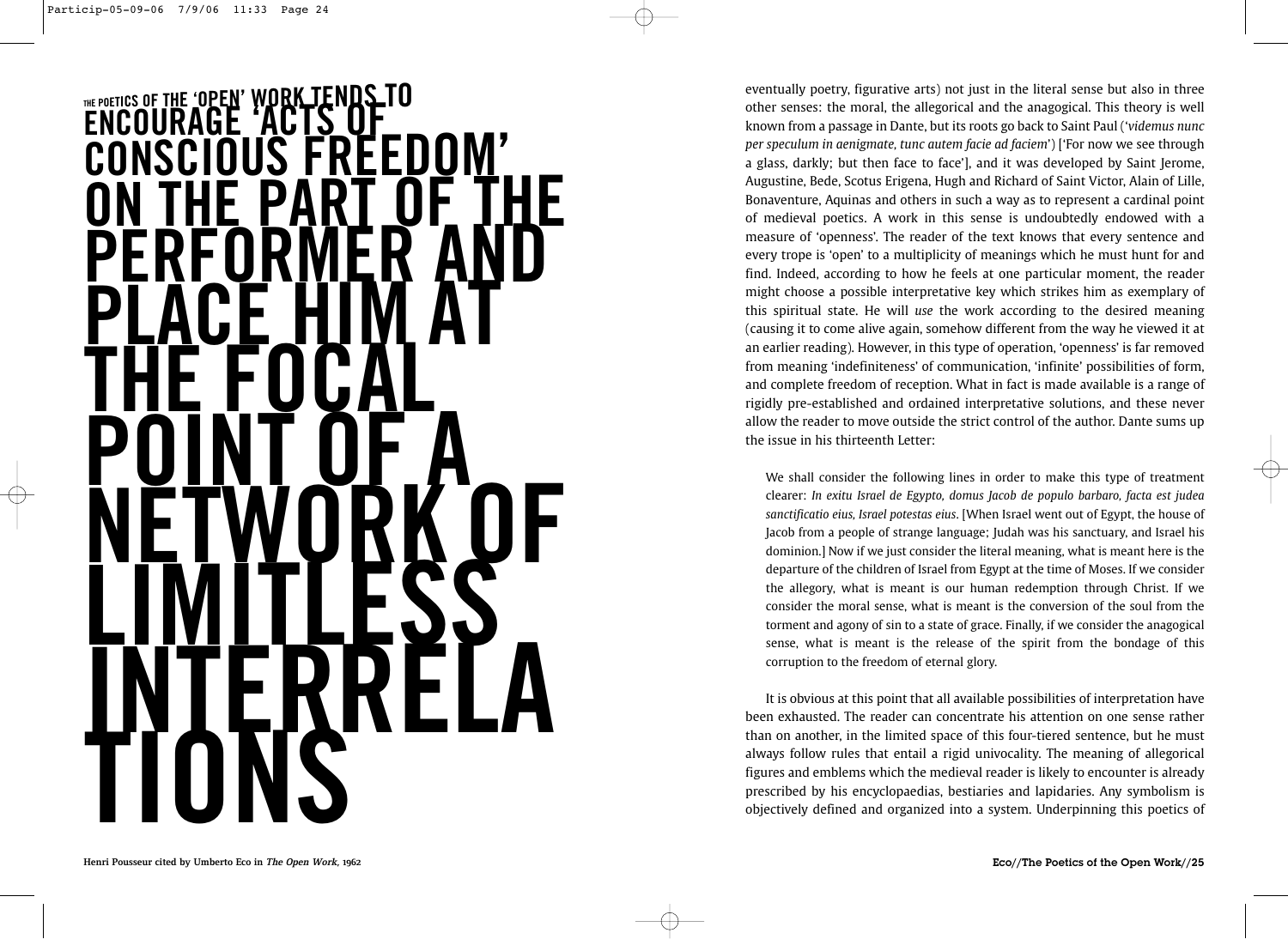the necessary and the univocal is an ordered cosmos, a hierarchy of essences and laws which poetic discourse can clarify at several levels, but which each individual must understand in the only possible way, the one determined by the creative *logos.* The order of a work of art in this period is a mirror of imperial and theocratic society. The laws governing textual interpretation are the laws of an authoritarian regime which guide the individual in his every action, prescribing the ends for him and offering him the means to attain them.

It is not that the *four* solutions of the allegorical passage are quantitatively more limited than the *many* possible solutions of a contemporary 'open' work. As I shall try to show, it is a different vision of the world which lies under these different aesthetic experiences.

If we limit ourselves to a number of cursory historical glimpses, we can find one striking aspect of 'openness' in the 'open form' of Baroque. Here it is precisely the static and unquestionable definitiveness of the classical Renaissance form which is denied: the canons of space extended round a central axis, closed in by symmetrical lines and shut angles which cajole the eye toward the centre in such a way as to suggest an idea of 'essential' eternity rather than movement. Baroque form is dynamic; it tends to an indeterminacy of effect (in its play of solid and void, light and darkness, with its curvature, its broken surfaces, its widely diversified angles of inclination); it conveys the idea of space being progressively dilated. Its search for kinetic excitement and illusory effect leads to a situation where the plastic mass in the Baroque work of art never allows a privileged, definitive, frontal view; rather, it induces the spectator to shift his position continuously in order to see the work in constantly new aspects, as if it were in a state of perpetual transformation. Now if Baroque spirituality is to be seen as the first clear manifestation of modern culture and sensitivity, it is because here, for the first time, man opts out of the canon of authorized responses and finds that he is faced (both in art and in science) by a world in a fluid state which requires corresponding creativity on his part. The poetic treatises concerning '*maraviglia*', 'wit', '*agudezas*', and so on really strain to go further than their apparently Byzantine appearance: they seek to establish the new man's inventive role. He is no longer to see the work of art as an object which draws on given links with experience and which demands to be enjoyed; now he sees it as a potential mystery to be solved, a role to fulfil, a stimulus to quicken his imagination. Nonetheless, even these conclusions have been codified by modern criticism and organized into aesthetic canons. In fact, it would be rash to interpret Baroque poetics as a conscious theory of the 'open work'.

Between classicism and the Enlightenment, there developed a further concept which is of interest to us in the present context. The concept of 'pure poetry' gained currency for the very reason that general notions and abstract

canons fell out out fashion, while the tradition of English empiricism increasingly argued in favour of the 'freedom' of the poet and set the stage for the coming theories of creativity. From Burke's declarations about the emotional power of words, it was a short step to Novalis' view of the pure evocative power of poetry as an art of blurred sense and vague outlines. An idea is now held to be all the more original and stimulating in so far as it 'allows for a greater interplay and mutual convergence of concepts, life-views and attitudes. When a work offers a multitude of intentions, a plurality of meaning, and above all a wide variety of different ways of being understood and appreciated, then under these conditions we can only conclude that it is of vital interest and that it is a pure expression of personality.'3

To close our consideration of the Romantic period, it will be useful to refer to the first occasion when a conscious poetics of the open work appears. The moment is late-nineteenth-century Symbolism; the text is Verlaine's *Art Poétique:*

> *De la musique avant toute chose, et pour cela préfère l'impair plus vague et plus soluble dans l'air sans rien en lui qui pèse et qui pose.*

Music before everything else, and, to that end, prefer the uneven more vague and more soluble in air with nothing in it that is heavy or still.

Mallarmé's programmatic statement is even more explicit and pronounced in this context: '*Nommer un objet c'est supprimer les trois quarts de la jouissance du poème, qui est faite du bonheur de deviner peu a peu: le suggérer … voila le rêve'* ('To name an object is to suppress three-fourths of the enjoyment of the poem, which is composed of the pleasure of guessing little by little: to suggest ... there is the dream'). The important thing is to prevent a single sense from imposing itself at the very outset of the receptive process. Blank space surrounding a word, typographical adjustments, and spatial composition in the page setting of the poetic text – all contribute to create a halo of indefiniteness and to make the text pregnant with infinite suggestive possibilities.

This search for *suggestiveness* is a deliberate move to 'open' the work to the free response of the addressee. An artistic work that suggests is also one that can be performed with the full emotional and imaginative resources of the interpreter. Whenever we read poetry there is a process by which we try to adapt our personal world to the emotional world proposed by the text. This is all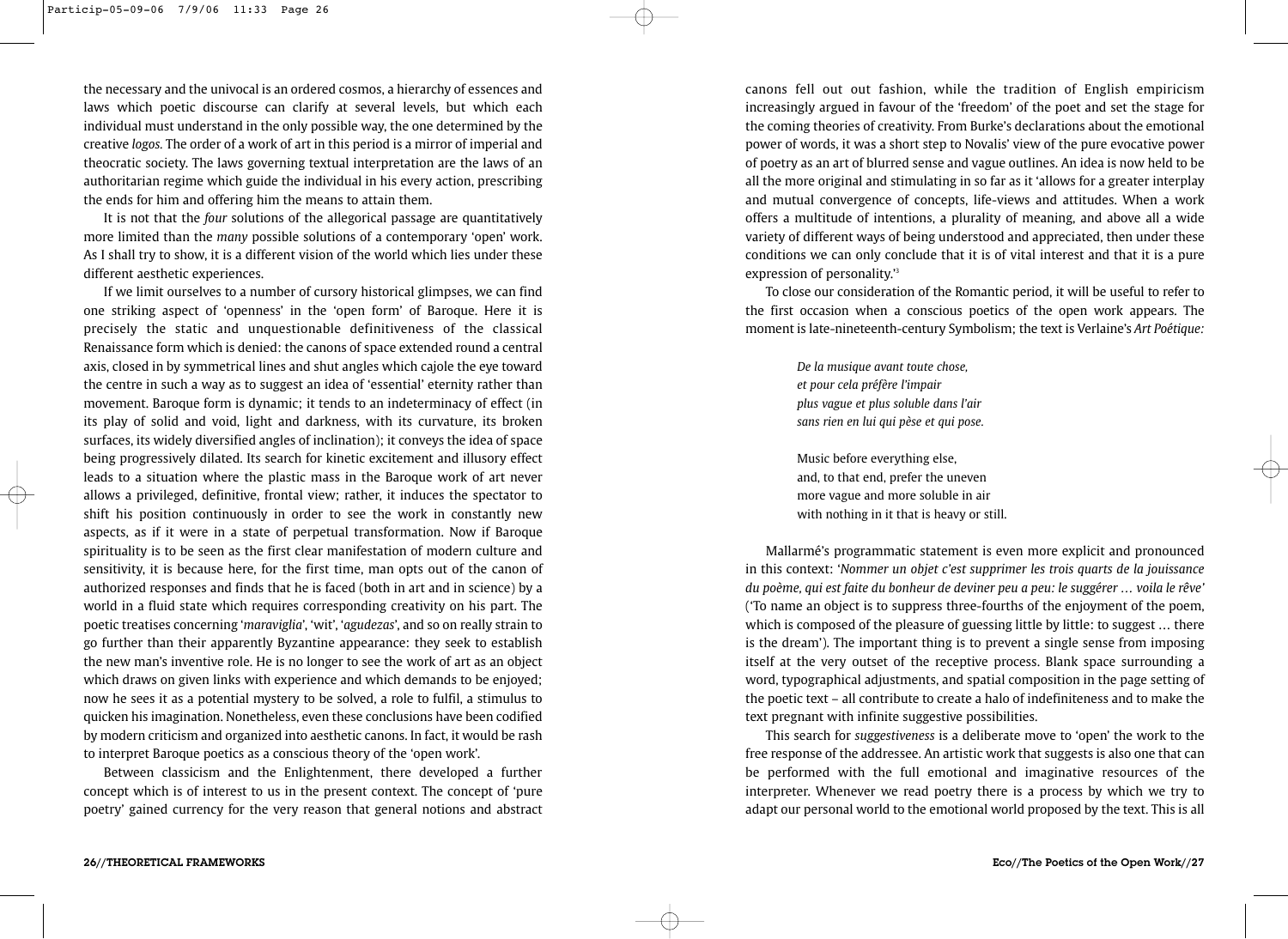the more true of poetic works that are deliberately based on suggestiveness, since the text sets out to stimulate the private world of the addressee so that he can draw from inside himself some deeper response that mirrors the subtler resonances underlying the text.

A strong current in contemporary literature follows this use of symbol as a communicative channel for the indefinite, open to constantly shifting responses and interpretative stances. It is easy to think of Kafka's work as 'open': trial, castle, waiting, passing sentence, sickness, metamorphosis and torture – none of these narrative situations is to be understood in the immediate literal sense. But, unlike the constructions of medieval allegory, where the superimposed layers of meaning are rigidly prescribed, in Kafka there is no confirmation in an encyclopaedia, no matching paradigm in the cosmos, to provide a key to the symbolism. The various existentialist, theological, clinical and psychoanalytic interpretations of Kafka's symbols cannot exhaust all the possibilities of his works. The work remains inexhaustible in so far as it is 'open', because in it an ordered world based on universally acknowledged laws is being replaced by a world based on ambiguity, both in the negative sense that directional centres are missing and in a positive sense, because values and dogma are constantly being placed in question.

Even when it is difficult to determine whether a given author had symbolist intentions or was aiming at effects of ambivalence or indeterminacy, there is a school of criticism nowadays which tends to view all modern literature as built upon symbolic patterns. W.Y. Tindall, in his book on the literary symbol, offers an analysis of some of the greatest modern literary works in order to test Valéry's declaration that '*il n'y a pas de vrai sens d'un texte'* ('there is no true meaning of a text'). Tindall eventually concludes that a work of art is a construct which anyone at all, including its author, can put to any use whatsoever, as he chooses. This type of criticism views the literary work as a continuous potentiality of 'openness' – in other words, an indefinite reserve of meanings. This is the scope of the wave of American studies on the structure of metaphor, or of modern work on 'types of ambiguity' offered by poetic discourse.4

Clearly, the work of James Joyce is a major example of an 'open' mode, since it deliberately seeks to offer an image of the ontological and existential situation of the contemporary world. The 'Wandering Rocks' chapter in *Ulysses* amounts to a tiny universe that can be viewed from different perspectives: the last residue of Aristotelian categories has now disappeared. Joyce is not concerned with a consistent unfolding of time or a plausible spatial continuum in which to stage his characters' movements. Edmund Wilson has observed that, like Proust's or Whitehead's or Einstein's world, 'Joyce's world is always changing as it is perceived by different observers and by them at different times.'5

In *Finnegans Wake* we are faced with an even more startling process of 'openness': the book is moulded into a curve that bends back on itself, like the Einsteinian universe. The opening word of the first page is the same as the closing word of the last page of the novel. Thus, the work is *finite* in one sense, but in another sense it is *unlimited.* Each occurrence, each word stands in a series of possible relations with all the others in the text. According to the semantic choice which we make in the case of one unit, so goes the way we interpret all the other units in the text. This does not mean that the book lacks specific sense. If Joyce does introduce some keys into the text, it is precisely because he wants the work to be read in a certain sense. But this particular 'sense' has all the richness of the cosmos itself. Ambitiously, the author intends his book to imply the totality of space and time, of all spaces and all times that are possible. The principal tool for this all-pervading ambiguity is the pun, the *calembour*, by which two, three or even ten different etymological roots are combined in such a way that a single word can set up a knot of different sub-meanings, each of which in turn coincides and interrelates with other local allusions, which are themselves 'open' to new configurations and probabilities of interpretation. The reader of *Finnegans Wake* is in a position similar to that of the person listening to post-dodecaphonic serial composition as he appears in a striking definition by Pousseur: 'Since the phenomena are no longer tied to one another by a term-toterm determination, it is up to the listener to place himself deliberately in the midst of an inexhaustible network of relationships and to choose for himself, so to speak, his own modes of approach, his reference points and his scale, and to endeavour to use as many dimensions as he possibly can at the same time and thus dynamize, multiply and extend to the utmost degree his perceptual faculties.' 6

Nor should we imagine that the tendency toward openness operates only at the level of indefinite suggestion and stimulation of emotional response. In Brecht's theoretical work on drama, we shall see that dramatic action is conceived as the problematic exposition of specific points of tension. Having presented these tension points (by following the well-known technique of epic recitation, which does not seek to influence the audience, but rather to offer a series of facts to be observed, employing the device of 'defamiliarization'), Brecht's plays do not, in the strict sense, devise solutions at all. It is up to the audience to draw its own conclusions from what it has seen on stage. Brecht's plays also end in a situation of ambiguity (typically, and more than any other, his *Galileo*), although it is no longer the morbid ambiguousness of a half-perceived infinitude or an anguish-laden mystery, but the specific concreteness of an ambiguity in social intercourse, a conflict of unresolved problems taxing the ingenuity of playwright, actors and audience alike. Here the work is 'open' in the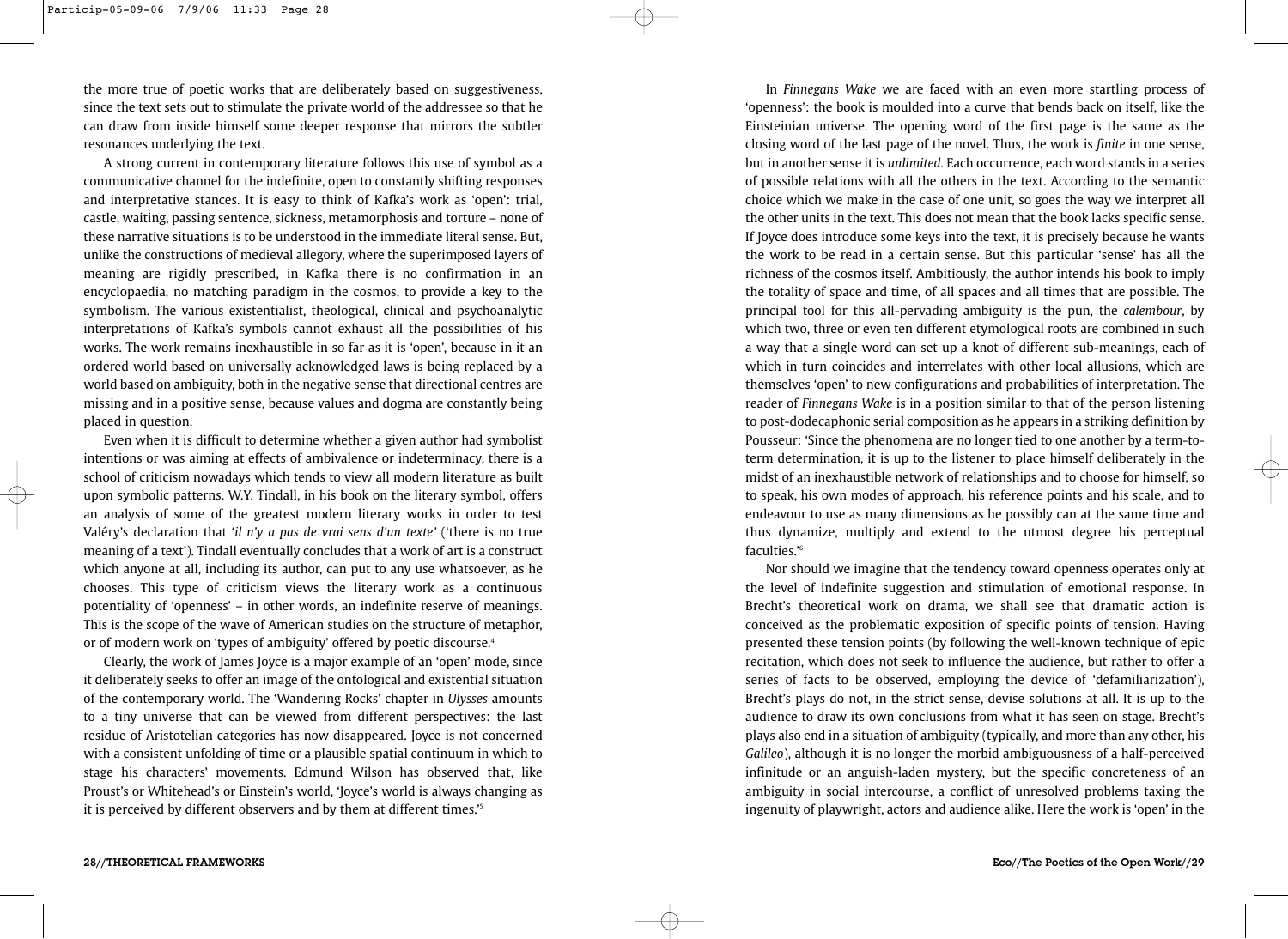same sense that a debate is 'open'. A solution is seen as desirable and is actually anticipated, but it must come from the collective enterprise of the audience. In this case the 'openness' is converted into an instrument of revolutionary pedagogics.

In all the phenomena we have so far examined, I have employed the category of 'openness' to define widely differing situations, but on the whole the sorts of works taken into consideration are substantially different from the post-Webernian musical composers whom I considered at the opening of this essay. From the Baroque to modern Symbolist poetics, there has been an eversharpening awareness of the concept of the work susceptible to many different interpretations. However, the examples considered in the preceding section propose an 'openness' based on the *theoretical*, *mental* collaboration of the consumer, who must freely interpret an artistic datum, a product which has already been organized in its structural entirety (even if this structure allows for an indefinite plurality of interpretations). On the other hand, a composition like *Scambi*, by Pousseur, represents a fresh advance. Somebody listening to a work by Webern freely reorganizes and enjoys a series of interrelations inside the context of the sound system offered to him in that particular (already fully produced) composition. But in listening to *Scambi* the auditor is required to do some of this organizing and structuring of the musical discourse. He collaborates with the composer in *making* the composition.

None of this argument should be conceived as passing an aesthetic judgment on the relative validity of the various types of works under consideration. However, it is clear that a composition such as *Scambi* poses a completely new problem. It invites us to identify inside the category of 'open' works a further, more restricted classification of works which can be defined as 'works in movement', because they characteristically consist of unplanned or physically incomplete structural units.

In the present cultural context, the phenomenon of the 'work in movement' is certainly not limited to music. There are, for example, artistic products which display an intrinsic mobility, a kaleidoscopic capacity to suggest themselves in constantly renewed aspects to the consumer. A simple example is provided by Calder's mobiles or by mobile compositions by other artists: elementary structures which can move in the air and assume different spatial dispositions. They continuously create their own space and the shapes to fill it.

If we turn to literary production to try to isolate an example of a 'work in movement', we are immediately obliged to take into consideration Mallarmé's *Livre*, a colossal and far-reaching work, the quintessence of the poet's production. He conceived it as the work which would constitute not only the goal of his activities but also the end goal of the world: '*Le monde existe pour aboutir à un livre*.' ['The world exists to end up in a book'.] Mallarmé never finished the book, although he worked on it at different periods throughout his life. But there are sketches for the ending which have recently been brought to light by the acute philological research of Jacques Schérer.<sup>7</sup>

The metaphysical premises for Mallarmé's *Livre* are enormous and possibly questionable. I would prefer to leave them aside in order to concentrate on the dynamic structure of this artistic object which deliberately sets out to validate a specific poetic principle: '*Un livre ne commence ni ne finit; tout au plus fait-il semblant*.' ['A book neither begins nor ends; it only pretends to do so.'] The *Livre* was conceived as a mobile apparatus, not just in the mobile and 'open' sense of a composition such as *Un coup de dès …* [*A Throw of the Dice* … ], where grammar, syntax and typesetting introduced a plurality of elements, polymorphous in their indeterminate relation to each other.

However, Mallarmé's immense enterprise was utopian: it was embroidered with ever more disconcerting aspirations and ingenuities, and it is not surprising that it was never brought to completion. We do not know whether, had the work been completed, the whole project would have had any real value. It might well have turned out to be a dubious mystical and esoteric incarnation of a decadent sensitivity that had reached the extreme point of its creative parabola. I am inclined to this second view, but it is certainly interesting to find at the very threshold of the modern period such a vigorous programme for a *work in movement*, and this is a sign that certain intellectual currents circulate imperceptibly until they are adopted and justified as cultural data which have to be integrated organically into the panorama of a whole period.

In every century, the way that artistic forms are structured reflects the way in which science or contemporary culture views reality. The closed, single conception in a work by a medieval artist reflected the conception of the cosmos as a hierarchy of fixed, pre-ordained orders. The work as a pedagogical vehicle, as a monocentric and necessary apparatus (incorporating a rigid internal pattern of metre and rhymes) simply reflects the syllogistic system, a logic of necessity, a deductive consciousness by means of which reality could be made manifest step by step without unforeseen interruptions, moving forward in a single direction, proceeding from first principles of science which were seen as one and the same with the first principles of reality. The openness and dynamism of the Baroque mark, in fact, the advent of a new scientific awareness: the *tactile* is replaced by the *visual* (meaning that the subjective element comes to prevail) and attention is shifted from the *essence* to the *appearance* of architectural and pictorial products. It reflects the rising interest in a psychology of impression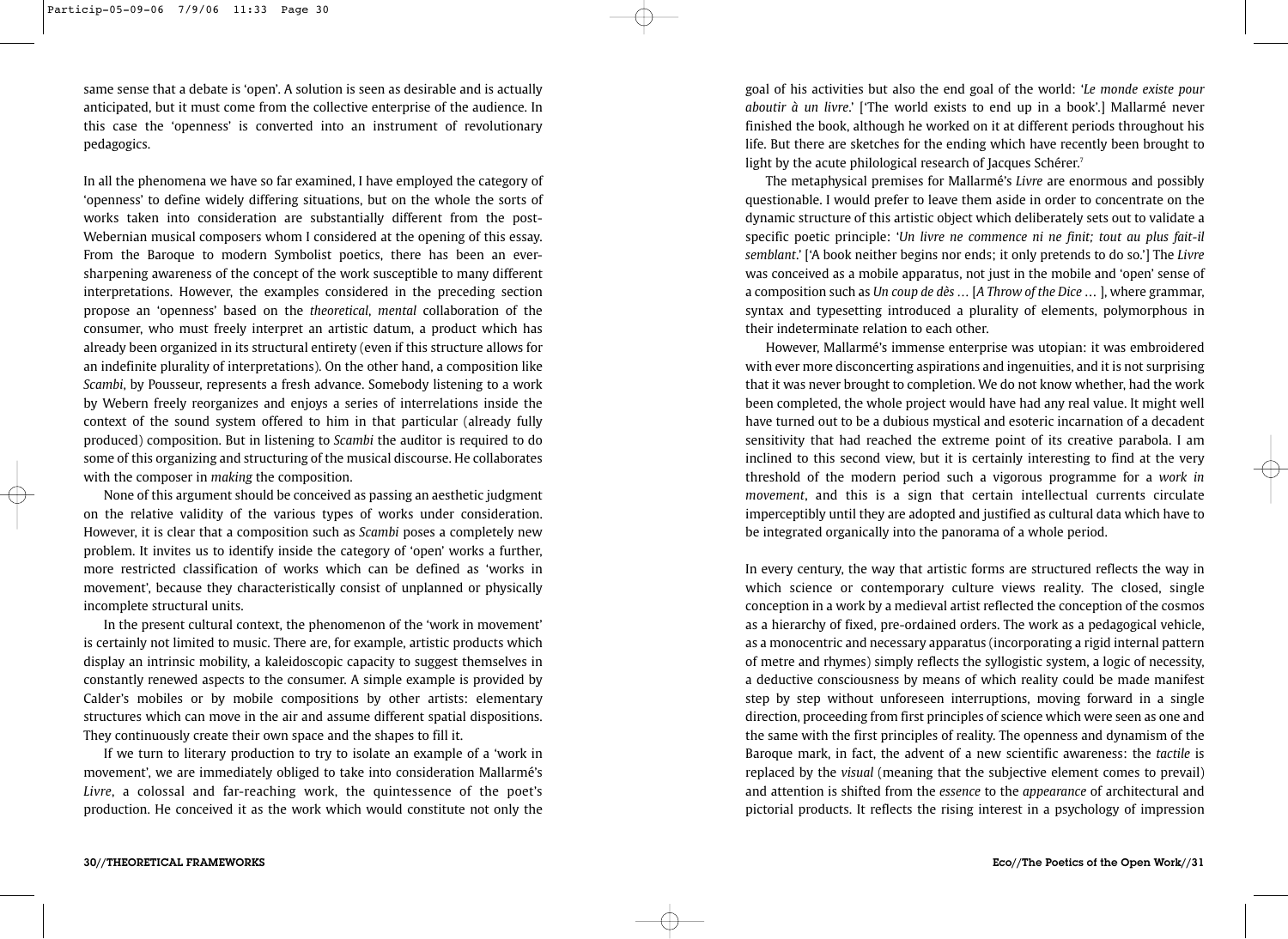and sensation – in short, an empiricism which converts the Aristotelian concept of real substance into a series of perceptions by the viewer. On the other hand, by giving up the essential focus of the composition and the prescribed point of view for its viewer, aesthetic innovations were in fact mirroring the Copernican vision of the universe. This definitively eliminated the notion of geocentricity and its allied metaphysical constructs. In the modern scientific universe, as in architecture and in Baroque pictorial production, the various component parts are all endowed with equal value and dignity, and the whole construct expands toward a totality which is close to the infinite. It refuses to be hemmed in by any ideal normative conception of the world. It shares in a general urge toward discovery and constantly renewed contact with reality.

In its own way, the 'openness' that we meet in the decadent strain of Symbolism reflects a cultural striving to unfold new vistas. For example, one of Mallarmé's projects for a multidimensional, deconstructible book envisaged the breaking down of the initial unit into sections which could be reformulated and which could express new perspectives by being deconstructed into correspondingly smaller units which were also mobile and reducible. This project obviously suggests the universe as it is conceived by modern, non-Euclidean geometries.

Hence, it is not overambitious to detect in the poetics of the 'open' work – and even less so in the 'work in movement' – more or less specific overtones of trends in contemporary scientific thought. For example, it is a critical commonplace to refer to the spatio-temporal continuum in order to account for the structure of the universe in Joyce's works. Pousseur has offered a tentative definition of his musical work which involves the term 'field of possibilities'. In fact, this shows that he is prepared to borrow two extremely revealing technical terms from contemporary culture. The notion of 'field' is provided by physics and implies a revised vision of the classic relationship posited between cause and effect as a rigid, one-directional system: now a complex interplay of motive forces is envisaged, a configuration of possible events, a complete dynamism of structure. The notion of 'possibility' is a philosophical canon which reflects a widespread tendency in contemporary science; the discarding of a static, syllogistic view of order, and a corresponding devolution of intellectual authority to personal decision, choice and social context.

If a musical pattern no longer necessarily determines the immediately following one, if there is no tonal basis which allows the listener to infer the next steps in the arrangement of the musical discourse from what has physically preceded them, this is just part of a general breakdown in the concept of causation. The two-value truth logic which follows the classical *aut-aut*, the disjunctive dilemma between *true* and *false*, a fact and its contradictory, is no

longer the only instrument of philosophical experiment. Multi-value logics are now gaining currency, and these are quite capable of incorporating *indeterminacy* as a valid stepping-stone in the cognitive process. In this general intellectual atmosphere, the poetics of the open work is peculiarly relevant: it posits the work of art stripped of necessary and foreseeable conclusions, works in which the performer's freedom functions as part of the *discontinuity* which contemporary physics recognizes, not as an element of disorientation, but as an essential stage in all scientific verification procedures and also as the verifiable pattern of events in the subatomic world.

From Mallarmé's *Livre* to the musical compositions which we have considered, there is a tendency to see every execution of the work of art as divorced from its ultimate definition. Every performance *explains* the composition but does not *exhaust* it. Every performance makes the work an actuality, but is itself only complementary to all possible other performances of the work. In short, we can say that every performance offers us a complete and satisfying version of the work, but at the same time makes it incomplete for us, because it cannot simultaneously give all the other artistic solutions which the work may admit.

Perhaps it is no accident that these poetic systems emerge at the same period as the physicists' principle of *complementarity*, which rules that it is not possible to indicate the different behaviour patterns of an elementary particle simultaneously. To describe these different behaviour patterns, different *models*, which Heisenberg has defined as adequate when properly utilized, are put to use, but, since they contradict one another, they are therefore also complementary.8 Perhaps we are in a position to state that for these works of art an incomplete knowledge of the system is in fact an essential feature in its formulation. Hence one could argue, with Bohr, that the data collected in the course of experimental situations cannot be gathered in one image but should be considered as complementary, since only the sum of all the phenomena could exhaust the possibilities of information.<sup>9</sup>

Above I discussed the principle of ambiguity as moral disposition and problematic construct. Again, modern psychology and phenomenology use the term 'perceptive ambiguities', which indicates the availability of new cognitive positions that fall short of conventional epistemological stances and that allow the observer to conceive the world in a fresh dynamics of potentiality before the fixative process of habit and familiarity comes into play. Husserl observed that

each state of consciousness implies the existence of a horizon which varies with the modification of its connections together with other states, and also with its own phases of duration… In each external perception, for instance, the sides of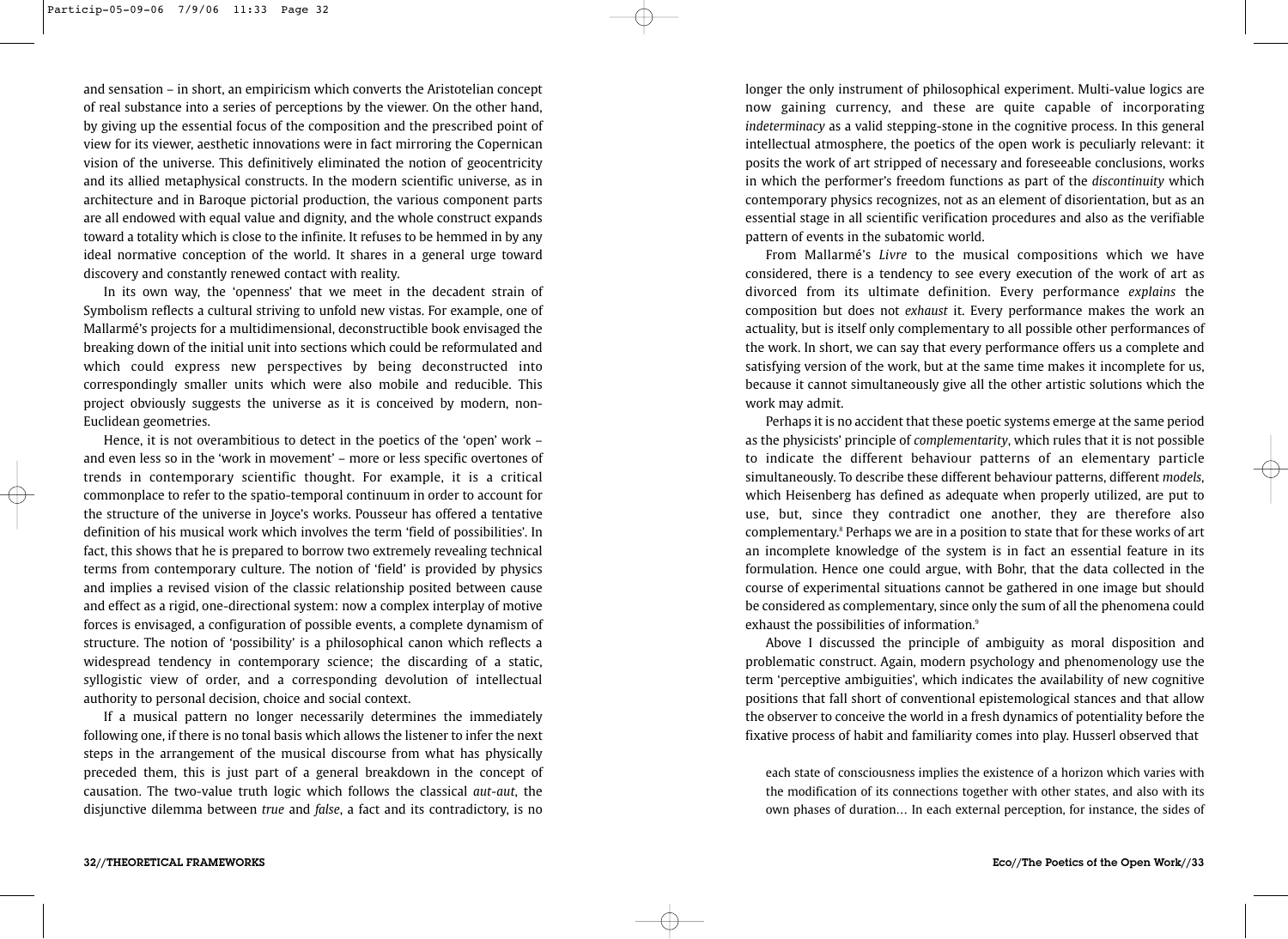the objects which are actually *perceived* suggest to the viewer's attention the unperceived sides which, at the present, are viewed only in a non-intuitive manner and are expected to become elements of the succeeding perception. This process is similar to a continuous projection which takes on a new meaning with each phase of the perceptive process. Moreover, perception itself includes horizons which encompass other perceptive possibilities, such as a person might experience by changing deliberately the direction of his perception, by turning his eyes one way instead of another, or by taking a step forward or sideways, and so forth.<sup>10</sup>

Sartre notes that the existent object can never be reduced to a given series of manifestations, because each of these is bound to stand in relationship with a continuously altering subject. Not only does an object present different *Abschattungen* (or profiles), but also different points of view are available by way of the same *Abschattung.* In order to be defined, the object must be related back to the total series of which, by virtue of being one possible apparition, it is a member. In this way the traditional dualism between being and appearance is replaced by a straight polarity of finite and infinite, which locates the infinite at the very core of the finite. This sort of 'openness' is at the heart of every act of perception. It characterizes every moment of our cognitive experience. It means that each phenomenon seems to be 'inhabited' by a certain *power –* in other words, 'the ability to manifest itself by a series of real or likely manifestations.' The problem of the relationship of a phenomenon to its ontological basis is altered by the perspective of perceptive 'openness' to the problem of its relationship to the multiplicity of different-order perceptions which we can derive from it.<sup>11</sup>

This intellectual position is further accentuated in Merleau-Ponty:

How can anything ever present itself truly to us since its synthesis is never completed? How could I gain the experience of the world, as I would of an individual actuating his own existence, since none of the views or perceptions I have of it can exhaust it and the horizons remain forever open? … The belief in things and in the world can only express the assumption of a complete synthesis. Its completion, however, is made impossible by the very nature of the perspectives to be connected, since each of them sends back to other perspectives through its own horizons … The contradiction which we feel exists between the world's reality and its incompleteness is identical to the one that exists between the ubiquity of consciousness and its commitment to a field of presence. This ambiguousness does not represent an imperfection in the nature of existence or

in that of consciousness; it is its very definition … Consciousness, which is commonly taken as an extremely enlightened region, is, on the contrary, the very region of indetermination.'12

These are the sorts of problems which phenomenology picks out at the very heart of our existential situation. It proposes to the artist, as well as to the philosopher and the psychologist, a series of declarations which are bound to act as a stimulus to his creative activity in the world of forms: 'It is therefore essential for an object and also for the world to present themselves to us as "open" … and as always promising future perceptions.'13

It would be quite natural for us to think that this flight away from the old, solid concept of necessity and the tendency toward the ambiguous and the indeterminate reflect a crisis of contemporary civilization. On the other hand, we might see these poetical systems, in harmony with modern science, as expressing the positive possibility of thought and action made available to an individual who is open to the continuous renewal of his life patterns and cognitive processes. Such an individual is productively committed to the development of his own mental faculties and experiential horizons. This contrast is too facile and Manichaean. Our main intent has been to pick out a number of analogies which reveal a reciprocal play of problems in the most disparate areas of contemporary culture and which point to the common elements in a new way of looking at the world.

What is at stake is a convergence of new canons and requirements which the forms of art reflect by way of what we could term *structural homologies.* This need not commit us to assembling a rigorous parallelism – it is simply a case of phenomena like the 'work in movement' simultaneously reflecting mutually contrasted epistemological situations, as yet contradictory and not satisfactorily reconciled. Thus, the concepts of 'openness' and dynamism may recall the terminology of quantum physics: indeterminacy and discontinuity. But at the same time they also exemplify a number of situations in Einsteinian physics.

The multiple polarity of a serial composition in music, where the listener is not faced by an absolute conditioning centre of reference, requires him to constitute his own system of auditory relationships.14 He must allow such a centre to emerge from the sound continuum. Here are no privileged points of view, and all available perspectives are equally valid and rich in potential. Now, this multiple polarity is extremely close to the spatio-temporal conception of the universe which we owe to Einstein. The thing which distinguishes the Einsteinian concept of the universe from quantum epistemology is precisely this faith in the totality of the universe, a universe in which discontinuity and indeterminacy can admittedly upset us with their surprise apparitions, but in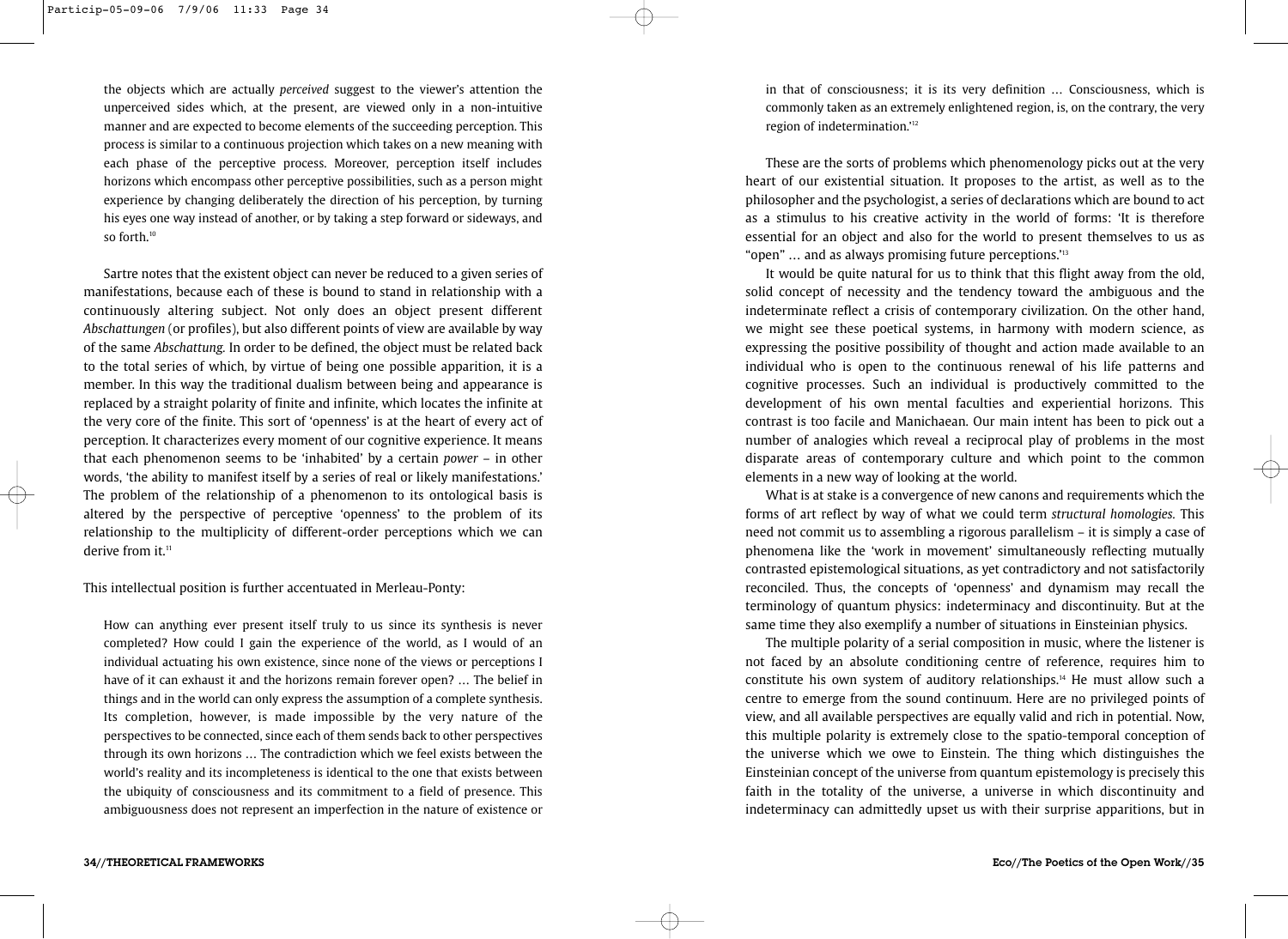fact, to use Einstein's words, presuppose not a God playing random games with dice but the Divinity of Spinoza, who rules the world according to perfectly regulated laws. In this kind of universe, relativity means the infinite variability of experience as well as the infinite multiplication of possible ways of measuring things and viewing their position. But the objective side of the whole system can be found in the invariance of the simple formal descriptions (of the differential equations) which establish once and for all the relativity of empirical measurement.

This is not the place to pass judgment on the scientific validity of the metaphysical construct implied by Einstein's system. But there is a striking analogy between his universe and the universe of the work in movement. The God in Spinoza, who is made into an untestable hypothesis by Einsteinian metaphysics, becomes a cogent reality for the work of art and matches the organizing impulse of its creator.

The *possibilities* which the work's openness makes available always work within a given *field of relations.* As in the Einsteinian universe, in the 'work in movement' we may well deny that there is a single prescribed point of view. But this does not mean complete chaos in its internal relations. What it does imply is an organizing rule which governs these relations. Therefore, to sum up, we can say that the 'work in movement' is the possibility of numerous different personal interventions, but it is not an amorphous invitation to indiscriminate participation. The invitation offers the performer the opportunity for an oriented insertion into something which always remains the world intended by the author.

In other words, the author offers the interpreter, the performer, the addressee, a work *to be completed.* He does not know the exact fashion in which his work will be concluded, but he is aware that once completed the work in question will still be his own. It will not be a different work, and, at the end of the interpretative dialogue, a form which is *his* form will have been organized, even though it may have been assembled by an outside party in a particular way that he could not have foreseen. The author is the one who proposed a number of possibilities which had already been rationally organized, oriented and endowed with specifications for proper development.

Berio's *Sequence*, which is played by different flutists, Stockhausen's *Klavierstück XI*, or Pousseur's *Mobiles*, which are played by different pianists (or performed twice over by the same pianists), will never be quite the same on different occasions. Yet they will never be gratuitously different. They are to be seen as the actualization of a series of consequences whose premises are firmly rooted in the original data provided by the author.

This happens in the musical works which we have already examined, and it happens also in the plastic artefacts we considered. The common factor is a mutability which is always deployed within the specific limits of a given taste, or of predetermined formal tendencies, and is authorized by the concrete pliability of the material offered for the performer's manipulation. Brecht's plays appear to elicit free and arbitrary response on the part of the audience. Yet they are also rhetorically constructed in such a way as to elicit a reaction oriented toward, and ultimately anticipating, a Marxist dialectic logic as the basis for the whole field of possible responses.

All these examples of 'open' works and 'works in movement' have this latent characteristic, which guarantees that they will always be seen as 'works' and not just as a conglomeration of random components, ready to emerge from the chaos in which they previously stood and permitted to assume any form whatsoever.

Now, a dictionary clearly presents us with thousands upon thousands of words which we could freely use to compose poetry, essays on physics, anonymous letters or grocery lists. In this sense the dictionary is clearly open to the reconstitution of its raw material in any way that the manipulator wishes. But this does not make it a 'work'. The 'openness' and dynamism of an artistic work consist in factors which make it susceptible to a whole range of integrations. They provide it with organic complements which they graft into the structural vitality which the work already possesses, even if it is incomplete. This structural vitality is still seen as a positive property of the work, even though it admits of all kinds of different conclusions and solutions for it.

The preceding observations are necessary because, when we speak of a work of art, our Western aesthetic tradition forces us to take 'work' in the sense of a personal production which may well vary in the ways it can be received but which always maintains a coherent identity of its own and which displays the personal imprint that makes it a specific, vital and significant act of communication. Aesthetic theory is quite content to conceive of a variety of different poetics, but ultimately it aspires to general definitions, not necessarily dogmatic or *sub specie aeternitatis*, which are capable of applying the category of the 'work of art' broadly speaking to a whole variety of experiences, which can range from the *Divine Comedy* to, say, electronic composition based on the different permutations of sonic components.

We have, therefore, seen that (i) 'open' works, in so far as they are *in movement*, are characterized by the invitation to *make the work* together with the author and that (ii) on a wider level (as a *subgenus* in the *species* 'work in movement') there exist works which, though organically completed, are 'open'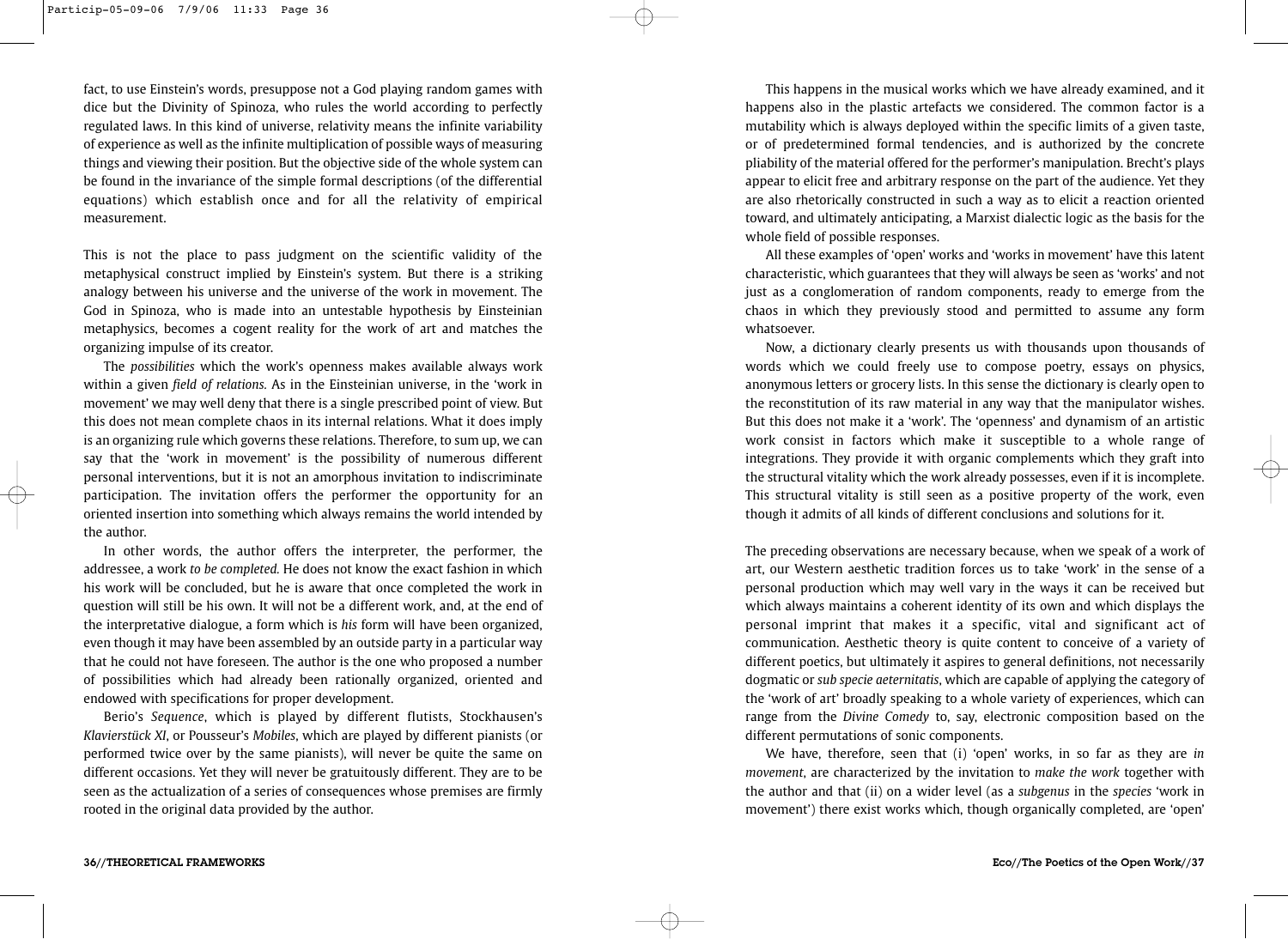to a continuous generation of internal relations which the addressee must uncover and select in his act of perceiving the totality of incoming stimuli. (iii) *Every* work of art, even though it is produced by following an explicit or implicit poetics of necessity, is effectively open to a virtually unlimited range of possible readings, each of which causes the work to acquire new vitality in terms of one particular taste, or perspective, or personal *performance.*

Contemporary aesthetics has frequently pointed out this last characteristic *of every* work of art. According to Luigi Pareyson:

The work of art … is a form, namely of movement, that has been concluded; or we can see it as an infinite contained within finiteness … The work therefore has infinite aspects, which are not just 'parts' or fragments of it, because each of them contains the totality of the work, and reveals it according to a given perspective. So the variety of performances is founded both in the complex factor of the performer's individuality and in that of the work to be performed … The infinite points of view of the performers and the infinite aspects of the work interact with each other, come into juxtaposition and clarify each other by a reciprocal process, in such a way that a given point of view is capable of revealing the whole work only if it grasps it in the relevant, highly personalized aspect. Analogously, a single aspect of the work can only reveal the totality of the work in a new light if it is prepared to wait for the right point of view, capable of grasping and proposing the work in all its vitality.

The foregoing allows Pareyson to move on to the assertion that

all performances are definitive in the sense that each one is for the performer, tantamount to the work itself; equally, all performances are bound to be provisional in the sense that each performer knows that he must always try to deepen his own interpretation of the work. In so far as they are definitive, these interpretations are parallel, and each of them is such as to exclude the others without in any way negating them.<sup>15</sup>

This doctrine can be applied to all artistic phenomena and to artworks throughout the ages. But it is useful to have underlined that now is the period when aesthetics has paid especial attention to the whole notion of 'openness' and sought to expand it. In a sense these requirements, which aesthetics has referred widely to every type of artistic production, are the same as those posed by the poetics of the 'open work' in a more decisive and explicit fashion. Yet this does not mean that the existence of 'open' works and of 'works in movement' adds absolutely nothing to our experience, because everything in the world is

already implied and subsumed by everything else, from the beginning of time, in the same way that it now appears that every discovery has already been made by the Chinese. Here we have to distinguish between the theoretical level of aesthetics as a philosophical discipline which attempts to formulate definitions and the practical level of poetics as programmatic projects for creation. While aesthetics brings to light one of the fundamental demands of contemporary culture, it also reveals the latent possibilities of a certain type of experience in every artistic product, independently of the operative criteria which presided over its moment of inception.

The poetic theory or practice of the 'work in movement' senses this possibility as a specific vocation. It allies itself openly and selfconsciously to current trends in scientific method and puts into action and tangible form the very trend which aesthetics has already acknowledged as the general background to performance. These poetic systems recognize 'openness' as *the* fundamental possibility of the contemporary artist or consumer. The aesthetic theoretician, in his turn, will see a confirmation of his own intuitions in these practical manifestations; they constitute the ultimate realization of a receptive mode which can function at many different levels of intensity.

Certainly this new receptive mode vis-a-vis the work of art opens up a much vaster phase in culture and in this sense is not intellectually confined to the problems of aesthetics. The poetics of the 'work in movement' (and partly that of the 'open' work) sets in motion a new cycle of relations between the artist and his audience, a new mechanics of aesthetic perception, a different status for the artistic product in contemporary society. It opens a new page in sociology and in pedagogy, as well as a new chapter in the history of art. It poses new practical problems by organizing new communicative situations. In short, it installs a new relationship between the *contemplation* and the *utilization* of a work of art.

Seen in these terms and against the background of historical influences and cultural interplay which links art by analogy to widely diversified aspects of the contemporary world view, the situation of art has now become a situation in the process of development. Far from being fully accounted for and catalogued, it deploys and poses problems in several dimensions. In short, it is an 'open' situation, *in movement.* A work in progress.

1 Here we must eliminate a possible misunderstanding straight away: the practical intervention of a 'performer' (the instrumentalist who plays a piece of music or the actor who recites a passage) is different from that of an interpreter in the sense of consumer (somebody who looks at a picture, silently reads a poem, or listens to a musical composition performed by somebody else). For the purposes of aesthetic analysis, however, both cases can be seen as different manifestations of the same interpretative attitude. Every 'reading', 'contemplation' or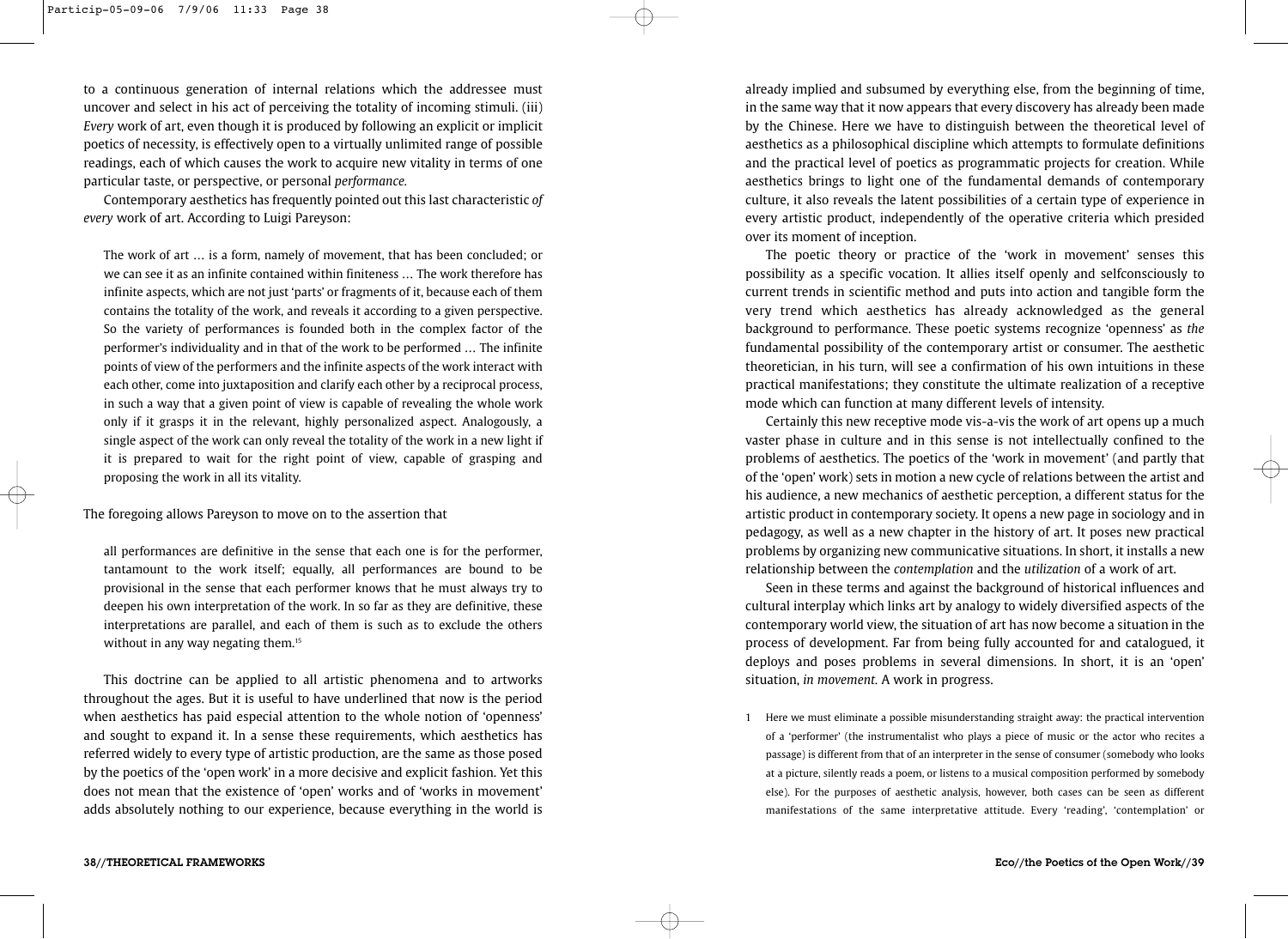'enjoyment' of a work of art represents a tacit or private form of 'performance'.

- 2 Henri Pousseur, 'La nuova sensibilita musicale', *Incontri musicali*, 2 (May 1958) 25.
- 3 For the evolution of pre-Romantic and Romantic poets in this sense, see L. Anceschi, *Autonomia ed eteronomia dell'arte*, 2nd ed. (Florence: Vallecchi, 1959).
- 4 See W.Y. Tindall, *The Literary Symbol* (New York: Columbia University Press, 1955). For an analysis of the aesthetic importance of the notion of ambiguity, see the useful observations and bibliographical references in Gillo Dorfles, *II divenire delle arti* (Turin: Einaudi, 1959) 51 ff.
- 5 Edmund Wilson, *Axel's Castle* (London: Collins, Fontana Library, 1961) 178.
- 6 Pousseur, 'La nuova sensibilita musicale', 25.
- 7 J. Schérer, *Le 'Livre' de Mallarmé Premières recherches sur des documents inédits* (Paris: Gallimard, 1957). See in particular the third chapter, 'Physique du livre'.
- 8 Werner Heisenberg, *Physics and Philosophy* (London: Allen and Unwin, 1959) ch. 3.
- 9 Niels Bohr, in his epistemological debate with Einstein; see P.A. Schlipp, ed., *Albert Einstein: Philosopher-Scientist* (Evanston, 111: Library of Living Philosophers, 1949). Epistemological thinkers connected with quantum methodology have rightly warned against an ingenuous transposition of physical categories into the fields of ethics and psychology (for example, the identification of indeterminacy with moral freedom; see P. Frank, *Present Role of Science*, Opening Address to the Seventh International Congress of Philosophy, Venice, September 1958). Hence, it would not be justified to understand my formulation as making an analogy between the structures of the work of art and the supposed structures of the world. Indeterminacy, complementarity, noncausality are not *modes of being* in the physical world, but *systems for describing* it in a convenient way. The relationship which concerns my exposition is not the supposed nexus between an 'ontological' situation and a morphological feature in the work of art, but the relation between an operative procedure for explaining physical processes and an operative procedure for explaining the processes of artistic production and reception. In other words, the relationship between a *scientific methodology* and a *poetics.*
- 10 Edmund Husserl, *Méditations cartésiennes,* Med. 2, par. 19 (Paris: Vrin, 1953) 39. The translation of this passage is by Anne Fabre-Luce.
- 11 Jean-Paul Sartre, L'*Être et le néant* (Paris: Gallimard, 1943) ch. i.
- 12 Maurice Merleau-Ponty, Phénomenologie de la perception (Paris: Gallimard, 1945) 381–3.
- 13 Ibid., 384.
- 14 On this 'éclatement multidirectionnel des structures', see A. Boucourechliev, 'Problèmes de la musique moderne', Nouvelle revue française (December–January 1960–61).
- 15 Luigi Pareyson, Estetica: teoria della formatività, 2nd ed. (Bologna: Zanichelli, 1960) 194 ff., and in general the whole of chapter 8, 'Lettura, interpretazione e critica'.

Umberto Eco, *Opera aperta* (Milan: Bompiano, 1962); trans. Anna Cancogni, *The Open Work* (Cambridge, Massachusetts: Harvard University Press, 1989) 1–23.

Roland Barthes

The Death of the Author//1968

*Roland Barthes' short essay 'The Death of the Author' (1968) should ideally be read alongside 'From Work to Text' (1971) as his key statement on the idea that a work's meaning is not dependent on authorial intention but on the individual point of active reception. Barthes was concerned primarily with literature but his insights are analogous to much contemporary art of this period, particularly works that emphasize the viewer's role in their completion.*

In his story *Sarrasine* Balzac, describing a castrato disguised as a woman, writes the following sentence: 'This was woman herself, with her sudden fears, her irrational whims, her instinctive worries, her impetuous boldness, her fussings, and her delicious sensibility.' Who is speaking thus? Is it the hero of the story bent on remaining ignorant of the castrato hidden beneath the woman? Is it Balzac the individual, furnished by his personal experience with a philosophy of Woman? Is it Balzac the author professing 'literary' ideas on femininity? Is it universal wisdom? Romantic psychology? We shall never know, for the good reason that writing is the destruction of every voice, of every point of origin. Writing is that neutral, composite, oblique space where our subject slips away; the negative where all identity is lost, starting with the very identity of the body writing.

No doubt it has always been that way. As soon as a fact is *narrated* no longer with a view to acting directly on reality but intransitively, that is to say, finally outside of any function other than that of the very practice of the symbol itself, this disconnection occurs, the voice loses its origin, the author enters into his own death, writing begins. The sense of this phenomenon, however, has varied; in ethnographic societies the responsibility for a narrative is never assumed by a person but by a mediator, shaman or relator whose 'performance' – the mastery of the narrative code – may possibly be admired but never his 'genius'. The author is a modern figure, a product of our society in so far as, emerging from the Middle Ages with English empiricism, French rationalism and the personal faith of the Reformation, it discovered the prestige of the individual, of, as it is more nobly put, the 'human person'. It is thus logical that in literature it should be this positivism, the epitome and culmination of capitalist ideology, which has attached the greatest importance to the 'person' of the author. The *author* still reigns, in histories of literature, biographies of writers, interviews, magazines, as in the very consciousness of men of letters anxious to unite their person and their work through diaries and memoirs. The image of literature to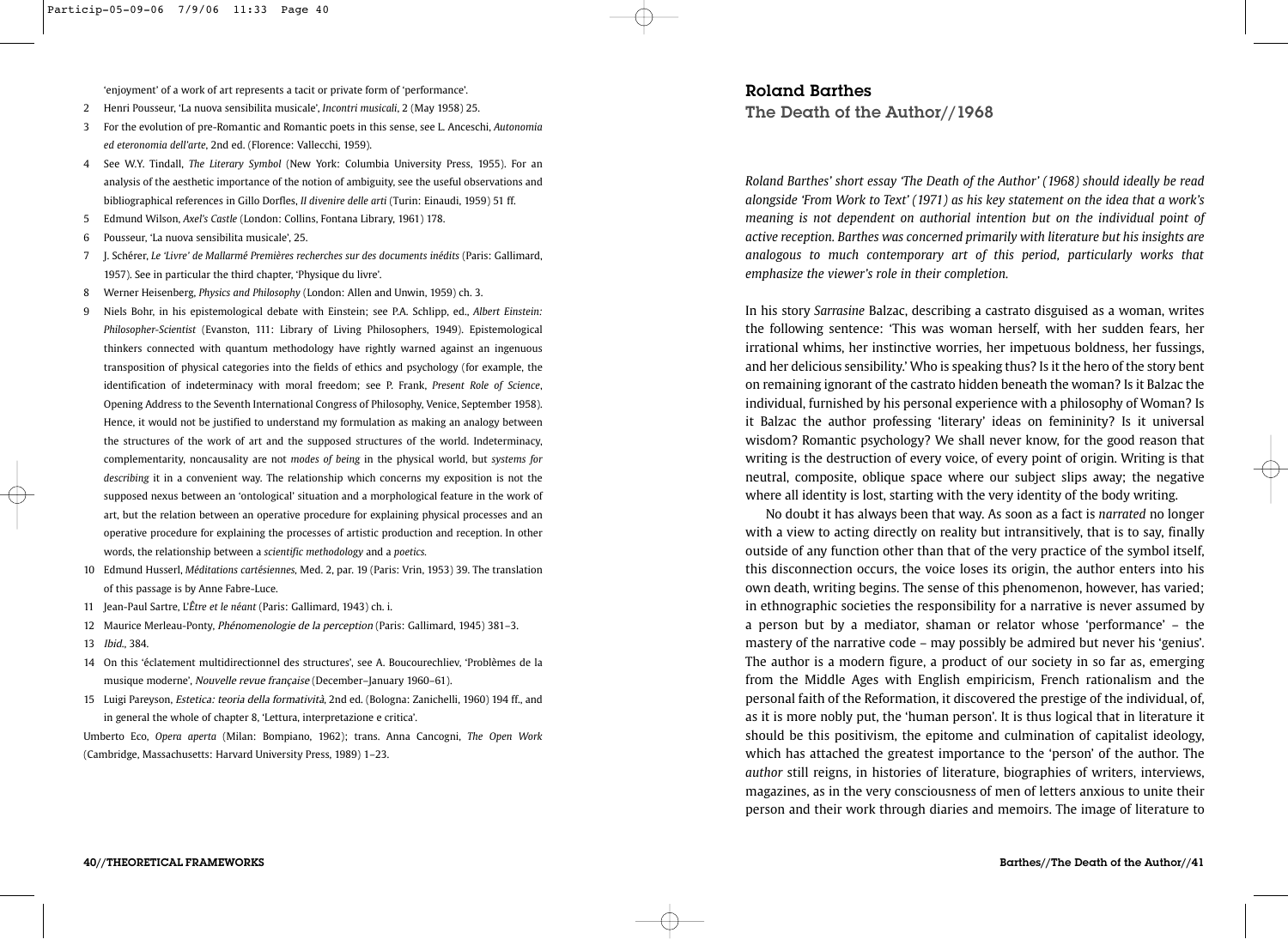be found in ordinary culture is tyrannically centred on the author, his person, his life, his tastes, his passions, while criticism still consists for the most part in saying that Baudelaire's work is the failure of Baudelaire the man, Van Gogh's his madness, Tchaikovsky's his vice. The *explanation* of a work is always sought in the man or woman who produced it, as if it were always in the end, through the more or less transparent allegory of the fiction, the voice of a single person, the *author* 'confiding' in us.

Though the sway of the Author remains powerful (the new criticism has often done no more than consolidate it), it goes without saying that certain writers have long since attempted to loosen it. In France, Mallarmé was doubtless the first to see and to foresee in its full extent the necessity to substitute language itself for the person who until then had been supposed to be its owner. For him, for us too, it is language which speaks, not the author; to write is, through a prerequisite impersonality (not at all to be confused with the castrating objectivity of the realist novelist), to reach that point where only language acts, 'performs', and not 'me'. Mallarmé's entire poetics consists in suppressing the author in the interests of writing (which is, as will be seen, to restore the place of the reader). Valéry, encumbered by a psychology of the Ego, considerably diluted Mallarmé's theory but, his taste for classicism leading him to turn to the lessons of rhetoric, he never stopped calling into question and deriding the Author; he stressed the linguistic and, as it were, 'hazardous' nature of his activity, and throughout his prose works he militated in favour of the essentially verbal condition of literature, in the face of which all recourse to the writer's interiority seemed to him pure superstition. Proust himself, despite the apparently psychological character of what are called his *analyses*, was visibly concerned with the task of inexorably blurring, by an extreme subtilization, the relation between the writer and his characters; by making of the narrator not he who has seen and felt nor even he who is writing, but he who *is going to write* (the young man in the novel – but, in fact, how old is he and who is he? – wants to write but cannot; the novel ends when writing at last becomes possible), Proust gave modern writing its epic. By a radical reversal, instead of putting his life into his novel, as is so often maintained, he made of his very life a work for which his own book was the model; so that it is clear to us that Charlus does not imitate Montesquieu but that Montesquieu – in his anecdotal, historical reality – is no more than a secondary fragment, derived from Charlus. Lastly, to go no further than this prehistory of modernity, Surrealism, though unable to accord language a supreme place (language being system and the aim of the movement being, romantically, a direct subversion of codes – itself moreover illusory: a code cannot be destroyed, only 'played off'), contributed to the desacrilization of the image of the Author by ceaselessly recommending the abrupt

disappointment of expectations of meaning (the famous surrealist 'jolt'), by entrusting the hand with the task of writing as quickly as possible what the head itself is unaware of (automatic writing), by accepting the principle and the experience of several people writing together. Leaving aside literature itself (such distinctions really becoming invalid), linguistics has recently provided the destruction of the Author with a valuable analytical tool by showing that the whole of the enunciation is an empty process, functioning perfectly without there being any need for it to be filled with the person of the interlocutors. Linguistically, the author is never more than the instance writing, just as *I* is nothing other than the instance saying *I*: language knows a 'subject', not a 'person', and this subject, empty outside of the very enunciation which defines it, suffices to make language 'hold together', suffices, that is to say, to exhaust it.

The removal of the Author (one could talk here with Brecht of a veritable 'distancing', the Author diminishing like a figurine at the far end of the literary stage) is not merely an historical fact or an act of writing; it utterly transforms the modern text (or – which is the same thing – the text is henceforth made and read in such a way that at all its levels the author is absent). The temporality is different. The Author, when believed in, is always conceived of as the past of his own book: book and author stand automatically on a single line divided into a *before* and an *after*. The Author is thought to *nourish* the book, which is to say that he exists before it, thinks, suffers, lives for it, is in the same relation of antecedence to his work as a father to his child. In complete contrast, the modem scriptor is born simultaneously with the text, is in no way equipped with a being preceding or exceeding the writing, is not the subject with the book as predicate; there is no other time than that of the enunciation and every text is eternally written *here and now*. The fact is (or, it follows) that *writing* can no longer designate an operation of recording, notation, representation, 'depiction' (as the Classics would say); rather, it designates exactly what linguists, referring to Oxford philosophy, call a performative, a rare verbal form (exclusively given in the first person and in the present tense) in which the enunciation has no other content (contains no other proposition) than the act by which it is uttered – something like the *I declare* of kings or the *I sing* of very ancient poets. Having buried the Author, the modern scriptor can thus no longer believe, as according to the pathetic view of his predecessors, that this hand is too slow for his thought or passion and that consequently, making a law of necessity, he must emphasize this delay and indefinitely 'polish' his form. For him, on the contrary, the hand, cut off from any voice, borne by a pure gesture of inscription (and not of expression), traces a field without origin – or which, at least, has no other origin than language itself, language which ceaselessly calls into question all origins.

We know now that a text is not a line of words releasing a single 'theological'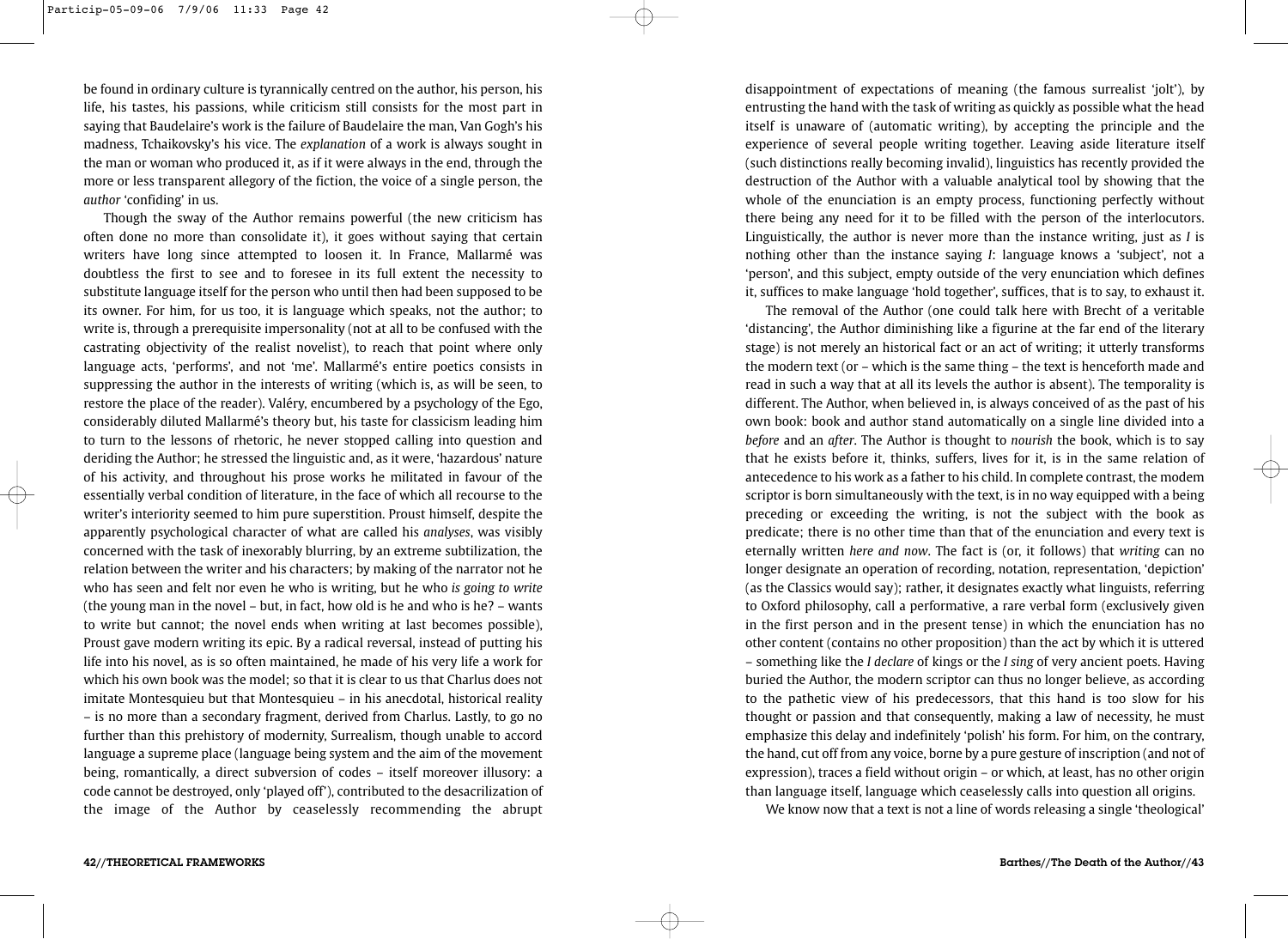meaning (the 'message' of the Author-God) but a multi-dimensional space in which a variety of writings, none of them original, blend and clash. The text is a tissue of quotations drawn from the innumerable centres of culture. Similar to Bouvard and Pécuchet, those eternal copyists, at once sublime and comic and whose profound ridiculousness indicates precisely the truth, of writing, the writer can only imitate a gesture that is always anterior, never original. His only power is to mix writings, to counter the ones with the others, in such a way as never to rest on any one of them. Did he wish to *express himself*, he ought at least to know that the inner 'thing' he thinks to 'translate' is itself only a ready-formed dictionary, its words only explainable through other words, and so on indefinitely; something experienced in exemplary fashion by the young Thomas de Quincey, he who was so good at Greek that in order to translate absolutely modern ideas and images into that dead language, he had, so Baudelaire tells us (in *Paradis Artificiels*), 'created for himself an unfailing dictionary, vastly more extensive and complex than those resulting from the ordinary patience of purely literary themes'. Succeeding the Author, the scriptor no longer bears within him passions, humours, feelings, impressions, but rather this immense dictionary from which he draws a writing that can know no halt: life never does more than imitate the book, and the book itself is only a tissue of signs, an imitation that is lost, infinitely deferred.

Once the Author is removed, the claim to decipher a text becomes quite futile. To give a text an Author is to impose a limit on that text, to furnish it with a final signified, to close the writing. Such a conception suits criticism very well, the latter then allotting itself the important task of discovering the Author (or its hypostases: society, history, psyche, liberty) beneath the work: when the Author has been found, the text is 'explained' – victory to the critic. Hence there is no surprise in the fact that, historically, the reign of the Author has also been that of the Critic, nor again in the fact that criticism (be it new) is today undermined along with the Author. In the multiplicity of writing, everything is to be *disentangled*, nothing *deciphered*; the structure can be followed, 'run' (like the thread of a stocking) at every point and at every level, but there is nothing beneath: the space of writing is to be ranged over, not pierced; writing ceaselessly posits meaning ceaselessly to evaporate it, carrying out a systematic exemption of meaning. In precisely this way literature (it would be better from now on to say *writing*), by refusing to assign a 'secret', an ultimate meaning, to the text (and to the world as text), liberates what may be called an antitheological activity, an activity that is truly revolutionary since to refuse to fix meaning is, in the end, to refuse God and his hypostases – reason, science, law.

Let us come back to the Balzac sentence. No one, no 'person', says it: its source, its voice, is not the true place of the writing, which is reading. Another –

very precise – example will help to make this clear: recent research (J.-P. Vernant)<sup>1</sup> has demonstrated the constitutively ambiguous nature of Greek tragedy, its texts being woven from words with double meanings that each character understands unilaterally (this perpetual misunderstanding is exactly the 'tragic'); there is, however, someone who understands each word in its duplicity and who, in addition, hears the very deafness of the characters speaking in front of him – this someone being precisely the reader (or here the listener). Thus is revealed the total existence of writing: a text is made of multiple writings, drawn from many cultures and entering into mutual relations of dialogue, parody, contestation, but there is one place where this multiplicity is focused and that place is the reader, not, as was hitherto said, the author. The reader is the space on which all the quotations that make up a writing are inscribed without any of them being lost; a text's unity lies not in its origin but in its destination. Yet this destination cannot any longer be personal: the reader is without history, biography, psychology; he is simply that *someone* who holds together in a single field all the traces by which the written text is constituted. Which is why it is derisory to condemn the new writing in the name of a humanism hypocritically turned champion of the reader's rights. Classic criticism has never paid any attention to the reader; for it, the writer is the only person in literature. We are now beginning to let ourselves be fooled no longer by the arrogant antiphrastical recriminations of good society in favour of the very thing it sets aside, ignores, smothers or destroys; we know that to give writing its future, it is necessary to overthrow the myth: the birth of the reader

1 See Jean-Pierre Vernant, with Pierre Vidal-Naquet, *Mythe et tragédie en Grèce ancienne* (Paris 1972), especially pages 19–40; 99–131. [Translator]

must be at the cost of the death of the Author.

Roland Barthes, 'La mort de l'auteur', *Mantéia*, V (Paris, 1968); trans. 'The Death of the Author', in Roland Barthes, *Image – Music – Text*, ed. and trans. Stephen Heath (New York: Hill & Wang/London: Fontana, 1977) 142–8.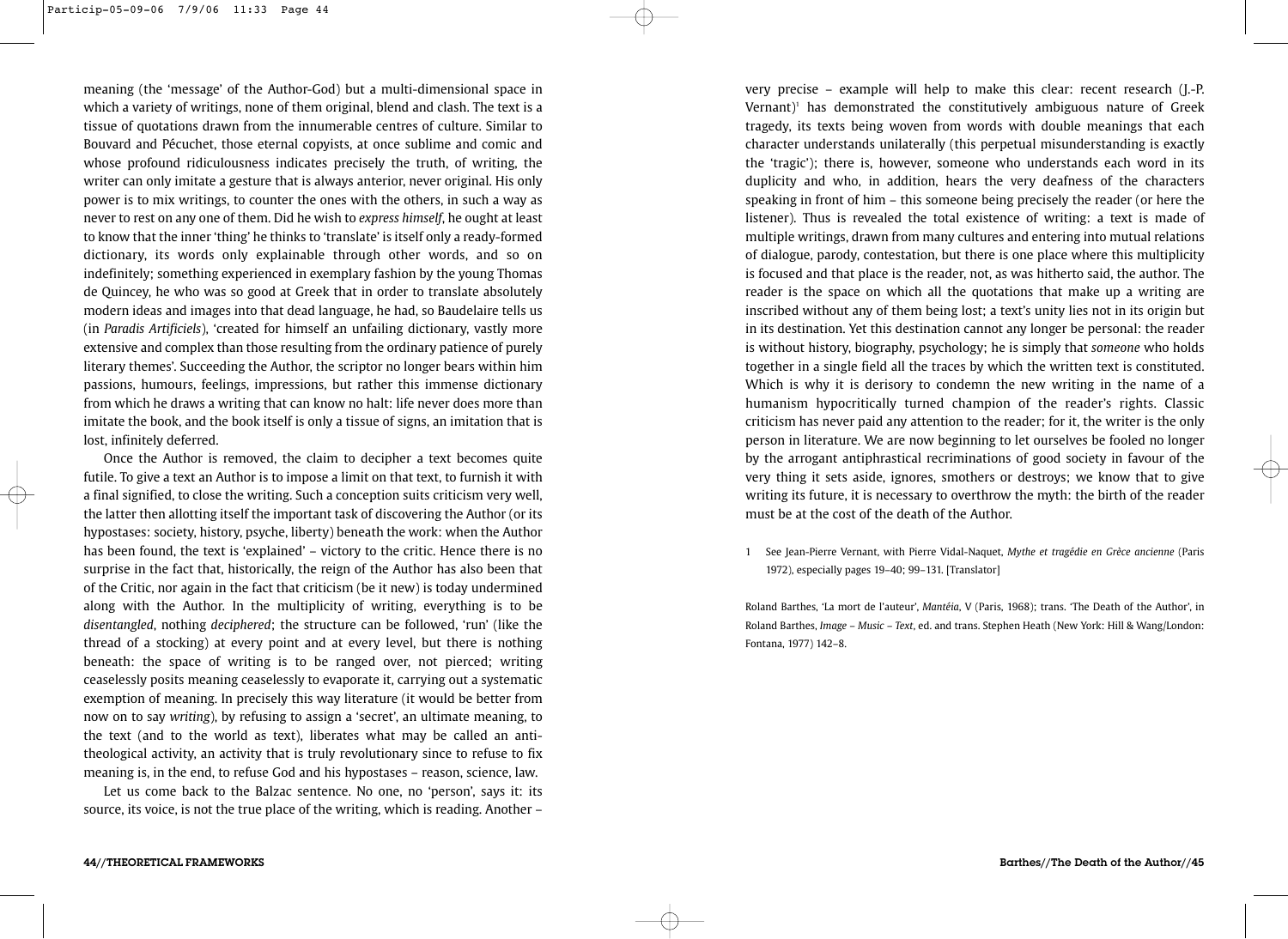## Peter Bürger The Negation of the Autonomy of Art by the Avant-garde//2002

*Informed by the Frankfurt School of critical theory, Peter Bürger's* Theory of the Avant-garde *(1974) decries a bourgeois model of art that is produced and consumed by individuals. His influential reading of the historic avant-garde (Dada, Constructivism and Surrealism) as an attempt to fuse art with social praxis, together with the chart reproduced below, provide a poignant contextualization for contemporary collaborative art.*

In scholarly discussion up to now, the category 'autonomy' has suffered from the imprecision of the various subcategories thought of as constituting a unity in the concept of the autonomous work of art. Since the development of the individual subcategories is not synchronous, it may happen that sometimes courtly art seems already autonomous, while at other times only bourgeois art appears to have that characteristic. To make clear that the contradictions between the various interpretations result from the nature of the case, we will sketch a historical typology that is deliberately reduced to three elements (purpose or function, production, reception), because the point here is to have the nonsynchronism in the development of individual categories emerge with clarity.

*A.* Sacral Art (example: the art of the High Middle Ages) serves as cult object. It is wholly integrated into the social institution 'religion'. It is produced collectively, as a craft. The mode of reception also is institutionalized as collective.<sup>1</sup>

*B.* Courtly Art (example: the art at the court of Louis XIV) also has a precisely defined function. It is representational and serves the glory of the prince and the self-portrayal of courtly society. Courtly art is part of the life praxis of courtly society, just as sacral art is part of the life praxis of the faithful. Yet the detachment from the sacral tie is a first step in the emancipation of art. ('Emancipation' is being used here as a descriptive term, as referring to the process by which art constitutes itself as a distinct social subsystem.) The difference from sacral art becomes particularly apparent in the realm of production: the artist produces as an individual and develops a consciousness of the uniqueness of his activity. Reception, on the other hand, remains collective. But the content of the collective performance is no longer sacral, it is sociability.

*C*. Only to the extent that the bourgeoisie adopts concepts of value held by the aristocracy does bourgeois art have a representational function. When it is genuinely bourgeois, this art is the objectification of the self-understanding of

the bourgeois class. Production and reception of the self-understanding as articulated in art are no longer tied to the praxis of life. Habermas calls this the satisfaction of residual needs, that is, of needs that have become submerged in the life praxis of bourgeois society. Not only production but reception also are now individual acts. The solitary absorption in the work is the adequate mode of appropriation of creations removed from the life praxis of the bourgeois, even though they still claim to interpret that praxis. In Aestheticism, finally, where bourgeois art reaches the stage of self-reflection, this claim is no longer made. Apartness from the praxis of life, which had always been the condition that characterized the way art functioned in bourgeois society, now becomes its content. The typology we have sketched here can be represented in the accompanying tabulation (the vertical lines in boldface [substituted by boldface text below] refer to a decisive change in the development, the broken ones [substituted by italicized text] to a less decisive one).

|            | Sacral Art          | Courtly Art           | Bourgeois Art          |
|------------|---------------------|-----------------------|------------------------|
| Purpose or | cult object         | representational      |                        |
| function   |                     | object                | portrayal of bourgeois |
|            |                     |                       | self-understanding     |
| Production | collective craft    | individual            | individual             |
| Reception  | collective (sacral) | collective (sociable) | individual             |

The tabulation allows one to notice that the development of the categories was not synchronous. Production by the individual that characterizes art in bourgeois society has its origins as far back as courtly patronage. But courtly art still remains integral to the praxis of life, although as compared with the cult function, the representational function constitutes a step toward a mitigation of claims that art play a direct social role. The reception of courtly art also remains collective, although the content of the collective performance has changed. As regards reception, it is only with bourgeois art that a decisive change sets in: its reception is one by isolated individuals. The novel is that literary genre in which the new mode of reception finds the form appropriate to it.<sup>2</sup> The advent of bourgeois art is also the decisive turning point as regards use or function. Although in different ways, both sacral and courtly art are integral to the life praxis of the recipient. As cult and representational objects, works of art are put to a specific use. This requirement no longer applies to the same extent to bourgeois art. In bourgeois art, the portrayal of bourgeois self-understanding occurs in a sphere that lies outside the praxis of life. The citizen who, in everyday life, has been reduced to a partial function (means-ends activity) can be discovered in art as 'human being'. Here, one can unfold the abundance of one's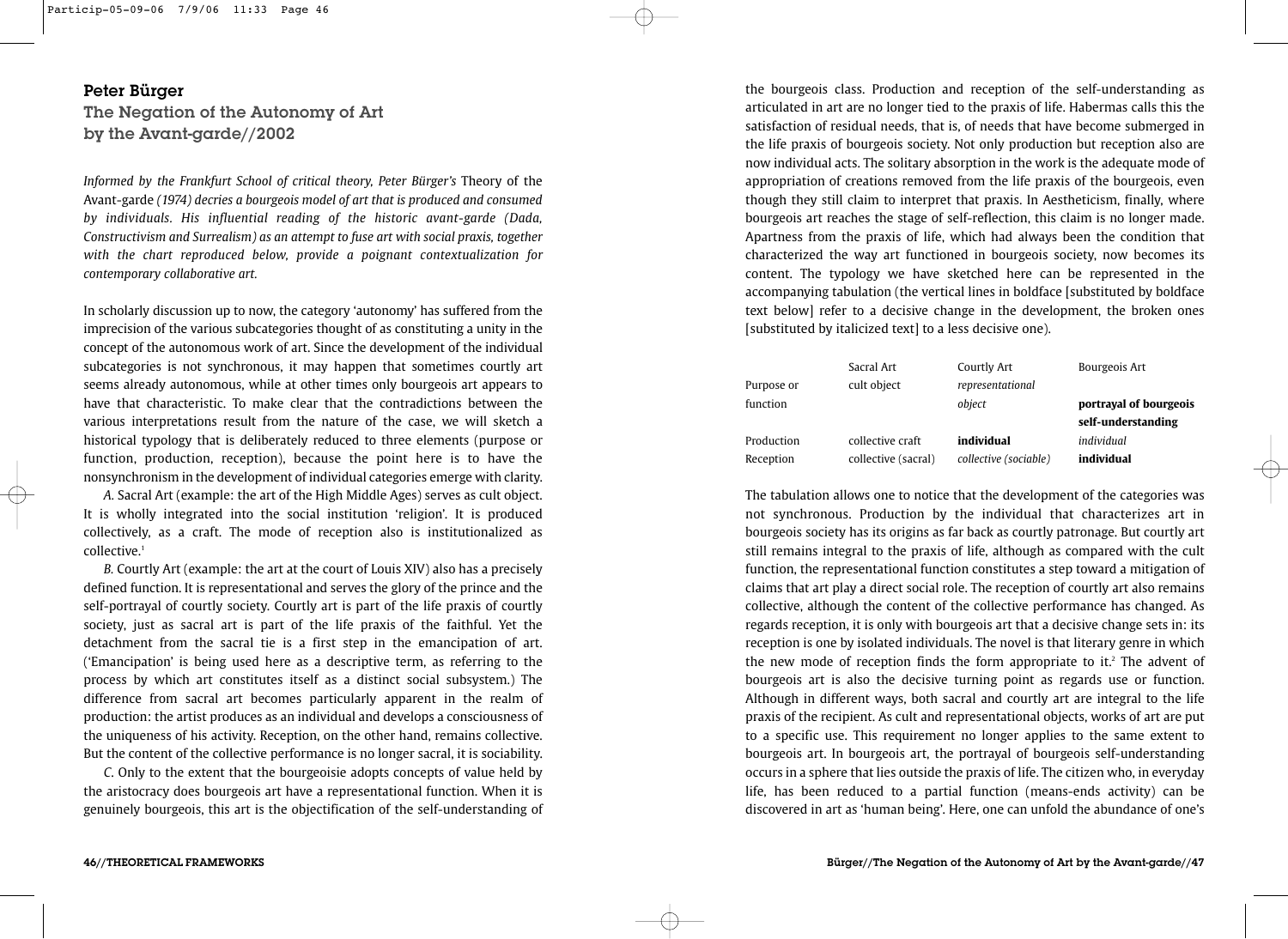talents, though with the proviso that this sphere remain strictly separate from the praxis of life. Seen in this fashion, the separation of art from the praxis of life becomes the decisive characteristic of the autonomy of bourgeois art (a fact that the tabulation does not bring out adequately). To avoid misunderstandings, it must be emphasized once again that autonomy in this sense defines the status of art in bourgeois society but that no assertions concerning the contents of works are involved. Although art as an institution may be considered fully formed towards the end of the eighteenth century, the development of the contents of works is subject to a historical dynamics, whose terminal point is reached in Aestheticism, where art becomes the content of art.

The European avant-garde movements can be defined as an attack on the status of art in bourgeois society. What is negated is not an earlier form of art (a style) but art as an institution that is unassociated with the life praxis of men. When the avant-gardistes demand that art become practical once again, they do not mean that the contents of works of art should be socially significant. The demand is not raised at the level of the contents of individual works. Rather, it directs itself to the way art functions in society, a process that does as much to determine the effect that works have as does the particular content.

The avant-gardistes view its dissociation from the praxis of life as the dominant characteristic of art in bourgeois society. One of the reasons this dissociation was possible is that Aestheticism had made the element that defines art as an institution the essential content of works. Institution and work contents had to coincide to make it logically possible for the avant-garde to call art into question. The avant-gardistes proposed the sublation of art – sublation in the Hegelian sense of the term: art was not to be simply destroyed, but transferred to the praxis of life where it would be preserved, albeit in a changed form. The avant-gardistes thus adopted an essential element of Aestheticism. Aestheticism had made the distance from the praxis of life the content of works. The praxis of life to which Aestheticism refers and which it negates is the meansends rationality of the bourgeois everyday. Now, it is not the aim of the avantgardistes to integrate art into *this* praxis. On the contrary, they assent to the aestheticists' rejection of the world and its means-ends rationality. What distinguishes them from the latter is the attempt to organize a new life praxis from a basis in art. In this respect also, Aestheticism turns out to have been the necessary precondition of the avant-gardiste intent. Only an art the contents of whose individual works is wholly distinct from the (bad) praxis of the existing society can be the centre that can be the starting point for the organization of a new life praxis.

With the help of Herbert Marcuse's theoretical formulation concerning the twofold character of art in bourgeois society, the avant-gardiste intent can be understood with particular clarity. All those needs that cannot be satisfied in everyday life, because the principle of competition pervades all spheres, can find a home in art, because art is removed from the praxis of life. Values such as humanity, joy, truth, solidarity are extruded from life, as it were, and preserved in art. In bourgeois society, art has a contradictory role: it projects the image of a better order and to that extent protests against the bad order that prevails. But by realizing the image of a better order in fiction, which is semblance (*Schein*) only, it relieves the existing society of the pressure of those forces that make for change. They are assigned to confinement in an ideal sphere. Where art accomplishes this, it is 'affirmative' in Marcuse's sense of the term. If the twofold character of art in bourgeois society consists in the fact that the distance from the social production and reproduction process contains an element of freedom and an element of the noncommittal and an absence of any consequences, it can be seen that the avant-gardistes' attempt to reintegrate art into the life process is itself a profoundly contradictory endeavour. For the (relative) freedom of art vis-a-vis the praxis of life is at the same time the condition that must be fulfilled if there is to be a critical cognition of reality. An art no longer distinct from the praxis of life but wholly absorbed in it will lose the capacity to criticize it, along with its distance. During the time of the historical avant-garde movements, the attempt to do away with the distance between art and life still had all the pathos of historical progressiveness on its side. But in the meantime, the culture industry has brought about the false elimination of the distance between art and life, and this also allows one to recognize the contradictoriness of the avantgardiste undertaking.3

In what follows, we will outline how the intent to eliminate art as an institution found expression in the three areas that we used above to characterize autonomous art: purpose or function, production, reception. Instead of speaking of the avant-gardiste work, we will speak of avant-gardiste manifestation. A dadaist manifestation does not have work character but is nonetheless an authentic manifestation of the artistic avant-garde. This is not to imply that the avant-gardistes produced no works whatever and replaced them by ephemeral events. We will see that whereas they did not destroy it, the avantgardistes profoundly modified the category of the work of art.

Of the three areas, the *intended purpose or function* of the avant-gardiste manifestation is most difficult to define. In the aestheticist work of art, the disjointure of the work and the praxis of life characteristic of the status of art in bourgeois society has become the work's essential content. It is only as a consequence of this fact that the work of art becomes its own end in the full meaning of the term. In Aestheticism, the social functionlessness of art becomes manifest. The avant-gardiste artists counter such functionlessness not by an art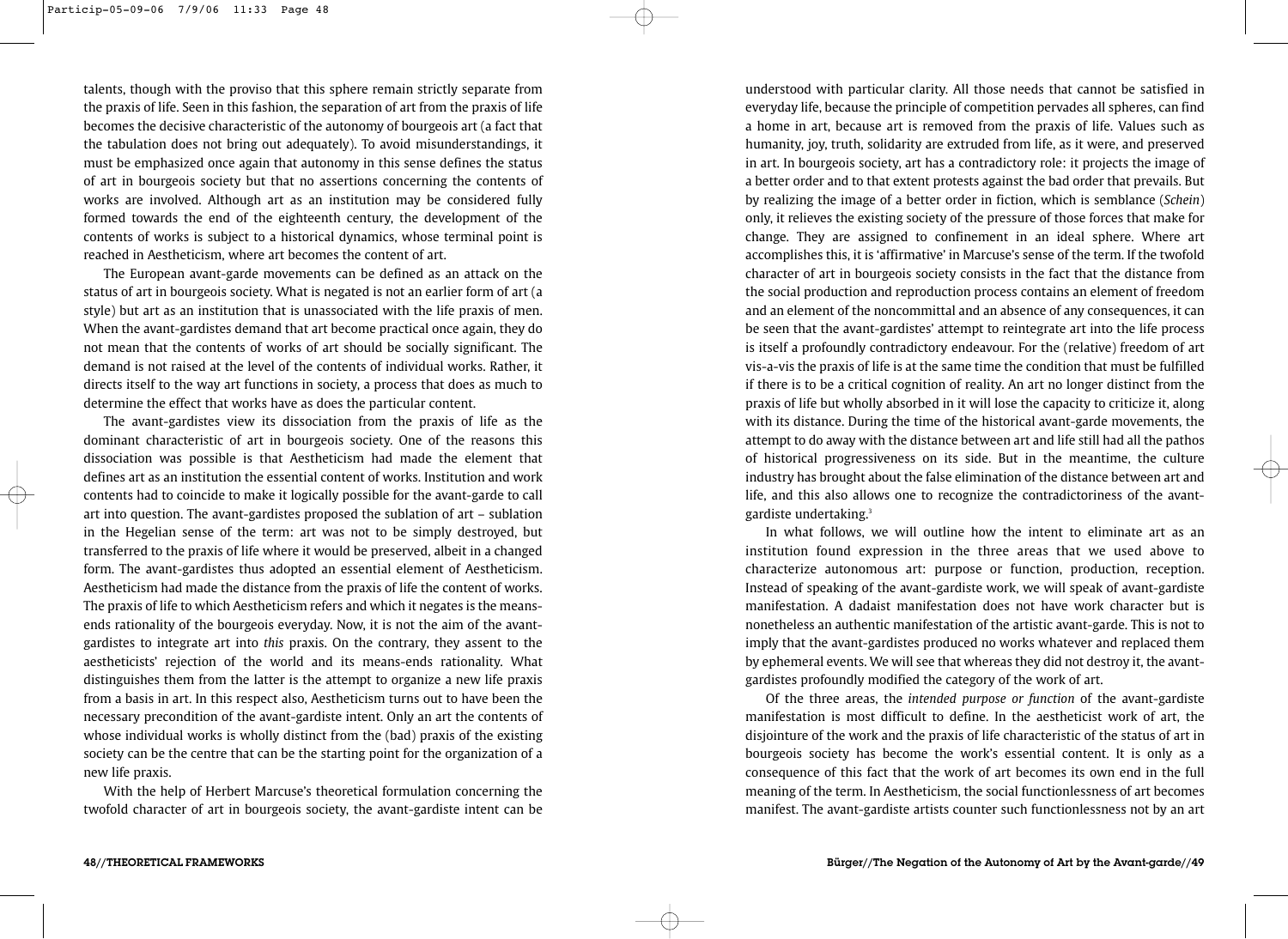that would have consequences within the existing society, but rather by the principle of the sublation of art in the praxis of life. But such a conception makes it impossible to define the intended purpose of art. For an art that has been reintegrated into the praxis of life, not even the absence of a social purpose can be indicated, as was still possible in Aestheticism. When art and the praxis of life are one, when the praxis is aesthetic and art is practical, art's purpose can no longer be discovered, because the existence of two distinct spheres (art and the praxis of life) that is constitutive of the concept of purpose or intended use has come to an end.

We have seen that the *production* of the autonomous work of art is the act of an individual. The artist produces as individual, individuality not being understood as the expression of something but as radically different. The concept of genius testifies to this. The quasi-technical consciousness of the makeability of works of art that Aestheticism attains seems only to contradict this. Valéry, for example, demystifies artistic genius by reducing it to psychological motivations on the one hand, and the availability to it of artistic means on the other. While pseudo-romantic doctrines of inspiration thus come to be seen as the self-deception of producers, the view of art for which the individual is the creative subject is let stand. Indeed, Valéry's theorem concerning the force of pride (*orgueil*) that sets off and propels the creative process renews once again the notion of the individual character of artistic production central to art in bourgeois society.4 In its most extreme manifestations, the avant-garde's reply to this is not the collective as the subject of production but the radical negation of the category of individual creation. When Duchamp signs mass-produced objects (a urinal, a bottle drier) and sends them to art exhibits, he negates the category of individual production. The signature, whose very purpose it is to mark what is individual in the work, that it owes its existence to this particular artist, is inscribed on an arbitrarily chosen mass product, because all claims to individual creativity are to be mocked. Duchamp's provocation not only unmasks the art market where the signature means more than the quality of the work; it radically questions the very principle of art in bourgeois society according to which the individual is considered the creator of the work of art. Duchamp's Readymades are not works of art but manifestations. Not from the form-content totality of the individual object Duchamp signs can one infer the meaning, but only from the contrast between mass-produced object on the one hand, and signature and art exhibit on the other. It is obvious that this kind of provocation cannot be repeated indefinitely. The provocation depends on what it turns against: here, it is the idea that the individual is the subject of artistic creation. Once the signed bottle drier has been accepted as an object that deserves a place in a museum, the

provocation no longer provokes; it turns into its opposite. If an artist today signs a stove pipe and exhibits it, that artist certainly does not denounce the art market but adapts to it. Such adaptation does not eradicate the idea of individual creativity, it affirms it, and the reason is the failure of the avant-gardiste intent to sublate art. Since now the protest of the historical avant-garde against art as institution is accepted as *art,* the gesture of protest of the neo-avant-garde becomes inauthentic. Having been shown to be irredeemable, the claim to be protest can no longer be maintained. This fact accounts for the arts-and-crafts impression that works of the avant-garde not infrequently convey.<sup>5</sup>

The avant-garde not only negates the category of individual production but also that of individual *reception.* The reactions of the public during a dada manifestation where it has been mobilized by provocation, and which can range from shouting to fisticuffs, are certainly collective in nature. True, these remain reactions, responses to a preceding provocation. Producer and recipient remain clearly distinct, however active the public may become. Given the avant-gardiste intention to do away with art as a sphere that is separate from the praxis of life, it is logical to eliminate the antithesis between producer and recipient. It is no accident that both Tzara's instructions for the making of a Dadaist poem and Breton's for the writing of automatic texts have the character of recipes.<sup>6</sup> This represents not only a polemical attack on the individual creativity of the artist; the recipe is to be taken quite literally as suggesting a possible activity on the part of the recipient. The automatic texts also should be read as guides to individual production. But such production is not to be understood as artistic production, but as part of a liberating life praxis. This is what is meant by Breton's demand that poetry be practiced (*pratiquer la poésie*)*.* Beyond the coincidence of producer and recipient that this demand implies, there is the fact that these concepts lose their meaning: producers and recipients no longer exist. All that remains is the individual who uses poetry as an instrument for living one's life as best one can. There is also a danger here to which Surrealism at least partly succumbed, and that is solipsism, the retreat to the problems of the isolated subject. Breton himself saw this danger and envisaged different ways of dealing with it. One of them was the glorification of the spontaneity of the erotic relationship. Perhaps the strict group discipline was also an attempt to exorcise the danger of solipsism that surrealism harbours.<sup>7</sup>

In summary, we note that the historical avant-garde movements negate those determinations that are essential in autonomous art: the disjunction of art and the praxis of life, individual production, and individual reception as distinct from the former. The avant-garde intends the abolition of autonomous art, by which it means that art is to be integrated into the praxis of life. This has not occurred, and presumably cannot occur, in bourgeois society unless it be as a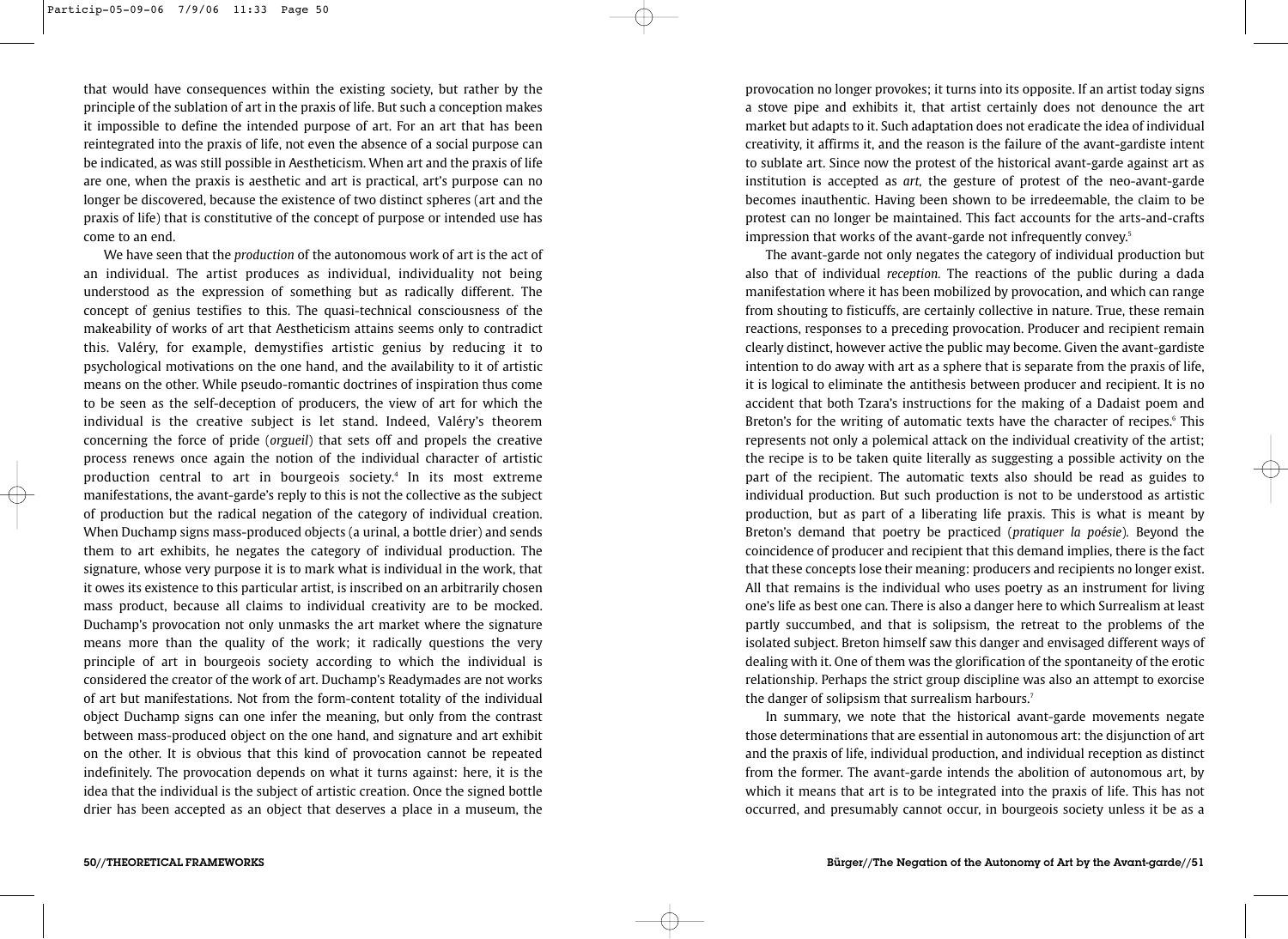false sublation of autonomous art.<sup>8</sup> Pulp fiction and commodity aesthetics prove that such a false sublation exists. A literature whose primary aim it is to impose a particular kind of consumer behaviour on the reader is in fact practical, though not in the sense the avant-gardistes intended. Here, literature ceases to be an instrument of emancipation and becomes one of subjection.<sup>9</sup> Similar comments could be made about commodity aesthetics that treat form as mere enticement, designed to prompt purchasers to buy what they do not need. Here also, art becomes practical but it is an art that enthralls.10 This brief allusion will show that the theory of the avant-garde can also serve to make us understand popular literature and commodity aesthetics as forms of a false sublation of art as institution. In late capitalist society, intentions of the historical avant-garde are being realized but the result has been a disvalue. Given the experience of the false sublation of autonomy, one will need to ask whether a sublation of the autonomy status can be desirable at all, whether the distance between art and the praxis of life is not requisite for that free space within which alternatives to what exists become conceivable.

- 1 [footnote 14 in source] On this, see the essay by R. Warning, 'Ritus, Mythos und geistliches Spiel', in *Terror und Spiel. Probleme der Mythenrezeption,* ed. Fuhrmann (Munich: Wilhelm Fink Verlag, 1971) 211–39.
- 2 [15] Hegel already referred to the novel as 'the modern middle-class epic' (*Asthetik*, ed. F. Bassenge, vol. II [Berlin/Weimar, 1965] 452.)
- 3 [16] On the problem of the false sublation of art in the praxis of life, see J. Habermas, *Strukturwandel der Offentlichkeit. Untersuchungen zu einer Kategorie der bürgerlichen Gesellschaft* (Neuwied/Berlin, 1968) § 18, 176 ff.
- 4 [17] See P. Bürger, 'Funktion und Bedeutung des *orgueil* bei Paul Valéry', in *Romanistisches Jahrbuch*, 16 (1965) 149–68.
- 5 [18] Examples of neo-avant-gardiste paintings and sculptures to be found in the catalogue of the exhibit *Sammlung Cremer. Europäische Avantgarde 1950–1970*, ed. *G.* Adriani (Tubingen, 1973).
- 6 [19] Tristan Tzara, 'Pour faire un poème dadaiste', in Tzara, *Lampisteries précédées des sept manifestos dada* (place of publication not given, 1963) 64. André Breton, 'Manifeste du surréalisme' (1924), in Breton, *Manifestos du surréalisme* (Paris: Coll. Idées 23, 1963) 42 f.
- 7 [20] On the Surrealists' conception of groups and the collective experiences they sought and partially realized, see Elisabeth Lenk, *Der springende Narziss. André Breton's poetischer Materialismus* (Munich, 1971) 57 ff., 73 f.
- 8 [21] One would have to investigate to what extent, after the October revolution, the Russian avant-gardistes succeeded to a degree, because social conditions had changed, in realizing their intent to reintegrate art in the praxis of life. Both B. Arvatov and S. Tretjakov turn the concept of art as developed in bourgeois society around and define art quite straightforwardly as socially useful activity: 'The pleasure of transforming the raw material into a particular, socially useful

form, connected to the skill and the intensive search for the suitable form – those are the things the slogan "art for all" should mean.' (S. Tretjakov, 'Die Kunst in der Revolution and die Revolution in der Kunst', in Tretjakov, *Die Arbeit des Schriftstellers*, ed. H. Boehncke (Reinbek bei Hamburg: Rowohit, 1971) 13. 'Basing himself on the technique which is common to all spheres of life, the artist is imbued with the idea of suitability. It is not by subjective taste that he will allow himself to be guided as he works on his material but by the objective tasks of production' (B. Arvatov, 'Die Kunst im System der proletarischen Kultur', in Arvatov, *Kunst und Produktion*, 15). With the theory of the avant-garde as a point of departure, and with concrete investigations as guide, one should also discuss the problem of the extent (and of the kinds of consequences for the artistic subjects) to which art as an institution occupies a place in the society of the socialist countries that differs from its place in bourgeois society.

- 9 [22] See Christa Bürger, *Textanalyse als Ideologiekritik. Zur Rezeption witgen ossischer Unterhaltungsliteratur* (Frankfurt: Athenaum, 1973).
- 10 [23] See W.F. Haug, *Kritik der Warendsthetik* (Frankfurt: Suhrkamp, 1971).

Peter Bürger, *Theorie der Avantgarde* (Frankfurt am Main: Suhrkamp Verlag, 1974); trans. Michael Shaw, *Theory of the Avant-garde* (Minneapolis: University of Minnesota Press, 1984) 47–54.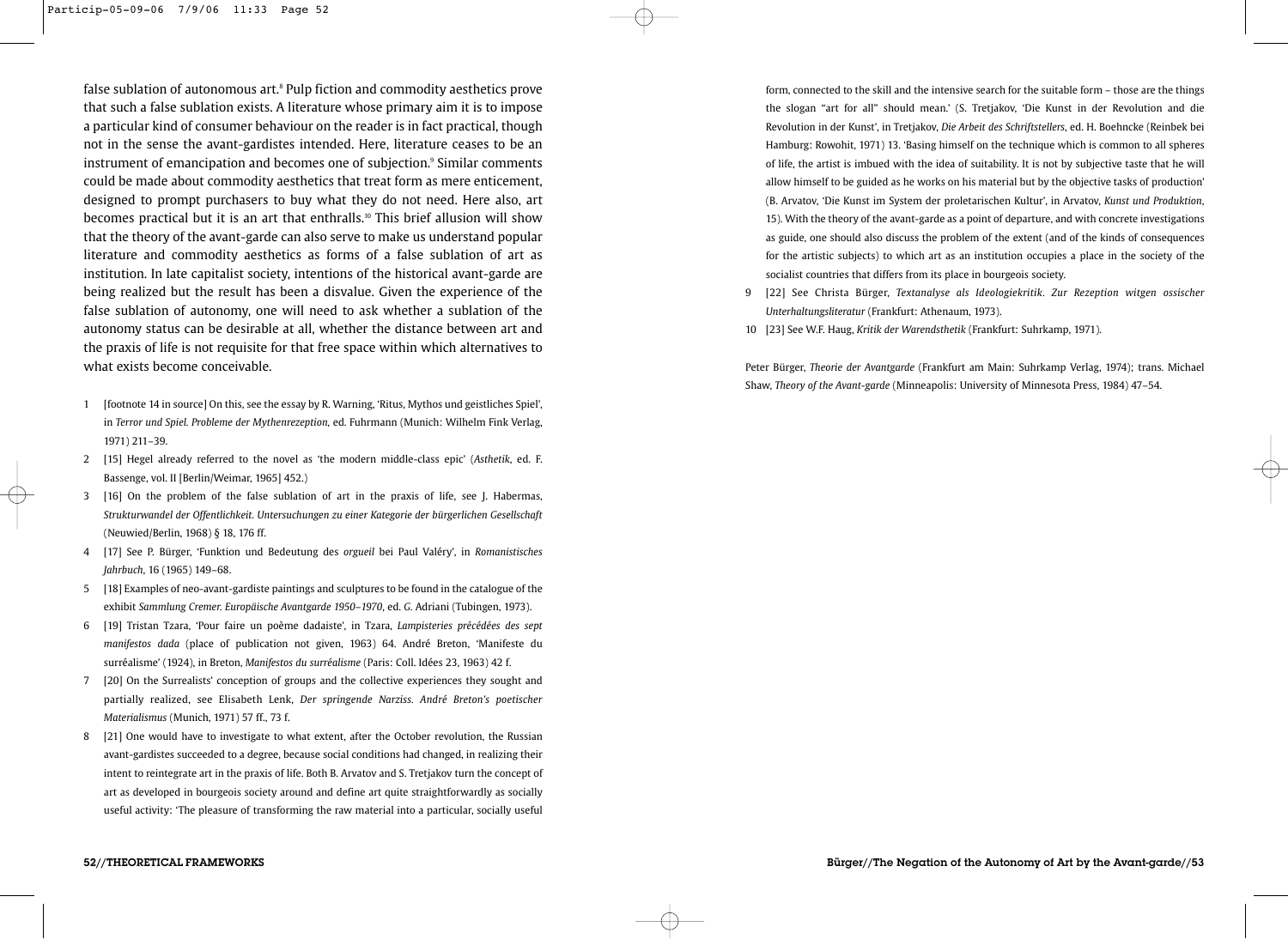## Jean-Luc Nancy The Inoperative Community//1986

A number of post-Marxist theories of community emerged in the 1980s. French philosopher Jean-Luc Nancy, writing in a Heideggerian and Derridean tradition, argues for an understanding of community founded not on the immanence of individuals being-in-common, but on an 'unworking' (désoeuvrement) of togetherness brought about by that which presents a limit to community – that is, death. Nancy's complex text has been referenced by a number of writers on participatory art (George Baker, Miwon Kwon, Pamela M. Lee, Jessica Morgan).

The gravest and most painful testimony of the modern world, the one that possibly involves all other testimonies to which this epoch must answer (by virtue of some unknown decree or necessity, for we bear witness also to the exhaustion of thinking through History), is the testimony of the dissolution, the dislocation, or the conflagration of community. Communism, as Sartre said, is 'the unsurpassable horizon of our time', and it is so in many senses – political, ideological and strategic. But not least important among these senses is the following consideration, quite foreign to Sartre's intentions: the word 'communism' stands as an emblem of the desire to discover or rediscover a place of community at once beyond social divisions and beyond subordination to technopolitical dominion, and thereby beyond such wasting away of liberty, of speech or of simple happiness as comes about whenever these become subjugated to the exclusive order of privatization; and finally, more simply and even more decisively, a place from which to surmount the unravelling that occurs with the death of each one of us – that death that, when no longer anything more than the death of the individual, carries an unbearable burden and collapses into insignificance.

More or less consciously, more or less deliberately, and more or less politically, the word 'communism' has constituted such an emblem – which no doubt amounted to something other than a concept, and even something other than the *meaning* of a word. This emblem is no longer in circulation, except in a belated way for a few; for still others, though very rare nowadays, it is an emblem capable of inferring a fierce but impotent resistance to the visible collapse of what it promised. If it is no longer in circulation, this is not only because the States that acclaimed it have appeared, for some time now, as the agents of its betrayal. (Bataille in 1933: 'The Revolution's minimal hope has been described as the decline of the State: but it is in fact the revolutionary forces that

the present world is seeing perish and, at the same time, every vital force today has assumed the form of the totalitarian State')<sup>1</sup> The schema of betrayal, aimed at preserving an originary communist purity of doctrine or intention, has come to be seen as less and less tenable. Not that totalitarianism was already present, as such, in Marx: this would be a crude proposition, one that remains ignorant of the strident protest against the destruction of community that in Marx continuously parallels the Hegelian attempt to bring about a totality, and that thwarts or displaces this attempt.

But the schema of betrayal is seen to be untenable in that it was the very basis of the communist ideal that ended up appearing most problematic: namely, human beings defined as producers (one might even add: human beings *defined* at all), and fundamentally as the producers of their own essence in the form of their labour or their work.

That the justice and freedom – and the equality – included in the communist idea or ideal have in effect been betrayed in so-called real communism is something at once laden with the burden of an intolerable suffering (along with other, no less intolerable forms of suffering inflicted by our liberal societies) and at the same time politically decisive (not only in that a political strategy must favour resistance to this betrayal, but because this strategy, as well as our thought in general, must reckon with the possibility that an entire society has been forged, docilely and despite more than one forum of revolt, in the mould of this betrayal – or more plainly, at the mercy of this abandonment: this would be Zinoviev's question, rather than, Solzhenitsyn's). But these burdens are still perhaps only relative compared with the absolute weight that crushes or blocks all our 'horizons': there is, namely, no form of communist opposition – or let us say rather 'communitarian' opposition, in order to emphasize that the word should not be restricted in this context to strictly political references – that has not been or is not still profoundly subjugated to the goal of a *human* community, that is, to the goal of achieving a community of beings producing in essence their own essence as their work, and furthermore producing precisely this essence *as community.* An absolute immanence of man to man – a humanism – and of community to community  $-$  a communism  $-$  obstinately subtends, whatever be their merits or strengths, all forms of oppositional communism, all leftist and ultraleftist models, and all models based on the workers' council.<sup>2</sup> In a sense, all ventures adopting a communitarian opposition to 'real communism' have by now run their course or been abandoned, but everything continues along its way as though, beyond these ventures, it were no longer even a question of thinking about community.

Yet it is precisely the immanence of man to man, or it is *man*, taken absolutely, considered as the immanent being par excellence, that constitutes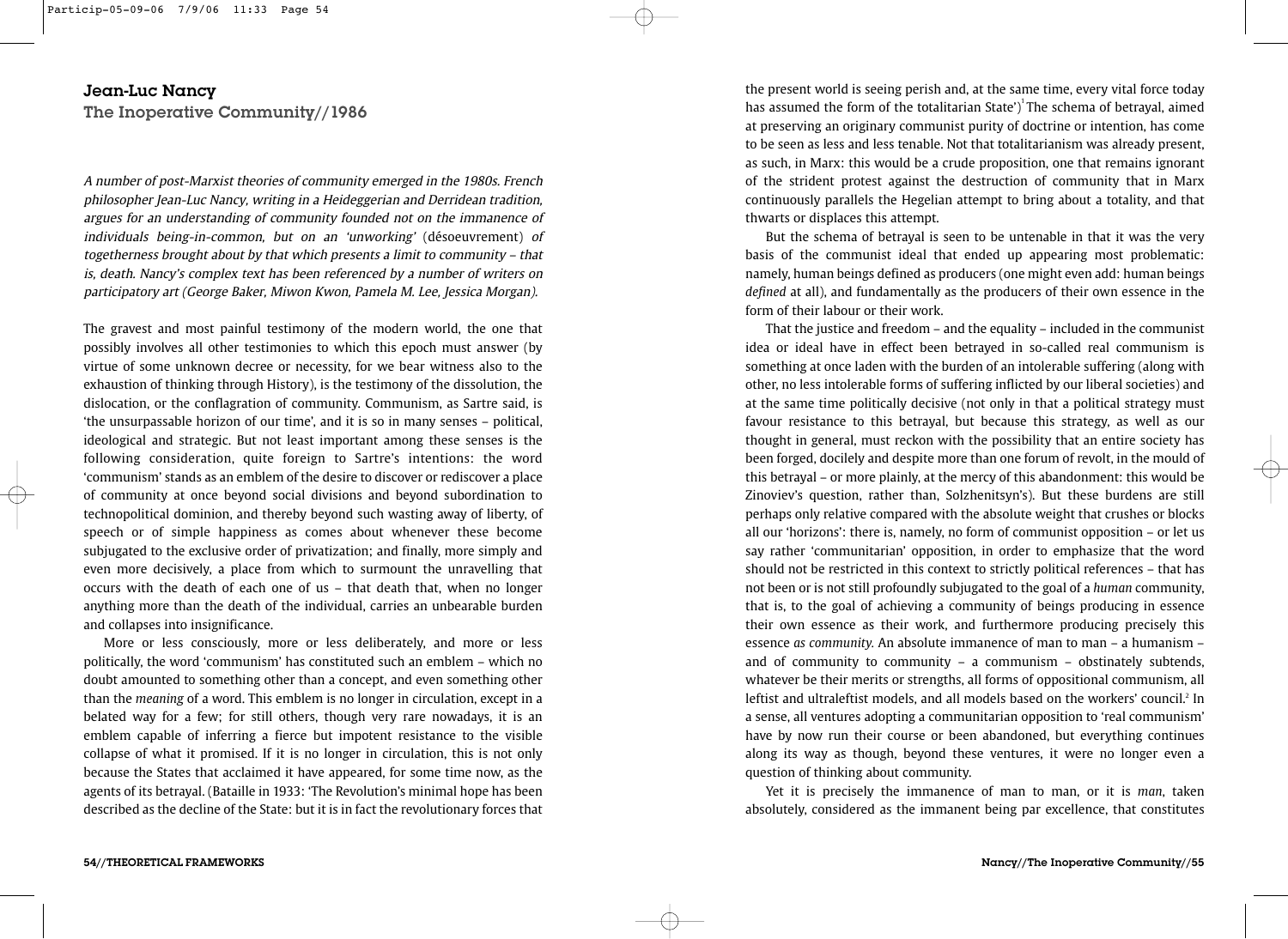the stumbling block to thinking of community. A community presupposed as having to be one *of human beings* presupposes that it effect, or that it must effect, as such and integrally, its own essence, which is itself the accomplishment of the essence of humanness. ('What can be fashioned by man? Everything. Nature, human society, humanity', wrote Herder. We are stubbornly bound to this regulative idea, even when we consider that this 'fashioning' is itself only a 'regulative idea'.) Consequently, economic ties, technological operations and political fusion (into a *body* or under a *leader*) represent or rather present, expose and realize this essence necessarily in themselves. Essence is set to work in them; through them, it becomes its own work. This is what we have called 'totalitarianism', but it might be better named 'immanentism', as long as we do not restrict the term to 'designating certain types of societies or regimes but rather see in it the general horizon of our time, encompassing both democracies and their fragile juridical parapets.

Is it really necessary to say something about the individual here? Some see in its invention and in the culture, if not in the cult built around the individual, Europe's incontrovertible merit of having shown the world the sole path to emancipation from tyranny, and the norm by which to measure all our collective or communitarian undertakings. But the individual is merely the residue of the experience of the dissolution of community. By its nature – as its name indicates, it is the atom, the indivisible – the individual reveals that it is the abstract result of a decomposition. It is another, and symmetrical, figure of immanence: the absolutely detached for-itself, taken as origin and as certainty.

But the experience through which this individual has passed, since Hegel at least, (and through which he passes, it must be confessed, with staggering opinionatedness) is simply the experience of this: that the individual can be the origin and the certainty of nothing but its own death. And once immortality has passed into its works, an *operative* immortality remains its own alienation and renders its death still more strange than the irremediable strangeness that it already 'is'.

Still, one cannot make a world with simple atoms. There has to be a *clinamen.* There has to be an inclination or an inclining from one towards the other, of one by the other, or from one to the other. Community is at least the *clinamen* of the 'individual'. Yet there is no theory, ethics, politics or metaphysics of the individual that is capable 'of envisaging this *clinamen*, this declination or decline of the individual within community. Neither 'Personalism' nor Sartre ever managed to do anything more than coat the most classical individual-subject with a moral or sociological paste: they never *inclined* it, outside itself, over that edge that opens up its being-in-common.

An inconsequential atomism, individualism tends to forget that the atom is a world. This is why the question of community is so markedly absent from the metaphysics of the subject, that is to say, from the metaphysics of the absolute for-itself – be it in the form of the individual or the total State – which means also the metaphysics of the *absolute* in general, of being as absolute, as perfectly detached, distinct and closed: being without relation. This absolute can appear in the form of the Idea, History, the Individual, the State, Science, the Work of Art, and so on. Its logic will always be the same in as much as it is without relation. A simple and redoubtable logic will always imply that within its very separation the absolutely separate encloses, if we can say this, more than what is simply separated. Which is to say that the separation itself must be enclosed, that the closure must not only close around a territory (while still remaining exposed, at its outer edge, to another territory, with which it thereby communicates), but also, in order to complete the absoluteness of its separation, around the enclosure itself. The absolute must be the absolute of its own absoluteness, or not be at all. In other words: to be absolutely alone, it is not enough that I be so; I must also be alone being alone – and this of course is contradictory. The logic of the absolute violates the absolute. It implicates it in a relation that it refuses and precludes by its essence. This relation tears and forces open, from within and from without at the same time, and from an outside that is nothing other than the rejection of an impossible interiority, the 'without relation' from which the absolute would constitute itself.

Excluded by the logic of the absolute subject of metaphysics (Self, Will, Life, Spirit, etc.), community comes perforce *to cut into* this subject by virtue of this same logic. The logic of the absolute *sets it in relation:* but this, obviously, cannot make for a relation between two or several absolutes, no more than it can make an absolute of the relation. It undoes the absoluteness of the absolute. The relation (the community) is, if it *is*, nothing other than what undoes, in its very principle – and at its closure or on its limit – the autarchy of absolute immanence. […]

The solidarity of the individual with communism at the heart of a thinking of immanence, while neglecting ecstasy, does not however entail a simple symmetry. Communism – as, for example, in the generous exuberance that will not let Marx conclude without pointing to a reign of freedom, one beyond the collective regulation of necessity, in which surplus work would no longer be an exploitative *work*, but rather art and invention – communicates with an extremity of play, of sovereignty, even of ecstasy from which the individual as such remains definitively removed. But this link has remained distant, secret, and most often unknown to communism itself (let us say, to lend concreteness,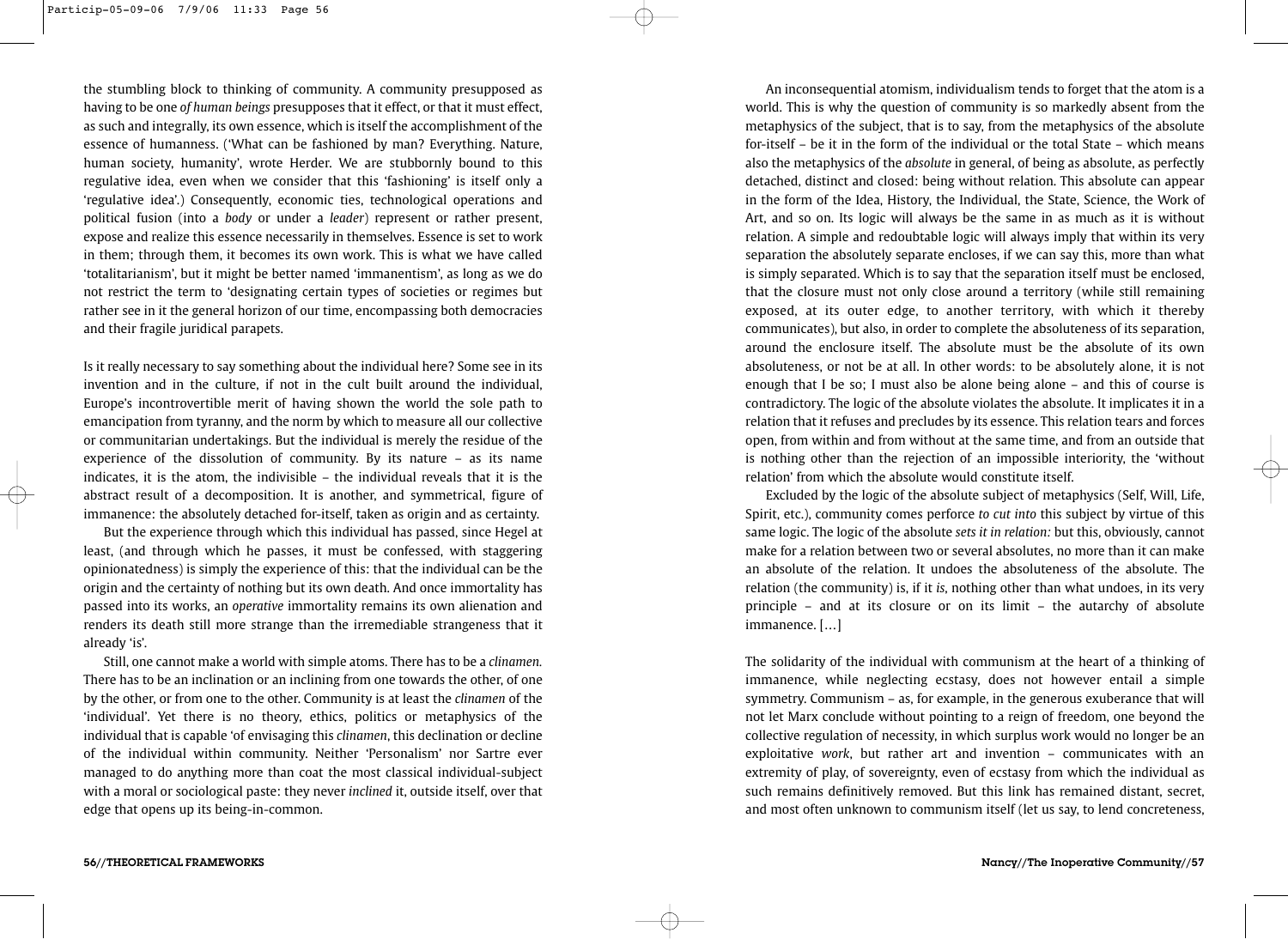unknown to Lenin, Stalin and Trotsky), except in the fulgurating bursts of poetry, painting and cinema at the very beginning of the Soviet revolution, or the motifs that Benjamin allowed as reasons for calling oneself a Marxist, or what Blanchot tried to bring across or propose (rather than signify) with the word 'communism' ('Communism: that which excludes [and excludes itself from] every community already constituted').<sup>3</sup> But again even this proposal in the final analysis went unrecognized, not only by 'real' communism, but also, on close inspection, by those singular 'communists' themselves, who were perhaps never able to recognize (until now at least) either where the metaphor (or the hyperbole) began and ended in the usage they made of the word, or, especially, what other trope – supposing it were necessary to change words – or what effacement of tropes might have been appropriate to reveal what haunted their use of the word 'communism'.

By the usage to which this word was put, they were able to communicate with a thinking of art, of literature, and of thought itself – other figures or other exigencies of ecstasy – but they were not truly able to communicate, explicitly and thematically (even if 'explicit' and 'thematic' are only very fragile categories here), with a thinking of community. Or rather, their communication with such a thinking has remained secret, or suspended.

The ethics, the politics, the philosophies of community, when there were any (and there always are, even if they are reduced to chatter about fraternity or to laborious constructions around 'intersubjectivity'), have pursued their paths or their humanist dead ends without suspecting for an instant that these singular voices were speaking about community and were perhaps speaking about nothing else, without suspecting that what was taken for a 'literary' or 'aesthetic' experience was entrenched *in* the ordeal of community, was at grips with it. (Do we need to be reminded, to take a further example, what Barthes' first writings were about, and some of the later ones as well?)

Subsequently, these same voices that were unable to communicate what, perhaps without knowing it, they were saying, were exploited – and covered up again – by clamorous declarations brandishing the flag of the 'cultural revolutions' and by all kinds of 'communist writing' or 'proletarian inscriptions'. The professionals of society saw in them (and not without reason, even if their view was shortsighted) nothing more than a bourgeois Parisian or Berliner form of *Proletkult*, or else merely the unconscious return of a 'republic of artists', the concept of which had been inaugurated two hundred years earlier by the Jena romantics. In one way or another, it was a matter of a simple, classical and dogmatic system of truth: an art: (or a thought) adequate to politics (to the form or the description of community), a politics adequate to art. The basic presupposition remained that of a community effectuating itself in the absolute

of the work, or effectuating itself as work. For this reason, and whatever it may have claimed for itself, this 'modernity' remained in its principle a humanism.

We will have to return to the question of what brought about – albeit at the  $\cot$  ost of a certain naïveté or misconception – the exigency of a literary<sup>4</sup> experience of community or communism. This is even, in a sense, the only question. But the terms of this question all need to be transformed, to be put back into play in a space that would be distributed quite differently from one composed of all-toofacile relations (for example, solitude of the writer/collectivity, or culture/society, or elite/masses – whether these relations be proposed as oppositions, or, in the spirit of the 'cultural revolutions', as equations). And for this to happen, the question of community must first of all be put back into play, for the necessary redistribution of space depends upon it. Before getting to this, and without rescinding any of the resistant generosity or the active restlessness of the word 'communism' and without denying anything of the excesses to which it can lead, but also without forgetting either the burdensome mortgage that comes along with it or the usury it has (not accidentally) suffered, we must allow that *communism* can no longer be the unsurpassable horizon of our time. And if in fact it no longer is such a horizon, this is not because we have passed beyond any horizon. Rather, everything is inflected by resignation, as if the new unsurpassable horizon took form around the disappearance, the impossibility, or the condemnation of communism. Such reversals are customary; they have never altered anything. It is the *horizons* themselves that must be challenged. The ultimate limit of community, or the limit that is formed by community, as such, traces an entirely different line. This is why, even as we establish that communism is no longer our unsurpassable horizon, we must also establish, just as forcefully, that a communist exigency or demand communicates with the gesture by means of which we must go farther than all possible horizons.

The first task in understanding what is at stake here consists in focusing on the horizon *behind* us. This means questioning the breakdown in community that supposedly engendered the modern era. The consciousness of this ordeal belongs to Rousseau, who figured a *society* that experienced or acknowledged the loss or degradation of a communitarian (and communicative) intimacy – a society producing, of necessity, the solitary figure, but one whose desire and intention was to produce the citizen of a free sovereign community. Whereas political theoreticians preceding him had thought mainly in terms of the institution of a State, or the regulation of a society, Rousseau, although he borrowed a great deal from them, was perhaps the first thinker of community, or more exactly, the first to experience the question of society as an uneasiness directed towards the community, and as the consciousness of a (perhaps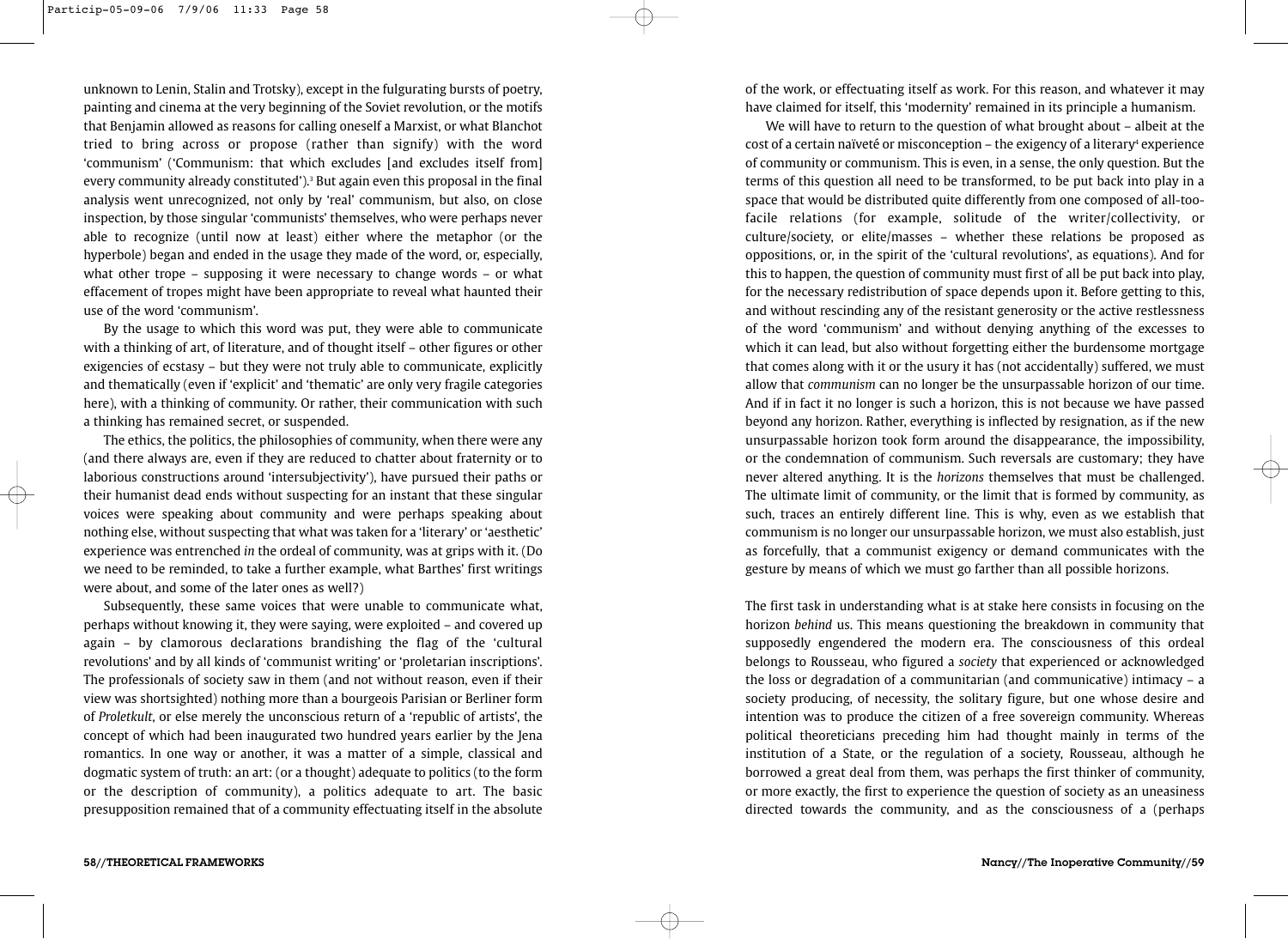irreparable) rupture in this community. This consciousness would subsequently be inherited by the Romantics, and by Hegel in *The Phenomenology of Spirit*: the last figure of spirit, before the assumption of all the figures and of history into absolute knowledge, is that which cleaves community (which for Hegel figures the split in religion). Until this day history has been thought on the basis of a lost community – one to be regained or reconstituted.

The lost, or broken, community can be exemplified in all kinds of ways, by all kinds of paradigms: the natural family, the Athenian city, the Roman Republic, the first Christian community, corporations, communes or brotherhoods – always it is a matter of a lost age in which community was woven of tight, harmonious and infrangible bonds and in which above all it played back to itself, through its institutions, its rituals and its symbols, the representation, indeed the living offering, of its own immanent unity, intimacy and autonomy. Distinct from society (which is a simple association and division of forces and needs) and opposed to empire (which dissolves community by submitting its peoples to its arms and to its glory), community is not only intimate communication between its members, but also its organic communion with its own essence. It is constituted not only by a fair distribution of tasks and goods, or by a happy equilibrium of forces and authorities: it is made up principally of the sharing, diffusion or impregnation of an identity by a plurality wherein each member identifies himself only through the supplementary mediation of his identification with the living body of the community. In the motto of the Republic, *fraternity* designates community: the model of the family and of love.

But it is here that we should become suspicious of the retrospective consciousness of the lost community and its identity (whether this consciousness conceives of itself as effectively retrospective or whether, disregarding the realities of the past, it constructs images of this past for the sake of an ideal or a prospective vision). We should be suspicious of this consciousness first of all because it seems to have accompanied the Western world from its very beginnings: at every moment in its history, the Occident has given itself over to the nostalgia for a more archaic community that has disappeared, and to deploring a loss of familiarity, fraternity and conviviality. Our history begins with the departure of Ulysses and with the onset of rivalry, dissension and conspiracy in his palace. Around Penelope, who reweaves the fabric of intimacy without ever managing to complete it, pretenders set up the warring and political scene of society – pure exteriority.

But the true consciousnesss of the loss of community is Christian: the community desired or pined for by Rousseau, Schlegel, Hegel, then Bakunin, Marx, Wagner or Mallarmé is understood as communion, and communion takes place, in its principle as in its ends, at the heart of the mystical body of Christ. At

the same time as it is the most ancient myth of the Western world, community might well be the altogether modern thought of humanity's partaking of divine life: the thought of a human being penetrating into pure immanence. (Christianity has had only two dimensions, antinomical to one another; that of the *deus absconditus,* in which the Western disappearance of the divine is still engulfed, and that of the god-man, *deus communis*, brother of humankind, invention of a familial immanence of humanity, then of history as the immanence of salvation.)

Thus, the thought of community or the desire for it might well be nothing other than a belated invention that tried to respond to the harsh reality of modern experience: namely, that divinity was withdrawing infinitely from immanence, that the god-brother was at bottom *himself* the *deus absconditus* (this was Hölderlin's insight), and that the divine essence of community – or community as the existence of a divine essence – was the impossible itself. One name for this has been the death of God: this expression remains pregnant with the possibility if not the necessity of a resurrection that restores both man and God to a common immanence. (Not only Hegel, but also Nietzsche himself, at least in part, bear witness to this.) The discourse of the 'death of God' also misses the point that the 'divine' is what it is (if it 'is') only in as much as it is removed from immanence, or withdrawn from it – within it, one might say, yet withdrawn from it: And this, moreover, occurs in the very precise sense that it is not because there is a 'divine' that its share would be subtracted from immanence, but on the contrary, it is only to the extent that immanence itself, here or there (but is it localizable? Is it not rather this that localizes, that spaces?), is subtracted from immanence that there can be something like the 'divine'. (And perhaps, in the end, it will no longer be necessary to speak of the 'divine'. Perhaps we will come to see that community, death, love, freedom, singularity are names for the 'divine' not just because they substitute for it – and neither sublate nor resuscitate it under another form – but equally because this substitution is in no way anthropomorphic or anthropocentric and gives way to no becoming-human of the 'divine'. Community henceforth constitutes the limit of the human as well as of the divine. Through God or the gods communion – as substance and act, the act of communicated immanent substance – has been definitively withdrawn from community.)

The modern, humanist Christian consciousness of the loss of community therefore gives every apearance of recuperating the transcendental illusion of reason when reason exceeds the bounds of all possible experience, which is basically the experience of concealed immanence. *Community has not taken place*, or rather, if it is indeed certain that humanity has known (or still knows, outside of the industrial world) social ties quite different from those familiar to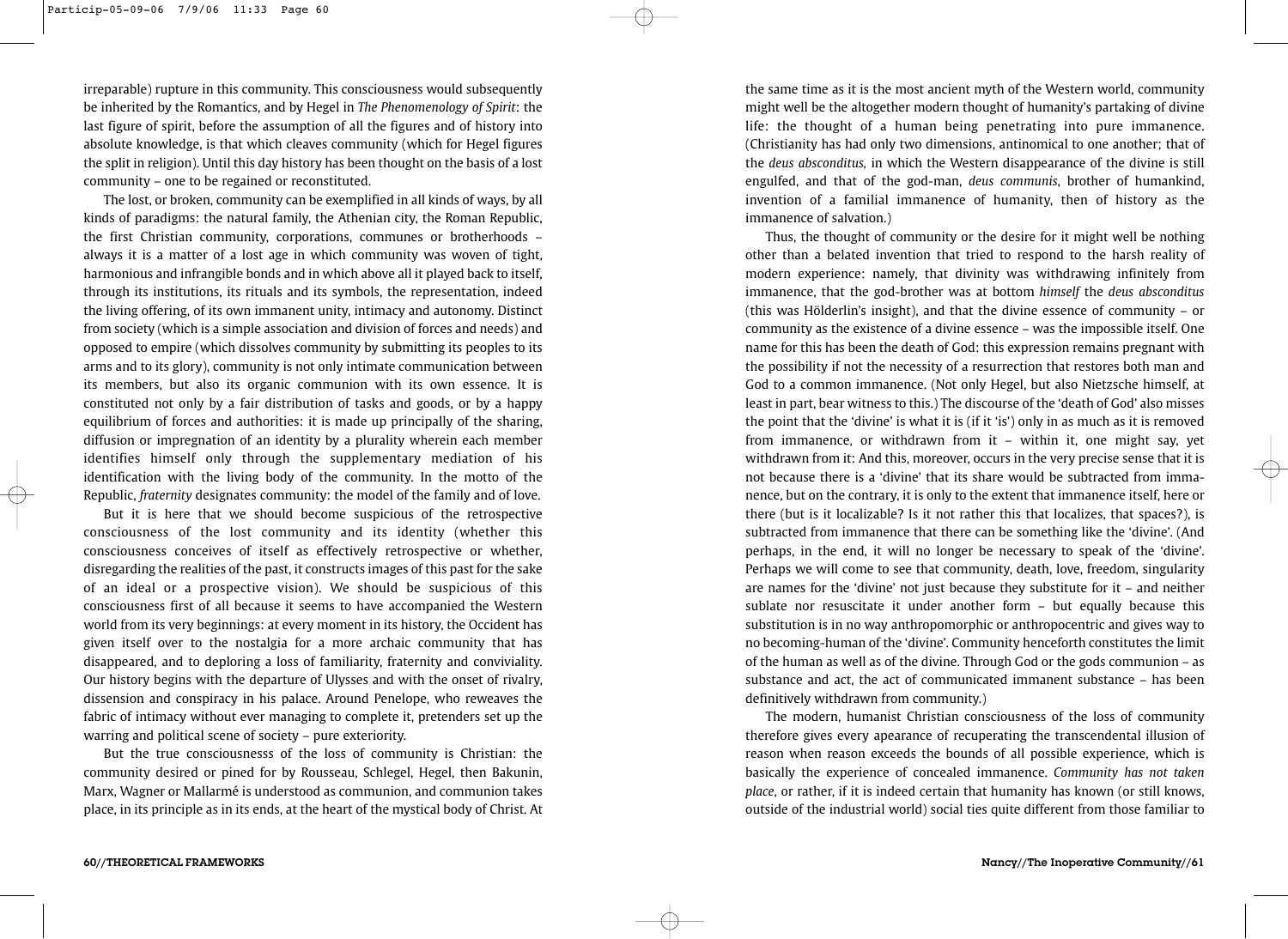us, community has never taken place along the lines of our projections of it according to these different social forms. It did not take place for the Guayaqui Indians, it did not take place in an age of huts; nor did it take place in the Hegelian 'spirit of a people' or in the Christian *agape*. No *Gesellschaft* has come along to help the State, industry and capital dissolve a prior *Gemeinschaft.* It would undoubtedly be more accurate to say, bypassing all the twists and turns taken by ethnological interpretation and all the mirages of an origin or of 'bygone days', that *Gesellschaft* – 'society', the dissociating association of forces, needs and signs – has taken the place of something for which we have no name or concept, something that issued at once from a much more extensive communication than that of a mere social bond (a communication with the gods, the cosmos, animals, the dead, the unknown) *and* from much more piercing and dispersed segmentation of this same bond, often involving much harsher effects (solitude, rejection, admonition, helplessness) than what we expect from a communitarian minimum in the social bond. *Society* was not built on the ruins of a *community.* It emerged from the disappearance or the conservation of something – tribes or empires – perhaps just as unrelated to what we call 'community' as to what we call 'society'. So that community, far from being what society has crushed or lost, is *what happens to us* – question, waiting, event, imperative – *in the wake of society.*

Nothing, therefore, has been lost, and for this reason nothing is lost. We alone are lost, we upon whom the 'social bond' (relations, communication), our own invention, now descends heavily like the net of an economic, technical, political and cultural snare. Entangled in its meshes, we have wrung for ourselves the phantasm of the lost community.

What this community has 'lost' – the immanence and the intimacy of a communion – is lost only in the sense that such a 'loss' is constitutive of 'community' itself.

It is not a loss: on the contrary, immanence, if it were to come about, would instantly suppress community, or communication, as such. Death is not only the example of this, it is its truth. In death, at least if one considers in it what brings about immanence (decomposition leading back to nature – 'everything returns to the ground and becomes part of the cycle' – or else the paradisal versions of the same 'cycle') and if one forgets what makes it always irreducibly *singular*, there is no longer any community or communication: there is only the continuous identity of atoms.

This is why political or collective enterprises dominated by a will to absolute immanence have as their truth the truth of death. Immanence, communal fusion, contains no other logic than that of the suicide of the community that is governed by it. Thus the logic of Nazi Germany was not only that of the extermination of the other, of the subhuman deemed exterior to the communion of blood and soil, but also, effectively, the logic of sacrifice aimed at all those in the 'Aryan' community who did not satisfy the criteria of *pure* immanence, so much so that – it being obviously impossible to set a limit on such criteria – the suicide of the German nation itself might have represented a plausible extrapolation of the process: moreover, it would not be false to say that this really took place, with regard to certain aspects of the spiritual reality of this nation.

The joint suicide or death of lovers is one of the mythico-literary figures of this logic of communion in immanence. Faced with this figure, one cannot tell which – the communion or the love – serves as a model for the other in death. In reality, with the immanence of the two lovers, death accomplishes the infinite reciprocity of two agencies: impassioned love conceived on the basis of Christian communion, and community thought according to the principle of love. The Hegelian State in its turn bears witness to this, for although it certainly is not established on the basis of love – for it belongs to the sphere of so-called objective spirit – it nonetheless has as its *principle* the reality of love, that is to say the fact 'of having in another the moment of one's own subsistence'. In this State, each member has his truth in the other, which is the State itself, whose reality is never more present than when its members give their lives in a war that the monarch – the effective presence-to-self of the Subject-State – has alone and freely decided to wage.<sup>5</sup>

Doubtless such immolation for the sake of community – and by it, therefore – could and can be full of meaning, on the condition that this 'meaning' be that of a community, and on the further condition that this community not be a 'community of death' (as has been the case since at least the First World War, thereby justifying all refusals to 'die for one's country'). Now the community of human immanence, man made equal to himself or to God, to nature, and to his own works, is one such community of deaths – or of the dead. The fully realized person of individualistic or communistic humanism is the dead person. In other words, death, in such a community, is not the unmasterable excess of finitude, but the infinite fulfilment of an immanent life: it is death itself consigned to immanence; it is in the end that resorption of death that the Christian civilization, as though devouring its own transcendence, has come to minister to itself in the guise of a supreme work. Since Leibniz there has been no death in our universe: in one way or another an absolute circulation of meaning (of values, of ends, of History) fills or reabsorbs all finite negativity, draws from each finite singular destiny a surplus value of humanity or an infinite superhumanity. But this presupposes, precisely, the death of each and all in the life of the infinite. Generations of citizens and militants, of workers and servants of the States,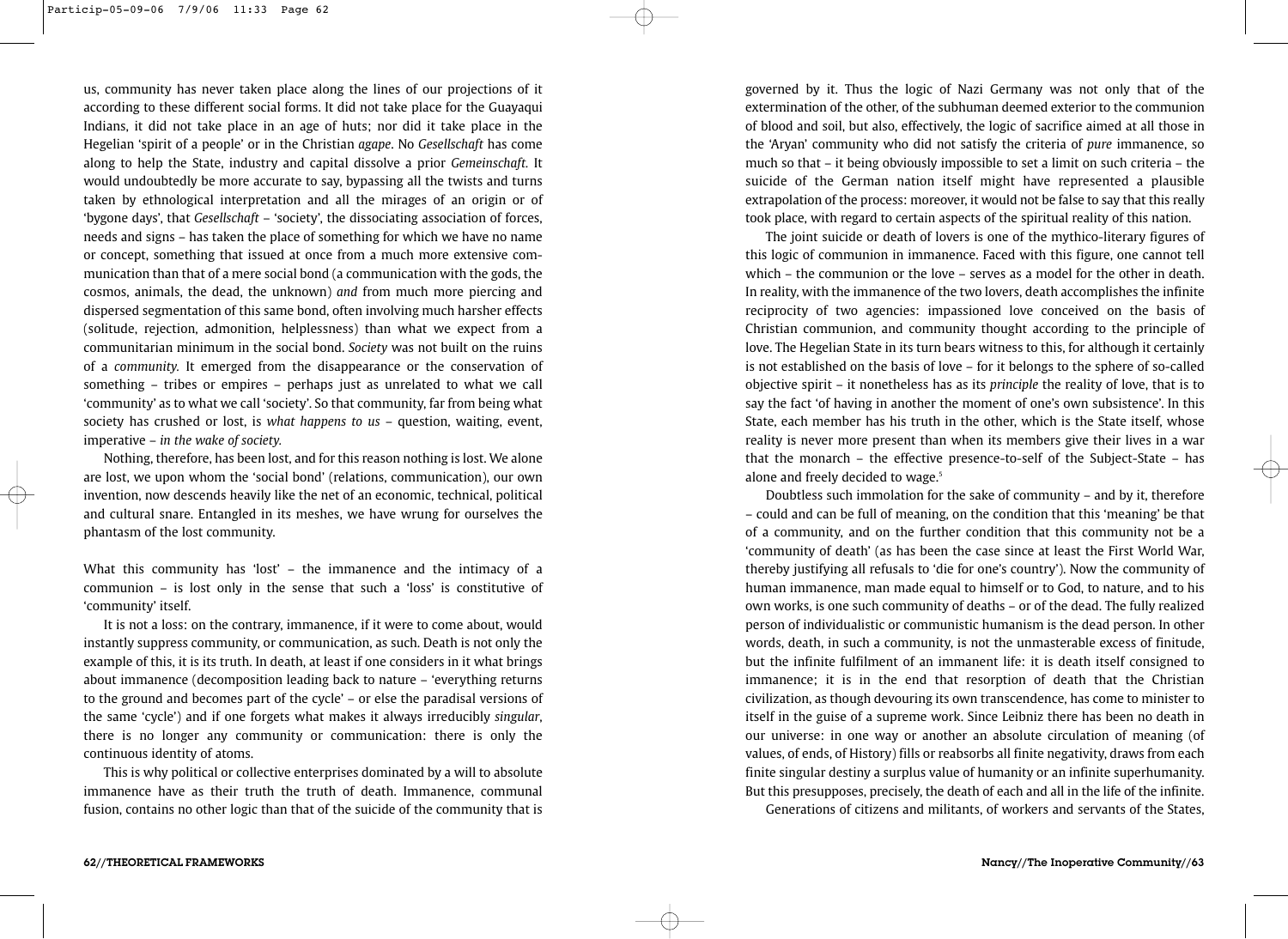have imagined their death reabsorbed or sublated in a community, yet to come, that would attain immanence. But by now we have nothing more than the bitter consciousness of the increasing remoteness of such a community, be it the people, the nation or the society of producers. However, this consciousness, like that of the 'loss' of community, is superficial. In truth, death is not sublated. The communion to come does not grow distant, it is not deferred: it was never to come; it would be incapable of coming about or forming a future. What forms a future, and consequently what truly comes about, is always the singular death – which does not mean that death does not come about in the community: on the contrary, I shall come to this. But communion is not what comes of death, no more than death is the simple perpetual past of community.

Millions of deaths, of course, are *justified* by the revolt of those who die: they are justified as a rejoinder to the intolerable, as insurrections against social, political, technical, military, religious oppression. But these deaths are not *sublated*: no dialectic, no salvation leads these deaths to any other immanence than that of … death (cessation, or decomposition, which forms only the parody or reverse of immanence). Yet the modern age has conceived the justification of death only in the guise of salvation or the dialectical sublation of history. The modern age has struggled to *close the circle* of the time of men and their communities in an immortal communion in which death, finally, loses the senseless meaning that it ought to have – and that it has, obstinately.

We are condemned, or rather reduced, to search for this meaning beyond meaning of death elsewhere than in community. But the enterprise is absurd (it is the absurdity of a thought derived from the individual). Death is indissociable from community, for it is through death that the community reveals itself – and reciprocally. It is not by chance that this motif of a reciprocal revelation has preoccupied thought informed by ethnology as well as the thinking of Freud and Heidegger, and at the same time Bataille, that is to say in the time leading from the First to the Second World War.

The motif of the revelation, through death, of being-together or being-with, and of the crystallization of the community around the death of its members, *that is to say, around the 'loss' (the impossibility) of their immanence* and not around their fusional assumption in some collective hypostasis, leads to a space of thinking incommensurable with the problematics of sociality or intersubjectivity (including the Husserlian problematic of the alter ego) within which philosophy, despite its resistance, has remained captive. Death irremediably exceeds the resources of a metaphysics of the subject. The phantasm of this metaphysics, the phantasm that Descartes (almost) did not dare have but that was already proposed in Christian theology, is the phantasm of a dead man who says, like Villiers' Monsieur Waldemar, 'I am dead' – ego *sum*

*… mortuus.* If the *I* cannot say that it is dead, if the *I* disappears, in effect in *its* death, in that death that is precisely what is most proper to it and most inalienably its own, it is because the *I* is something other than a subject. All of Heidegger's research into 'being-for (or toward)-death' was nothing other than an attempt to state this: *I* is not – *am* not – a subject. (Although, when it came to the question of community as such, the same Heidegger also went astray with his vision of a people and a destiny conceived at least in part as a subject, $6 \text{ which}$ proves no doubt that Dasein's 'being-toward-death' was never radically implicated in its being-with – in *Mitsein –* and that it is this implication that remains to be thought.)

That which is not a subject opens up and opens onto a community whose conception, in turn, exceeds the resources of a metaphysics of the subject. Community does not weave a superior, immortal or transmortal life between subjects (no more than it is itself woven of the inferior bonds of a consubstantiality of blood or of an association of needs), but it is constitutively, to the extent that it is a matter of a 'constitution' here, calibrated on the death of those whom we call, perhaps wrongly, its 'members' (in as much as it is not a question of an organism). But it does not make a work of this calibration. Community no more makes a work out of death than it is itself a work. The death upon which community is calibrated does not *operate* the dead being's passage into some communal intimacy, nor does community, for its part, *operate* the transfiguration of its dead into some substance or subject – be these homeland, native soil or blood, nation, a delivered or fulfilled humanity, absolute phalanstery, family, or mystical body. Community is calibrated on death as on that of which it is precisely impossible to *make a work* (other than a work of death, as soon as one tries to make a work of it). Community occurs in order to acknowledge this impossibility, or more exactly – for there is neither function nor finality here – the impossibility of making a work out of death is inscribed and acknowledged as 'community'.

Community is revealed in the death of others; hence it is always revealed to others. Community is what takes place always through others and for others. It is not the space of the *egos –* subjects and substances that are at bottom immortal – but of the *I*'s, who are always *others* (or else are nothing). If community is revealed in the death of others it is because death itself is the true community of *I*'s that are not *egos.* It is not a communion that fuses the *egos* into an *Ego* or a higher *We.* It is the community of *others.* The genuine community of mortal beings, or death as community, establishes their impossible communion. Community therefore occupies a singular place: it assumes the impossibility of its own immanence, the impossibility of a communitarian being in the form of a subject. In a certain sense community acknowledges and inscribes – this is its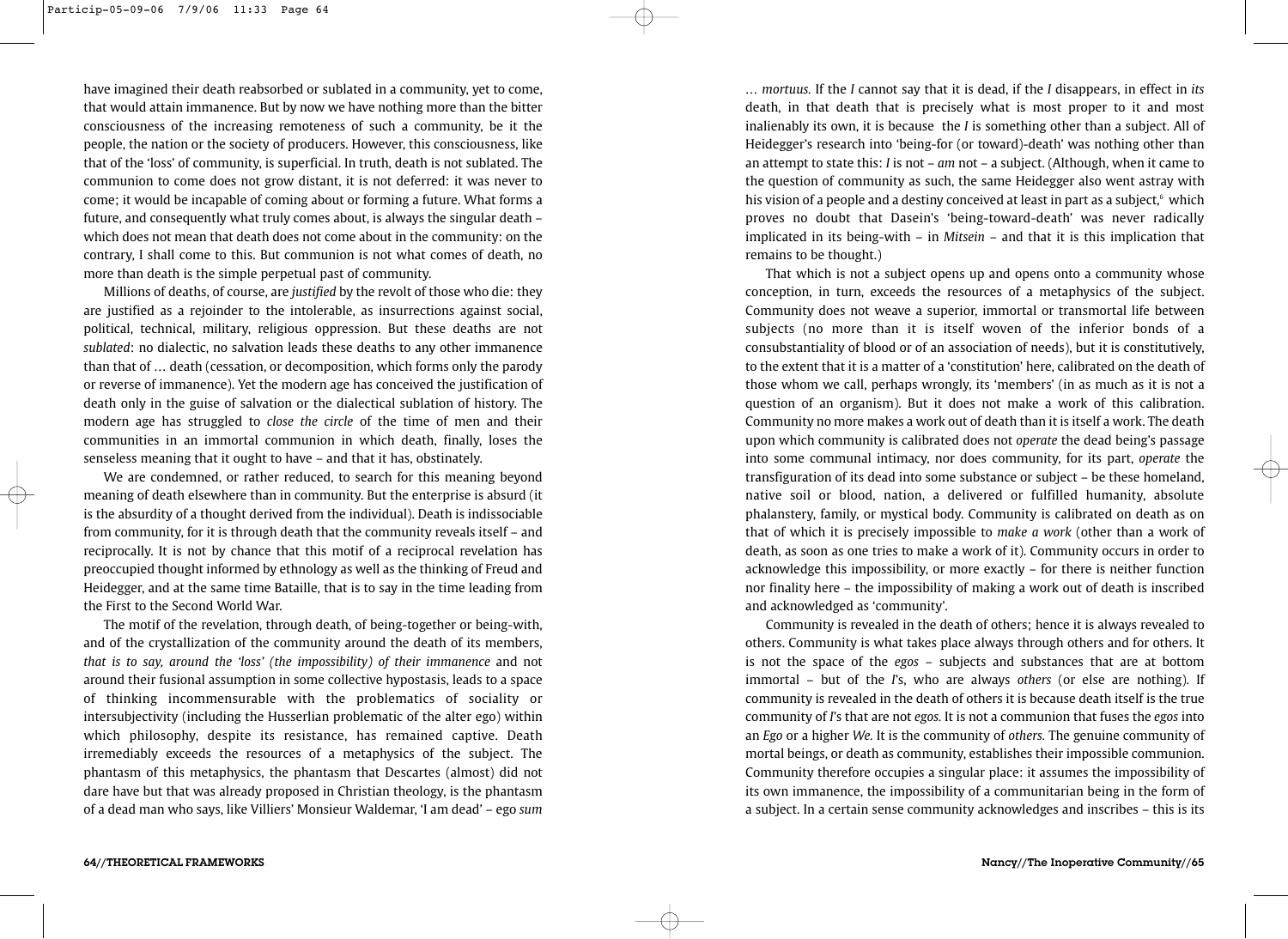peculiar gesture – the impossibility of community. A community is not a project of fusion, or in some general way a productive or operative project – nor is it a *project* at all (once again, this is its radical difference from 'the spirit of a people', which from Hegel to Heidegger has figured the collectivity as project, and figured the project, reciprocally, as collective – which does not mean that we can ignore the question of the singularity of a 'people').

A community is the presentation to its members of their mortal truth (which amounts to saying that there is no community of immortal beings: one can imagine either a society or a communion of immortal beings, but not a community). It is the presentation of the finitude and the irredeemable excess that make up finite being: its death, but also its birth, and only the community can present me my birth, and along with it the impossibility of my reliving it, as well as the impossibility of my crossing over into my death. […]

Community means, consequently, that there is no singular being without another singular being, and that there is, therefore, what might be called, in a rather inappropriate idiom, an originary or ontological 'sociality' that in its principle extends far beyond the simple theme of man as a social being (the *zoon politikon* is secondary to this community). For, on the one hand, it is not obvious that the community of singularities is limited to 'man' and excludes, for example, the 'animal' (even in the case of 'man' it is not *a fortiori* certain that this community concerns only 'man' and not also the 'inhuman' or the 'superhuman', or, for example, if I may say so with and without a certain *Witz*, 'woman': after all, the difference befween the sexes is itself a singularity in the difference of singularities). On the other hand, if social being is always posited as a predicate of man, community would signify on the contrary the basis for thinking only something like 'man'. But this thinking would at the same time remain dependent upon a principal determination of community, namely, that there is no communion of singularities in a totality superior to them and immanent to their common being.

In place of such a communion, there is communication. Which is to say, in very precise terms, that finitude itself *is* nothing; it is neither a ground, nor an essence, nor a substance. But it appears, it presents itself, it exposes itself, and thus it *exists* as communication. In order to designate this singular mode of appearing, this specific phenomenality, which is no doubt more originary than any other (for it could be that the world appears to the community, not to the individual), we would need to be able to say that finitude *co-appears* or *compears*, *(com-paraît)* and can only *compear*: in this formulation we would need to hear that finite being always presents itself 'together', hence severally; for finitude always presents itself in being-in-common and as this being itself, and

it always presents itself at a *hearing* and before the judgment of the law of community, or, more originarily, before the judgment of community as law.

Communication consists before all else in this sharing and in this compearance (*com-parution*) of finitude: that is, in the dislocation and in the interpellation that reveal themselves to be constitutive of being-in-common – precisely in as much as being-in-common is not a common being. The finitebeing exists first of all according to a division of sites, according to an extension – *partes extra partes –* such that each singularity is extended (in the sense that Freud says: 'The psyche is extended'). It is not enclosed in a form – although its whole being touches against its singular limit – but it is what it is, singular being (singularity of being), only through its extension, through the areality that above all extroverts it in its very being – whatever the degree or the desire of its 'egoism' – and that makes it exist only by *exposing it to an outside.* This outside is in its turn nothing other than the exposition of another areality, of another singularity – the same other. This exposure, or this exposing-sharing, gives rise, from the outset, to a mutual interpellation of singularities prior to any address in language (though it gives to this latter its first condition of possibility).<sup>7</sup> Finitude compears, that is to say it is exposed: such is the essence of community.

Under these conditions, communication is not a bond. The metaphor of the 'social bond' unhappily superimposes upon 'subjects' (that is to say, objects) a hypothetical reality (that of the 'bond') upon which some have attempted to confer a dubious 'intersubjective' nature that would have the virtue of attaching these objects to one another. This would be the economic link or the bond of recognition. But compearance is of a more originary order than that of the bond. It does not set itself up, it does not establish itself, it does not emerge among already given subjects (objects). It consists in the appearance of the *between* as such: you *and* I (between us) – a formula in which the *and* does not imply juxtaposition but exposition. What is exposed in compearance is the following, and we must learn to read it in all its possible combinations: 'you (are/and/is) (entirely other than) I' ('*toi [e(s)t] [tout autre que] moi*')*.* Or again, more simply: *you shares me* ('*toi portage moi*').

Only in this communication are singular beings given – without a bond *and* without communion, equally distant from any notion of connection or joining from the outside and from any notion of a common and fusional interiority. Communication is the constitutive fact of an exposition to the outside that defines singularity. In its being, as its very being, singularity is exposed to the outside. By virtue of this position or this primordial structure, it is at once detached, distinguished and communitarian. Community is the presentation of the detachment (or retrenchment) of this distinction that is not individuation, but finitude compearing. […]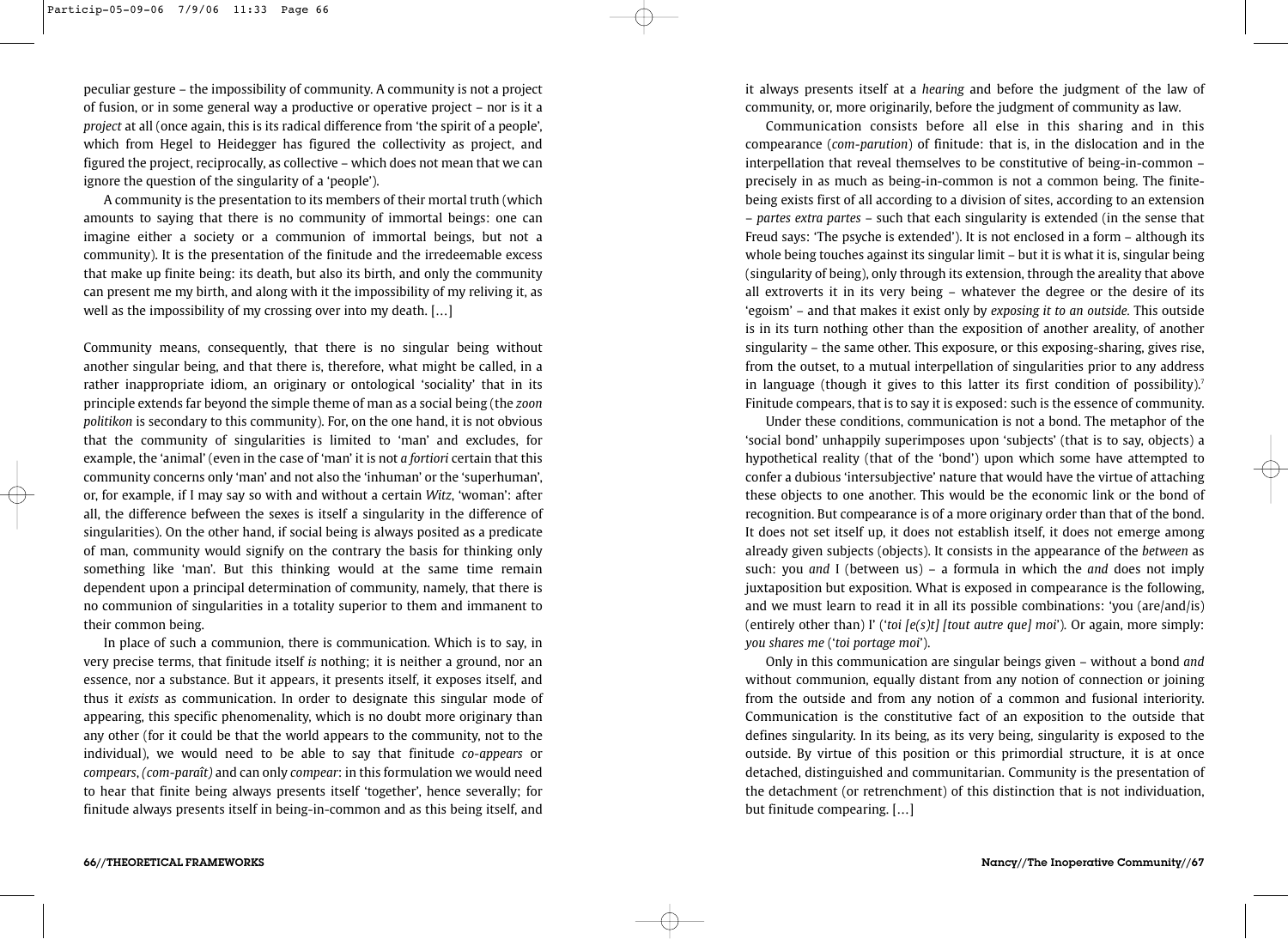This is why community cannot arise from the domain of *work.* One does not produce it, one experiences or one is constituted by it as the experience of finitude. Community understood as a work or through its works would presuppose that the common being, as such, be objectifiable and producible (in sites, persons, buildings, discourses, institutions, symbols: in short, in subjects). Products derived from operations of this kind, however grandiose they might seek to be and sometimes manage to be, have no more communitarian existence than the plaster busts of Marianne.

Community necessarily takes place in what Blanchot has called 'unworking', referring to that which, before or beyond the work, withdraws from the work, and which, no longer having to do either with production or with completion, encounters interruption, fragmentation, suspension. Community is made of the interruption of singularities, or of the suspension that singular beings *are.* Community is not the work of singular beings, nor can it claim them as its works, just as communication is not a work or even an operation of singular beings, for community is simply their being – their being suspended upon its limit. Communication is the unworking of work that is social, economic, technical and institutional.<sup>8</sup> [...]

The political, if this word may serve to designate not the organization of society but the disposition of community as such, the destination of its sharing, must not be the assumption or the work of love or of death. It need neither find, nor regain, nor effect a communion taken to be lost or still to come. If the political is not dissolved in the sociotechnical element of forces and needs (in which, in effect, it seems to be dissolving under our eyes), it must inscribe the sharing of community. The outline of singularity would be 'political' – as would be the outline of its communication and its ecstasy. 'Political' would mean a community ordering itself to the unworking of its communication, or destined to this unworking: a community consciously undergoing the experience of its sharing. To attain such a signification of the 'political' does not depend, or in any case not simply, on what is called a 'political will'. It implies being already engaged in the community, that is to say, undergoing, in whatever manner, the experience of community as communication: it implies writing. We must not stop writing, or letting the singular outline of our being-in-common expose itself.

Not only will this have been written after Bataille, but also to him, just as he wrote to us – because one always writes *to –* communicating to us the anguish of community, writing from a solitude prior to any isolation, invoking a community that no society contains or precedes, even though every society is implied in it:

The reasons for writing a book can be brought back to the desire to modify the existing relations between a man and his fellow beings. These relations are judged unacceptable and are perceived as an atrocious misery. (Georges Bataille, *Oeuvres Complètes*, vol. 2, 143)

Or else, it is community itself – though it *is* nothing, *it* is not a collective subject – that never stops, in writing, sharing itself.

The anguish which you do not communicate to your fellow being is in some way scorned and mistreated. It has only to the weakest extent the power to reflect the glory that comes from the depth of the heavens. (*O.C.* 5: 444)

In *My Mother*, Hélène, the mother, writes to her son:

I admire myself for writing to you like this, and I marvel to think that my letter is worthy of you. (*O.C*. 4: 260)

But this hand that writes is *dying*, and through this death promised to it, it escapes accepted limits by writing. (*O.C*. 3: 12)

I would say, rather: it exposes these limits, it never passes beyond them, nor passes beyond community. But at every instant singular beings share their limits, share each other on their limits. They escape the relationships of society ('mother' and 'son', 'author' and 'reader', 'public figure' and 'private figure', 'producer' and 'consumer'), but they are in community, and are unworked.

I have spoken of a community as existing: Nietzsche brought his affirmations to this, but remained alone … The desire to communicate is born in me out of a feeling of community binding me to Nietzsche, and not out of an isolated originality. (*O.C.* 5: 39)

We can only go farther.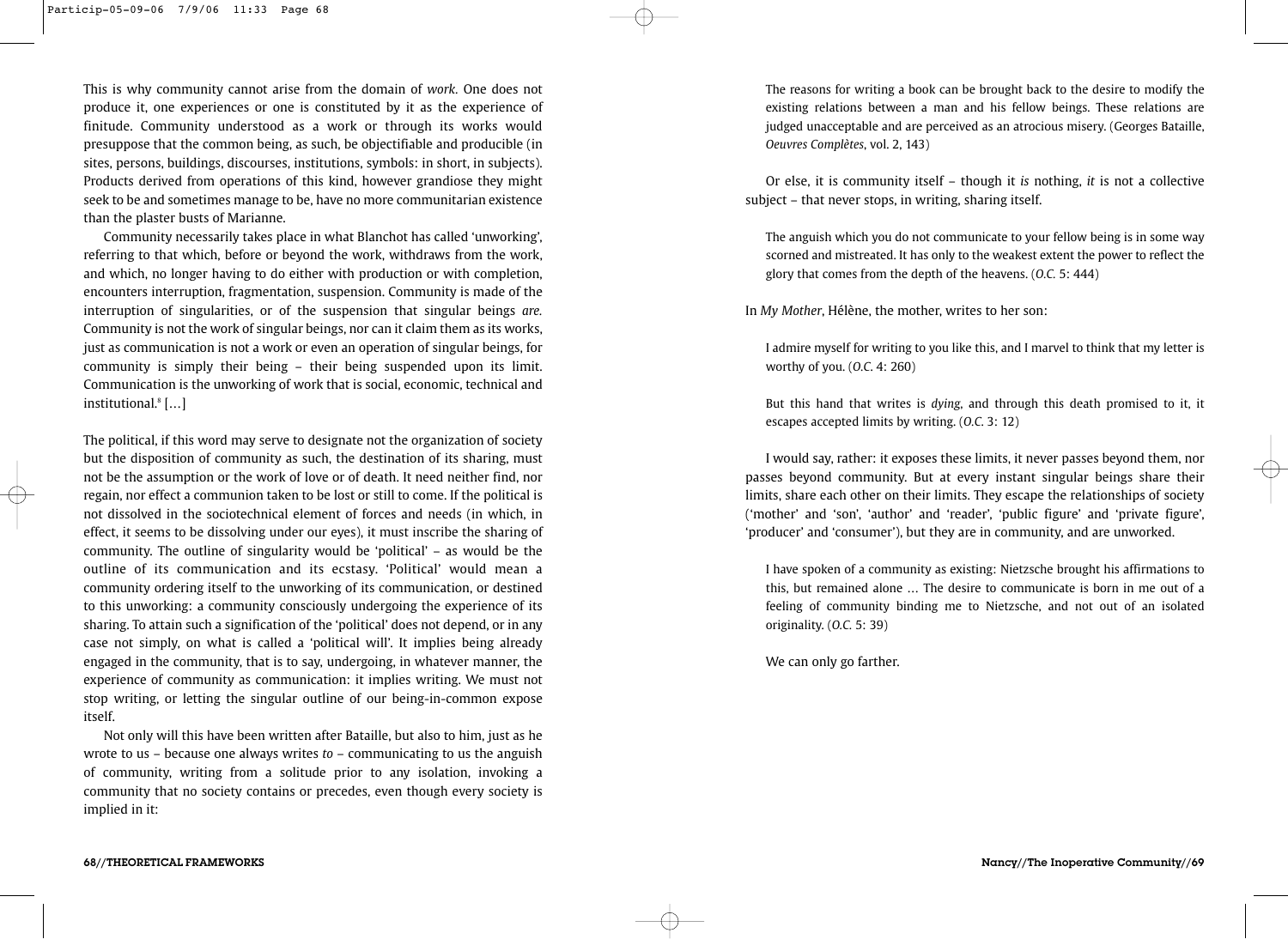- 1 Georges Bataille, *Oeuvres Complètes*, vol. 1 (Paris: Gallimard, 1970) 332; hereafter '*O.C*.'
- 2 Considered in detail, taking into account the precise historical conjuncture of each instance, this is not rigorously exact as regards, for example, the Hungarian Council of 1956, and even more so the left of Solidarity in Poland. Nor is it absolutely exact as regards all of the discourses held today: one might, in this respect alone, juxtapose the situationists of not so long ago with certain aspects of Hannah Arendt's thought and also, as strange or provocative as the mixture might appear, certain propositions advanced by Lyotard, Badiou, Ellul, Deleuze, Pasolini and Rancière. These thoughts occur, although each one engages it in its own particular way (and sometimes whether they know it or not), in the wake of a Marxist event that I will try to characterize below and that signifies for us the bringing into question of communist or communitarian humanism (quite different from the questioning once undertaken by Althusser in the name of a Marxist science). This is also why such propositions communicate with what I shall name, tentatively and in spite of everything, 'literary communism'.
- 3 [footnote 5 in source] 'Le communisme sans heritage', revue *Comité*, 1968, *Gramma*, 3/4 (1976) 32.
- 4 [6] For the moment, let us retain simply that 'literature', here, must above all not be taken in the sense Bataille gave to the word when he wrote, for example (in his critique of *Inner Experience* and *Guilty*): 'I have come to realize through experience that these books lead those who read them into complacency. They please most often those vague and impotent minds who want to flee and sleep and *satisfy* themselves with the escape provided by literature' (*O.C*. 8: 583). He also spoke of the 'sliding into impotence of thought that turns to literature' (ibid.).
- 5 [8] See Jean-Luc Nancy, 'La juridiction du monarque hégélien', in *Rejouer le politique* (Paris: Galilée, 1981). Translated in *The Birth to Presence* (Stanford: Stanford University Press, 1993).
- 6 [9] See Philippe Lacoue-Labarthe, 'Transcendence Ends in Politics', trans. P. Caws, in *Typography: Mimesis, Philosophy, Politics*, ed. C. Fynsk (Harvard University Press, 1989) 267–300, and G. Granel, 'Pourquoi avoir public cela?' in *De l'université* (Toulouse: T.E.R., 1982).
- 7 [24] In this sense, the compearance of singular beings is anterior even to the preliminary condition of language that Heidegger understands as prelinguistic 'interpretation' (*Auslegung*), to which I referred the singularity of voices in 'Sharing Voices', in *Transforming the Hermeneutic Context*, ed. Gayle L. Ormiston and Alan D. Schrift (Albany: SUNY Press, 1989). Contrary to what this essay might lead one to think, the sharing of voices does not lead to community; on the contrary, it depends on this originary sharing that community 'is'. Or rather, this 'originary' sharing itself is nothing other than a 'sharing of voices', but the 'voice' should be understood not as linguistic or even prelinguistic, but as communitarian.
- 8 [26] I do not include the political here. In the form of the State, or the Party (if not the State-Party), it indeed seems to be of the order of a work. But it is perhaps at the heart of the political that communitarian unworking resists.

Jean-Luc Nancy, *La Communauté désoeuvrée* (Paris: Christian Bourgois, 1986); ed. and trans. Peter Connor, *The Inoperative Community* (Minneapolis: University of Minnesota Press, 1991) 1–4; 7–15; 28–9; 31; 40–1.

Édouard Glissant Poetics of Relation//1990

*Influenced by Deleuze and Guattari's* A Thousand Plateaux *(1980), which advocates an incessant subversion of power via 'deterritorializing' gestures, the French-Caribbean author Édouard Glissant poetically argues for the active appropriation of colonial culture by the colonized, particularly on the level of language. In contrast to the culturally unifying concept of négritude, Glissant's* Poetics of Relation *(1990) advocates a unity understood as diverse and fluctuating.*

#### **Errantry, Exile**

Roots make the commonality of errantry and exile, for in both instances roots are lacking. We must begin with that.

Gilles Deleuze and Félix Guattari criticized notions of the root and even, perhaps, notions of being rooted. The root is unique, a stock taking all upon itself and killing all around it. In opposition to this they propose the rhizome, an enmeshed root system, a network spreading either in the ground or in the air, with no predatory rootstock taking over permanently. The notion of the rhizome maintains, therefore, the idea of rootedness but challenges that of a totalitarian root. Rhizomatic thought is the principle behind what I call the Poetics of Relation, in which each and every identity is extended through a relationship with the Other.

These authors extol nomadism, which supposedly liberates Being, in contrast, perhaps, to a settled way of life, with its law based upon the intolerant root. Already Kant, at the beginning of *Critique of Pure Reason*, had seen similarities between skeptics and nomads, remarking also that, from time to time, 'they break the social bond'. He seems thus to establish correlations between, on the one hand, a settled way of life, truth and society and, on the other, nomadism, skepticism and anarchy. This parallel with Kant suggests that the rhizome concept appears interesting for its anti-conformism, but one cannot infer from this that it is subversive or that rhizomatic thought has the capacity to overturn the order of the world – because, by so doing, one reverts to ideological claims presumably challenged by this thought.

But is the nomad not overdetermined by the conditions of his existence? Rather than the enjoyment of freedom, is nomadism not a form of obedience to contingencies that are restrictive? Take, for example, circular nomadism: each time a portion of the territory is exhausted, the group moves around. Its function is to ensure the survival of the group by means of this circularity. This is the

#### 70//THEORETICAL FRAMEWORKS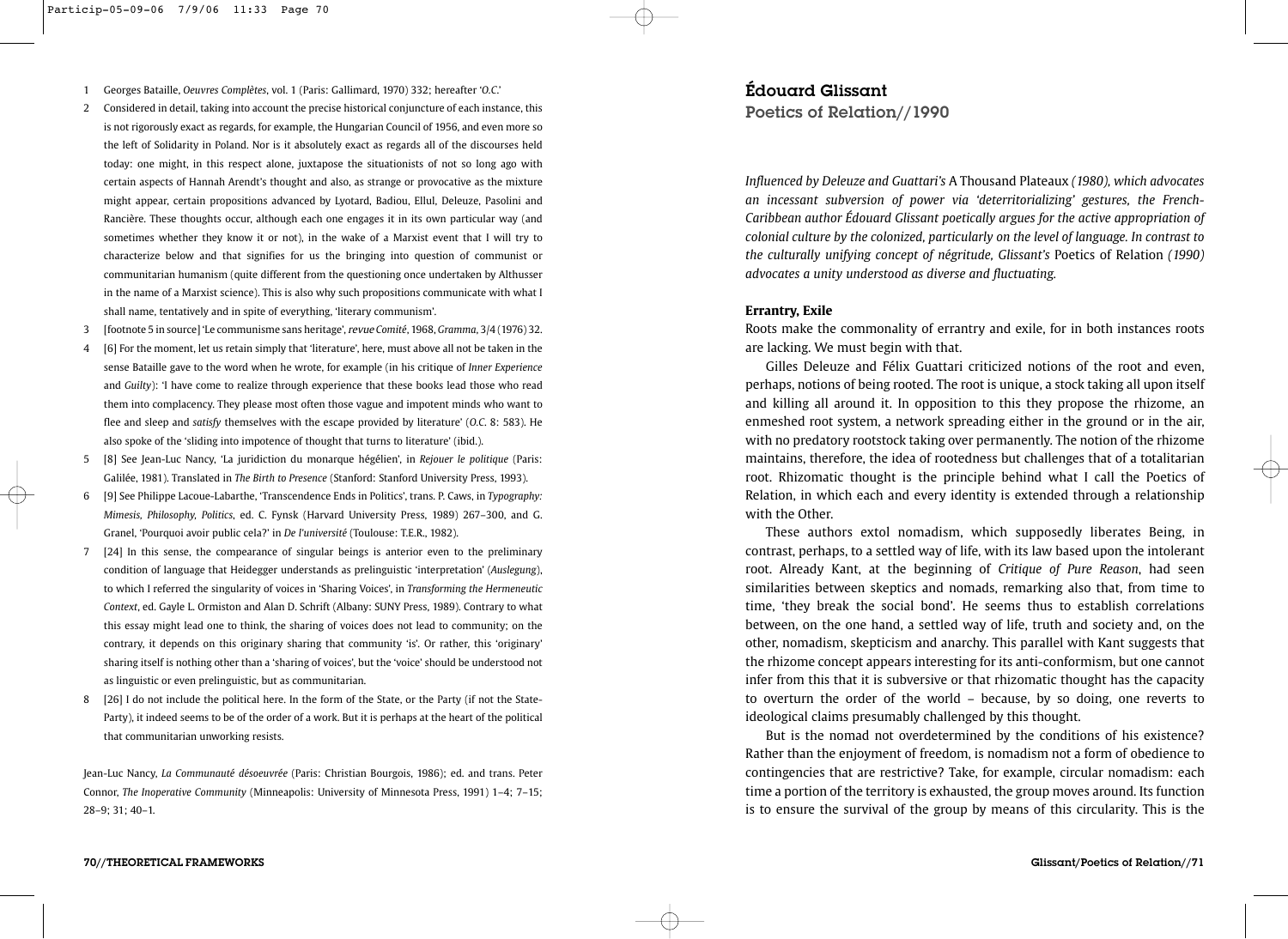nomadism practised by populations that move from one part of the forest to another, by the Arawak communities who navigated from island to island in the Caribbean, by hired labourers in their pilgrimage from farm to farm, by circus people in their peregrinations from village to village, all of whom are driven by some specific need to move, in which daring or aggression play no part. Circular nomadism is a not-intolerant form of an impossible settlement.

Contrast this with invading nomadism, that of the Huns, for example, or the Conquistadors, whose goal was to conquer lands by exterminating their occupants. Neither prudent nor circular nomadism, it spares no effect. It is an absolute forward projection: an arrowlike nomadism. But the descendants of the Huns, Vandals or Visigoths, as indeed those of the Conquistadors, who established their clans, settled down bit by bit, melting into their conquests. Arrowlike nomadism is a devastating desire for settlement.

Neither in arrowlike nomadism nor in circular nomadism are roots valid. Before it is won through conquest, what 'holds' the invader is what lies ahead; moreover, one could almost say that being compelled to lead a settled way of life would constitute the real uprooting of a circular nomad. There is, furthermore, no pain of exile bearing down, nor is there the wanderlust of errantry growing keener. Relation to the earth is too immediate or too plundering to be linked with any preoccupation with identity – this claim to or consciousness of a lineage inscribed in a territory. Identity will be achieved when communities attempt to legitimate their right to possession of a territory through myth or the revealed word. Such an assertion can predate its actual accomplishment by quite some time. Thus, an often and long contested legitimacy will have multiple forms that later will delineate the afflicted or soothing dimensions of exile or errantry.

In Western antiquity a man in exile does not feel he is helpless or inferior, because he does not feel burdened with deprivation – of a nation that for him does not yet exist. It even seems, if one is to believe the biographies of numerous Greek thinkers including Plato and Aristotle, that some experience of voyaging and exile is considered necessary for a being's complete fulfilment. Plato was the first to attempt to base legitimacy not on community within territory (as it was before and would be later) but on the City in the rationality of its laws. This at a time when his city, Athens, was already threatened by a 'final' deregulation.

In this period identification is with a culture (conceived of as civilization), not yet with a nation. The pre-Christian West along with pre-Columbian America, Africa of the time of the great conquerors, and the Asian kingdoms all shared this mode of seeing and feeling. The relay of actions exerted by arrowlike nomadism and the settled way of life were first directed against generalization (the drive for an identifying universal as practised by the Roman Empire). Thus, the particular resists a generalizing universal and soon begets specific and local senses of identity, in concentric circles (provinces then nations). The idea of civilization, bit by bit, helps hold together opposites, whose only former identity existed in their opposition to the Other.

During this period of invading nomads the passion for self-definition first appears in the guise of personal adventure. Along the route of their voyages conquerors established empires that collapsed at their death. Their capitals went where they went. 'Rome is no longer in Rome, it is wherever I am.' The root is not important. Movement is. The idea of errantry, still inhibited in the face of this mad reality, this too-functional nomadism, whose ends it could not know, does not yet make an appearance. Centre and periphery are equivalent. Conquerors are the moving, transient root of their people.

The West, therefore, is where this movement becomes fixed and nations declare themselves in preparation for their repercussions in the world. This fixing, this declaration, this expansion, all require that the idea of the root gradually take on the intolerant sense that Deleuze and Guattari, no doubt, meant to challenge. The reason for our return to this episode in Western history is that it spread throughout the world. The model came in handy. Most of the nations that gained freedom from colonization have tended to form around an idea of power – the totalitarian drive of a single, unique root – rather than around a fundamental relationship with the Other. Culture's self-conception was dualistic, pitting citizen against barbarian. Nothing has ever more solidly opposed the thought of errantry than this period in human history when Western nations were established and then made their impact on the world.

At first this thought of errantry, bucking the current of nationalist expansion, was disguised 'within' very personalized adventures – just as the appearance of Western nations had been preceded by the ventures of empire builders. The errantry of a troubadour or that of Rimbaud is not yet a thorough, thick (opaque) experience of the world, but it is already an arrant, passionate desire to go against a root. The reality of exile during this period is felt as a (temporary) lack that primarily concerns, interestingly enough, language. Western nations were established on the basis of linguistic intransigence, and the exile readily admits that he suffers most from the impossibility of communicating in his language. The root is monolingual. For the troubadour and for Rimbaud errantry is a vocation only told via detour. The call of Relation is heard, but it is not yet a fully present experience.

However, and this is an immense paradox, the great founding books of communities, the Old Testament, the *Iliad*, the *Odyssey*, the *Chansons de Geste*, the Islandic *Sagas*, the *Aeneid* or the African epics, were all books about exile and often about errantry. This epic literature is amazingly prophetic. It tells of the community but, through relating the community's apparent failure or in any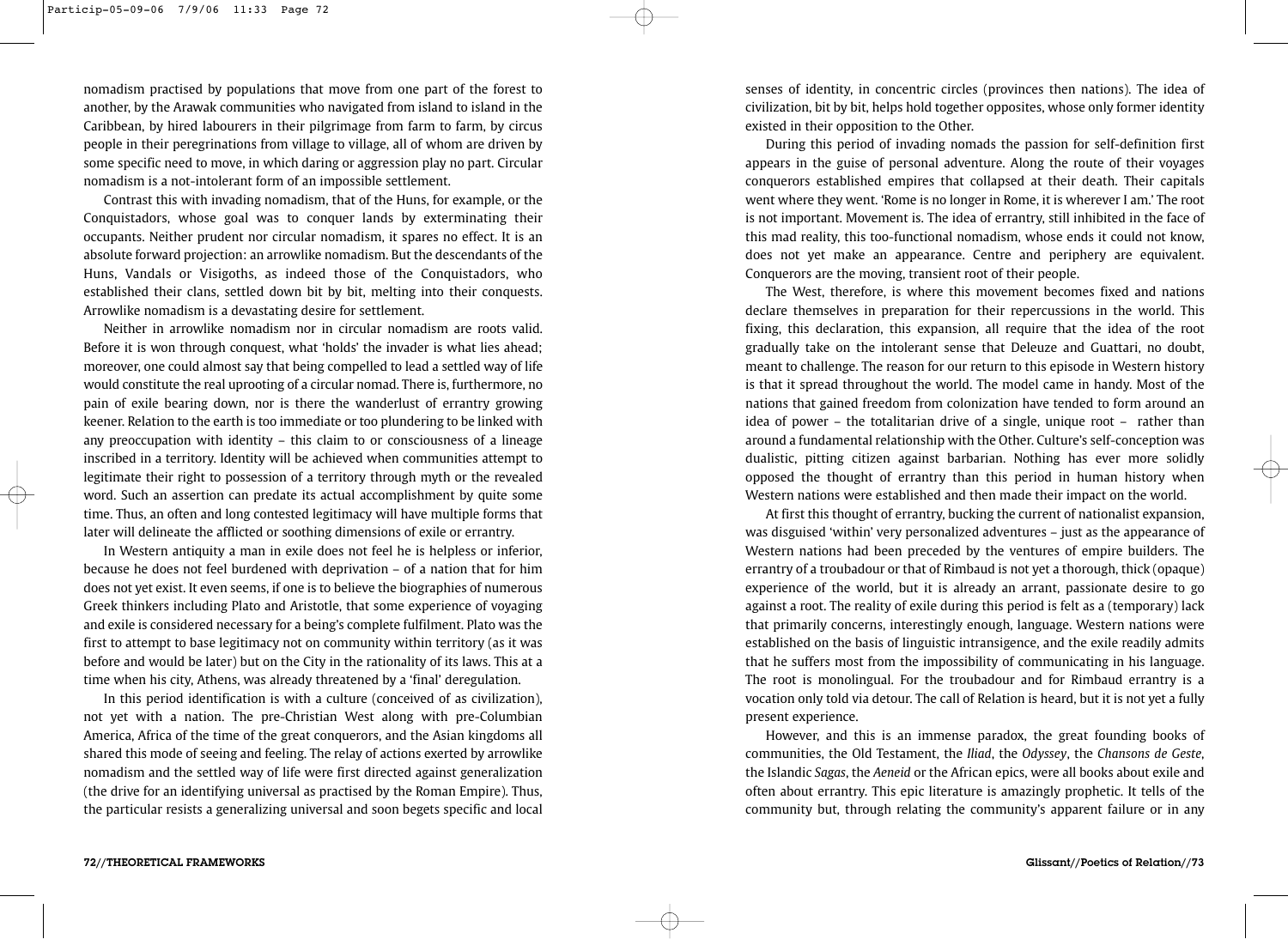case its being surpassed, it tells of errantry as a temptation (the desire to go against the root) and, frequently, actually experienced. Within the collective books concerning the sacred and the notion of history lies the germ of the exact opposite of what they so loudly proclaim. When the very idea of territory becomes relative, nuances appear in the legitimacy of territorial possession. These are books about the birth of collective consciousness, but they also introduce the unrest and suspense that allow the individual to discover himself there, whenever he himself becomes the issue. The Greek victory in the *Iliad* depends on trickery; Ulysses returns from his Odyssey and is recognized only by his dog; the Old Testament David bears the stain of adultery and murder; the *Chanson de Roland* is the chronicle of a defeat; the characters in the *Sagas* are branded by an unstemmable fate, and so forth. These books are the beginning of something entirely different from massive, dogmatic and totalitarian certainty (despite the religious uses to which they will be put). These are books of errantry, going beyond the pursuits and triumphs of rootedness required by the evolution of history.

Some of these books are devoted entirely to the supreme errantry, as in the Egyptian Book of the Dead. The very book whose function is to consecrate an intransigent community is already a compromise, qualifying its triumph with revelatory wanderings.

In both *L'lntention poétique* (*Poetic Intention*) and *Le Discours antillais* (*Caribbean Discourse*) *–* of which the present work is a reconstituted echo or a spiral retelling – I approached this dimension of epic literature. I began wondering if we did not still need such founding works today, ones that would use a similar dialectics of rerouting, asserting, for example, political strength but, simultaneously, the rhizome of a multiple relationship with the Other and basing every community's reasons for existence on a modern form of the sacred, which would be, all in all, a Poetics of Relation.

This movement, therefore (one among others, equally important, in other parts of the world), has led from a primordial nomadism to the settled way of life of Western nations, then to Discovery and Conquest, which achieved a final, almost mystical perfection in the Voyage.

In the course of this journey, identity, at least as far as the Western peoples who made up the great majority of voyagers, discoverers and conquerors were concerned, consolidates itself implicitly at first ('my root is the strongest') and then is explicitly exported as a value ('a person's worth is determined by his root'). The conquered or visited peoples are thus forced into a long and painful quest after an identity whose first task will be opposition to the denaturing process introduced by the conqueror. A tragic variation of a search for identity. For more than two centuries whole populations have had to assert their identity

in opposition to the processes of identification or annihilation triggered by these invaders. Whereas the Western nation is first of all an 'opposite,' for colonized peoples identity will be primarily 'opposed to' – that is, a limitation from the beginning. Decolonization will have done its real work when it goes beyond this limit.

The duality of self-perception (one is citizen or foreigner) has repercussions on one's idea of the Other (one is visitor or visited; one goes or stays; one conquers or is conquered). Thought of the Other cannot escape its own dualism until the time when differences become acknowledged. From that point on thought of the Other 'comprehends' multiplicity, but mechanically and still taking the subtle hierarchies of a generalizing universal as its basis. Acknowledging differences does not compel one to be involved in the dialectics of their totality. One could get away with: 'I can acknowledge your difference and continue to think it is harmful to you. I can think that my strength lies in the Voyage (I am making History) and that your difference is motionless and silent.' Another step remains to be taken before one really enters the dialectic of totality. And, contrary to the mechanics of the Voyage, this dialectic turns out to be driven by the thought of errantry.

Let us suppose that the quest for totality, starting from a non-universal context of histories of the West, has passed through the following stages:

– the thinking of territory and self (ontological, dual)

– the thinking of voyage and other (mechanical, multiple)

– the thinking of errantry and totality (relational, dialectical).

We will agree that this thinking of errantry, this errant thought, silently emerges from the destructuring of compact national entities that yesterday were still triumphant and, at the same time, from difficult, uncertain births of new forms of identity that call to us.

In this context uprooting can work towards identity, and exile can be seen as beneficial, when these are experienced as a search for the Other (through circular nomadism) rather than as an expansion of territory (an arrowlike nomadism). Totality's imaginary allows the detours that lead away from anything totalitarian.

Errantry, therefore, does not proceed from renunciation nor from frustration regarding a supposedly deteriorated (deterritorialized) situation of origin; it is not a resolute act of rejection or an uncontrolled impulse of abandonment. Sometimes, by taking up the problems of the Other, it is possible to find oneself. Contemporary history provides several striking examples of this, among them Frantz Fanon, whose path led from Martinique to Algeria. That is very much the image of the rhizome, prompting the knowledge that identity is no longer completely within the root but also in Relation. Because the thought of errantry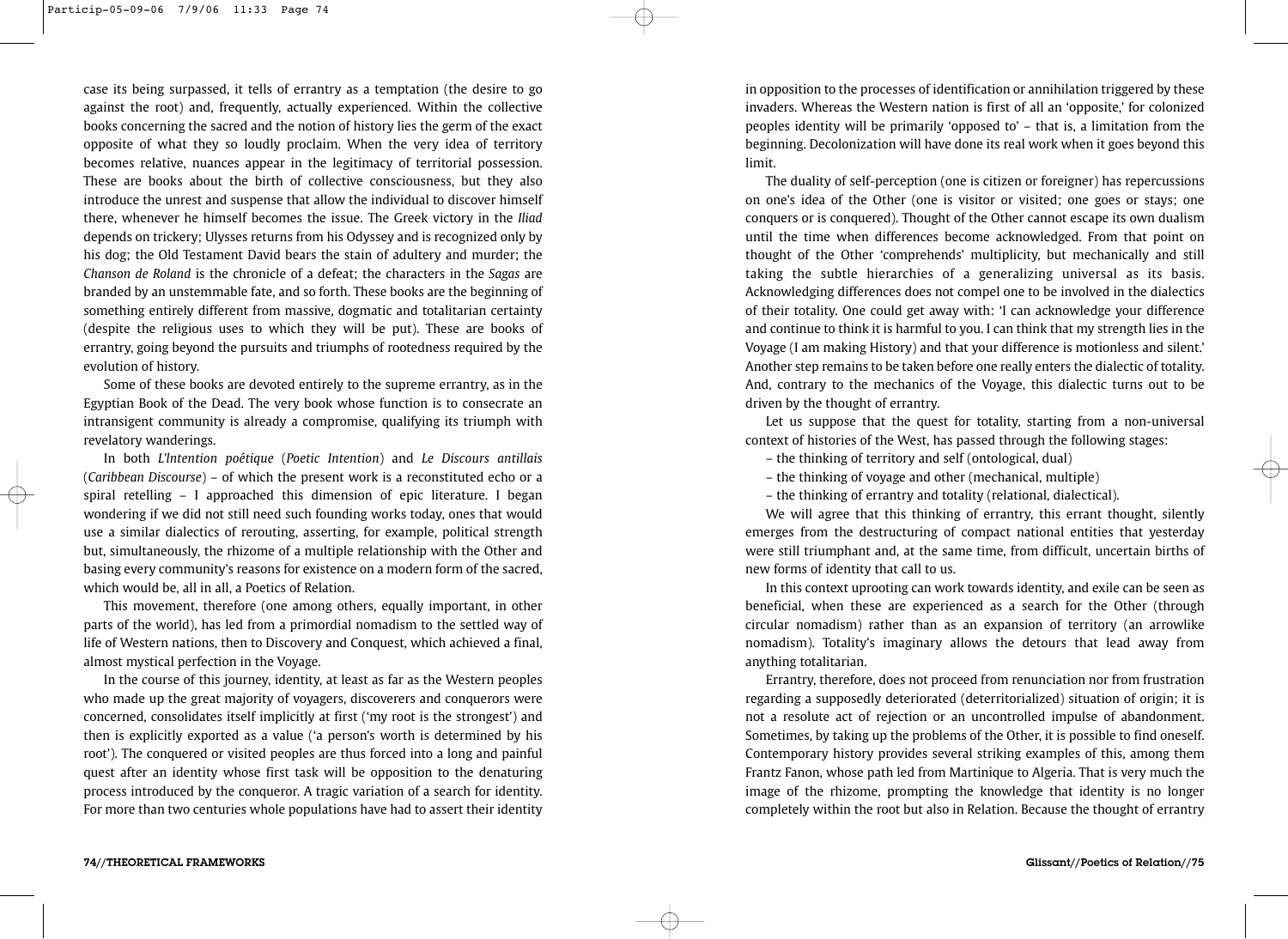is also the thought of what is relative, the thing relayed as well as the thing related. The thought of errantry is a poetics, which always infers that at some moment it is told. The tale of errantry is the tale of Relation.

In contrast to arrowlike nomadism (discovery or conquest), in contrast to the situation of exile, errantry gives-on-and-with the negation of every pole and every metropolis, whether connected or not to a conqueror's voyaging act. We have repeatedly mentioned that the first thing exported by the conqueror was his language. Moreover, the great Western languages were supposedly vehicular languages, which often took the place of an actual metropolis. Relation, in contrast, is spoken multilingually. Going beyond the impositions of economic forces and cultural pressures, Relation rightfully opposes the totalitarianism of any monolingual intent.

At this point we seem to be far removed from the sufferings and preoccupations of those who must bear the world's injustice. Their errantry is, in effect, immobile. They have never experienced the melancholy and extroverted luxury of uprooting. They do not travel. But one of the constants of our world is that a knowledge of roots will be conveyed to them from within intuitions of Relation from now on. Travelling is no longer the locus of power but rather a pleasurable, if privileged time. The ontological obsession with knowledge gives way here to the enjoyment of a relation; in its elementary and often caricatural form this is tourism. Those who stay behind thrill to this passion for the world shared by all. Or indeed they may suffer the torments of internal exile.

I would not describe the physical situation of those who suffer the oppression of an Other within their own country, such as the blacks in South Africa, as internal exile. Because the solution here is visible and the outcome determined; force alone can oppose this. Internal exile strikes individuals living where solutions concerning the relationship of a community to its surroundings are not, or at least not yet, consented to by this community as a whole. These solutions, precariously outlined as decisions, are still the prerogative of only a few who as a result are marginalized. Internal exile is the voyage out of this enclosure. It is a motionless and exacerbated introduction to the thought of errantry. Most often it is diverted into partial, pleasurable compensations in which the individual is consumed. Internal exile tends toward material comfort, which cannot really distract from anguish.

Whereas exile may erode one's sense of identity, the thought of errantry – the thought of that which relates – usually reinforces this sense of identity. It seems possible, at least to one observer, that the persecuted errantry, the wandering of the Jews, may have reinforced their sense of identity far more than their present settling in the land of Palestine. Being exiled Jews turned into a

vocation of errantry, their point of reference an ideal land whose power may, in fact, have been undermined by concrete land (a territory), chosen and conquered. This, however, is mere conjecture. Because, while one can communicate through errantry's imaginary vision, the experiences of exiles are incommunicable.

The thought of errantry is not apolitical nor is it inconsistent with the will to identity, which is, after all, nothing other than the search for a freedom within particular surroundings. If it is at variance with territorial intolerance, or the predatory effects of the unique root (which makes processes of identification so difficult today), this is because, in the Poetics of Relation, one who is errant (who is no longer traveller, discoverer or conqueror) strives to know the totality of the world yet already knows he will never accomplish this – and knows that is precisely where the threatened beauty of the world resides.

Errant, he challenges and discards the universal – this generalizing edict that summarized the world as something obvious and transparent, claiming for it one presupposed sense and one destiny. He plunges into the opacities of that part of the world to which he has access. Generalization is totalitarian: from the world it chooses one side of the reports, one set of ideas, which it sets apart from others and tries to impose by exporting as a model. The thinking of errantry conceives of totality but willingly renounces any claims to sum it up or to possess it.

The founding books have taught us that the sacred dimension consists always of going deeper into the mystery of the root, shaded with variations of errantry. In reality errant thinking is the postulation of an unyielding and unfading sacred. We remember that Plato, who understood the power of Myth, had hoped to banish the poets, those who force obscurity, far from the Republic. He distrusted the fathomless word. Are we not returning here, in the unforeseeable meanders of Relation, to this abyssal word? Nowhere is it stated that now, in this thought of errantry, humanity will not succeed in transmuting Myth's opacities (which were formerly the occasion for setting roots) and the diffracted insights of political philosophy, thereby reconciling Homer and Plato, Hegel and the African griot.

But we need to figure out whether or not there are other succulencies of Relation in other parts of the world (and already at work in an underground manner) that will suddenly open up other avenues and soon help to correct whatever simplifying, ethnocentric exclusions may have arisen from such a perspective. […]

### **Dictate, Decree**

[...] Summarizing what we know concerning the varieties of identity, we arrive at the following: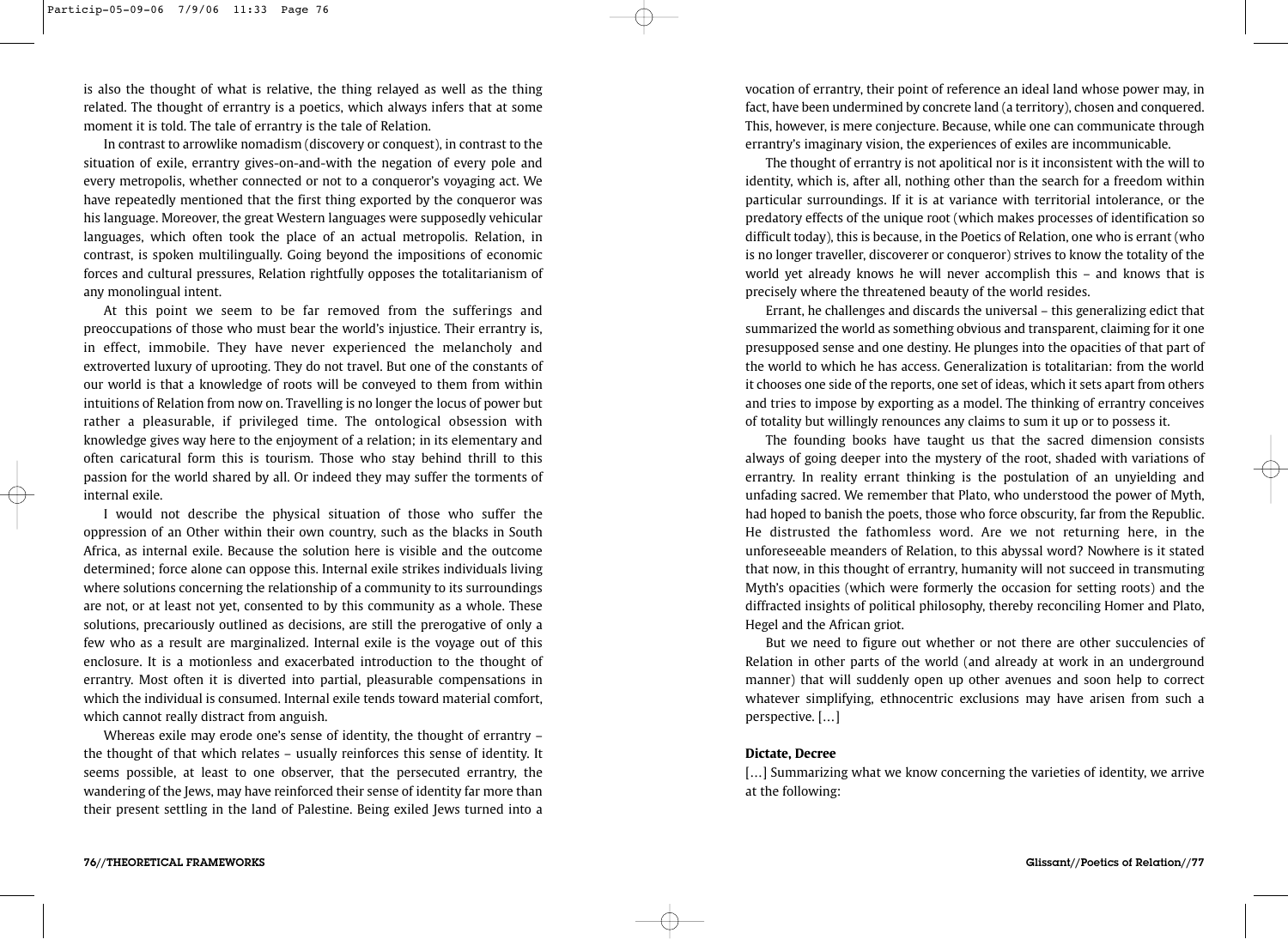## *Root identity*

*–* is founded in the distant past in a vision, a myth of the creation of the world; – is sanctified by the hidden violence of a filiation that strictly follows from this founding episode;

– is ratified by a claim to legitimacy that allows a community to proclaim its entitlement to the possession of a land, which thus becomes a territory;

– is preserved by being projected onto other territories, making their conquest legitimate – and through the project of a discursive knowledge. Root identity therefore rooted the thought of self and of territory and set in motion the thought of the other and of voyage.

### *Relation identity*

*–* is linked not to a creation of the world but to the conscious and contradictory experience of contacts among cultures;

– is produced in the chaotic network of Relation and not in the hidden violence of filiation;

– does not devise any legitimacy as its guarantee of entitlement, but circulates, newly extended;

– does not think of a land as a territory from which to project toward other territories but as a place where one gives-on-and-with rather than grasps.

Relation identity exults the thought of errantry and of totality. The shock of relating, hence, has repercussions on several levels. When secular cultures come into contact through their intolerances, the ensuing violence triggers mutual exclusions that are of a sacred nature and for which any future reconciliation is hard to foresee. When a culture that is expressly composite, such as the culture of Martinique, is touched by another (French) that 'entered into' its composition and continues to determine it, not radically but through the erosion of assimilation, the violence of reaction is intermittent and unsure of itself. For the Martinican it has no solid rootstock in any sacred territory or filiation. This, indeed, is a case in which specificity is a strict requirement and must be defined as closely as possible. For this composite culture is fragile in the extreme, wearing down through contact with a masked colonization. […]

Édouard Glissant, *Poétique de la Relation* (Paris: Éditions Gallimard, 1990); trans. Betsy Wing, *Poetics of Relation* [footnotes not included] (Ann Arbor: University of Michigan Press, 1997) 11–21; 143–4.

## Félix Guattari

Chaosmosis: An Ethico-Aesthetic Paradigm//1992

Chaosmosis: An Ethico-Aesthetic Paradigm *(1992) is the last book written by French psychoanalyst and philosopher Félix Guattari. In it he turns to aesthetics as the model for a new ethical behaviour opposed to capitalist rationality. For Guattari, art is a process of 'becoming': a fluid and partially autonomous zone of activity that works against disciplinary boundaries, yet which is inseparable from its integration in the social field.* Chaosmosis *is an important reference for the final essay in Nicolas Bourriaud's* Relational Aesthetics.

[...] Artistic cartographies have always been an essential element of the framework of every society. But since becoming the work of specialized corporate bodies, they may have appeared to be side issues, a supplement of the soul, a fragile superstructure whose death is regularly announced. And yet from the grottoes of Lascaux to Soho, taking in the dawn of the cathedrals, they have never stopped being a vital element in the crystallization of individual and collective subjectivities.

Fabricated in the socius, art, however, is only sustained by itself. This is because each work produced possesses a double finality: to insert itself into a social network which will either appropriate or reject it, and to celebrate, once again, the Universe of art as such, precisely because it is always in danger of collapsing.

What confers it with this perennial possibility of eclipse is its function of rupturing with forms and significations circulating trivially in the social field. The artist and, more generally, aesthetic perception, detach and deterritorialize a segment of the real in such a way as to make it play the role of a partial enunciator. Art confers a function of sense and alterity to a subset of the perceived world. The consequence of this quasi-animistic speech effect of a work of art is that the subjectivity of the artist and the 'consumer' is reshaped. In short, it is a matter of rarefying an enunciation which has too great a tendency to become entangled in an identificatory seriality which infantilizes and annihilates it. The work of art, for those who use it, is an activity of unframing, of rupturing sense, of baroque proliferation or extreme impoverishment, which leads to a recreation and a reinvention of the subject itself. A new existential support will oscillate on the work of art, based on a double register of reterritorialization (refrain function) and resingularization. The event of its encounter can irreversibly date the course of an existence and generate fields of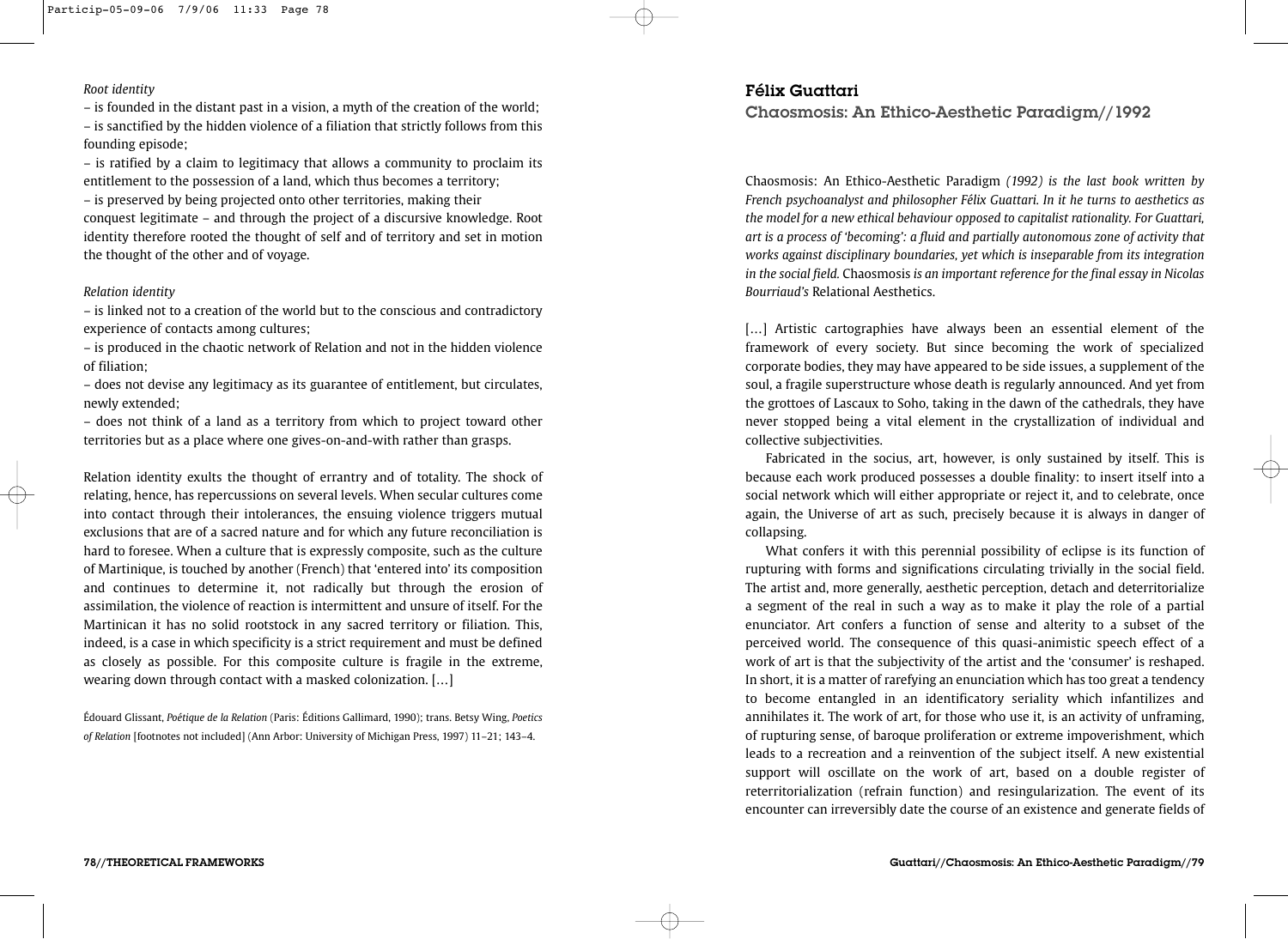the possible 'far from the equilibria' of everyday life.

Viewed from the angle of this existential function – namely, in rupture with signification and denotation – ordinary aesthetic categorizations lose a large part of their relevance. Reference to 'free figuration', 'abstraction' or 'conceptualism' hardly matters! What is important is to know if a work leads effectively to a mutant production of enunciation. The focus of artistic activity always remains a surplus-value of subjectivity or, in other terms, the bringing to light of a negentropy at the heart of the banality of the environment – the consistency of subjectivity only being maintained by self-renewal through a minimal, individual or collective, resingularization.

The growth in artistic consumption we have witnessed in recent years should be placed, nevertheless, in relation to the increasing uniformity of the life of individuals in the urban context. It should be emphasized that the quasivitaminic function of this artistic consumption is not univocal. It can move in a direction parallel to uniformization, or play the role of an operator in the bifurcation of subjectivity (this ambivalence is particularly evident in the influence of rock culture). This is the dilemma every artist has to confront: 'to go with the flow', as advocated, for example, by the Transavantgarde and the apostles of postmodernism, or to work for the renewal of aesthetic practices relayed by other innovative segments of the Socius, at the risk of encountering incomprehension and of being isolated by the majority of people.

Of course, it's not at all clear how one can claim to hold creative singularity and potential social mutations together. And it has to be admitted that the contemporary Socius hardly lends itself to experimentation with this kind of aesthetic and ethico-political transversality. It nonetheless remains the case that the immense crisis sweeping the planet – chronic unemployment, ecological devastation, deregulation of modes of valorization, uniquely based on profit or State assistance – open the field up to a different deployment of aesthetic components. It doesn't simply involve occupying the free time of the unemployed and 'marginalized' in community centres! In fact it is the very productions of science, technology and social relations which will drift towards aesthetic paradigms. It's enough to refer to the latest book by Ilya Prigogine and Isabelle Stengers, where they evoke the necessity of introducing into physics a 'narrative element' as indispensable to a genuine conception of evolution.1

Today our societies have their backs up against the wall; to survive they will have to develop research, innovation and creation still further – the very dimensions which imply an awareness of the strictly aesthetic techniques of rupture and suture. Something is detached and starts to work for itself, just as it can work for you if you can 'agglomerate' yourself to such a process. Such requestioning concerns every institutional domain; for example, the school.

How do you make a class operate like a work of art? What are the possible paths to its singularization, the source of a 'purchase on existence' for the children who compose it?2 And on the register of what I once called 'molecular revolutions', the Third World conceals treasures which deserve to be explored.<sup>3</sup>

A systematic rejection of subjectivity in the name of a mythical scientific objectivity continues to reign in the University. In the heyday of structuralism the subject was methodically excluded from its own multiple and heterogeneous material of expression. It is time to re-examine machinic productions of images, signs of artificial intelligence, etc., as new materials of subjectivity. In the Middle Ages, art and technique found refuge in the monasteries and convents which had managed to survive. Perhaps artists today constitute the final lines along which primordial existential questions are folded. How are the new fields of the possible going to be fitted out? How are sounds and forms going to be arranged so that the subjectivity adjacent to them remains in movement, and really alive?

The future of contemporary subjectivity is not to live indefinitely under the regime of self-withdrawal, of mass-mediatic infantilization, of ignorance of difference and alterity – both on the human and the cosmic register. Its modes of subjectivation will get out of their homogenetic 'entrapment' only if creative objectives appear within their reach. What is at stake here is the finality of the ensemble of human activities. Beyond material and political demands, what emerges is an aspiration for individual and collective reappropriation of the production of subjectivity. In this way the ontological heterogenesis of value becomes the focus of political concerns which at present lack the site, the immediate relation, the environment, the reconstitution of the social fabric and existential impact of art … And at the end of a slow recomposition of assemblages of subjectivation, the chaosmic explorations of an ecosophy – articulating between them scientific, political, environmental and mental ecologies – ought to be able to claim to replace the old ideologies which abusively sectorized the social, the private and the civil, and which were fundamentally incapable of establishing transversal junctions between the political, the ethical and the aesthetic.

It should, however, be clear that we are in no way advocating an aestheticization of the Socius, for, after all, promoting a new aesthetic paradigm involves overthrowing current forms of art as much as those of social life! I hold out my hand to the future. My approach will be marked by mechanical confidence or creative uncertainty, according to whether I consider everything to be worked out in advance or everything to be there for the taking – that the world can be rebuilt from other Universes of value and that other existential Territories should be constructed towards this end. The immense ordeals which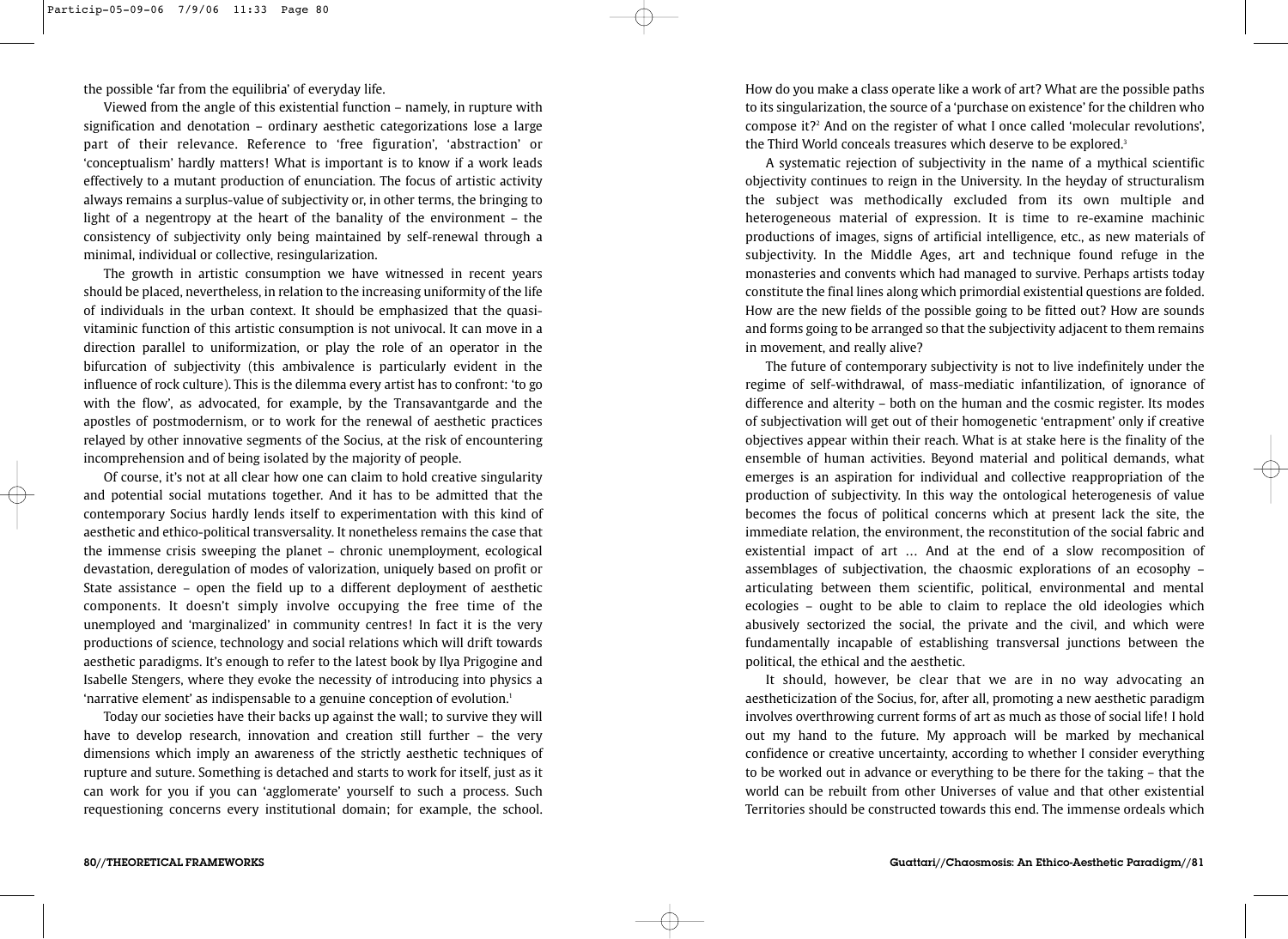the planet is going through – such as the suffocation of its atmosphere – involve changes in production, ways of living and axes of value. The demographic explosion which will, in a few decades, see the population of Latin America multiply by three and that of Africa by five<sup>4</sup> does not proceed from an inexorable biological malediction. The key factors in it are economic (that is, they relate to power) and in the final analysis are subjective – cultural, social and massmediatic. The future of the Third World rests primarily on its capacity to recapture its own processes of subjectivation in the context of a social fabric in the process of desertification. (In Brazil, for example, Wild West capitalism, savage gang and police violence coexist with interesting attempts by the Workers' Party movement at recomposing social and urbanistic practices.)

Among the fogs and miasmas which obscure our *fin de millénaire*, the question of subjectivity is now returning as a leitmotiv. It is not a natural given any more than air or water. How do we produce it, capture it, enrich it, and permanently reinvent it in a way that renders it compatible with Universes of mutant value? How do we work for its liberation, that is, for its resingularization? Psychoanalysis, institutional analysis, film, literature, poetry, innovative pedagogies, town planning and architecture – all the disciplines will have to combine their creativity to ward off the ordeals of barbarism, the mental implosion and chaosmic spasms looming on the horizon, and transform them into riches and unforeseen pleasures, the promises of which, for all that, are all too tangible.

- 1 [footnote 2 in source] 'For mankind today, the "Big Bang" and the evolution of the Universe are part of the world in the same way as, in prior times, the myths of origin.' *Entre le temps et l'éternité* (Paris: Fayard, 1988) 65.
- 2 [3] Among the many works on institutional pedagogy, see René Lafitte, *Une journée dans une classe coopérative: le désir retrouvé* (Paris: Syros, 1985).
- 3 [4] On the networks of solidarity subsisting amongst those 'defeated' by modernity in the Third World: Serge Latouche, *La Planète des naufragés. Essai sur l'après-développement* (Paris: La Découverte, 1991).
- 4 [5] Jacques Vallin (de l'INED), *Transversales Science/Culture*, no. 9, June 1991 (29, rue Marsoulin, 75012 Paris). *La population mondiale, la population française* (Paris: La Découverte, 1991).

Félix Guattari, *Chaosmose* (Paris: Éditions Galilée, 1992); trans. Paul Bains and Julian Pefanis, *Chaosmosis: An Ethico-Aesthetic Paradigm* (Indianapolis: Indiana University Press, 1995) 130–5.

## Jacques Rancière

Problems and Transformations in Critical Art//2004

*The French philosopher Jacques Rancière has written extensively on the relationship between aesthetics and politics as a* partage du sensible *– the sharing/division of what is visible, sayable and thinkable. In this extract from* Malaise dans l'esthétique *(2004), Rancière addresses the limitations of didactic critical art, as well as the spectacularization of relational art that seeks to repair the social bond.*

In its most general formula, critical art intends to raise consciousness of the mechanisms of domination in order to turn the spectator into a conscious agent in the transformation of the world. We know the dilemma that weighs upon this project. On the one hand, understanding alone can do little to transform consciousness and situations. The exploited have rarely had the need to have the laws of exploitation explained to them. Because it's not a misunderstanding of the existing state of affairs that nurtures the submission of the oppressed, but a lack of confidence in their own capacity to transform it. Now, the feeling of such a capacity assumes that they are already engaged in a political process that changes the configuration of a given situation (*données sensibles*), and which constructs the forms of a world to come within the existing world. On the other hand, the work of art that 'makes you understand', and that breaks up appearances, thereby kills the strangeness of an appearance of resistance that bears witness to the non-necessary or intolerable character of a world. Critical art that invites you to see the signs of Capital behind everyday objects and behaviours risks inscribing itself into the perpetuation of a world where the transformation of things into signs redoubles the very excess of interpretative signs that make all resistance disappear.

In this vicious circle of critical art we generally see proof that aesthetics and politics can't go together. It would be more fair, however, to recognize the plurality of ways in which they are linked. On the one hand, politics is not a simple sphere of action that comes after the 'aesthetic' revelation of the state of things. It has its own aesthetic: its ways of dissensually inventing scenes and characters, of manifestations and statements different from the inventions of art and sometimes even opposed to them. On the other hand, aesthetics has its own politics, or rather its own tension between two opposed politics: between the logic of art that becomes life at the price of abolishing itself as art, and the logic of art that does politics on the explicit condition of not doing it at all. The difficulty of critical art is not that of having to negotiate between politics and art.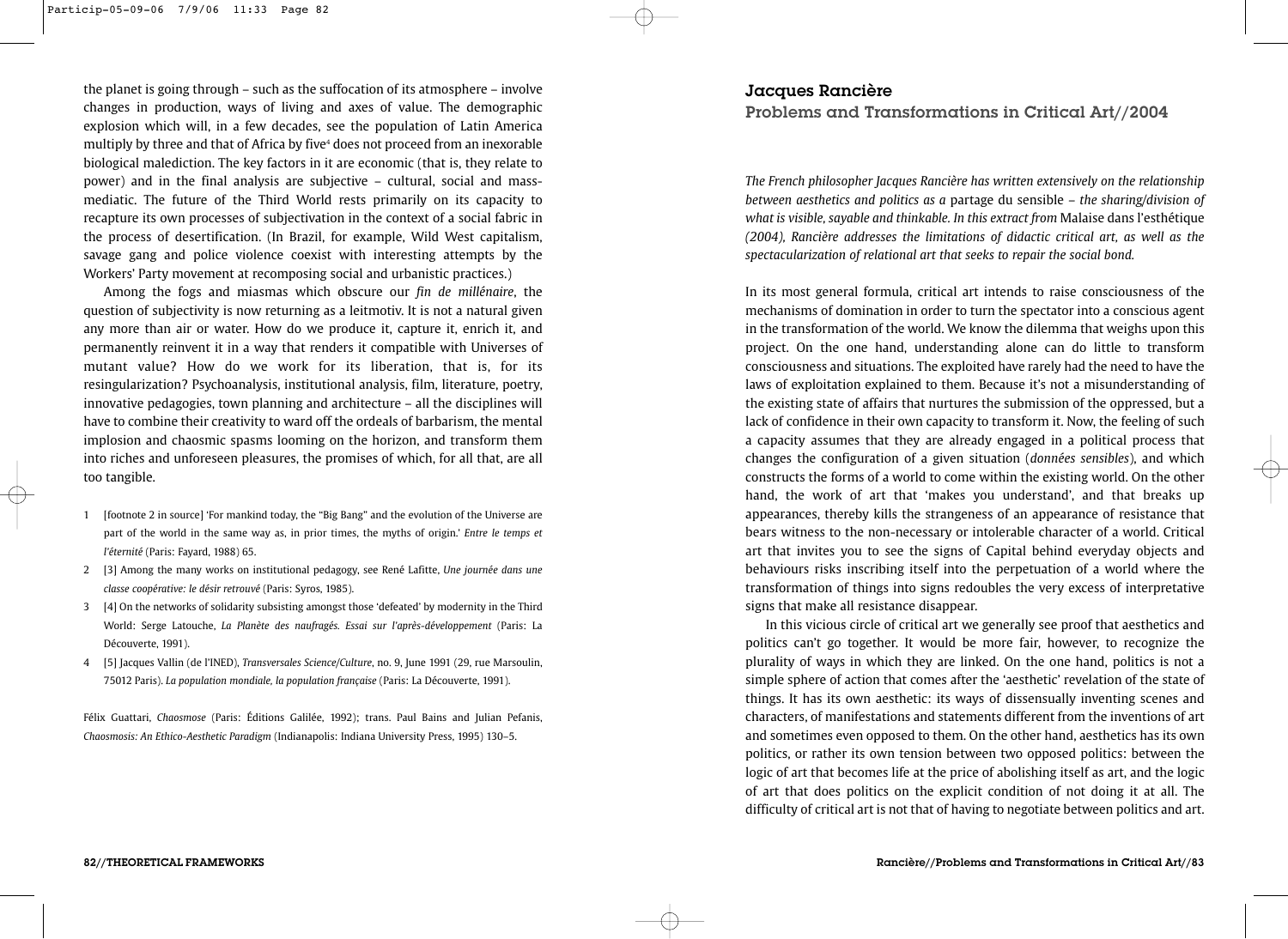It is having to negotiate the relation between the two aesthetic logics that exist independently of it, because they belong to the logic of the aesthetic regime itself. Critical art must negotiate the tension that pushes art towards 'life' and which, conversely, separates aesthetic sensoriality from other forms of sensible experience. It must borrow the connections that provoke political intelligibility from the blurry zone between art and other spheres. And it must borrow the sense of sensible heterogeneity that feeds the political energies of refusal from the isolation of the work of art. It's this negotiation between the forms of art and those of non-art that permits the formation of combinations of elements capable of speaking twice: from their readability and from their unreadability.

Therefore, the combination of these two forces necessarily takes the form of a realignment of heterogeneous logics. If collage has been one of the great techniques of modern art, it is because its technical forms obey a more fundamental aesthetico-political logic. Collage, in the most general sense of the term, is the principle of a 'third' aesthetic politics. Prior to mixing paintings, newspapers, oilcloth or clock parts, it mixes the strangeness of the aesthetic experience with the becoming-life of art and the becoming-art of ordinary life. Collage can be carried out as a pure encounter of heterogeneities, testifying wholesale to the incompatibility of two worlds. It's the surrealist encounter of the umbrella and the sewing machine, showing the absolute power of desire and dreams against the reality of the everyday world, but using its objects. Conversely, collage can be seen as evidence of the hidden link between two apparently opposed worlds: thus do the photomontages of John Heartfield, revealing the reality of capitalist gold in the throat of Adolf Hitler, or those of Martha Rosler, mixing photographs of the horror of Vietnam with advertising images of American comfort. In this case, it's not any longer the heterogeneity of the two worlds that should nourish a sense of the intolerable but, on the contrary, the making evident of the causal connection that links one to the other.

But the politics of collage finds its balancing point where it can combine the two relations and play on the line of indiscernability between the force of readability of sense and the force of strangeness of non-sense. So do, for example, the stories of cauliflowers in Brecht's *Arturo Ui*. They play an exemplary double game between denouncing the law of the market and using ways of deriding high art borrowed from the market debasement of culture. They simultaneously play on the readability of an allegory of Nazi power as the power of capital, and on a buffoonery that reduces all grand ideals, political or otherwise, to the insignificant business of vegetables. Behind this grand discourse, the secret of the market is thus equated with its absence of secret, with its triviality or radical non-meaning or non-sense. But this possibility of playing simultaneously on sense and on non-sense assumes another, which is

that one may play at once on the radical separation between the world of art and that of cauliflowers *and* on the permeability of the border that separates them. It's necessary that the cauliflowers be without any relation to art or politics and that they be already linked, that the border be always there yet already crossed.

In fact, when Brecht tries to put vegetables in the service of critical distanciation, they already have a long artistic history. Think of their role in impressionist still lifes. Think also of the way in which a novelist, Émile Zola, in *Le Ventre de Paris* (*The Belly of Paris*, also trans. *The Fat and the Thin*, 1874)*,* elevated vegetables in general – and cabbages in particular – to the dignity of artistic and political symbols. This novel, written just after the fall of the Paris Commune, is in effect constructed on the polarity of two characters: on the one hand, the revolutionary who returns from deportation to the new Paris des Halles and finds himself crushed by the accumulation of commodities that materializes a new world of mass consumption; on the other hand, the impressionist painter who sings an epic of cabbages, of the new beauty, opposing the iron architecture of Les Halles and the piles of vegetables that it shelters to the old beauty henceforth deprived of life, symbolized by the neighbouring gothic church.

This Brechtian double game with the political and the apolitical character of cauliflowers is possible because there already exists a relationship between politics, the new beauty and market displays. We can generalize the meaning of this vegetable allegory. Critical art – art which plays on the union and tension of different aesthetic politics – is possible thanks to a movement of translation that has, for a long time now, crossed the border in both directions between the world of art and the prosaic world of the commodity. There's no need to imagine a 'postmodern' rupture blurring the border that separated high art from the forms of popular culture. The blurring of boundaries is as old as 'modernity' itself. Brechtian distanciation is clearly indebted to surrealist collages that brought into the domain of art the obsolete consumer goods from the arcades, the magazine illustrations, or the outmoded catalogues. But the process goes back much further. The moment when high art is constituted – by declaring its own end, according to Hegel – is also the moment when it started to be banalized in magazine reproductions and be corrupted in the bookshop trade and in the 'industrial' literature of newspapers. But this is also the time when commodities started to travel in the opposite direction, to cross the border that separates it from the world of art, to repopulate and re-materialize this art that Hegel believed to have exhausted its forms.

This is what Balzac shows us in *Illusions perdues* (*Lost Illusions*, 1837). The dilapidated and muddy stalls of the Galeries du bois, where the fallen poet Lucien de Rubempré goes to sell his prose and his soul among the trade of the Stock Exchange and of prostitution, instantly become the place of a new poetry: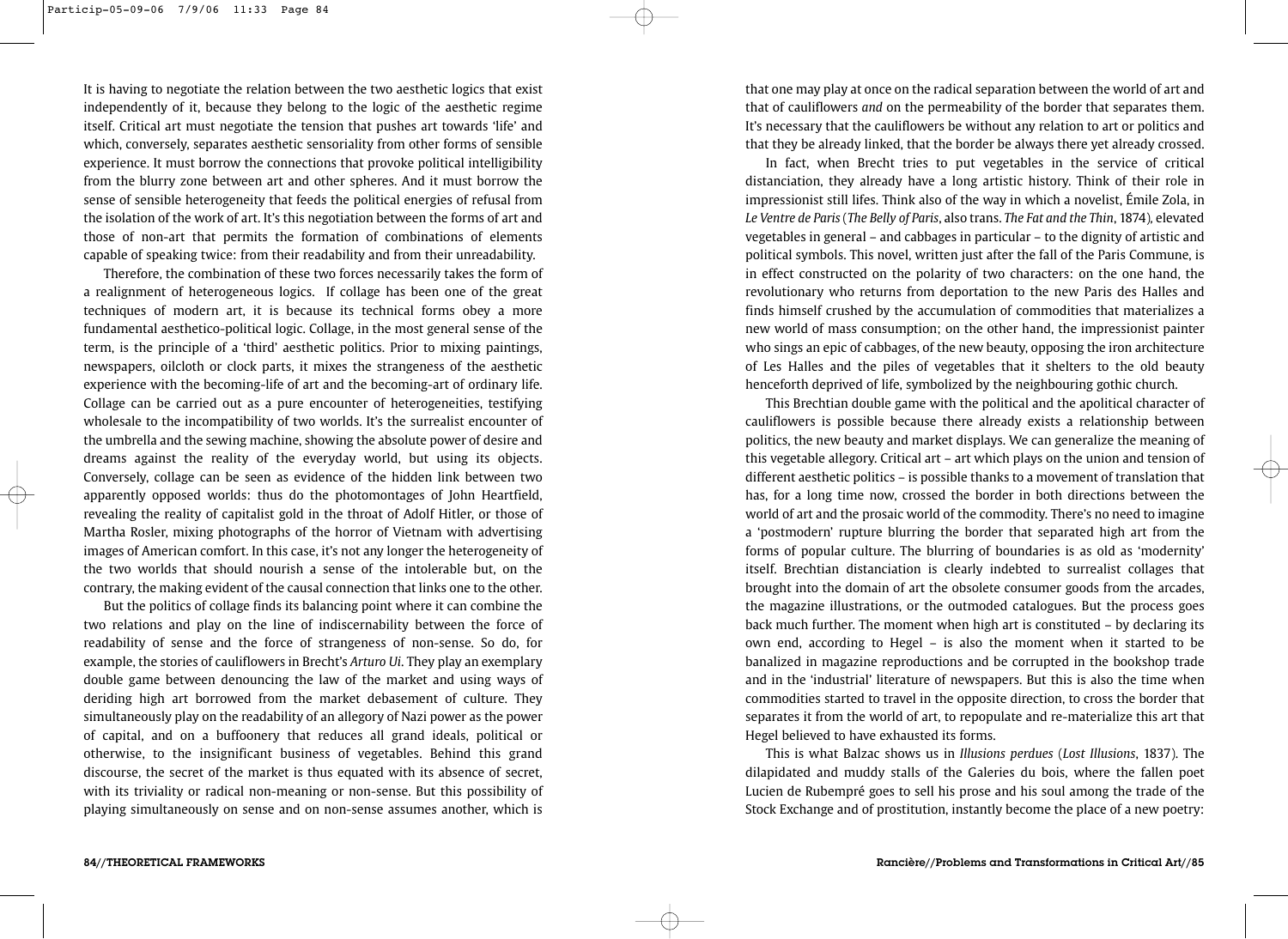a fantastical poetry made from the abolition of frontiers between the ordinary of the market and the extraordinary of art. The heterogeneous sensible from which art of the aesthetic age feeds can be found anywhere, and especially on the very terrain from which the purists wanted to eliminate it. Any commodity or useful object can, by becoming obsolete and unfit for consumption, become available to art in different ways, separate or linked: as an object of disinterested pleasure, a body encoded with a story, or as witness to a strangeness impossible to assimilate.

While some dedicated art-life to the creation of furniture for a new world, and others denounced the transformation of art products into the décor of aestheticized commodities, others seized this double movement that blurred the simple opposition of two great aesthetic politics: if art products do not cease to cross into the domain of commodities, then commodities and functional goods do not stop crossing the border in the other direction, leaving the sphere of utility and value to become hieroglyphs carrying their history on their body, or mute disaffected objects carrying the splendour of what no longer bears any project or will. This is what the idleness of the *Juno Ludovisi* could communicate to all obsolete functional objects and advertising imagery.1 This 'dialectical work in things' that renders them available to art and for subversion – by breaking the uniform run of time, by introducing a temporality within another, by changing the status of objects and the relationship between exchange signs and art forms – is what Walter Benjamin discovered in his reading of Aragon's *Le Paysan de Paris* (*Paris Peasant*, 1926) which transformed a shop of old walking sticks in the Passage de l'Opera into a mythological landscape and legendary poem. And 'allegorical' art, which so many contemporary artists claim, inscribes itself in this long-term filiation.

It is because of this crossing of the borders and status changes between art and non-art that the radical strangeness of the aesthetic object and the active appropriation of the common world have been able to come together and constitute the 'third way' of a micro-politics of art, between the opposed paradigms of art becoming life and art as resistant form. This process underpins the performances of critical art, and can help us to understand its contemporary transformations and ambiguities. If there is a political question about contemporary art, it is not to be grasped in the grid of the opposition modern/postmodern. It is in the analysis of the changes affecting this 'third' politics, the politics founded on a game of exchanges and displacements between the world of art and that of non-art.

The politics of the mix of heterogeneous elements took a dominant form, from dadaism up to the diverse forms of anti-establishment art in the 1960s: the polemical form. The game of exchanges between art and non-art served to construct collisions between heterogeneous elements, dialectical oppositions

between form and content, that themselves denounced social relations and the place was allocated for art there. The stichomythic form that Brecht gave to a discussion in verse on the matter of cauliflowers denounced the hidden interests behind fine words.<sup>2</sup> Dadaist canvases glued with bus tickets, clock parts and other accessories ridiculed the pretensions of an art cut off from life. Warhol's introduction of soup cans and Brillo boxes into the museum denounced high art's pretensions to isolation. Wolf Vostell's blending of celebrity images and war images showed the dark side of the American dream; Krzysztof Wodiczko's projections of homeless figures onto American monuments denounced the expulsion of the poor from public space; Hans Haacke's little labels placed alongside museum works revealed them to be objects of financial investment, and so on. Heterogeneous collage generally takes the form of a shock, which reveals one world hidden beneath another: capitalist violence behind the happiness of consumption; market interests and violent class struggle behind the apparent serenity of art. Art's self-criticism thus blended with criticism of the mechanisms of state and market domination.

This polemical function of the shock of the heterogeneous is always mentioned in the legitimation of works, installations and exhibitions. However, the continuity of this discourse conceals significant transformations that a simple example can allow us to grasp. In 2000, in Paris, an exhibition called *Bruit de fond* (Background Noise) put 1970s and contemporary works on view. Amongst the former were Martha Rosler's photomontages from the series *Bringing the War Home* (1967–72), juxtaposing advertising images of domestic American happiness with images of the war in Vietnam. Nearby was another work devoted to the hidden side of American happiness. Made by Wang Du, it comprised two elements: on the left, the Clinton couple, represented as two mannequins from a wax museum; on the other, another kind of wax figure: a sculpture of Courbet's *L'Origine du monde* (*The Origin of the World*, 1866), which, as we know, explicitly presents the female sexual organs. The two works played on the relationship between an image of happiness or greatness and its hidden side of violence or profanity. But the currency of the Lewinsky affair was not enough to confer political stakes to the representation of the Clinton couple. To be precise, currency was of little importance. We were witnessing the automatic functioning of canonical procedures of delegitimation: the wax figure that turns the politician into a puppet; sexual profanation that is the little dirty hidden/exposed secret of all forms of sublimity. These procedures always work. But they work by turning on themselves, like the denigration of power in general taking the place of political denunciation. Or rather, their function is to make us sensitive towards this automatic-ness itself, of delegitimizing the procedures of delegitimation at the same time as delegitimizing their object. Humorous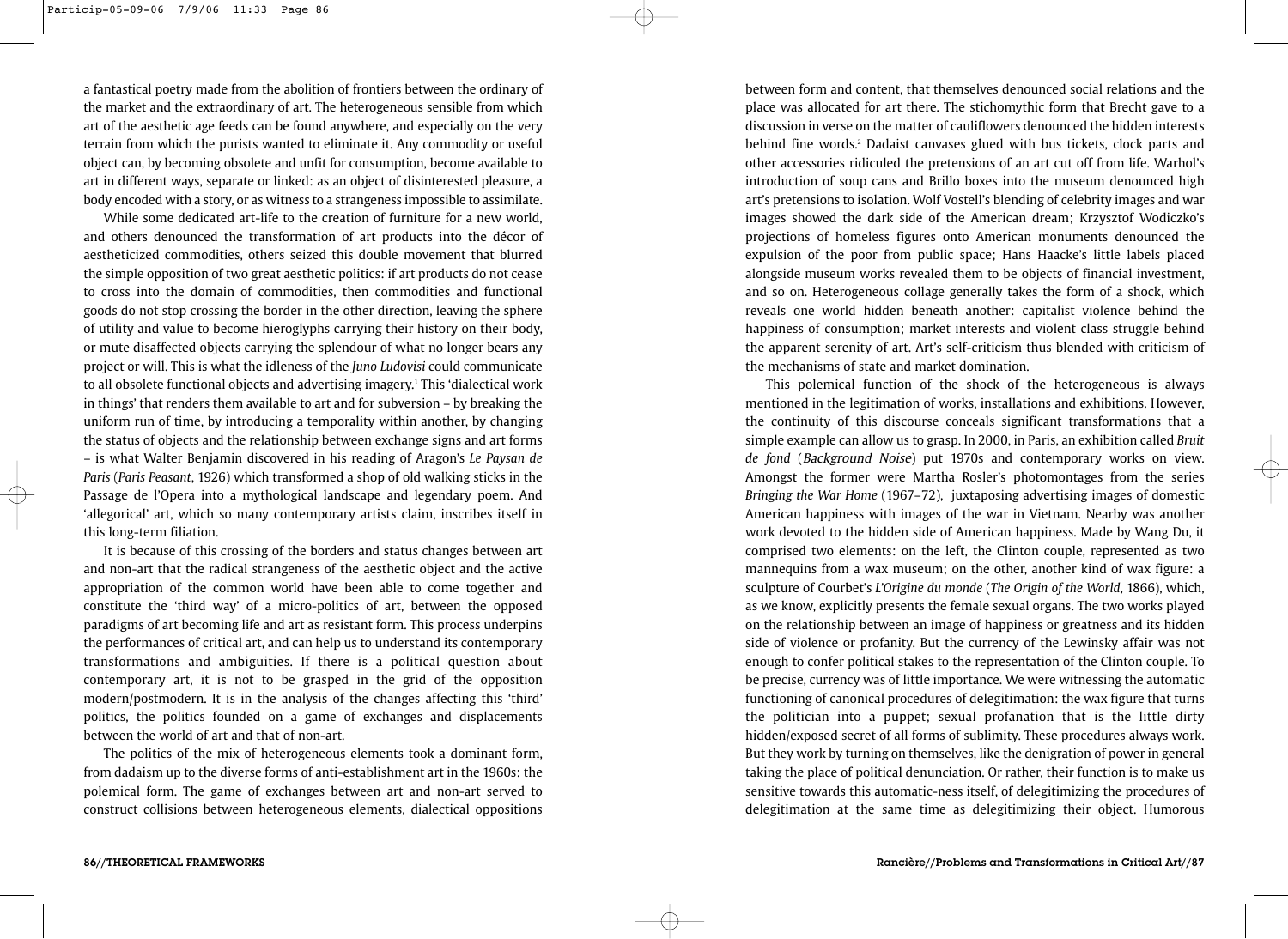distance then replaces provocative shock.

I've chosen this significant example, but you could cite many others that witness, beneath the apparent continuity of mechanisms and of their textual legitimations, the same slide of yesterday's dialectical provocations towards new figures of the composition of the heterogeneous. And you could range these multiple slidings under four major types of contemporary exhibitions: the game, the inventory, the encounter and the mystery.

First of all the *game*, which is to say a double-game. Elsewhere I have mentioned an exhibition presented at Minneapolis under the title Let's Entertain, and renamed, in Paris, *Au-delà du spectacle*. <sup>3</sup> The American title already played a double game, winking towards a criticism of the *entertainment* industry, and also towards *pop*'s denunciation of the separation between high art and a popular culture of consumption. The Parisian title introduced a further turn. On the one hand, the reference to Guy Debord's book [*La Société du spectacle*] reinforced the rigour of the critique of *entertainment*. But on the other hand, it recalled that his antidote to spectacle's passivity is the free activity of the game. This play on the titles brings us back, of course, to the undecidability of the works themselves. The menagerie of Charles Ray or the huge footballtable of Maurizio Cattelan could indifferently symbolize *pop* derision, a critique of market *entertainment*, or the positive power of games. And all the conviction of the exhibition curators was needed in order to prove to us that manga, adverts and disco sounds as reprocessed by the other artists offered us a radical critique of the alienated consumption of leisure by their very reduplication. Rather than a Schillerian suspension of the relations of domination, the games invoked here mark the suspension of meaning in the collages presented. Their value as polemic revelations has become undecidable. And it's the production of this undecidability that is at the heart of the work of many artists and exhibitions. Where the critical artist once painted clashing images of market domination or imperialist war, the contemporary video artist lightly *détournes* video-clips and manga; where giant puppets once made contemporary history into an epic spectacle, balls and toys now 'interrogate' our ways of life. A redoubling of the spectacles, props and icons of ordinary life, flimsily displaced, no longer invites us to read signs in objects in order to understand the jurisdictions of our world. They claim both to sharpen our perception of the play of signs, our consciousness of the fragility of the procedures for the reading of those signs, and our pleasure at playing with the undecidable. The virtue that these artists most willingly reclaim for themselves today is humour: well, humour as a flimsy displacement that it's possible not even to notice in their way of presenting a sequence of signs or an assemblage of objects.

These procedures of delegitimation, passed from a critical to a ludic register,

become, if pushed, indistinguishable from those produced by power and the media, or by the market's own forms of presentation. Humour itself becomes the dominant mode of exhibiting commodities, and advertising increasingly plays on the undecidability of a product's use value and its value as a support for images or signs. The only remaining subversion is, then, to play on this undecidability; to suspend, in a society working towards the accelerated consumption of signs, the meaning of the protocols of reading those signs.

Consciousness of this undecidability favours a displacement of artistic propositions towards the second form, that of the *inventory*. The meeting of heterogeneous objects no longer aims to provoke a critical shock, nor to play on the undecidability of this shock. The same materials, images and messages that were interrogated according to the rules of an art of suspicion are now summoned to the reverse operation: to repopulate the world of things, to reseize their collective historical potential that critical art dissolved into manipulable signs. Assembling heterogeneous materials becomes a positive memory, in a double form. Primarily it's an inventory of historical traces: objects, photographs or simply lists of names that witness a shared history or a shared world. Four years ago in Paris, an exhibition called *Voilà – Le monde dans la tête* thus set out to recapitulate the twentieth century. Through photographic displays and diverse installations, it was about gathering experiences, about making displays of any old objects, names or anonymous faces speak, about being introduced into these welcoming mechanisms. The visitor was first welcomed by the sign of a game (Robert Filliou's pattern of multicoloured dice), then walked through a Christian Boltanski installation, *Les Abonnés du téléphone*, comprising directories from different years and countries that you could, if you liked, take off the shelves and browse on the tables placed at your disposal. Then a sound installation by On Kawara that evoked, for him, some of 'the last forty thousand years gone by'. Hans-Peter Feldmann then presented photographs of one hundred people aged from one to one hundred years old. Peter Fischli and David Weiss's display of photographs under vitrines exposed a *Visible World* resembling holiday photos from family albums, while Fabrice Hybert showed a collection of bottles of mineral water, etc.

In this logic, the artist is at once an archivist of collective life and the collector, witness to a shared ability. Because the inventory, which evidences the potential of objects' and images' collective history, by bringing closer the art of the sculptor and that of the rag-and-bone man, shows in this way the relationship between the inventive gestures of art and the multiplicity of inventions of the arts of doing and arts of living that constitute a shared world: DIY, collecting, language games, props for manifestations, etc. The artist takes it upon himself to make visible, in art's reserved space, these arts of doing that exist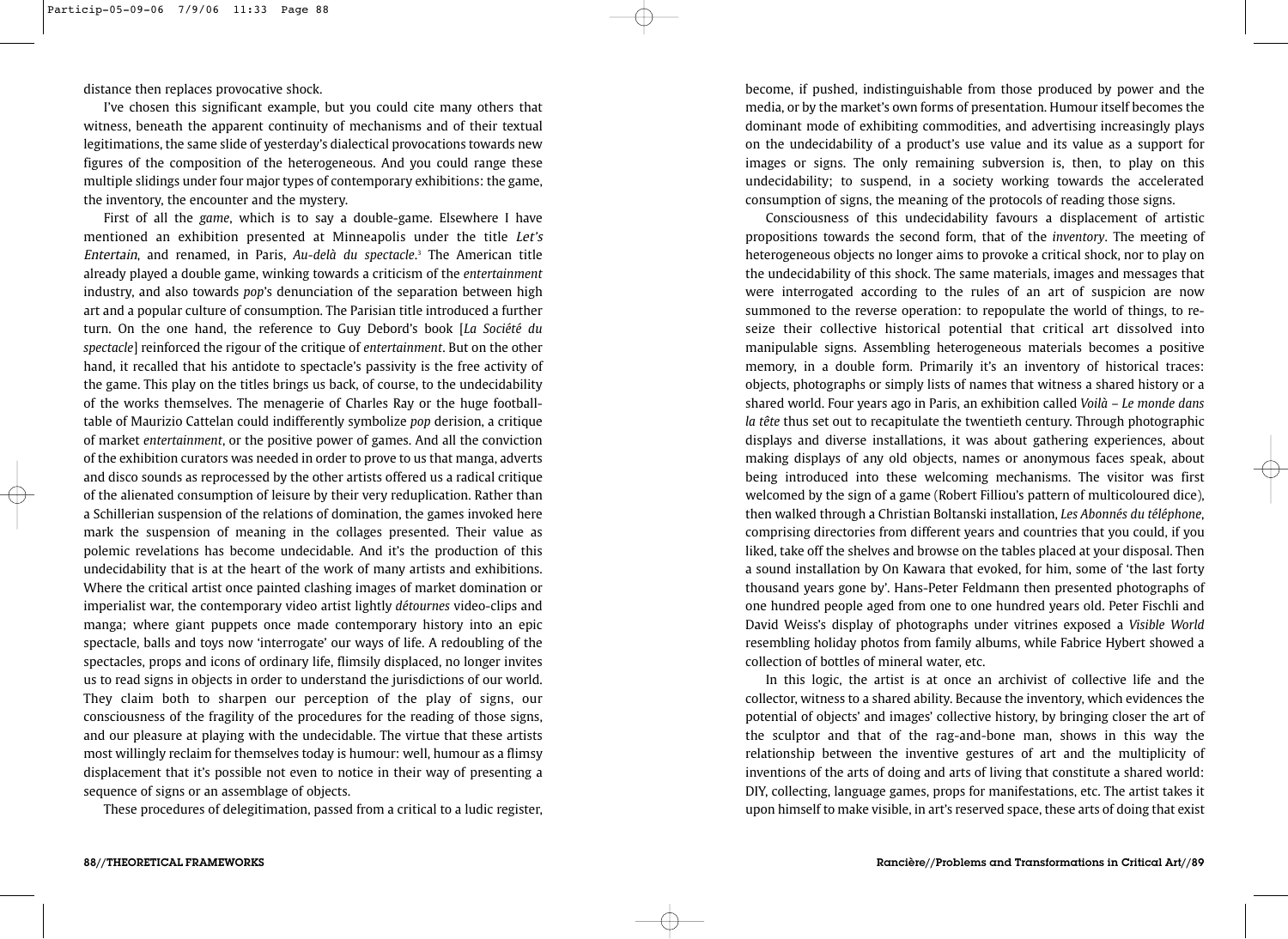throughout society.4 Through this double vocation of the inventory, critical art's political/polemical vocation tends to become a social/communitarian vocation.

This slippage is shown by the third form. I've called it the *encounter*. You could also call it the *invitation*. The artist-collector institutes a space of reception to engage the passer-by in an unexpected relationship. Thus Boltanski's installation invites the visitor to take a directory from the shelves and sit at a table to consult it. A little further along in the same exhibition, Dominique Gonzalez-Foerster invited us to take a volume from a pile of pocket books and to sit down and read them on a carpet depicting a desert island typical of children's dreams. In another exhibition, Rirkrit Tiravanija put at the visitor's disposal packets of food, camping gas and cooking pans so that he could prepare a Chinese soup for himself, sit down and engage in discussion with the artist or with other visitors. Parallel to these transformations in the exhibition space are many forms of intervention in urban space: a modified sign in a bus shelter transforms the necessity of everyday life into an adventure (Pierre Huyghe); an illuminated text in Arabic or a loudspeaker in Turkish reverses the relations between the local and the foreign (Jens Haaning); an empty pavilion is offered to the social desires of the residents of a neigbourhood (Group A12). Relational art thus intends to create not only objects but situations and encounters. But this too simple opposition between objects and situations operates a short-circuit. What is at stake is the transformation of these problematic spaces that conceptual art had opposed to art's objects/commodities. Yesterday's distance towards commodities is now inverted to propose a new proximity between entities, the institution of new forms of social relations. Art no longer wants to respond to the excess of commodities and signs, but to a lack of connections. As the principle theorist of this school writes: 'by offering small services, the artist repairs the weaknesses in the social bond'.5

The loss of the 'social bond', and the duty incumbent on artists to work to repair it, are the words on the agenda. But an acknowledgement of this loss can be more ambitious. It's not only the forms of civility that we will have lost, but the very sense of the co-presence of beings and things that constitutes a world. This is what the fourth type proposes to mend, the *mystery*. Applying it to cinema, Jean-Luc Godard honoured this category that, since Mallarmé, designates a certain way of linking heterogeneous elements: in the latter, for example, the poet's thought, the steps of a dancer, the unfolding of a fan, the foam of a wave or the movement of a curtain lifted by the wind; in Godard, the rose of *Carmen*, a Beethoven quartet, the foam of waves on the beach evoking *The Waves* by Virginia Woolf, and the surge of bodies in love. This sequence of *Prénom Carmen* that I'm summarizing really shows the passage from one logic to another. The choice of elements put into relation in effect restores a tradition of *détournement*: the Andalusian mountains become a weekend beach; romantic smugglers become crazy terrorists; the discarded flower of which Don José sings is only a plastic rose, and Micaela massacres Beethoven instead of singing Bizet arias. But the *détournement* no longer has the function of a political critique of high art. On the contrary, it effaces the picturesque imagery to which the critique appeals in order to let the Bizet characters be reborn as the pure abstraction of a Beethoven quartet. It makes gypsies and toreadors disappear in the melting music of images that unites, in the same breath, the sound of strings, of waves and of bodies. In opposition to the dialectical practice that accentuates the heterogeneity of elements to provoke a shock, bearing witness to a reality marked by antagonisms, mystery emphasises the kinship of the heterogeneous. It constructs a game of analogies in which they witness a common world, where the most distant realities appear as if cut from the same sensible fabric and can always be linked by what Godard calls the 'fraternity of metaphors'.

'Mystery' was the central concept of symbolism. And certainly, symbolism is once again on the agenda. By that I'm not referring to certain spectacular and slightly nauseous forms, like the resurrection of symbolist mythology and Wagnerian fantasies of the total work of art in Matthew Barney's *Cremaster* cycle (1997–99). I'm thinking of the more modest, sometimes imperceptible way in which assemblages of objects, images and signs presented by contemporary installations have, over the last few years, slid the logic of provocative dissensus into that of a mystery that bears witness to a co-presence. Elsewhere I have mentioned the photographs, videos and installations of the exhibition 'Moving Pictures', presented at the Guggenheim Museum in New York in 2002.<sup>6</sup> It affirmed contemporary art's continuity with an artistic radicality born in the 1970s as a critique of both artistic autonomy and dominant representations. But – in the image of Vanessa Beecroft's videos presenting nude and inexpressive female bodies in the museum space, in the photographs of Sam Taylor-Wood, Rineke Dijkstra or Gregory Crewdson showing bodies of ambiguous identity in undefined spaces, or in Christian Boltanski's dark room with lightbulbs illuminating walls covered in anonymous photographs – the interrogation of perceptual stereotypes, which was always invoked, slid towards a completely different interest in the vague borders between the familiar and the strange, the real and the symbolic, that fascinated painters at the time of symbolism, metaphysical painting and magic realism. However, on the upper level of the museum, a video installation by Bill Viola was projected onto four walls of a dark room: flames and deluges, slow processions, urban wanderings, a wake, or casting off a ship, simultaneously symbolizing the four elements and the whole cycle of birth, life, death and resurrection. The experimental art of video thus came to manifest the latent tendency of many mechanisms of today that mimic,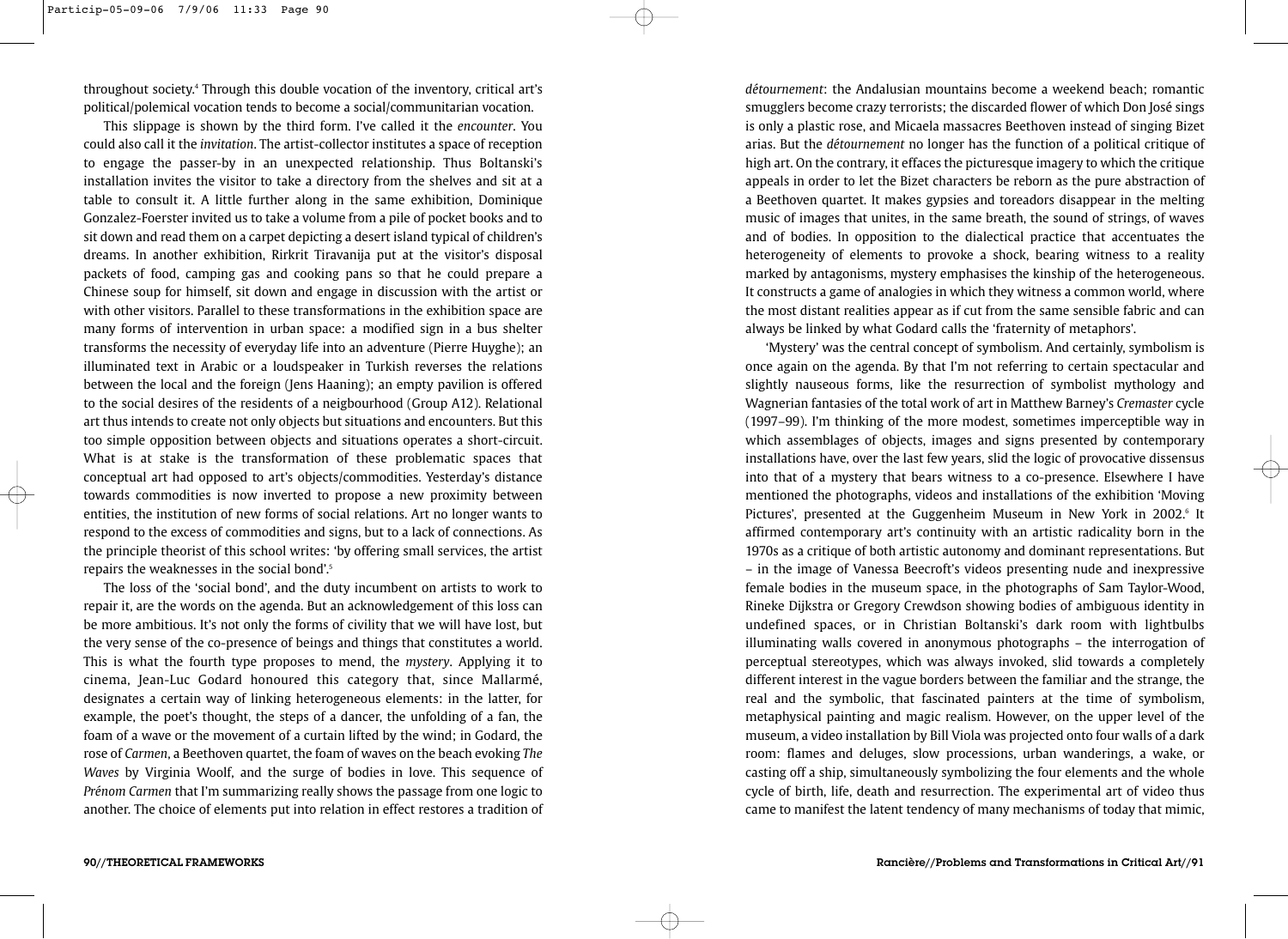in their own ways, the great frescoes of human destiny that the symbolist and expressionist period had a liking for.

Of course these categorizations are schematic. Contemporary exhibitions and installations confer on the couple 'to exhibit/to install' several roles at once; they play on the fluctuating border between critical provocation and the undecidability of its meaning, between the form of an exhibited work and that of the appointed space of interaction. The mechanisms of contemporary exhibitions often cultivate this polyvalence or submit to its effect. The exhibition Voilà thus presented an installation by Bertrand Lavier, *Salle des Martin*, which gathered together about fifty paintings, from the collections of provincial museums, that had as their only shared element the name of their author, Martin – the most common surname in France. The initial idea set this installation in relation to a questioning of the meanings of a work and of the signature that is characteristic of conceptual art. But in this new memorial context it took on a new meaning, attesting to the multiplicity of more or less ignored pictorial abilities, and inscribing a lost world of painting in the memory of the century. This multiplicity of meanings attributed to the same mechanisms is sometimes presented as bearing witness to art's democracy, refusing to disentangle a complexity of standpoints and a fluidity of borders that themselves reflect the complexity of a world.

The contradictory attitudes shown by the main aesthetic paradigms today express a more fundamental undecidability about the politics of art. This undecidability is not the effect of a postmodern turn. It is constitutive: aesthetic suspension lets itself be interpreted in two ways. The singularity of art is linked to the identification of its autonomous forms with the forms of life and with possible politics. These possible politics are only ever realized in full at the price of abolishing the singularity of art, the singularity of politics, or the two together. Being conscious of this undecidability today leads to opposed feelings: in some, a melancholy with regard to the shared world that art carried within itself, if this had not been betrayed by political enrolment or commercial compromises; in others, an awareness of its limits, the tendency to play on the limitation of its powers and the very uncertainty of its effects. But the paradox of our present is perhaps that this art, so uncertain of its politics, might be invited to a higher degree of intervention by the very deficit of politics proper. It's as if the shrinking of public space and the effacement of political inventiveness in a time of consensus gave a substitutive political function to the mini-demonstrations of artists, to their collections of objects and traces, to their mechanisms of interaction, to their provocations *in situ* or elsewhere. Knowing if these 'substitutions' can recompose political spaces, or if they must be content to parody them, is certainly one of the questions of today.

- 1 The *Junon Ludovisi* is a statue described by Schiller in the fifteenth of his *Letters on the Aesthetic Education of Man* (1794), and which is key to Rancière's elucidation of the aesthetic regime of art. For a fuller discussion see Jacques Rancière, 'The Aesthetic Revolution and its Outcomes', *New Left Review*, March/April 2002. [Translator]
- 2 Stichomythic, from *stychomathia* dialogue in alternate lines of verse, usually in disputation. From Greek drama. [Translator]
- 3 Cf. Jacques Rancière, *Le Destin des images* (Paris: La Fabrique, 2003) 33.
- 4 Reference is made here to Michel de Certeau's book *Les Arts de faire* (Paris: UGE, 1980).
- 5 Nicolas Bourriaud, *Esthétique rélationnelle* (Dijon: Les presses du réel, 1998) 37.
- 6 Jacques Rancière, *Le Destin des images*, op cit*.*, 74–5.

Jacques Rancière, 'Problems and Transformations in Critical Art', *Malaise dans l'esthétique* (Paris: Editions Galilée, 2004) 65–84. Translated by Claire Bishop, assisted by Pablo Lafuente, 2006.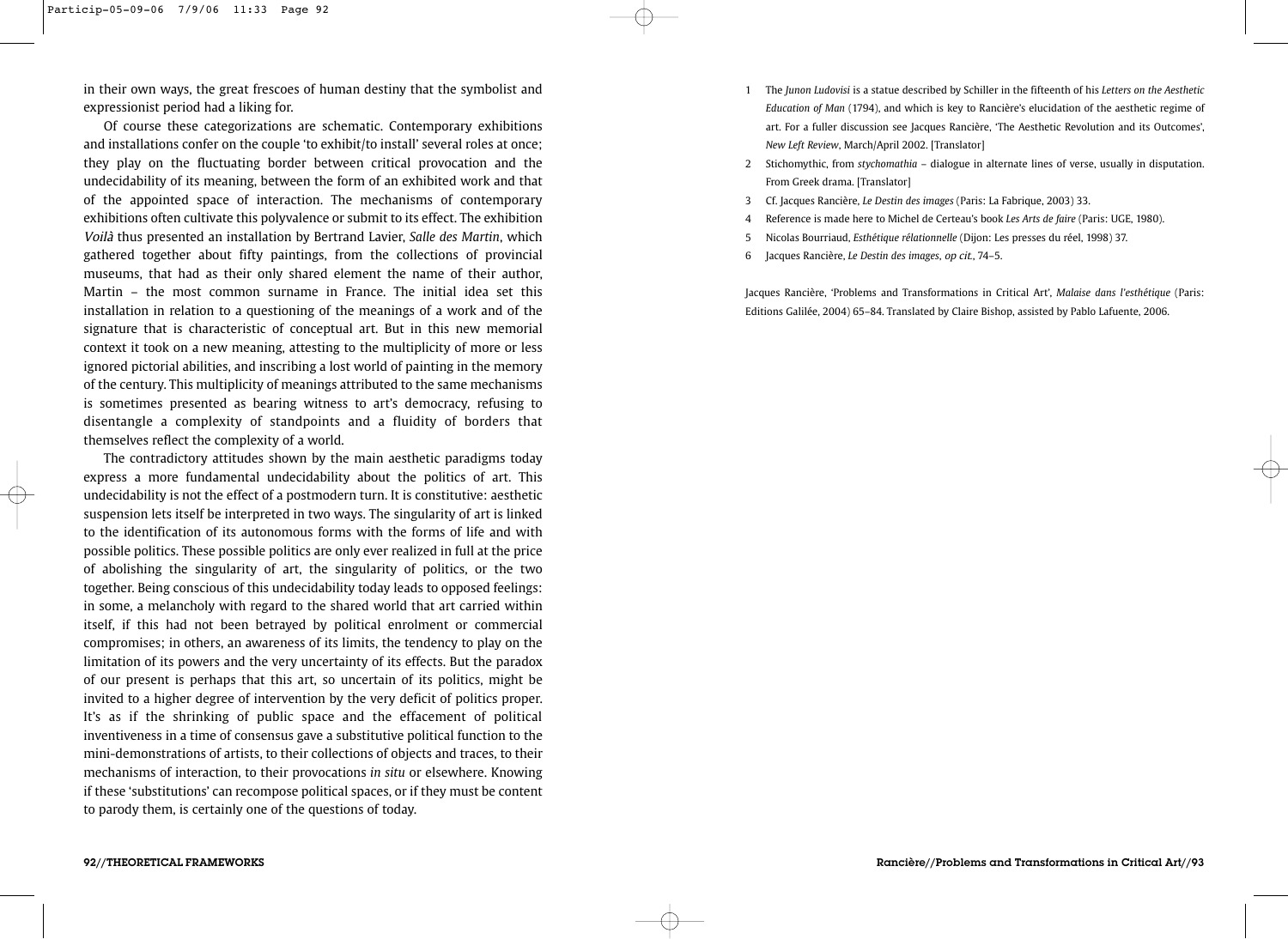**IT IS NOT A QUESTION OF KNOWING WHETHER THIS INTERESTS YOU BUT RATHER OF WHETHER YOU YOURSELF COULD BECOME INTERESTING UNDER NEW CONDITIONS OF CULTURAL CREATION**

ARTISTS' WRITINGS

Guy Debord Towards a Situationist International//094 Allan Kaprow Notes on the Elimination of the Audience//101 Hélio Oiticica Dance in My Experience//104 Lygia Clark and Hélio Oiticica Letters 1968–69//109 Graciela Carnevale Project for the Experimental Art Series, Rosario//116 Joseph Beuys and Dirk Schwarze Report of a Day's Proceedings at the Bureau for Direct Democracy//118 Joseph Beuys I Am Searching For Field Character//123 Collective Actions Ten Appearances//125 Adrian Piper Notes on Funk, I–II//128 Group Material On Democracy//133 Eda Cufer Transnacionala/A Journey from the East to the West136// Carsten Höller The Baudouin/Boudewijn Experiment: A Deliberate, Non-Fatalistic, Large-Scale Group Experiment in Deviation//142 Jeremy Deller The Battle of Orgreave//144 Rirkrit Tiravanija No Ghosts in the Wall//147 Thomas Hirschhorn 24h Foucault//152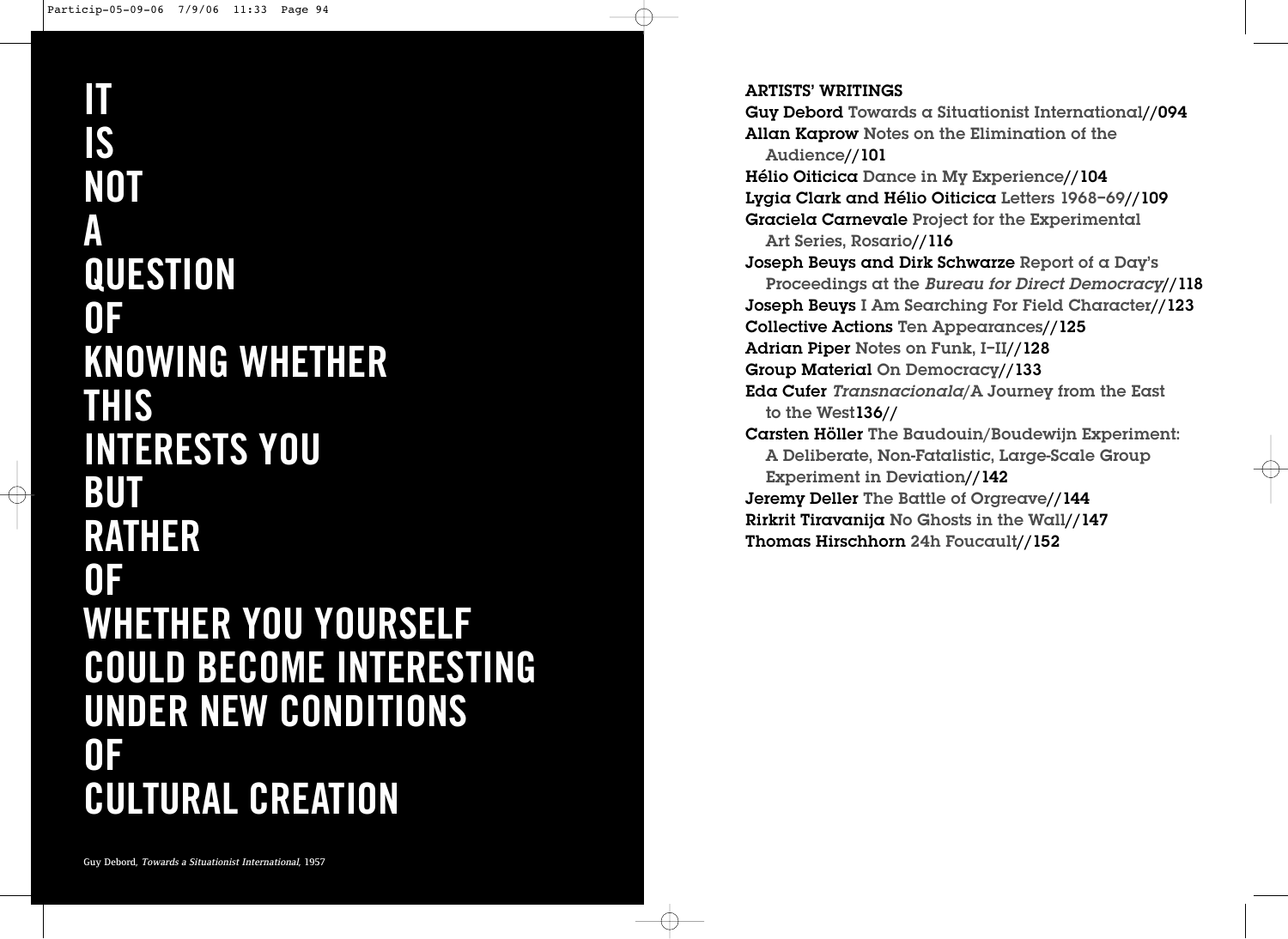## Guy Debord

Towards a Situationist International//1957

*Shortly before abandoning visual art for film and literature, Guy Debord outlined his theory of 'constructed situations' – participatory events using experimental behaviour to break the spectacular bind of capitalism. Constructed situations, in which the audience is an active participant, have been an ongoing point of reference for contemporary artists working with live events.* 

Our central purpose is the construction of situations, that is, the concrete construction of temporary settings of life and their transformation into a higher, passionate nature. We must develop an intervention directed by the complicated factors of two great components in perpetual interaction: the material setting of life and the behaviours that it incites and that overturn it.

Our prospects for action on the environment lead, in their latest development, to the idea of a unitary urbanism. Unitary urbanism first becomes clear in the use of the whole of arts and techniques as means cooperating in an integral composition of the environment. This whole must be considered infinitely more extensive than the old influence of architecture on the traditional arts, or the current occasional application to anarchic urbanism of specialized techniques or of scientific investigations such as ecology. Unitary urbanism must control, for example, the acoustic environment as well as the distribution of different varieties of drink or food. It must take up the creation of new forms and the *détournement* of known forms of architecture and urbanism – as well as the *détournement* of the old poetry and cinema. Integral art, about which so much has been said, can only materialize at the level of urbanism. But it can no longer correspond with any traditional definitions of the aesthetic. In each of its experimental cities, unitary urbanism will work through a certain number of force fields, which we can temporarily designate by the standard expression *district.* Each district will be able to lead to a precise harmony, broken off from neighbouring harmonies; or rather will be able to play on a maximum breaking up of internal harmony.

Secondly, unitary urbanism is dynamic, i.e., in close touch with styles of behaviour. The most reduced element of unitary urbanism is not the house but the architectural complex, which is the union of all the factors conditioning an environment, or a sequence of environments colliding at the scale of the constructed situation. Spatial development must take the affective realities that the experimental city will determine into account. One of our comrades has promoted a theory of states-of-mind districts, according to which each quarter of a city would tend to induce a single emotion, to which the subject will consciously expose herself or himself. It seems that such a project draws timely conclusions from an increasing depreciation of accidental primary emotions, and that its realization could contribute to accelerating this change. Comrades who call for a new architecture, a free architecture, must understand that this new architecture will not play at first on free, poetic lines and forms – in the sense that today's 'lyrical abstract' painting uses these words – but rather on the atmospheric effects of rooms, corridors, streets, atmospheres linked to the behaviours they contain. Architecture must advance by taking as its subject emotionally moving situations, more than emotionally moving forms, as the material it works with. And the experiments drawn from this subject will lead to unknown forms. Psychogeographical research, 'study of the exact laws and precise effects of the geographical environment, consciously organized or not, acting directly on the affective deportment of individuals', thus takes on its double meaning of active observation of today's urban areas and the establishment of hypotheses on the structure of a situationist city. Psychogeography's progress depends to a great extent on the statistical extension of its methods of observation, but principally on experimentation through concrete interventions in urbanism. Until this stage, the objective truth of even the first psychogeographical data cannot be ensured. But even if these data should turn out to be false, they would certainly be false solutions to a genuine problem.

Our action on deportment, in connection with other desirable aspects of a revolution in customs, can be defined summarily as the invention of a new species of games. The most general aim must be to broaden the non-mediocre portion of life, to reduce its empty moments as much as possible. It may thus be spoken of as an enterprise of human life's quantitative increase, more serious than the biological processes currently being studied. Even there, it implies a qualitative increase whose developments are unforeseeable. The situationist game stands out from the standard conception of the game by the radical negation of the ludic features of competition and of its separation from the stream of life. In contrast, the situationist game does not appear distinct from a moral choice, deciding what ensures the future reign of freedom and play. This is obviously linked to the certainty of the continual and rapid increase of leisure, at a level corresponding to that of our era's productive forces. It is equally linked to the recognition of the fact that a battle over leisure is taking place before our eyes whose importance in the class struggle has not been sufficiently analyzed. To this day, the ruling class is succeeding in making use of the leisure that the revolutionary proletariat extracted from it by developing a vast industrial sector of leisure that is an unrivaled instrument for bestializing the proletariat through by-products of mystifying ideology and bourgeois tastes. One of the reasons for the American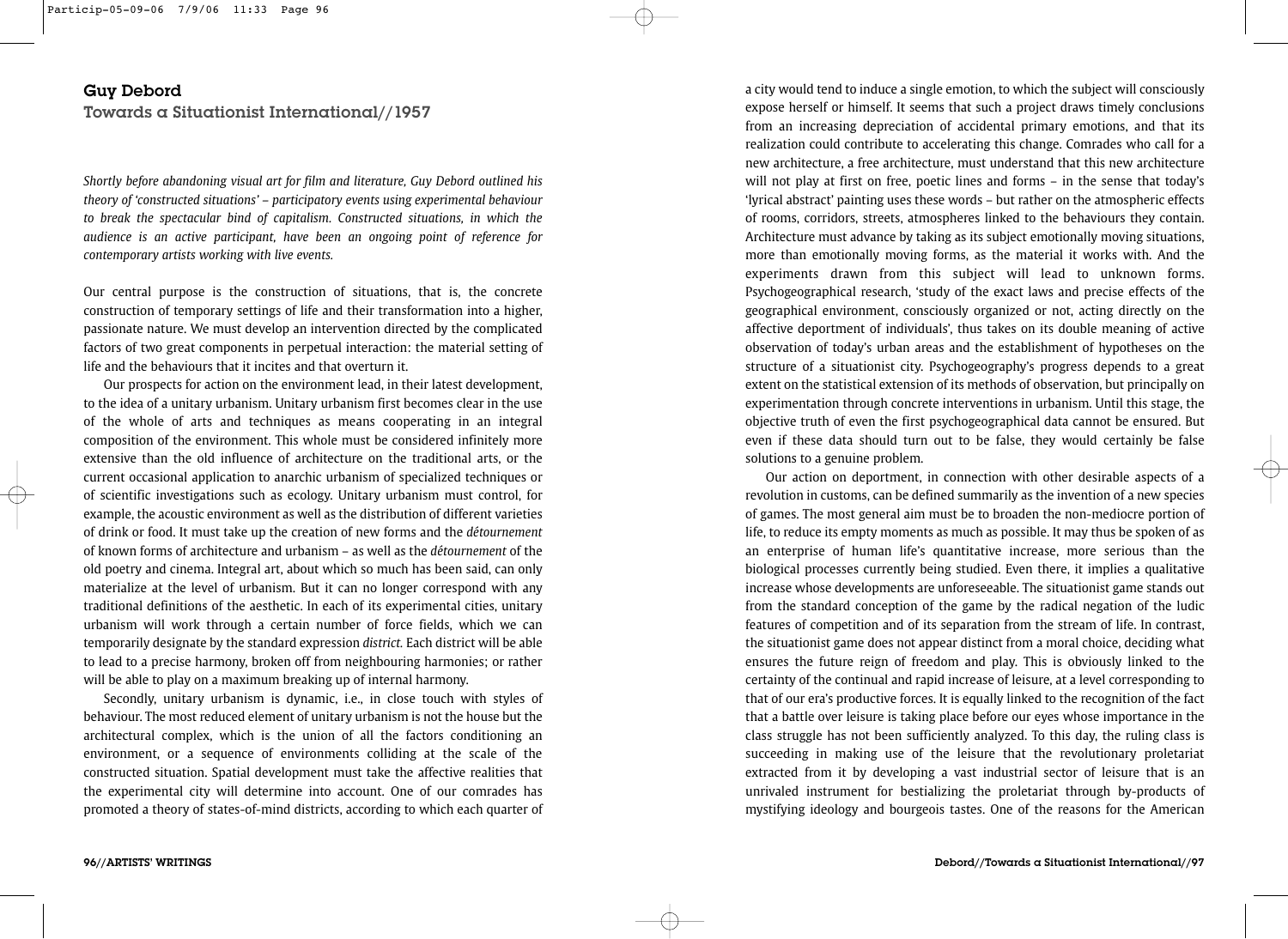working class's incapacity to become politicized should likely be sought amidst this abundance of televised baseness. By obtaining through collective pressure a slight rise in the price of its labour above the minimum necessary for the production of that labour, the proletariat not only enlarges its power of struggle but also widens the terrain of the struggle. New forms of this struggle then occur parallel with directly economic and political conflicts. Revolutionary propaganda can be said until now to have been constantly dominated in these forms of struggle in all countries where advanced industrial development has introduced them. That the necessary transformation of the base could be delayed by errors and weaknesses at the level of superstructures has unfortunately been proven by some of the twentieth century's experiences. New forces must be hurled into the battle over leisure, and we will take up our position there.

A first attempt at a new manner of deportment has already been achieved with what we have designated the *dérive*, which is the practice of a passionate uprooting through the hurried change of environments, as well as a means of studying psychogeography and situationist psychology. But the application of this will to ludic creation must be extended to all known forms of human relationships, and must, for example, influence the historical evolution of emotions like friendship and love. Everything leads to the belief that the main insight of our research lies in the hypothesis of constructions of situations.

A man's life is a sequence of chance situations, and if none of them is exactly similar to another, at the least these situations are, in their immense majority, so undifferentiated and so dull that they perfectly present the impression of similitude. The corollary of this state of affairs is that the singular, enchanting situations experienced in life strictly restrain and limit this life. We must try to construct situations, i.e., collective environments, ensembles of impressions determining the quality of a moment. If we take the simple example of a gathering of a group of individuals for a given time, and taking into account acquaintances and material means at our disposal, we must study which arrangement of the site, which selection of participants, and which incitement of events suit the desired environment. Surely the powers of a situation will broaden considerably in time and in space with the realizations of unitary urbanism or the education of a situationist generation. The construction of situations begins on the other side of the modern collapse of the idea of the theatre. It is easy to see to what extent the very principle of the theatre – non-intervention – is attached to the alienation of the old world. Inversely, we see how the most valid of revolutionary cultural explorations have sought to break the spectator's psychological identification with the hero, so as to incite this spectator into activity by provoking his capacities to revolutionize his own life. The situation is thus made to be lived by its constructors. The role of the 'public', if not passive at least a walk-on, must ever

diminish, while the share of those who cannot be called actors but, in a new meaning of the term, 'livers',<sup>1</sup> will increase.

Let us say that we have to multiply poetic objects and subjects (unfortunately so rare at present that the most trifling of them assumes an exaggerated emotional importance) and that we have to organize games of these poetic subjects among these poetic objects. There is our entire programme, which is essentially ephemeral. Our situations will be without a future; they will be places where people are constantly coming and going. The unchanging nature of art, or of anything else, does not enter into our considerations, which are in earnest. The idea of eternity is the basest one a man could conceive of regarding his acts.

Situationist techniques have yet to be invented, but we know that a task presents itself only where the material conditions necessary for its realization already exist, or are at least in the process of formation. We must begin with a small-scale, experimental phase. Undoubtedly we must draw up blueprints for situations, like scripts, despite their unavoidable inadequacy at the beginning. Therefore, we will have to introduce a system of notation whose accuracy will increase as experiments in construction teach us more. We will have to find or confirm laws, like those that make situationist emotion dependent upon an extreme concentration or an extreme dispersion of acts (classical tragedy providing an approximate image of the first case, and the *dérive* of the second). Besides the direct means that will be used toward precise ends, the construction of situations will require, in its affirmative phase, a new implementation of reproductive technologies. We could imagine, for example, live televisual projections of some aspects of one situation into another, bringing about modifications and interferences. But, more simply, cinematic 'news' reels might finally deserve their name if we establish a new documentary school dedicated to fixing the most meaningful moments of a situation for our archives, before the development of these elements has led to a different situation. The systematic construction of situations having to generate previously non-existent feelings, the cinema will discover its greatest pedagogical role in the diffusion of these new passions.

Situationist theory resolutely asserts a non-continuous conception of life. The idea of consistency must be transferred from the perspective of the whole of a life – where it is a reactionary mystification founded on the belief in an immortal soul and, in the last analysis, on the division of labour – to the viewpoint of moments isolated from life, and of the construction of each moment by a unitary use of situationist means. In a classless society, it might be said, there will be no more painters, only situationists who, among other things, make paintings.

Life's chief emotional drama, after the never-ending conflict between desire and reality hostile to that desire, certainly appears to be the sensation of time's passage. The situationist attitude consists in counting on time's swift passing,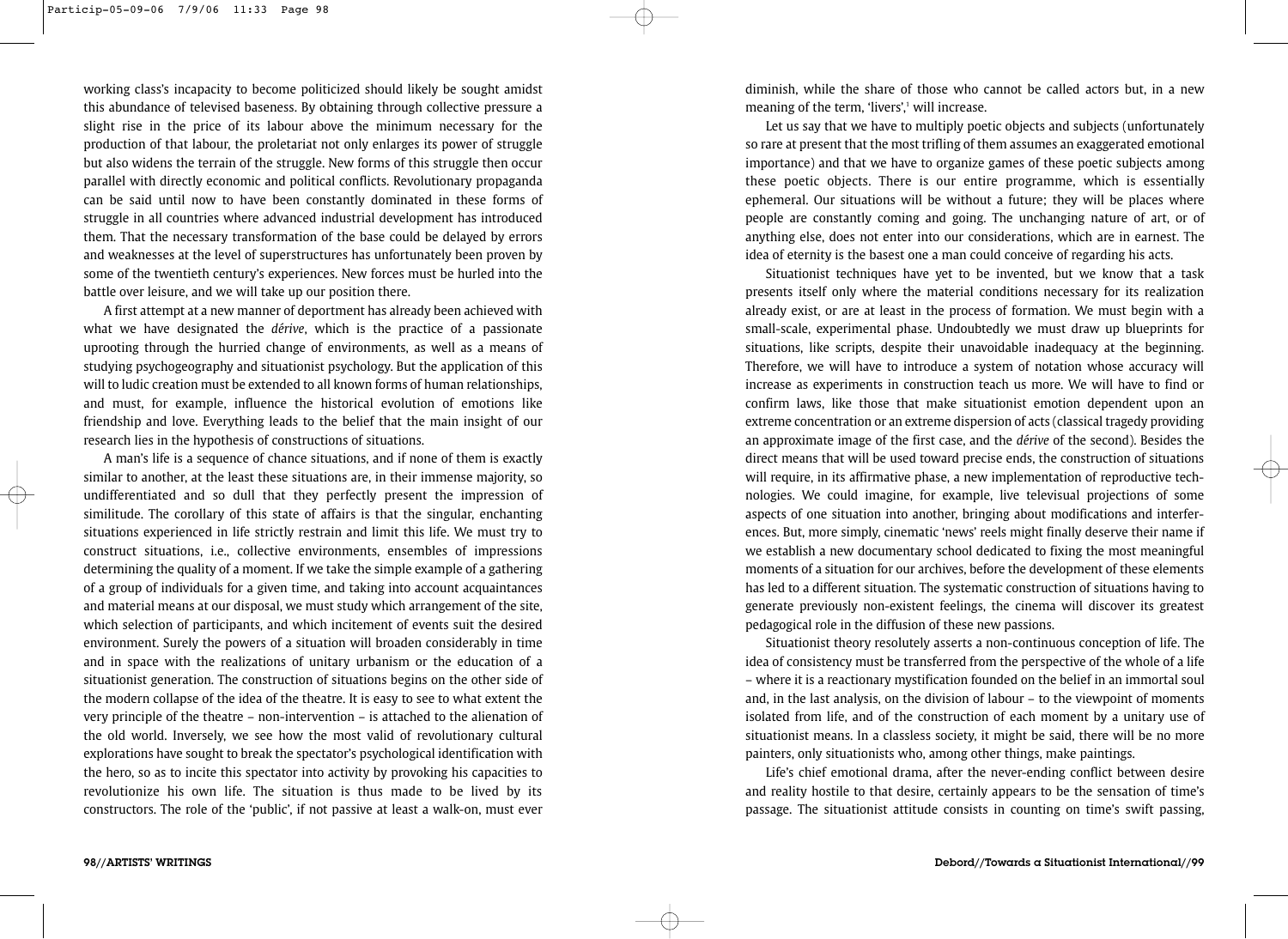unlike aesthetic processes which aim at the fixing of emotion. The situationist challenge to the passage of emotions and of time will be its wager on always gaining ground on change, on always going further in play and in the multiplication of moving periods. Obviously, it is not easy for us at this time to make such a wager; however, even were we to lose it a thousand times, there is no other progressive attitude to adopt.

The situationist minority was first formed as a trend within the lettrist left wing, then within the Lettrist International, which it eventually controlled. The same objective impulse is leading several contemporary avant-garde groups to similar conclusions. Together we must discard all the relics of the recent past. We deem that today an agreement on a unified action among the revolutionary cultural avant-garde must implement such a programme. We do not have formulas nor final results in mind. We are merely proposing an experimental research that will collectively lead in a few directions that we are in the process of defining, and in others that have yet to be defined. The very difficulty of arriving at the first situationist achievements is proof of the newness of the realm we are entering. What alters the way we see the streets is more important than what alters the way we see painting. Our working hypotheses will be reconsidered at each future upheaval, wherever it may come from.

We will be told, chiefly by revolutionary intellectuals and artists who for reasons of taste put up with a certain powerlessness, that this 'situationism' is quite disagreeable, that we have made nothing of beauty, that we would be better off speaking of Gide, and that no one sees any clear reason to be interested in us. People will shy away by reproaching us for repeating a number of viewpoints that have already caused too much scandal, and that express the simple desire to be noticed. They will become indignant about the conduct we have believed necessary to adopt on a few occasions in order to keep or to recover our distances. We reply: it is not a question of knowing whether this interests you, but rather of whether you yourself could become interesting under new conditions of cultural creation. Revolutionary artists and intellectuals, your role is not to shout that freedom is abused when we refuse to march with the enemies of freedom. You do not have to imitate bourgeois aesthetes who try to bring everything back to what has already been done, because the already-done does not make them uncomfortable. You know that creation is never pure. Your role is to search for what will give rise to the international avant-garde, to join in the constructive critique of its programme, and to call for its support.

#### **Our Immediate Tasks**

We must support, alongside the workers' parties or extremist tendencies existing within these parties, the necessity of considering a consistent ideological action

100//ARTISTS' WRITINGS

for fighting, on the level of the passions, the influence of the propaganda methods of late capitalism: to concretely contrast, at every opportunity, other desirable ways of life with the reflections of the capitalist way of life; to destroy, by all hyperpolitical means, the bourgeois idea of happiness. At the same time, taking into account the existence among the ruling social class of elements who have always cooperated, through boredom and need of novelty, in that which finally entails the disappearance of these societies, we must urge persons who hold certain of the vast resources that we lack to give us the means to carry out our experiments, through an account analogous to what might be employed in scientific research and might be quite profitable as well.

We must introduce everywhere a revolutionary alternative to the ruling culture; coordinate all the enquiries that are happening at this moment without a general perspective; orchestrate, through criticism and propaganda, the most progressive artists and intellectuals of all countries to make contact with us with a view to a joint action.

We must declare ourselves ready to resume discussion on the basis of this platform with all those who, having taken part in a prior phase of our action, are again capable of rejoining us.

We must advance the keywords of unitary urbanism, of experimental behaviour, of hyperpolitical propaganda, and of the construction of environments. The passions have been interpreted enough: the point now is to discover others.

1 In French, *viveurs*, a theatrical pun. Typically, the word means 'rake' or 'playboy', and was thus commonly linked with the dubious morality of the theatrical world; here, Debord assigns it a new meaning that recalls its roots in *vivre*, to live. [Translator]

Guy Debord, *Rapport sur la construction des situations et sur les conditions de l'organisation et de l'action de la tendence situationniste internationale* (Paris: Internationale lettriste, July 1957), first presented by Guy Debord to the founding conference of the Situationist International at Cosio d'Arroscia, July 1957; translated in *Guy Debord and the Situationist International: Texts and Documents*, ed. Tom McDonough (Cambridge, Massachusetts: The MIT Press, 2002) 44–50.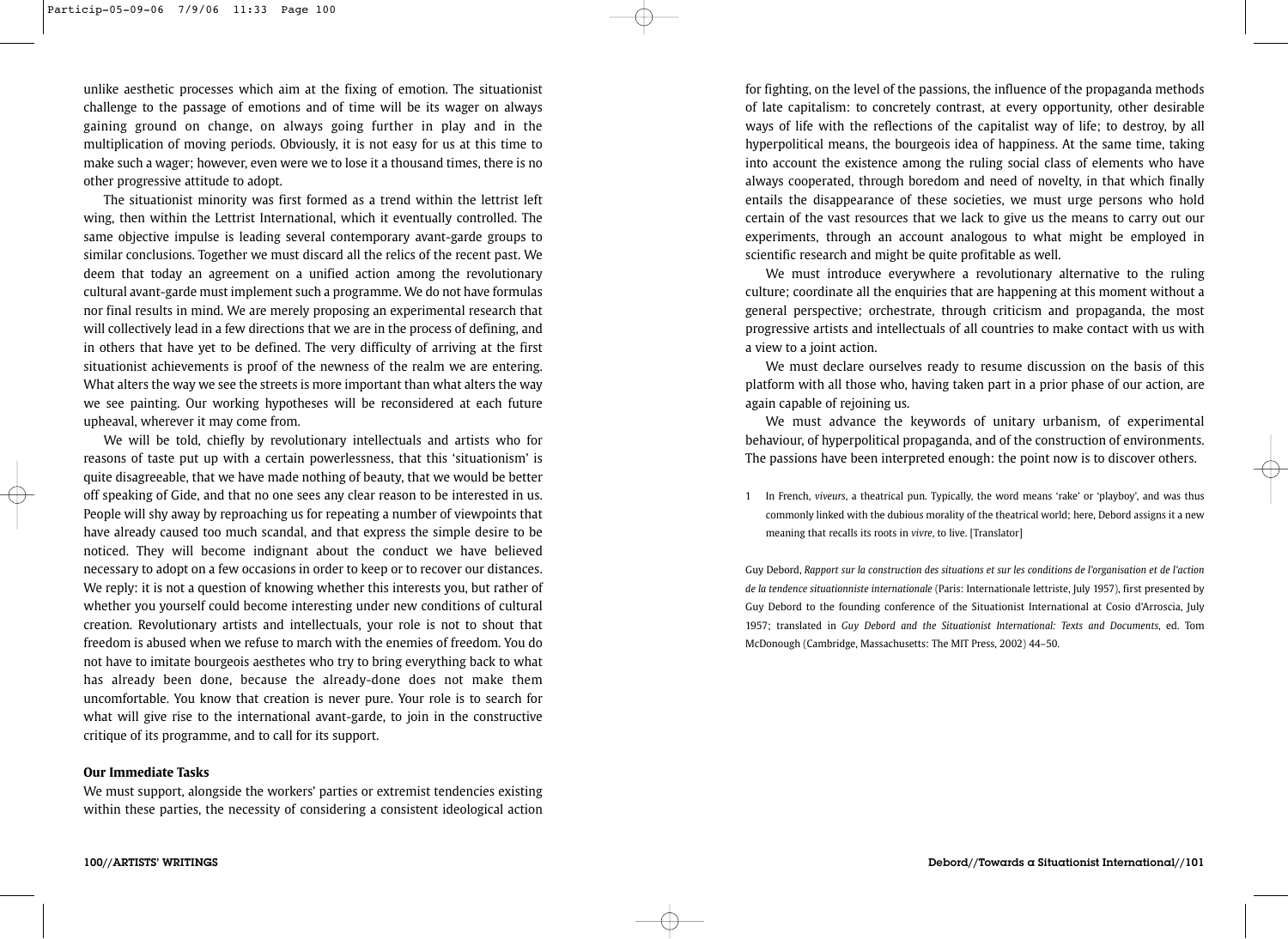## Allan Kaprow

Notes on the Elimination of the Audience//1966

*The emergence of Happenings in New York in the late 1950s was in part a response to the gestural expressionism of Jackson Pollock's paintings. Allan Kaprow sought from the Happenings a heightened experience of the everyday, in which viewers were formally fused with the space-time of the performance and thereby lost their identity as 'audience'.* 

Although the Assemblages' and Environments' free style was directly carried into the Happenings, the use of standard performance conventions from the very start tended to truncate the implications of the art. The Happenings were presented to small, intimate gatherings of people in lofts, classrooms, gymnasiums and some of the offbeat galleries, where a clearing was made for the activities. The watchers sat very close to what took place, with the artists and their friends acting along with assembled environmental constructions. The audience occasionally changed seats as in a game of musical chairs, turned around to see something behind it, or stood without seats in tight but informal clusters. Sometimes, too, the event moved in and amongst the crowd, which produced some movement on the latter's part. But, however flexible these techniques were in practice, there was always an audience in one (usually static) space and a show given in another.

This proved to be a serious drawback, in my opinion, to the plastic morphology of the works, for reasons parallel to those which make galleries inappropriate for Assemblages and Environments. But it was more dramatically evident. The rooms enframed the events, and the immemorial history of cultural expectations attached to theatrical productions crippled them. It was repeatedly clear with each Happening that in spite of the unique imagery and vitality of its impulse, the traditional staging, if it did not suggest a 'crude' version of the avant-garde Theatre of the Absurd, at least smacked of night club acts, side shows, cock fights and bunkhouse skits. Audiences seemed to catch these probably unintended allusions and so took the Happenings for charming diversions, but hardly for art or even purposive activity. Night club acts can of course be more than merely diverting, but their structure of 'grammar' is unusually hackneyed and, as such, is detrimental to experimentation and change.

Unfortunately, the fact that there was a tough nut to crack in the Happenings seems to have struck very few of its practitioners. Even today, the majority continues to popularize an art of 'acts' which often is well-done enough but fulfils neither its implications nor strikes out in uncharted territory.

But for those who sensed what was at stake, the issues began to appear. It would take a number of years to work them out by trial and error, for there is sometimes, though not always, a great gap between theory and production. But gradually a number of rules-of-thumb could be listed: […]

(F) *It follows that audiences should be eliminated entirely.* All the elements – people, space, the particular materials and character of the environment, time – can in this way be integrated. And the last shred of theatrical convention disappears. For anyone once involved in the painter's problem of unifying a field of divergent phenomena, a group of inactive people in the space of a Happening is just dead space. It is no different from a dead area of red paint on a canvas. Movements call up movements in response, whether on a canvas or in a Happening. A Happening with only an empathic response on the part of a seated audience is not a Happening but stage theatre.

Then, on a human plane, to assemble people unprepared for an event and say that they are 'participating' if apples are thrown at them or they are herded about is to ask very little of the whole notion of participation. Most of the time the response of such an audience is half-hearted or even reluctant, and sometimes the reaction is vicious and therefore destructive to the work (though I suspect that in numerous instances of violent reaction to such treatment it was caused by the latent sadism in the action, which they quite rightly resented). After a few years, in any case, 'audience response' proves to be so predictably pure cliché that anyone serious about the problem should not tolerate it, any more than the painter should continue the use of dripped paint as a stamp of modernity when it has been adopted by every lampshade and Formica manufacturer in the country.

I think that it is a mark of mutual respect that all persons involved in a Happening be willing and committed participants who have a clear idea what they are to do. This is simply accomplished by writing out the scenario or score for all and discussing it thoroughly with them beforehand. In this respect it is not different from the preparations for a parade, a football match, a wedding or religious service. It is not even different from a play. The one big difference is that while knowledge of the scheme is necessary, professional talent is not; the situations in a Happening are lifelike or, if they are unusual, are so rudimentary that professionalism is actually uncalled for. Actors are stage-trained and bring over habits from their art that are hard to shake off; the same is true of any other kind of showman or trained athlete. The best participants have been persons not normally engaged in art or performance, but who are moved to take part in an activity that is at once meaningful to them in its ideas yet natural in its methods.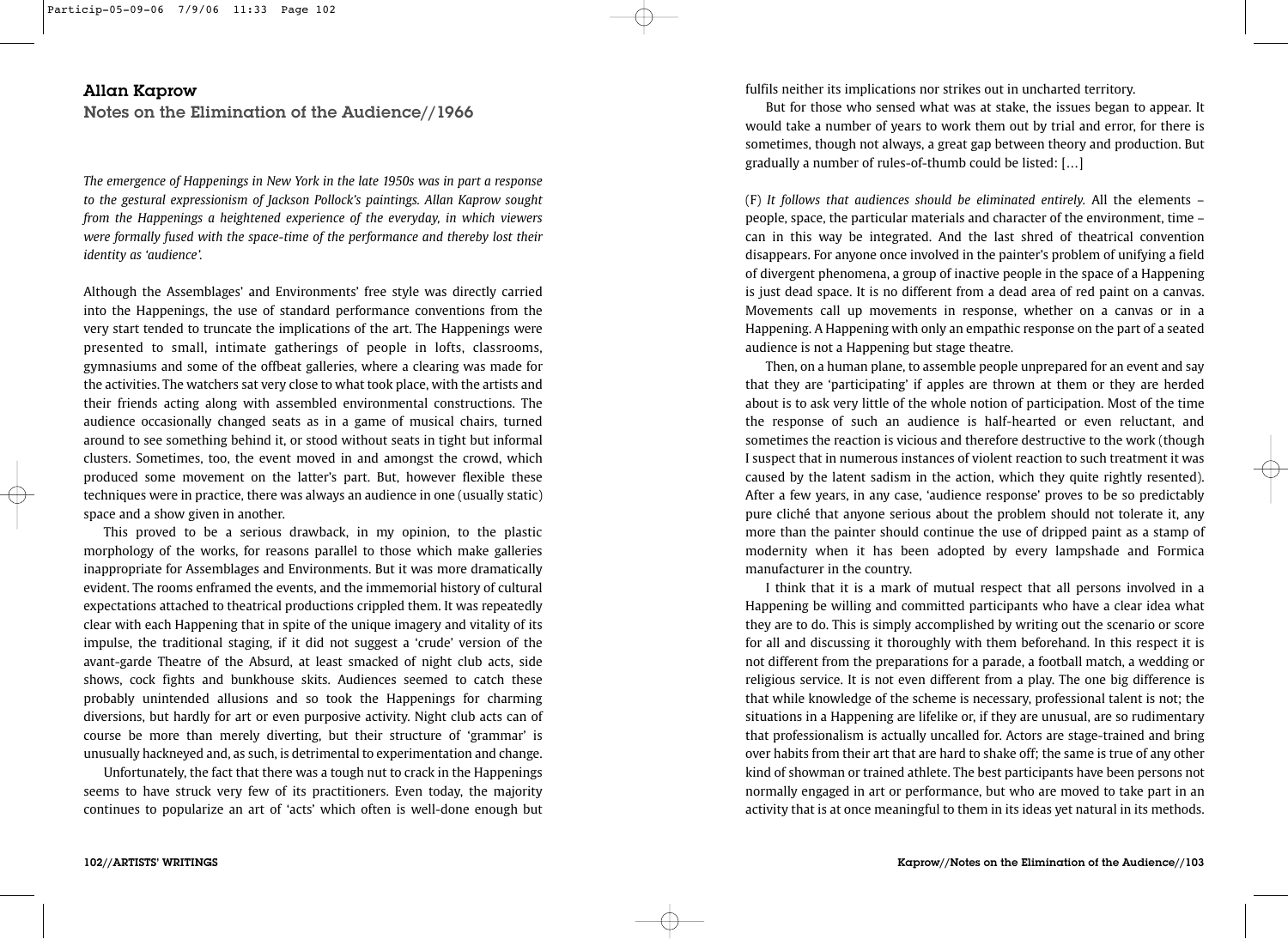There is an exception, however, to restricting the Happenings to participants only. When a work is performed on a busy avenue, passers-by will ordinarily stop and watch, just as they might watch the demolition of a building. These are not theatre-goers and their attention is only temporarily caught in the course of their normal affairs. They might stay, perhaps become involved in some unexpected way, or they will more likely move on after a few minutes. Such persons are authentic parts of the environment.

A variant of this is the person who is engaged unwittingly with a performer in some planned action: a butcher will sell certain meats to a customerperformer without realizing that he is a part of a piece having to do with purchasing, cooking, and eating meat.

Finally, there is this additional exception to the rule. A Happening may be scored for *just watching*. Persons will do nothing else. They will watch things, each other, possibly actions not performed by themselves, such as a bus stopping to pick up commuters. This would not take place in a theatre or arena, but anywhere else. It could be an extremely meditative occupation when done devotedly; just 'cute' when done indifferently. In a more physical mood, the idea of called-for watching could be contrasted with periods of action. Both normal tendencies to observe and act would now be engaged in a responsible way. At those moments of relative quiet the observer would hardly be a passive member of an audience; he would be closer to the role of a Greek chorus, without its specific meaning necessarily, but with its required place in the overall scheme. At other moments the active and observing roles would be exchanged, so that by reciprocation the whole meaning of watching would be altered, away from something like spoon-feeding, towards something purposive, possibly intense […]

Allan Kaprow, *Assemblages, Environments and Happenings* (New York: Harry N. Abrams, 1966) 187–8; 195–8.

## Hélio Oiticica

Dance in My Experience (Diary Entries)//1965–66

*No account of collective production and reception in art is complete without reference to the work and writings of the Brazilian artist Hélio Oiticica. By the mid-1960s, Oiticica was collaborating with participants from the samba schools of the Rio favelas to produce disruptive events based around dancing in* parangolé *capes (see footnote below). The emphasis was on a Dionysian loss of self in social fusion.*

Before anything else I need to clarify my interest in dance, in rhythm, which in my particular case came from a vital necessity for disintellectualization. Such intellectual disinhibition, a necessary free expression, was required since I felt threatened by an excessively intellectual expression. This was the definite step towards the search for myth, for a reappraisal of this myth and a new foundation in my art. Personally, it was therefore an experience of the greatest vitality – indispensable, particularly in the demolition of preconceived ideas and stereotypification, etc. As we will see later, there was a convergence of this experience with the form that my art took in the *Parangolé*<sup>1</sup> and all that relates to this (since the *Parangolé* influenced and changed the trajectory of the *Nuclei*, *Penetrables* and *Bólides*).2 Moreover, it was the beginning of a definitive social experience; I am still unaware of the direction which this will take.

Dance is *par excellence* the search for a direct expressive act; it is the immanence of the act. Ballet dance, on the contrary, is excessively intellectualized through the presence of choreography that searches to transcend this act. However, the 'Dionysian' dance, which is born out of the interior rhythm of the collective, exteriorizes itself as a characteristic of popular groupings, nations, etc. In these, improvisation reigns, as opposed to organized choreography; in fact the freer the improvisation the better. It is as if an immersion into rhythm takes place, a flux where the intellect remains obscured by an internal mythical force that operates at an individual and collective level (in fact, in this instance one cannot establish a distinction between the collective and the individual). The images are mobile, rapid, inapprehensible – they are the opposite of the static icon that is characteristic of the so-called fine arts. In reality, dance, rhythm, is the actual aesthetic act in its essential raw state – implied here is the direction towards the discovery of immanence. Such an act, the immersion into rhythm, is a pure creative act, it is an art. It is the creation of the actual act, of continuity, and also, like all acts of creative expression, it is a producer of images. Actually, for me it provided a new discovery of the image, a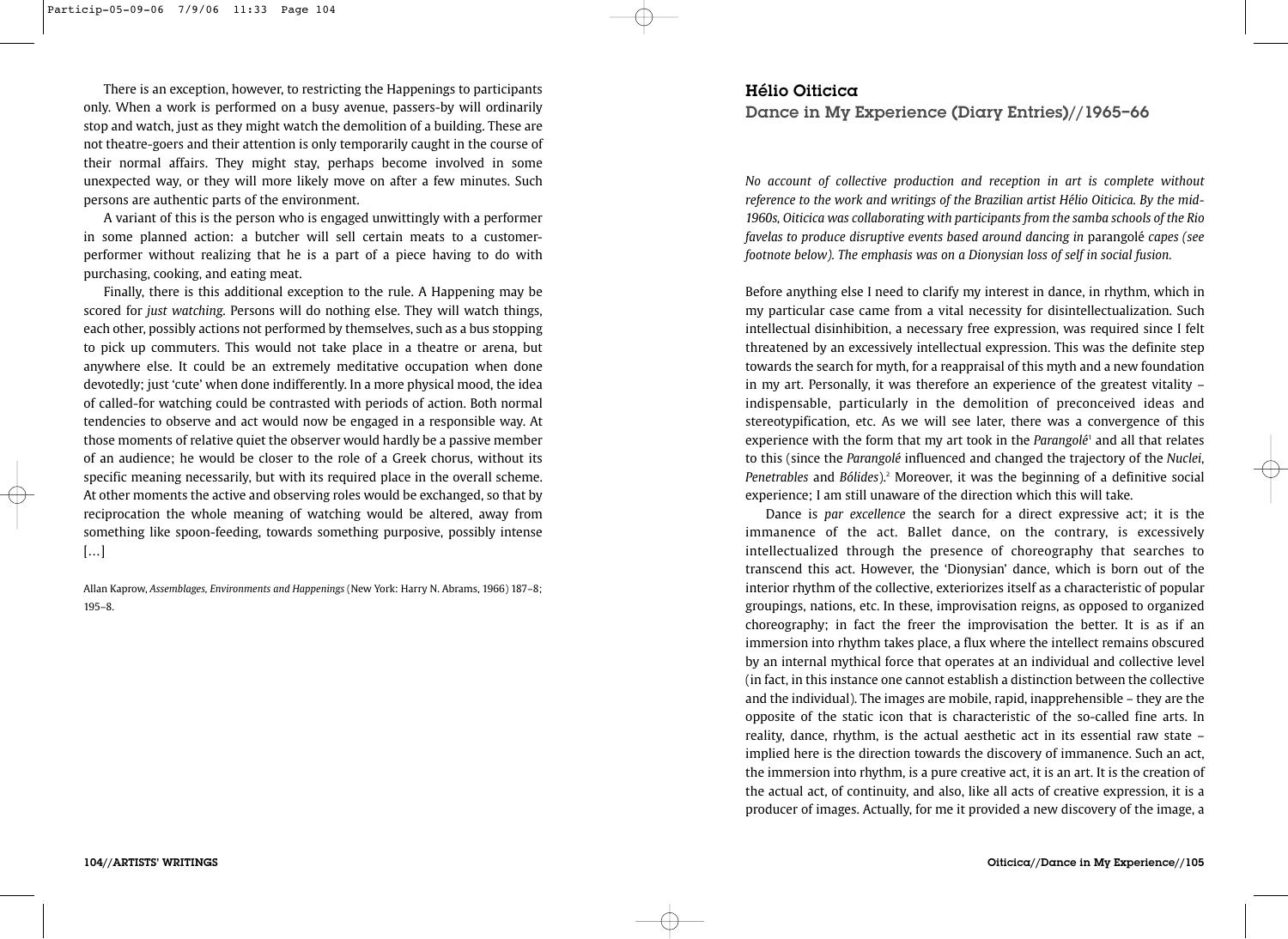recreation of the image, encompassing unavoidably the aesthetic expression in my work.

The collapse of social preconceived ideas, of separations of groups, social classes etc., would be inevitable and essential in the realization of this vital experience. I discovered here the connection between the collective and individual expression – the most important step towards this – which is the ability not to acknowledge abstract levels, such as social 'layers', in order to establish a comprehension of a totality. The bourgeois conditioning which I had been submitted to since I was born undid itself as if by magic – I should mention, in fact, that the process was already under way even before I was aware of it. The unbalance that was entailed by this social dislocation, from the continuous discrediting of the structures that rule our life in this society, specifically here in Brazil, was both inevitable and charged with problems. These, far from being overcome, renew themselves every day. I believe that the dynamics of the social structures were at this moment revealed to me in all their crudity, in their most immediate expression, precisely due to my process of discrediting the so-called social layers. Not that I consider their existence but that, for me, they have become schematic, artificial, as if all of a sudden I gazed from a vantage point onto their map, their scheme, being 'external' to them. Marginalization, naturally an already present characteristic of the artist, has become fundamental for me. This position represents a total 'lack of social place', at the same time as being the discovery of my own 'individual place' as a total man in the world, as a 'social being' in the total sense, as opposed to being included in a particular social layer or 'elite' – not even in the artistic marginal elite, but that exists (I speak of the true artists, and not of the *habitués* of art). No, the process here is more profound: it is a process in society as a whole, in practical life, in the objective world of being, in the subjective lived experience – it would be the will for an integral position, social in its most noble meaning, free, total. What interests me is the 'total act of being', which is what I experiment with here – not partial total acts, but a 'total act of life', irreversible, an unbalance for the equilibrium of being.

The old position with regards to the work of art has stagnated – even in those works that today do not demand spectator participation, what they propose is not a transcendental contemplation but a 'being' in the world. Dance too does not propose an 'escape' from this immanent world, but reveals it in all its plenitude – what for Nietzsche would be the 'Dionysian drunkenness' is in reality the 'expressive lucidity of the act's immanence', an act itself not characterized by any partiality but by its totality as such – a total expression of the self. Would this not be the philosopher's stone of art? The *Parangolé* for instance, when it demands participation through dance, is a mere adaptation of

take on a new form which is determined by the demands of the *Parangolé*'s structure, being that pure dance is a trace of this structural participation – it is not a question of determining value levels in terms of one or another expression, since they are both (pure dance and dance in the *Parangolé*) total expressions. What has been conventionally described as 'interpretation' also suffers a

transformation today – it is not a question of repeating, in some cases, of course, a creation (a song for example), giving it greater or lesser expression according to the interpreter.<sup>3</sup> Today an interpreter can reach such an important level that the actual song (or any other form) is surpassed. It is not a case of individual 'celebrity', although this also occurs, but of a real expressive valorization. In the old days 'celebrity status' served the purpose of immortalizing interpreters according to their creation based upon famous works (in opera and theatre). Today the issue is different: even if the works that are interpreted are not great creations, fantastic musicals (in the field of popular music for example) the interpreter reaches a high expressive level – a singer such as Nat King Cole for example, creates a 'vocal expressive structure' that is independent from the songs he interprets. This is a creation that is not simply interpretative but pertains to a highly expressive vocalist. An actor such as Marilyn Monroe for example, due to her all-encompassing interpretative presence, possesses above all else a creative quality, which is structurally expressive. Her presence in certain mediocre films makes these films uncommonly interesting, a fact that is due to her action as interpreter. What is interesting here is the vocalization of Nat and the interpretative act of Marilyn, independent of the quality of the interpreted score or script, even if these possess, of course, a value that is relative and not absolute as before.

this structure and vice-versa with regard to this structure in dance – this is simply a transformation of this 'total act of the self'. The gesture, the rhythm,

## **10 April 1966** (continuation)

The experience of dance (of samba) therefore gave me the exact idea of what creation through the corporal act may be, a continuous transformability. On the other hand however, it revealed what I call the 'being' of things, that is, the static expression of objects, their expressive immanence, which in this case is the immanence of the corporal expressive act, which transforms itself continuously. The opposite, the non-transformability, is not exactly the fact of 'not transforming oneself in time and space' but in the immanence that is revealed in its structure, founding within the world, in the objective space that it occupies, its unique place, and this too is a *Parangolé*-structure. I cannot consider today the *Parangolé* as a structure that is kinetically-transformable by the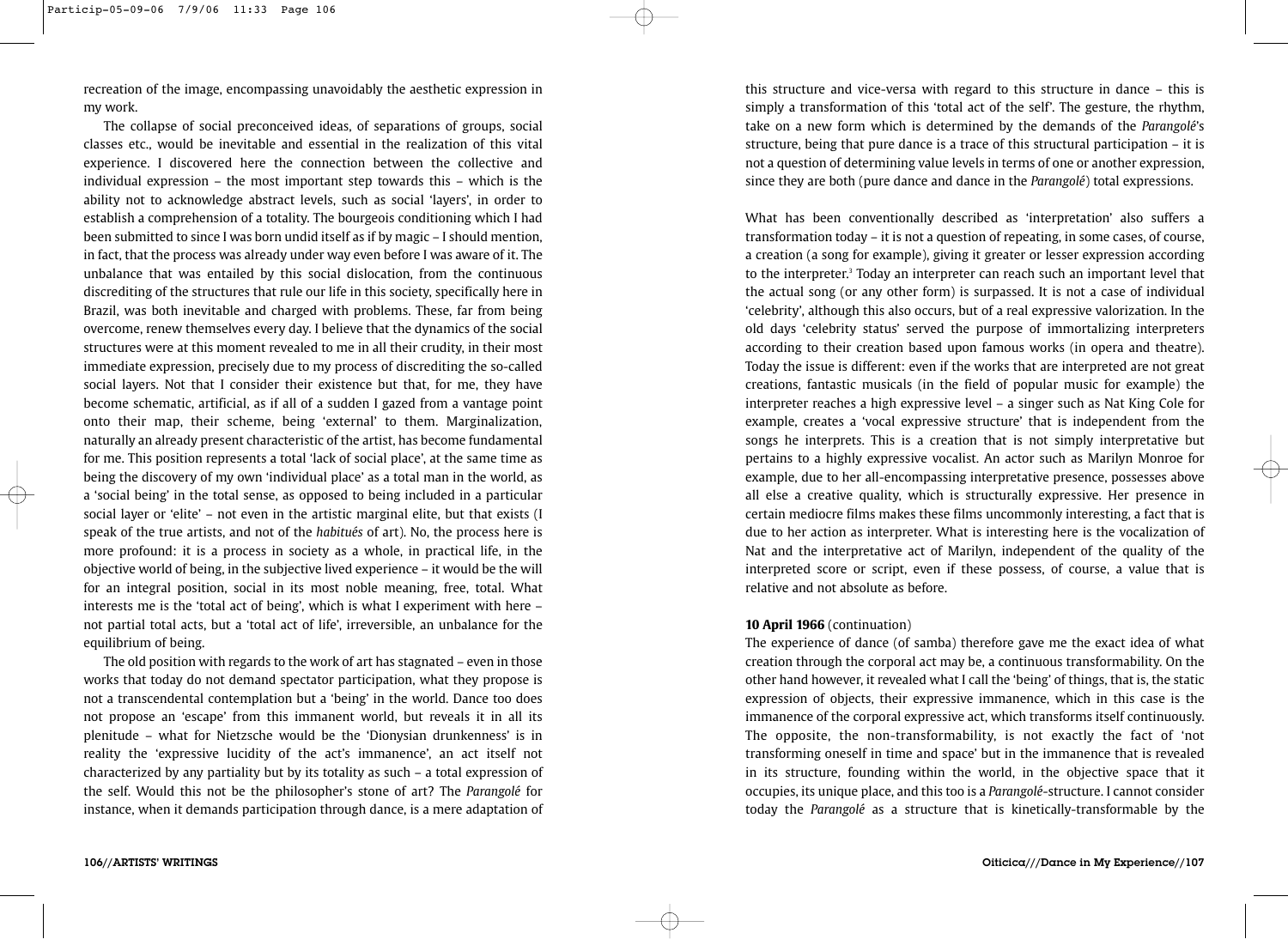spectator but neither can I consider it as its opposite; that is, the things or, better still, the objects that *are* create a different relation with objective space: they 'dislocate' the environmental space away from obvious, already known, relations. Here is the key to what I will call 'environmental art': the eternally mobile, the transformable, which is structured by both the action of the spectator and that which is static. The latter is also transformable in its own way, depending on the environment in which it is participating as a structure. It will be necessary to create 'environments' for these works – the actual concept of 'exhibition' in its traditional sense, is changed, since to 'exhibit' such work does not make sense (this would be a lesser partial interest) – structural spaces that are free both to the participation and to the creative inventions of spectators. A pavilion, one of those used these days for industrial exhibitions (how more interesting they are than anaemic little art shows!), would be ideal for such a purpose – it would be an opportunity for a truly efficient experience with the people, throwing them into the creative participatory notion, away from the 'elite exhibitions' so fashionable today. This experience should range from the 'givens' that have already been produced, the 'livings' that structure as if architecturally the routes to be traced, to the 'transformable givens' that demand whatever inventive participation from the spectator (be it to dress and unfold or dance) and the 'givens to be made', that is, the raw material that would be supplied so that each person can construct or create whatever they like, since motivation, the stimulus, is born from the simple fact of 'being there for that'.

The execution of such a plan is complex, demanding rigorous prior organization, and obviously a team. The varied and multiple categories to be explored (elsewhere I will explain what I consider to be the structural categories in this new concept of mine, 'environmental art') in fact being and indeed requiring the collaboration of various artists with differing ideas, solely concentrated on this general idea of a 'total participatory creation' – to which would be added works created through the anonymous participation of the spectators, who actually would be better described as 'participants'.

- 1 The *Parangolés* (a slang term meaning 'an animated situation and sudden confusion and/or agitation between people') were strangely weighted capes made from unusual fabrics that encouraged wearers to move and dance, and forged a circular relationship between watcher and wearer.
- 2 Hélio Oiticica used generic terms that defined groups of works such as the *Parangolés*. His *Núcleus* installations comprised 'floating panels' (acrylic on wood) that hung from latticed structures. Each panel would contain a particular variation in colour, yellow or orange being the predominant tones. With *Núcleo NC1* (1960) the viewer gazes through the structure, directly or indirectly through the mirror placed on the floor. With *Grande Núcleo* (1960) the viewer is

invited to walk through the tonal differentiations stepping on the gravel that surrounds the structure. The first in the series of *Penetrables* that Oiticica would develop was *PN1* (1960). Here the viewer enters an orange/yellow cabin with sliding walls, literally entering into colour. The *Penetrables* vary in material and complexity. They remain in the artist's repertoire throughout his transition from concerns with colour into his late 1960s experiments, which he would define environmental art. *Bólides* could be loosely translated as 'fireballs'; they are generally vessels that vary greatly in dimensions, materials and functions. Oiticica's early *Bólides* were boxes made of wood, and/or glass containing pigment or fabric that would be manipulated by the viewer such as *Box-Bólide 9* (1964) and *Glass Bólide 1* (1963). *Bólides* soon acquired a readymade element such as in *Glass Bólide 10. Homage to Malevich* (1965) in which two bottles (one opaque yellow, the other translucent) would be placed side by side. [Translator]

3 Interpreter is here used as the term for a musician who plays or sings a song composed by someone else. [Translator]

Hélio Oiticica, 'Dance in my Experience', Diary entry, 12 November 1965; reprinted in Figueiredo, L., Pape, L., Salomao, W., eds, *Hélio Oiticica: Aspiro ao Grande Labirinto* (Rio de Janeiro: Rocco, 1986) 72–5; and 'continuation 10 April 1966' (ibid.) 75–6. Translated by Michael Asbury, 2006.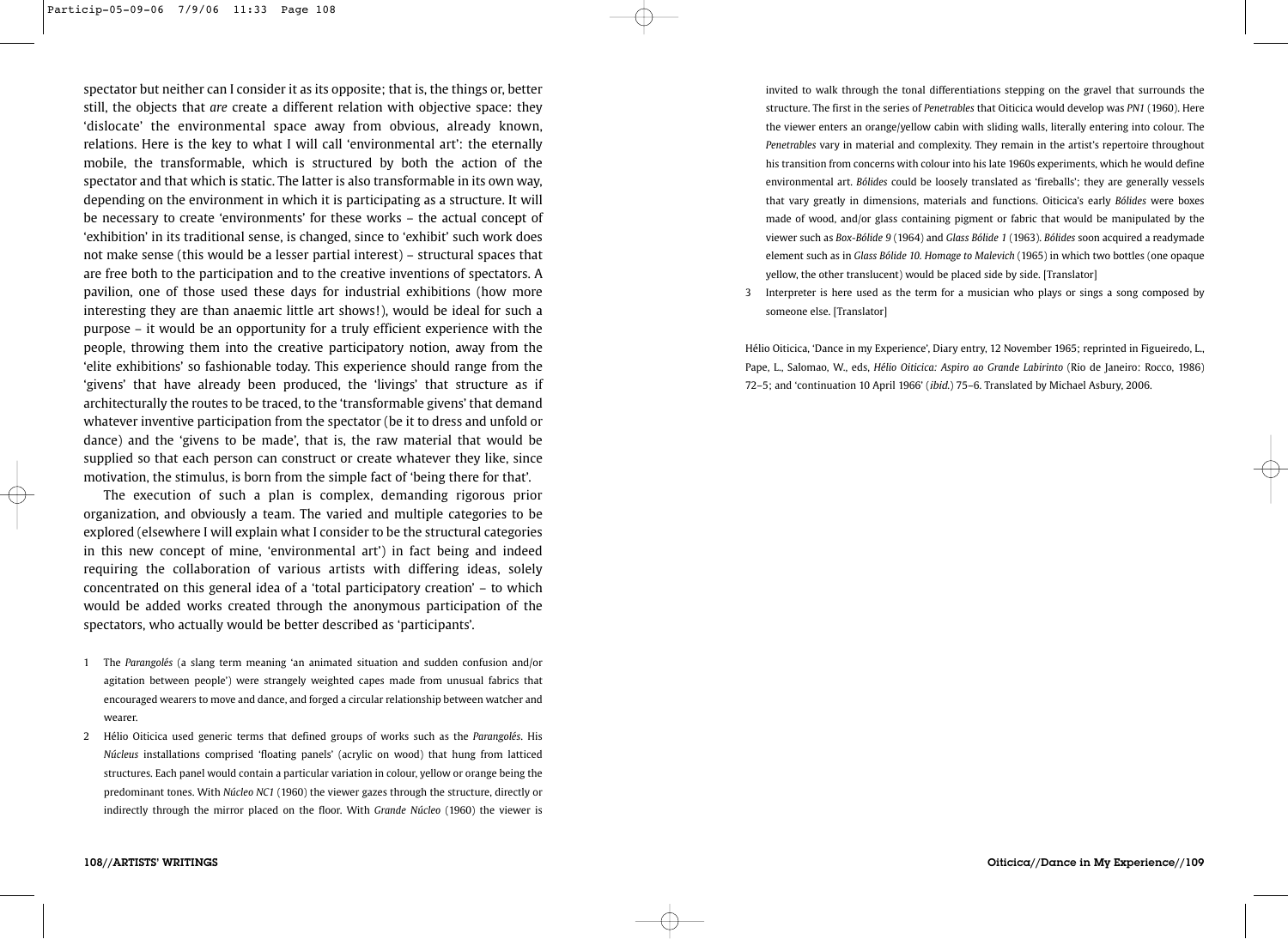## Lygia Clark and Hélio Oiticica Letters//1968–69

*Hélio Oiticica and Lygia Clark shared an intense artistic dialogue throughout their careers. Excerpts of their correspondence below trace the evolution of their thinking, from interactive sculptural objects to group events that addressed external relations (Oiticica) and interior psychological states (Clark). For both artists, a key term was* vivências*, or lived experience: the body's heightened sensory presence as authentic, immediate, and resistant to ideological capture.*

### **26 October 1968**

## Dearest HéliCaetaGério,<sup>1</sup>

## […]

Since *Caminhando* [*Walking*, 1963], the object for me has lost its significance, and if I still use it, it is so that it becomes a mediator for participation. With the sensorial gloves, for example, it gives the measure of the act and the miraculous character of the gesture, with its spontaneity, which seems to have been forgotten. In all that I do, there really is the necessity of the human body, so that it expresses itself or is revealed as in a first [primary] experience. For me it doesn't matter whether I am avant-garde or placed within new theories. I can only be what I am and I still intend to produce those films in which man is at the centre of the event. For me, the stones that I come across, or the plastic bags, are one and the same: they are there only to express a proposition. I don't see why we should negate the object simply because we have constructed it. It is important that it should be expressive. If I feel in my life today the state that you feel and define as hallucinatory, it is because through these propositions I have learnt to feel these same moments, and if I had not done so, perhaps I would have never discovered these same moments that are fantastic. What I want is to avoid schematizing anything, and each day eat a new 'pear', to see if it's good or not. Mario's [Pedrosa] term, as always is excellent, but for me it is not about the moment of chance but the 'fruit' of the moment. Fruit in the fruit sense, such is the flavour and the sensuality of eating, of living this moment. I also found it very good when you said that already in the rudimentary element the open structures are liberated despite the fact that we use it precisely because we no longer believe in the aesthetic concept. At the end your text is splendid with regard to the poetic lived experience [*vivência poética*] and the subjective charge, only I do not believe, as I mentioned above, in the marginality of who proposes;

what's great is this diversity of positions, since as long as there is contradiction and negation there is also confirmation of a reality.

 $[\dots]$ 

Thousand of kisses to this new HélioCaetaGério! Clark

## **8 November 1968**

## Lygia, my Dear

## […]

Your letter, as always, was fantastic. This issue of being deflowered by the spectator is the most dramatic thing: in fact everyone is, since beyond the action there is the moment-consciousness of each action, even if this consciousness is modified later on, or incorporates other lived experiences [*vivências*]. This business of participation is really terrible since it is what is actually inconceivable that manifests itself in each person, at each moment, as if taking possession: like you, I also felt this necessity of killing the spectator or participator, which is a good thing since it creates an interior dynamic with regard to the relation. Contrary to what has been happening a lot lately, it shows that there is no aestheticization of participation: the majority creates an academicism of the relation or of the idea of spectator participation, to such an extent that it has left me with doubts about the idea itself. The other day with [Mário] Schemberg I discussed this issue a lot over here: he thinks in fact that there is no participation, or this issue, which is perhaps due to his exaggerated generalization with regard to this. What I think is that the formal aspect of this issue was overcome some time ago, by the 'relation in itself', its dynamic, by the incorporation of all the lived experiences of precariousness, by the nonformulated; and sometimes what appears to be participation is a mere detail of it, because the artist cannot in fact measure this participation, since each person experiences it differently. This is why there is this unbearable experience [vivência] of ours, of being deflowered, of possession, as if he, the spectator, would say: 'Who are you? What do I care if you created this or not? Well, I am here to modify everything, this unbearable shit that proposes dull experiences, or good ones, libidinous, fuck you, and all of this because I devour you, and then I shit you out; what is of interest only I can experience and you will never evaluate what I feel and think, the lust that devours me.' And the artist comes out of it in tatters. But it is good. It is not, as one could imagine, a question of masochism, it's just the true nature of the business. It's funny, something I experienced the other day has, to a certain extent, a relation to all of this, I'm not sure if you'll agree: the idol, the artist person who uses himself in order to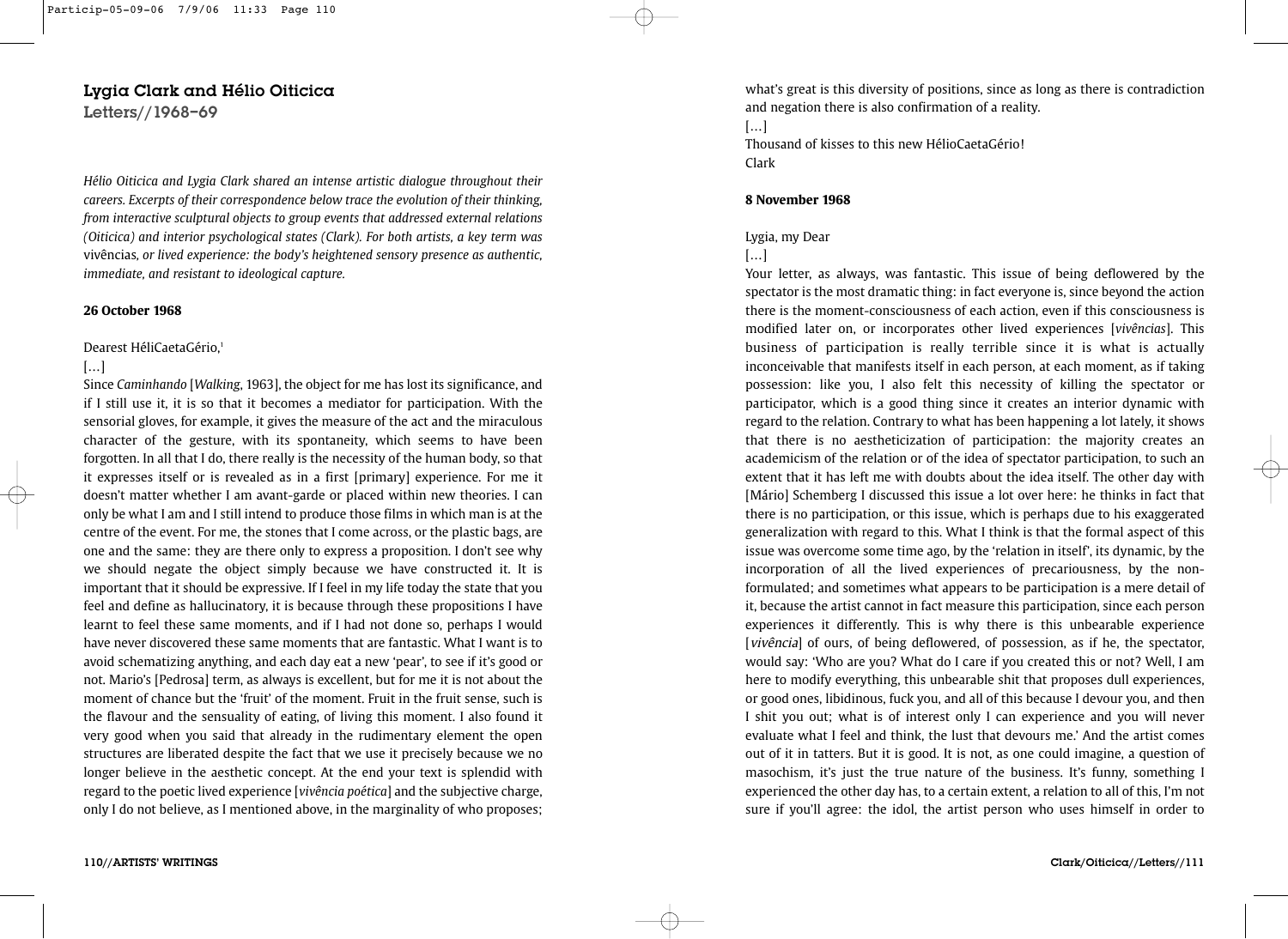express. Caetano [Veloso] for example, when he sings and does all of that, is totally devoured, in an almost physical sense: once coming out from Chacrinha [music show recorded for TV], I saw in the corridors millions of students, adolescents, in an incredible fury, grabbing him to ask for autographs, but in reality it was not only that. The true, profound meaning of all of that was of a veritable coitus – Caetano reacted passively, *relax* [originally in English], as you would say, but the whole thing scared me profoundly, such a collective fury in contrast with the noble and delicate intentions of Caetano: a poet, ultrasensitive, all of a sudden is thrown into an arena of wild beasts, but beasts not in the sense of animals from which you have to defend yourself physically more than psychologically, but human-beasts, like me and you, children almost, each one projecting their own psychological charge in a terrible manner. Something worse happened: at that crap song festival, during the São Paulo preliminaries that I watched on TV, the fury of the organized fan-clubs in the audience functioned as acclamation, equal but in reverse, but ultimately booing and applause become identified with devouring. The audience screamed, booed like I have never seen before, to the point that it was no longer possible to sing. When the song was selected to go on to the next stage, then it was even worse: it was as if the intellectual intention of destruction became conscious of itself. If Caetano had been at people's reach he would have been destroyed in a horrendous manner: everyone shouted queer, queer, queer, and threw objects, bits of wood at him and the Mutantes [pop/rock band inspired by the Beatles and psychedelia] and then they turned their backs to the stage. Then the Mutantes also turned their backs to the audience and Caetano stopped singing and said the most dramatic and profound things I have ever seen, not due to the words themselves but in the sense of their closure and what they represented at that moment. It was incredible, and do you know what it reminded me of? The scene with Abel Gance's Napoleon in front of the tribunal with that *travelling* that Gance made, imitating the movement of the sea, remember? This is what is terrible: the disjunction between the always noble, etc., intentions of the artist and the fury of the participatory relation. I believe that that moment revealed many things for me, especially the 'well nourished' appearance of people, of the destructive fury, as if that moment of lack of repression was a chance for destruction, which to an extent it always is. But it is a good test of the validity of the proposition: to not accept passively is more important than to accept everything, and in this dynamic of the relation new possibilities arise which, even if painful, are essential. I believe that perhaps in Venice you experienced this in relation to the work-spectator-creator, and the will to kill him, to push aside people's unbearable lust; this is important within the dialectics of the issue: because giving does not push aside the taking; on the contrary, it

stimulates it, in an erotic way too. As Marcuse would say, it liberates the Eros that is repressed by repressive activities: the *relax* in participation is a nonrepressive activity, which confuses and liberates truly unpredictable forces, and in this, I believe, you base yourself on your own experience, which is also highly revolutionary; this is the great current issue.

I believe that our great innovation is precisely the form of participation, that is, its meaning, which is where we differ from what is proposed in super-civilized Europe or in the USA: we have here a far rougher scene, perhaps, because we have reached these issues in a more violent manner. For example, your black with white line phase, or even the one before that, even the breaking of the frame, this type of painting contains a *sui generis* dramaticality that did not occur even in Argentina, since the Argentines, to a certain extent, are more civilized, more European than us: Brazil is a form of synthesis of the peoples, races, habits, where the European speaks but does not speak so loudly, except in the universalist, academic fields, which are not those of 'cultural creation' but those of closure. Creation, even in Tarsila [do Amaral] and especially in Oswaldo de Andrade, $2$  possesses a subjective charge that differs extremely from the rationalism of the European, this is our 'thing',<sup>3</sup> that Guy Brett was able to understand so well and that the Europeans will have to swallow, in fact with appetite since they are fed up with everything and it looks as if that saturated civilization is drying their imagination.

[…] Kiiiisses, Hélio

#### **14 November 1968**

## Dear Hélio

## […]

As far as the idea of participation is concerned, as always there are *weak artists* who cannot really express themselves through thought, so instead they illustrate the issue. For me this issue does indeed exist and is very important. As you say, it is exactly the 'relation in itself' that makes it alive and important. For example, this has been the issue in my work since the sixties; if we go back even further to 1955, I produced the maquette for the house: 'build your own living space'. But it is not participation for participation's sake and it is not a fact of saying, like [Julio] Le Parc's group [GRAV: Groupe de recherche d'art visuel] does, that art is an issue for the bourgeoisie. It would be too simple and linear. There is no depth in this simplicity and nothing is truly linear. They negate precisely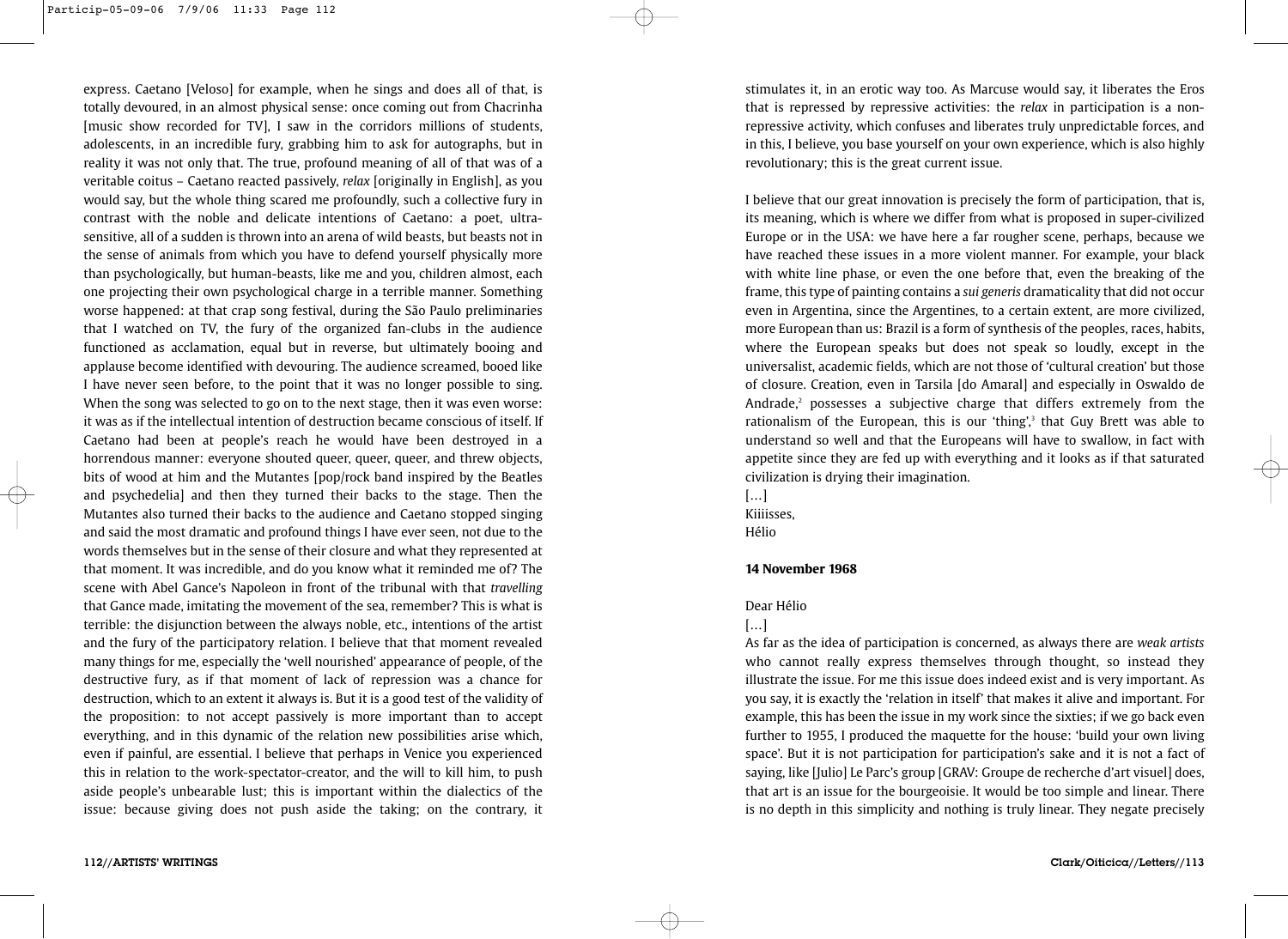what is important: thought. I think that now we are those who propose, and through the proposition there should be thought, and when the spectator expresses this proposition, he is in reality gathering the characteristic of a work of art of all times: thought and expression. And for me all of this is connected. From the option, the act, to immanence as a means of communication, and the lack of any myth exterior to man and more so, in my fantasy, it connects itself with the anti-universe where things are there because it happens *now*. It would be perhaps the first occasion in which consciousness of the actual absolute is achieved in the now. Another thing that I am very impressed with is today's youth who, like us, want to give themselves meaning from the inside towards the outside as opposed to, as it has always been, from the outside towards the inside. True participation is open and we will never be able to know what we give to the spectator-author. It is precisely because of this that I speak of a well, from inside which a sound would be taken, not by the you-well but by the other, in the sense that he throws his own stone… My experience of deflowering is not quite the same as yours. It is not myself who is deflowered but the proposal itself. And when I cry about this phenomenon it is not because I feel wounded in my personal integrity, but because they ruin everything and I have to start constructing the work all over again. On the contrary, I don't even put on my masks and clothes, but I hope someone will come along and give meaning to the formulation. And the more diverse the lived experiences are, the *more open is the proposition* and it is therefore more important. In fact, I think that now I am proposing the same type of issue that before was still achieved via the object: the empty-full, the form and its own space, the organicity… Only now, with these new sensorial masks, it is man who discovers himself in all his plenitude, and even when he fills the plastic bags (what is important now is also to make the mask) he feels that he is casting himself (in the sense that he exhales the air and the bag takes shape). This same space that comes out of him, as he becomes conscious of his own bodily space that goes beyond him, takes a form that would fill the actual space around him. I for instance, feel that after formulating these large plastic bags with my own lungs, when lying down on the floor in my flat I could touch, with a simple gesture, the ceiling, which is no less than 6 metres high… It is as if I had created an egg of space that belongs to me and that embraces me. It would be the most organic *Breathe with me* [1966] yet less illustrative! Man when putting on these masks turns himself into an authentic beast, since the mask is his appendix, not like the first ones where there was in fact a *real mask*. They turn themselves into monsters like elephants or enormous birds with great crops. More and more [Mário] Pedrosa's sentence functions for my work: 'man as the object of himself'. As you see, participation is increasingly greater. There no longer is the object to express any concept but the spectator

who reaches, more and more profoundly, his own self. He, man, is now a 'beast' and the dialogue is now with himself, to the extent of the organicity and also the magic that he is able to borrow from within himself. As far as Caetano's problem is concerned, it is different since he is affected as a person but is *an idol*; he is the opposite of myself, who no longer possesses anything, not even as a creative artist who provides what is still a total oeuvre that in the end is my self. Each day I loose more of my apparent personality, entering into the collective in search of a dialogue and accomplishing myself through the spectator. And the crises, when they arrive, appear in a more brutal manner, much more painful, yet they pass by quicker than before…

 $[...]$ 

Thousand of kisses and do write! Clark

## **27 June 1969**

## Lygia, my love

## […] Your letter:

I very much liked the ideas and incredible relations concerning you, that I wrote about in another part of the enormous text that I prepared for the symposium I mentioned. I'll translate a section and I am sure you will love it, since, in fact after I wrote it, I discovered in Marcuse's most recent book a chapter in which he proposes a 'biological society' that would be unrepressed and based upon a direct chain of communication, the same thing I had thought about when writing about your issues; see below in a certain passage of the text:

'… the most recent experiences of Lygia Clark have led her to fascinating proposals as she discovered that certainly her communication will have to be more of an *introduction* to a practice that she calls *cellular*: From person to person, this is an improvised corporal dialogue that can expand into a total *chain* creating something of an *all encompassing biological entity* or what I would call a *crepractice.*<sup>4</sup> The idea of creating such relations goes beyond that of a facile participation, such as in the manipulation of objects: there is the search for what could be described as a *biological ritual*, where interpersonal relations are enriched and establish a *communication of growth* at an open level. I say open level, because it does not relate to an object-based communication, of subjectobject, but to an interpersonal practice that leads towards a truly open communication: a me-you relation, rapid, brief as the actual act; no corrupted benefit, of interest, should be expected – observations such as "this is nothing" or "what is it about?", etc., should be expected; an introduction as initiation is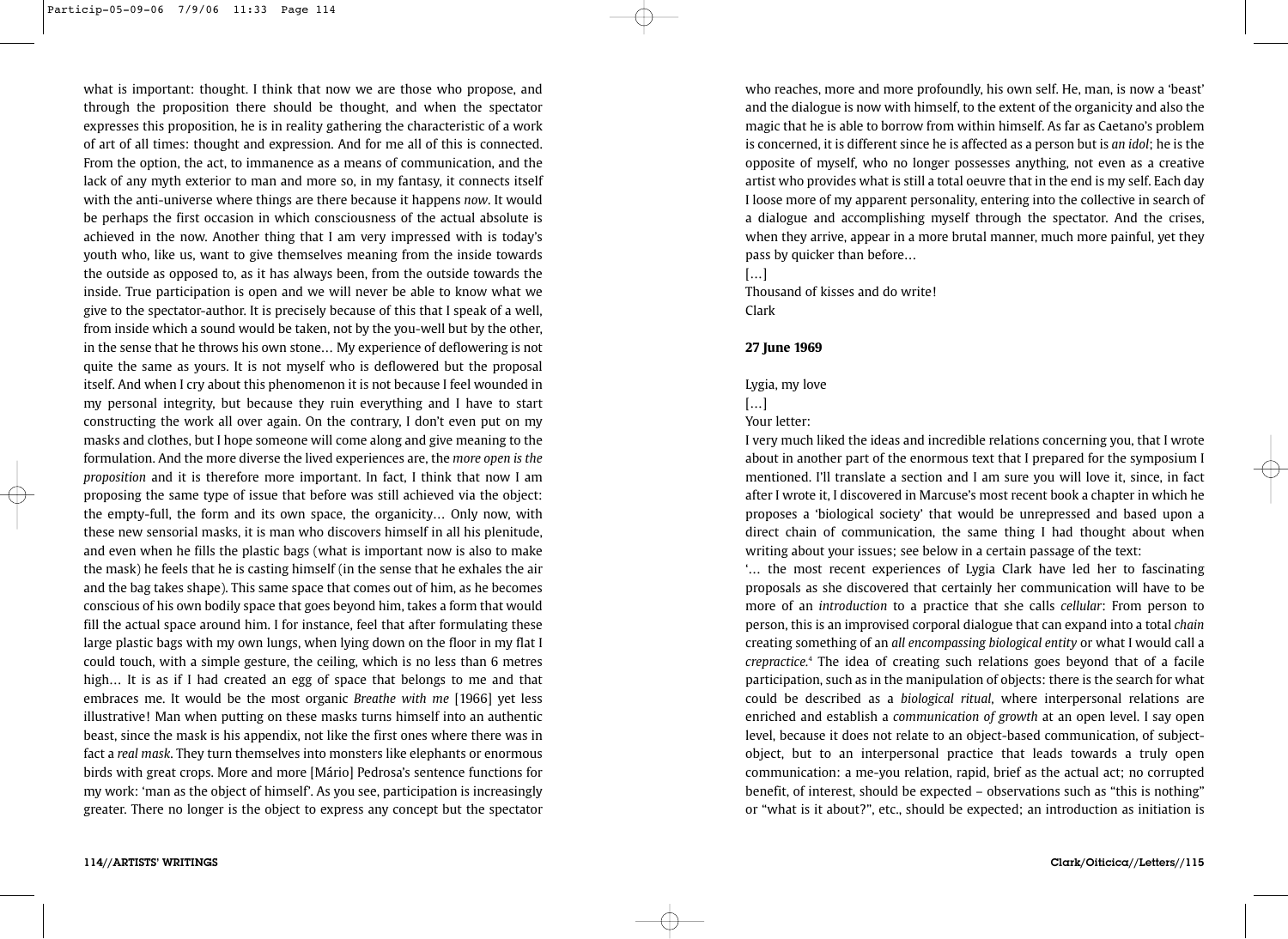necessary. The elements that are used in all of these process-based experiences, a vital process, are those that are a part of it instead of being isolated objects: they are *orders in a totality*…'

[…] A Kiss for you, Hélio

- 1 *HéliCaetaGério* composite name for Hélio Oiticica, Caetano Veloso and Rogério Duarte, suggesting that Hélio was at that moment immersed in his ideas and activities respectively with the singer/composer and the graphic designer/poet/composer [Translator]. For further reading on the collaboration between Oiticica, Veloso, Duarte and others see *Tropicália: A Revolution in Brazilian Culture*, ed. Carlos Basualdo (Chicago: Museum of Contemporary Art/São Paulo: Cosac Naify, 2005).
- 2 The modernist poet Oswaldo de Andrade (1890–1954) was the author of polemical texts on Brazilian cultural identity which influenced these artists, particularly his notion of 'cultural cannibalism' in the 'Anthropophagite Manifesto' published in *Revista de Antropofagia*, No. 1 (São Paulo, May 1928), translated in Dawn Adès, *Art in Latin America: The Modern Era, 1820–1980* (New Haven: Yale University Press, 1989).
- 3 'Pla': slang meaning approximately 'context'. [Translator]
- 4 'Cre' from create, see: Oiticica's concept of Creleisure. [Translator]

Letters between Lygia Clark and Hélio Oiticica, reprinted in Luciano Figueiredo (ed), *Lygia Clark -Hélio Oiticica: Cartas (1964-74)* (Rio de Janeiro: Editora UFRJ, 1996) 61–2, 69–73, 83–6, 121–2. Translated by Michael Asbury, 2006.

## Graciela Carnevale

Project for the Experimental Art Series, Rosario//1968

*1968 saw an irruption of politicized participatory practice in many countries, and took a particularly dramatic form in Argentina. The Experimental Art Cycle was a series of actions in Rosario, many of which worked on the audience as a privileged artistic material. Graciela Carnevale's project represents the most extreme example of this approach. In the years that followed, Carnevale, like many of the artists involved in the Cycle, abandoned art for teaching.* 

The work consists of first preparing a totally empty room, with totally empty walls; one of the walls, which was made of glass, had to be covered in order to achieve a suitably neutral space for the work to take place. In this room the participating audience, which has come together by chance for the opening, has been locked in. The door has been hermetically closed without the audience being aware of it. I have taken prisoners. The point is to allow people to enter and to prevent them from leaving. Here the work comes into being and these people are the actors. There is no possibility of escape, in fact the spectators have no choice; they are obliged, violently, to participate. Their positive or negative reaction is always a form of participation. The end of the work, as unpredictable for the viewer as it is for me, is nevertheless intentioned: will the spectator tolerate the situation passively? Will an unexpected event – help from the outside – rescue him from being locked in? Or will he proceed violently and break the glass?

Through an act of aggression, the work intends to provoke the viewer into awareness of the power with which violence is enacted in everyday life. Daily we submit ourselves, passively, out of fear, or habit, or complicity, to all degrees of violence, from the most subtle and degrading mental coercion from the information media and their false reporting, to the most outrageous and scandalous violence exercised over the life of a student.

The reality of the daily violence in which we are immersed obliges me to be aggressive, to also exercise a degree of violence – just enough to be effective – in the work. To that end, I also had to do violence myself. I wanted each audience member to have the experience of being locked in, of discomfort, anxiety, and ultimately the sensations of asphyxiation and oppression that go with any act of unexpected violence. I made every effort to foresee the reactions, risks and dangers that might attend this work, and I consciously assumed responsibility for the consequences and implications. I think an important element in the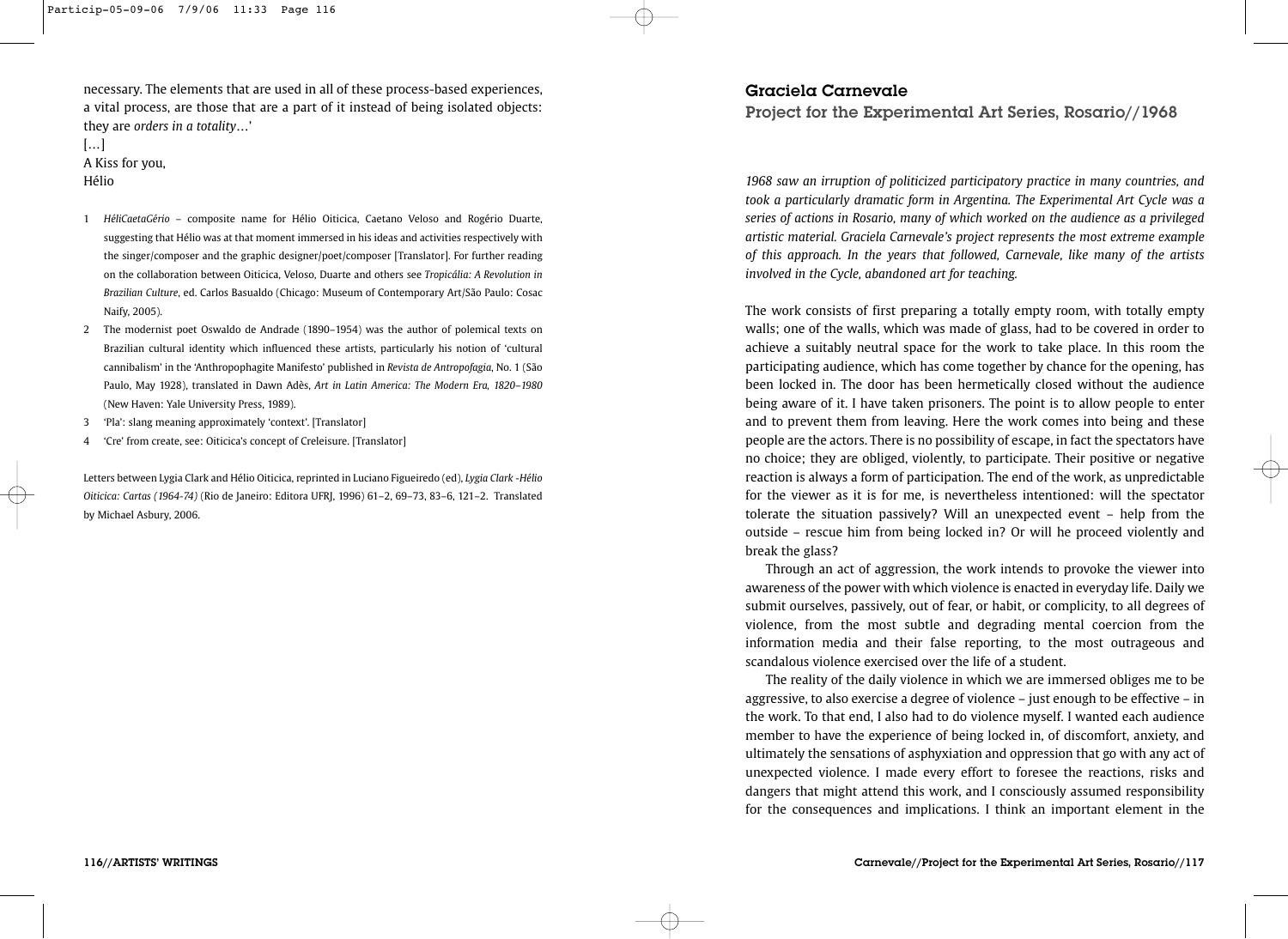conception of the work is the consideration of the natural impulses that get repressed by a social system designed to create passive beings, to generate resistance to action, to deny, in sum, the possibility of change.

The 'lock up' has already been incorporated in the verbal image (literature) and in the visual image (film). Here the gambit is not filtered through anything imaginary; rather it is experienced, at once vitally and artistically. I consider that materializing an aggressive act on the aesthetic level as an artistic event necessarily implies great risk. But it is precisely this risk that clarifies the art in the work, that gives a clear sense of art, relegating to other levels of meaning whatever psychological or sociological sense the work might have.

Graciela Carnevale, statement originally published as part of a series of brochures accompanying the 'Cido de Me Experimental'. Carnevale's exhibition took place in Rosario, 7–19 October 1968; trans. Marguerite Feitlowitz, in Andrea Jiunta and Ines Katzenstein, eds, *Listen, Here, Now! Argentine Art of the 1960s* (New York: The Museum of Modern Art, 2004) 299–301.

These people are the actors. ere is possibility escape. In fact the spectators have no choice. They are obliged violently to participate.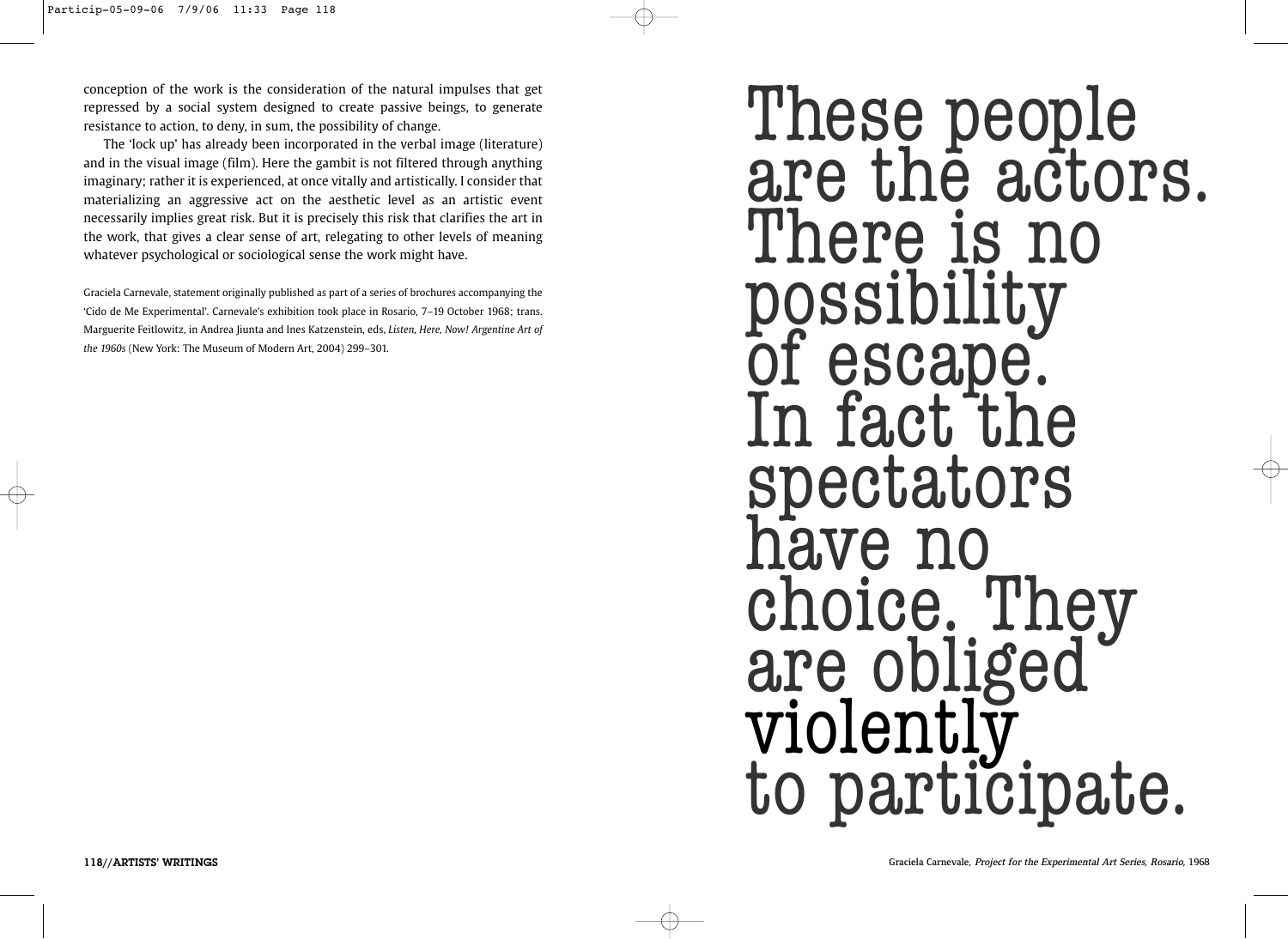## Joseph Beuys and Dirk Schwarze

Report on a Day's Proceedings at the Bureau for Direct Democracy//1972

*Joseph Beuys' concept of 'Social Sculpture' remains an important reference for contemporary artists such as Thomas Hirschhorn. The following report on Beuys'* Bureau for Direct Democracy *(1972), a 100-day live installation at Documenta 5, records in candid detail the type of relational encounters generated by his activist approach. It is followed by 'I am searching for field character' (1973), Beuys' most concise statement on Social Sculpture.*

30 June to 8 October 1972: Joseph Beuys runs an office of information for the 'Organization for Direct Democracy through Referendum' at Documenta 5.

Beuys' participation in the Documenta was instituted with the intention of representing and making known his expanding art concept through an office of information at this internationally respected and visited art forum. During the 100 days of the Documenta, Beuys was present daily at this information office and discussed with visitors the idea of direct democracy through referendum and its possibilities for realization.

Report of a day's proceedings in the office of Joseph Beuys, Fridericianum, written by Dirk Schwarze:

10:00 a.m. The Documenta opens; Beuys, in a red fishing vest and felt hat, is in his office. He has two co-workers. On the desk is a long-stemmed rose, next to it are piles of handbills. On the wall with the window is a blue neon sign that says 'Office of the Organization for Direct Democracy through Referendum'. Besides this, there are several blackboards on the walls. On each is written the word 'man'.

11:00 a.m. Until now about 80 visitors in the office. Half, however, remain standing in the doorway and look around, others walk past the blackboards and then remain longer in the office. Some only come to the door and leave in fright, as if they had come into the wrong restroom.

11:07 a.m. The room fills up. Beuys offers a young man material and initiates the first discussion. A young man asks about Beuys' goal and thinks that at a referendum 90 per cent would declare themselves in favour of the present system. Beuys explains the present party structure, which is ruled from top to bottom. He wants a system that is ruled from bottom to top. Still, if 60 per cent voted for the present system in a referendum, it would be a success because through it a new awareness could be created.

11:20 a.m. The discussion expands: five listeners. A man who says he is a member of a party takes part in the talk. Beuys explains his concept: 'We do not want to be a power factor, but an independent free school.' The goal would be to establish a whole network of offices as schooling places which would contribute to consciousness formation. One must start with the present possibilities. Referendum is provided for in the constitution of North Rhine-Westphalia. For a vote of the Federal Diet Beuys recommends a vote of abstinence, linked to a 'counter-demonstration', to make clear why one is not voting. The party member accepts the material: 'This is very interesting to me.'

11:45 a.m. Up to now 130 visitors. The discussion continues, with eight listeners. A young Swiss asks whether Beuys wants nationalization of industry. The answer: 'No, I have no use for nationalization, but I do want socialization.' The state, whether east or west, appears to him as evil. He quotes Bishop Dibelius, who describes the state as 'the animal from underground'.

12:20 a.m. Up to now 210 visitors. A vigorous argument begins between Beuys and a young man who designates himself a member of the German Communist Party. Sixteen listeners. The young man calls Beuys' activities 'nonsense', a waste of energy. 'What have you accomplished?' he asks, and invites Beuys to join the workers' movement rather than to lead an organization that is financed by industrialists. Beuys replies: 'You cannot think straight. I cannot work with the concept of class. What is important is the concept of man. One must straightforwardly realize what has not yet appeared in history, namely, democracy.'

12:35 a.m. In the meantime 22 listeners. An elderly man joins in: 'Can we talk about the Documenta here and not just about politics?' Beuys: 'Politics and the creativity of all are dealt with here.' When the man speaks of the failure of the exhibition because no one here is directly interested, Beuys asserts, 'It is also a failure on the part of the visitors, because they are not more capable of giving of themselves.'

1:00 p.m. Until now 360 visitors. The vigorous talk with the Communist Party member continues, 22 listeners. Beuys energetically defends himself against the reproach that he indulges in a utopia, replying: 'I am against a revolution in which one drop of blood flows.' Marxists, he says, are, for him, devout fetishists in this connection.

1:05 p.m. A young woman: 'Mr Beuys, your artworks are an ingredient in the system – they can be bought.' Beuys: 'Everyone who lives in the system participates in it. I make use of it through the sale of my work.'

1:30 p.m. Until now 450 visitors. At present thirty listeners. A middle-aged man addresses Beuys regarding the possibilities of change through art. Beuys wards it off: 'Art is not there to overthrow the state. According to my concept of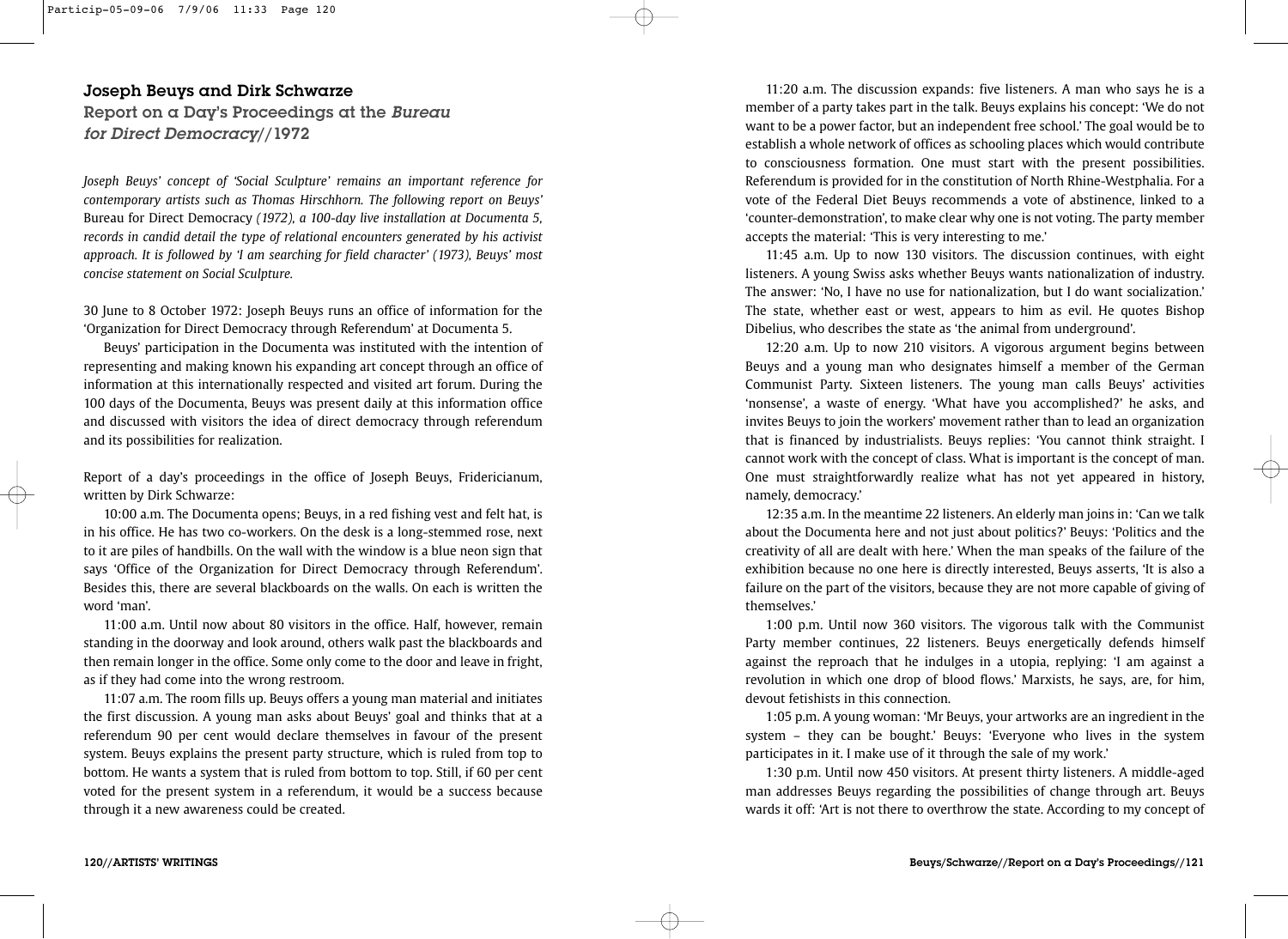art, I want to affect all areas of life. What I practice here is my concept of art.' He admits, 'I believe in man.'

2:00 p.m. Until now 535 visitors. After the distribution of materials a quiet period sets in. Beuys fortifies himself: coffee and yogurt. He explains his models to a young girl: Rudolph Steiner, Schiller, and Jean Paul.

2:30 p.m. A young man: 'I don't see the connection between your theories and your felt objects.' Beuys: 'Many have seen only my objects, but not my concepts, which belong to them.'

3:00 p.m. Until now 560 visitors. A young girl comes to Beuys and asks: 'Is this art?' Answer: 'A special type of art. One can think with it, think with it.'

4:05 p.m. Until now 625 visitors. Two Italians want to know whether Beuys could be called a non-violent anarchist. Beuys says 'yes.'

4:15 p.m. The office fills up again. A teacher asks: 'Whom do you represent? Democracy, what does that mean? What models do you have?' Beuys: 'I have no historical model apart from reality and want to better these realities for the well-being of all.' An argument starts over whether direct or only representative government is possible.

4:30 p.m. Until now 670 visitors. At present twenty listeners. An elderly man: 'One is entertained too little here, there is so much at the Documenta that is boring. Documenta is still too elite.' Beuys: 'Art is experiencing a crisis. All fields are in a state of crisis.'

4:40 p.m. A young man: 'You are a big earner on the German art market. What do you do with the money?' Beuys: 'The money goes into this organization.'

4:45 p.m. Eighteen listeners. Beuys suggests to a teacher that he resign his civil service status; a lively discussion beings. The teacher argues that only Beuys could accomplish such a thing, because he is a famous artist. The teacher: 'My situation is fairly bad. It's easy for you to stand there with your moral declarations.'

5:15 p.m. Until now 720 visitors. After a discussion of the role of the art market as a middle market, another quiet period. The sale of the bags with the schematic representation of 'direct democracy' is flourishing. For the first time today a visitor asks for Beuys' autograph on the bag.

6:00 p.m. Visitors slacken noticeably. Until now about 780 visitors.

7:40 p.m. A total of 811 visitors, of which 35 asked questions or discussed. 8:00 p.m. Beuys' office closes.

*Question* To what extent do you believe an exhibition can be the most suitable forum for passing on to the public the impulses which you hope to attain? *Beuys* The place is relatively unimportant. I have thought this over for a long **Beuys, in a red fishing vest and felt hat, is in his office. He has two co-workers. On the desk is a long-stemmed rose, next to it are piles of handbills. On the wall with the window is a blue neon sign that says 'Office of the Organization for Direct Democracy through Referendum'. Besides this, there are several blackboards on the walls. On each is written the word 'man'.**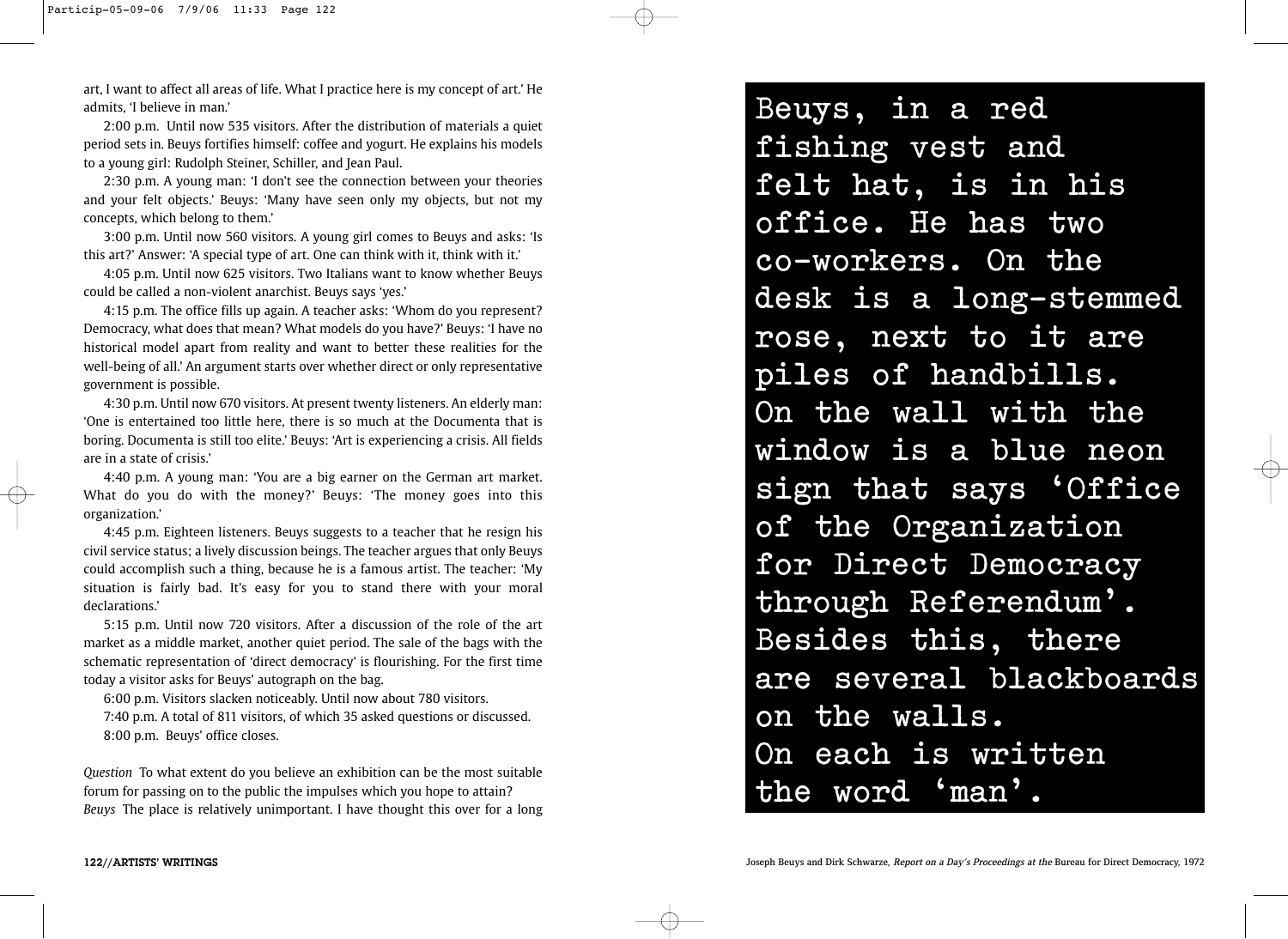time. For example, I have the office here; it is a copy of my office in Düsseldorf, which gives onto the street. This is so that people can come in right off the street. It looks exactly like our office, exactly. And there anyone can come in. I have thought about which is more effective: if I remain in Düsseldorf or if I climb onto this platform and reach men here. I came very simply to the conclusion that it is vacation time now in Düsseldorf; there we would have perhaps one visitor a day, and here we can reach more people. Here I can reach people from all over the world. Here I can establish international contacts. This is very important.

*Question* Do you see yourself as an individualist and do you see your office here as an isolated department?

*Beuys* No, in no way. I do not see myself as being isolated here. I have all kinds of possibilities here. I can speak freely with everyone. No one has prevented me yet. Whether someone will try to in the future, that we will find out. (Laughing) Yes, that we will find out, won't we?

*Question* You have set up your office here at the fifth Documenta, and with it you pursue not only political intentions but also artistic ones …

*Beuys* Because real future political intentions must be artistic. This means that they must originate from human creativity, from the individual freedom of man. For this reason here I deal mostly with the problem of education, with the pedagogical aspect. This is a model of freedom, a revolutionary model of freedom. It begins with human thought and with the education of man in this area of freedom. And there must also be free press, free television, and so on, independent of state influence. Just as there must be an educational system independent of state influence. From this I attempt to develop a revolutionary model which formulates the basic democratic order as people would like it, according to the will of the people, for we want a democracy. It is part of the fundamental law: all state power comes from the people.

The area of freedom – not a free area – I want to emphasize this, because they are always being interchanged; people say Beuys wants a free area. I do not want a free area, an extra area, but I want an area of freedom that will become known as the place where revolution originates, changed by stepping through the basic democratic structure and then restructuring the economy in such a way that it would serve the needs of man and not merely the needs of a minority for their own profit. That is the connection. And that I understand as art.

Joseph Beuys/Dirk Schwarze, report on a day's proceedings at the Informationsbüros der Organisation für direkte Demokratie durch Volksabstimmung, Documenta 5 (Kassel, 1972); translated in Adriani Götz, et al., *Joseph Beuys: Life and Work* (New York: Barron's, 1979) 244–9.

## Joseph Beuys

I Am Searching for Field Character//1973

Only on condition of a radical widening of definition will it be possible for art and activities related to art to provide evidence that art is now the only evolutionaryrevolutionary power. Only art is capable of dismantling the repressive effects of a senile social system that continues to totter along the deathline: to dismantle in order to build A SOCIAL ORGANISM AS A WORK OF ART.

This most modern art discipline – Social Sculpture/Social Architecture – will only reach fruition when every living person becomes a creator, a sculptor or architect of the social organism. Only then would the insistence on participation of the action art of Fluxus and Happening be fulfilled; only then would democracy be fully realized. Only a conception of art revolutionized to this degree can turn into a politically productive force, coursing through each person and shaping history,

But all this, and much that is as yet unexplored, has first to form part of our consciousness: insight is needed into objective connections. We must probe (theory of knowledge) the moment of origin of free individual productive potency (creativity). We then reach the threshold where the human being experiences himself primarily as a spiritual being, where his supreme achievements (work of art), his active thinking, his active feeling, his active will, and their higher forms, can be apprehended as sculptural generative means, corresponding to the exploded concepts of sculpture divided into its elements – indefinite – movement – definite (see theory of sculpture), and are then recognized as flowing in the direction that is shaping the content of the world right through into the future.

This is the concept of art that carries within itself not only the revolutionizing of the historic bourgeois concept of knowledge (materialism, positivism), but also of religious activity.

EVERY HUMAN BEING IS AN ARTIST who – from his state of freedom – the position of freedom that he experiences at first hand – learns to determine the other positions in the TOTAL ARTWORK OF THE FUTURE SOCIAL ORDER. Selfdetermination and participation in the cultural sphere (freedom); in the structuring of laws (democracy); and in the sphere of economics (socialism). Selfadministration and decentralization (threefold structure) occurs: FREE DEMOCRATIC SOCIALISM.

## THE FIFTH INTERNATIONAL is born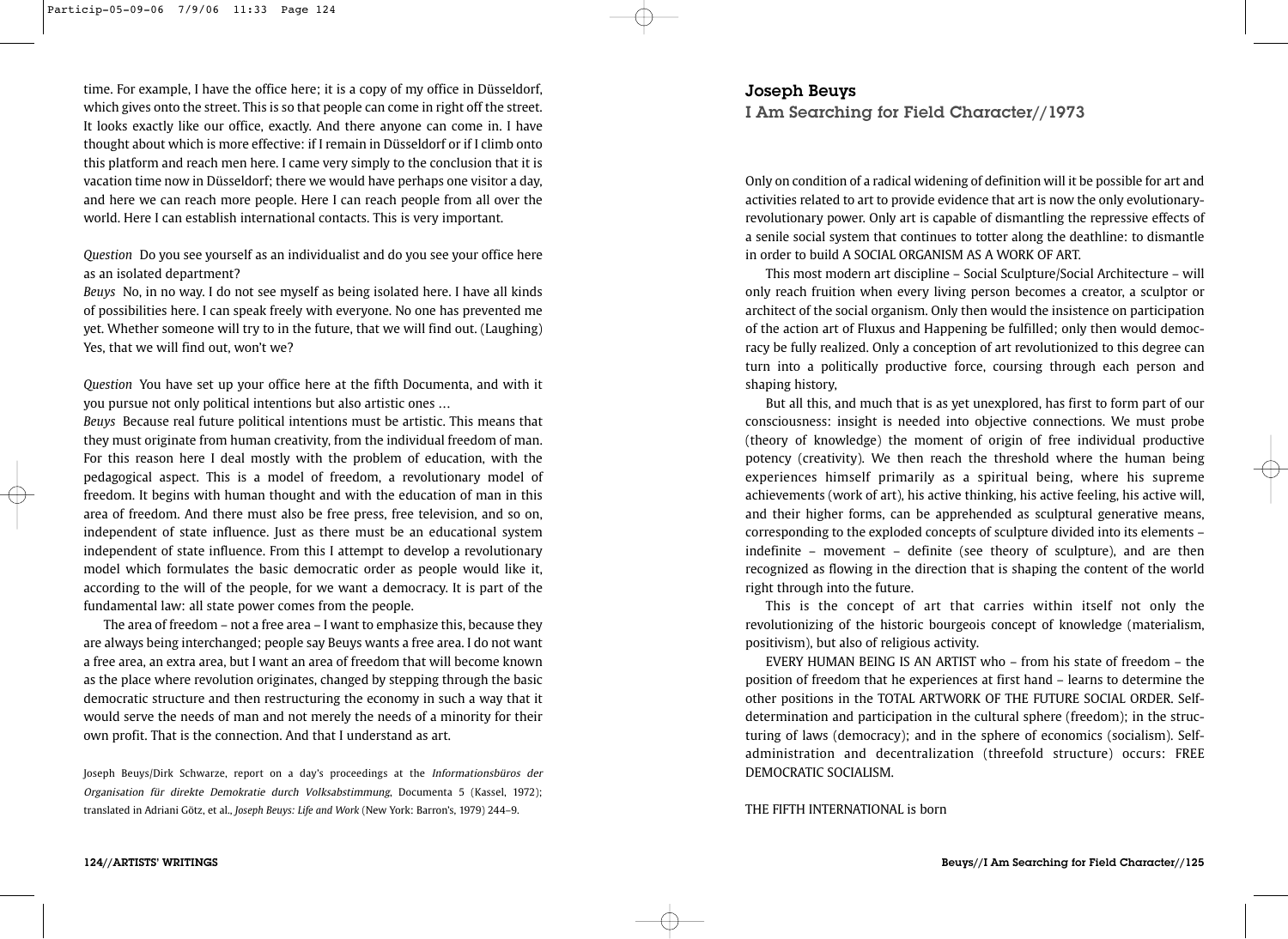Communication occurs in reciprocity: it must never be a one-way flow from the teacher to the taught. The teacher takes equally from the taught. So oscillates – at all times and everywhere, in any conceivable internal and external circumstance, between all degrees of ability, in the work place, institutions, the street, work circles, research groups, schools – the master/pupil, transmitter/receiver, relationship. The ways of achieving this are manifold, corresponding to the varying gifts of individuals and groups. THE ORGANIZATION FOR DIRECT DEMOCRACY THROUGH REFERENDUM is one such group. It seeks to launch many similar work groups or information centres, and strives towards worldwide cooperation.

Joseph Beuys, 'I am Searching for Field Character' (1973), in Carin Kuoni, ed., *Energy Plan for the Western Man: Joseph Beuys in America* (New York: Four Walls Eight Windows, 1990) 21–3.

Collective Actions

Ten Appearances//1981

*The five-person Collective Actions group, working in Moscow from the mid-1970s to the mid-1980s, represent a particularly poetic and cerebral approach to participation.* Ten Appearances *is typical of their work in taking place in fields outside the city, with a small number of participants who took an active part in the action and then contributed to its analysis. These gestures differ from Western equivalents of this period in being preoccupied with art's internal reception and circulation, rather than in its relationship to social institutions.*

In the middle of a large, snowed-over field surrounded by a forest, together with the action's organizers strode ten participants, knowing neither the name of that in which they were about to participate, nor what was to happen.

Ten spools on vertical nails were affixed to a board (60 x 90 cm) which was laid upon the snow. Each of the spools was wound with two to three hundred metres of strong, white thread. Each of the participants was required to take the end of a thread from one of the spools and, unravelling the thread from the spool, move in a straight line into the forest surrounding the field. Thus the ten participants were to have dispersed from the centre of the field in the following directions:



The participants were instructed to move in a straight line as far as the forest and then, entering the forest, to continue on into the depths of the forest for about another fifty to one hundred metres, or to the point where the field could no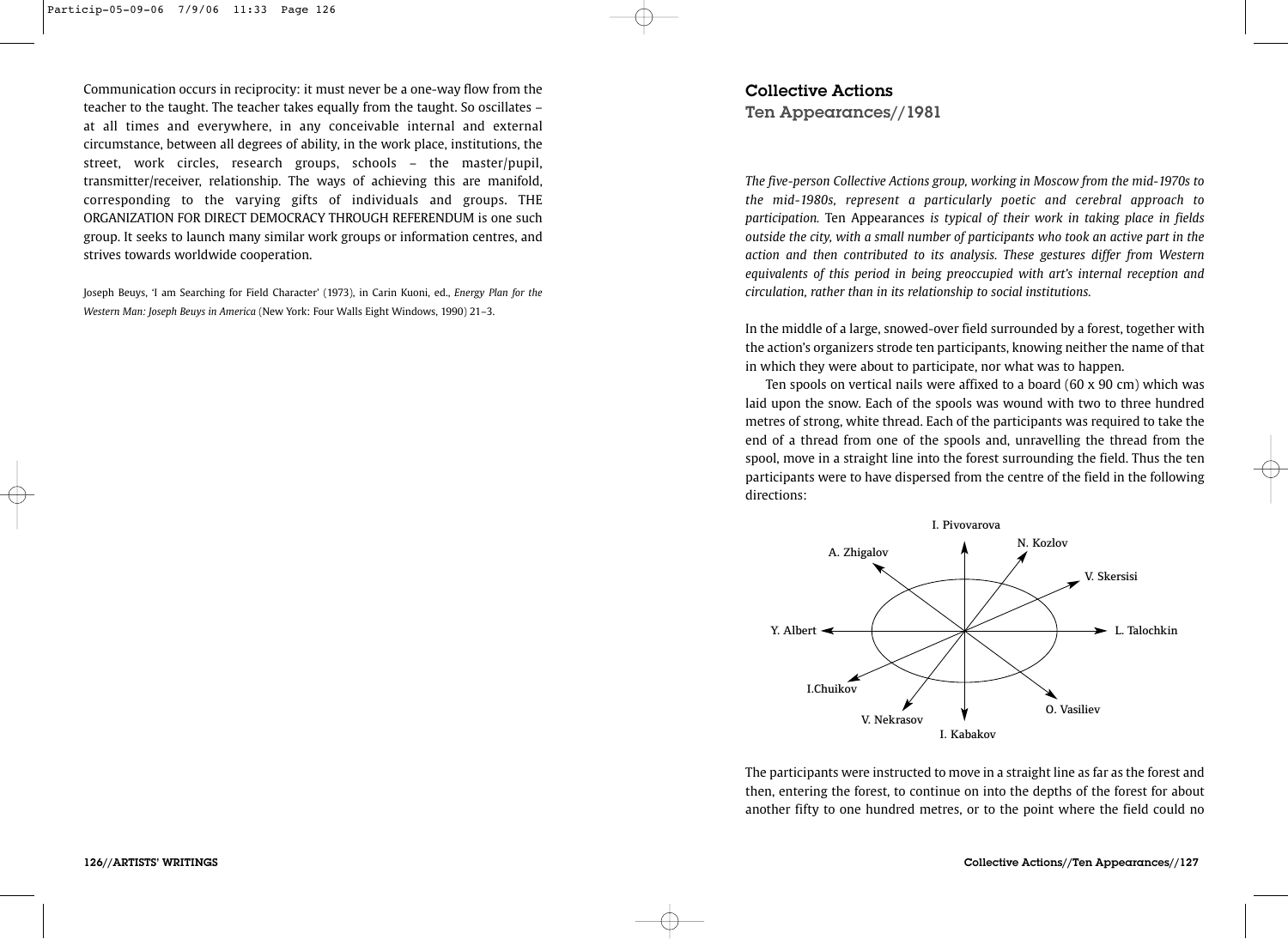longer be seen. Each of the participants travelled three to four hundred metres. Walking in the field and forest entailed a considerable physical effort, as the snow ranged from half a metre to a metre in depth. Having completed his trek, each participant (also according to prior instructions) was to pull to himself the other end of the thread (which was not attached to the spool), to which a piece of paper with factographic text (the last names of the organizers, time and place of the action) was affixed.

In so far as no further instructions had been given, each participant, having extracted his factography, was left to his own discretion as to further action; they could return to the field's centre, where the organizers remained, or, not returning, leave this place behind, moving on further through the forest.

Eight participants came back to the centre of the field within an hour; moreover, seven of them returned along their own paths, and one (N. Kozlov) along a neighbour's path. Two participants – V. Nekrasov and A. Zhigalov – did not return.

The returning participants received photographs (30 x 40 cm), glued to cardboard, from the organizers. Each photograph depicted the portion of the forest into which the participant receiving that photo had walked at the beginning of the action, and the scarcely distinguishable figure of a man emerging from the forest. The photographs were outfitted with label/signatures upon which were written the last names of the action's authors, the action's name *Ten Appearances*, and the event 'represented' in the photograph; for example, 'The appearance of I. Chuikov on the first of February, 1981', and so on. These photographs were taken within the week before the action: the action's organizers photographed in a 'zone of indifferentiation' in the very same directions in which the participants had been directed and from whence they had returned.

Thus the name of the action and its full significance became clear to the participants only at the moment when they received the photographs, and not when they pulled the factographic documents, which signified only the completion of the first stage of the action – the distancing of the participants into portions of the forest visually isolated one from another (at the terminal points of their paths out from the centre of the field, in the depths of the forest, the participants could not see each other, as the interstices between these points measured no less than four hundred metres). During the action, photographs were taken of the actual appearances from the forest. These photographs could be distinguished from those handed to the participants at the conclusion of the action by the differing conditions of the forest (snow which had covered the branches of the trees a week before the action had melted away), and by the absence of the quotation marks, which on the first photographs had been placed

around the names of the events depicted on them, i.e., in the given circumstances the simple appearance of I. Chuikov, I. Kabakov, I. Pivovarova and so on. The figures of the participants emerging from the forest were practically indistinguishable from the figures in the first 'metaphorical' photographs, owing to the fact that they were taken from equal distances (in the 'zone of indifferentiation'). The function of these 'metaphorical' photographs was, in the case of the participants' return, to indicate only the fact of their return (which was utterly volitional, as no instruction to return had been given), without adding any supplementary meaning to their prior acts of walking off and dispersing into the depths of the forest. At the same time these 'metaphorical' photographs were signs of time extrademonstrational (for the participants) to the event and were included in the structure of the action and served as its 'empty act'. In other words, they were signs of the time between the 'end' of the action and the moment when they were handed the photographs indicating their appearance (or return) from the forest, which the participants did not recognize and could not have recognized as the signified and culminating event in the structure of the action.

The fact that of the ten possible appearances only eight, and not all ten, came to pass, represents in our view not a failing of the action but, on the contrary, underscores the realization of zones of psychic experience of the action as aesthetically sufficient on the plane of the demonstrational field of the action as a whole. This is to say that the planned appearance in reality turned out to lie entirely in the extrademonstrational time of the event – the participant appeared from a non-artistic, non-artificially-constructed space.

Collective Actions (Andrei Monastyrsky, Georgii Kizevalter, Sergei Romashko, Nikita Alekseev, Igor Makarevich, Elena Elagina, Nikolai Panitkov), *Ten Appearances* ('Kievi-Gorky', Savel, Moscow Province, February 1981); translated in David A. Ross, et al., eds, *Between Spring and Summer – Soviet Conceptual Art in the Era of Late Communism* (Boston: Institute of Contemporary Art/Cambridge, Massachusetts: The MIT Press, 1990) 157–8.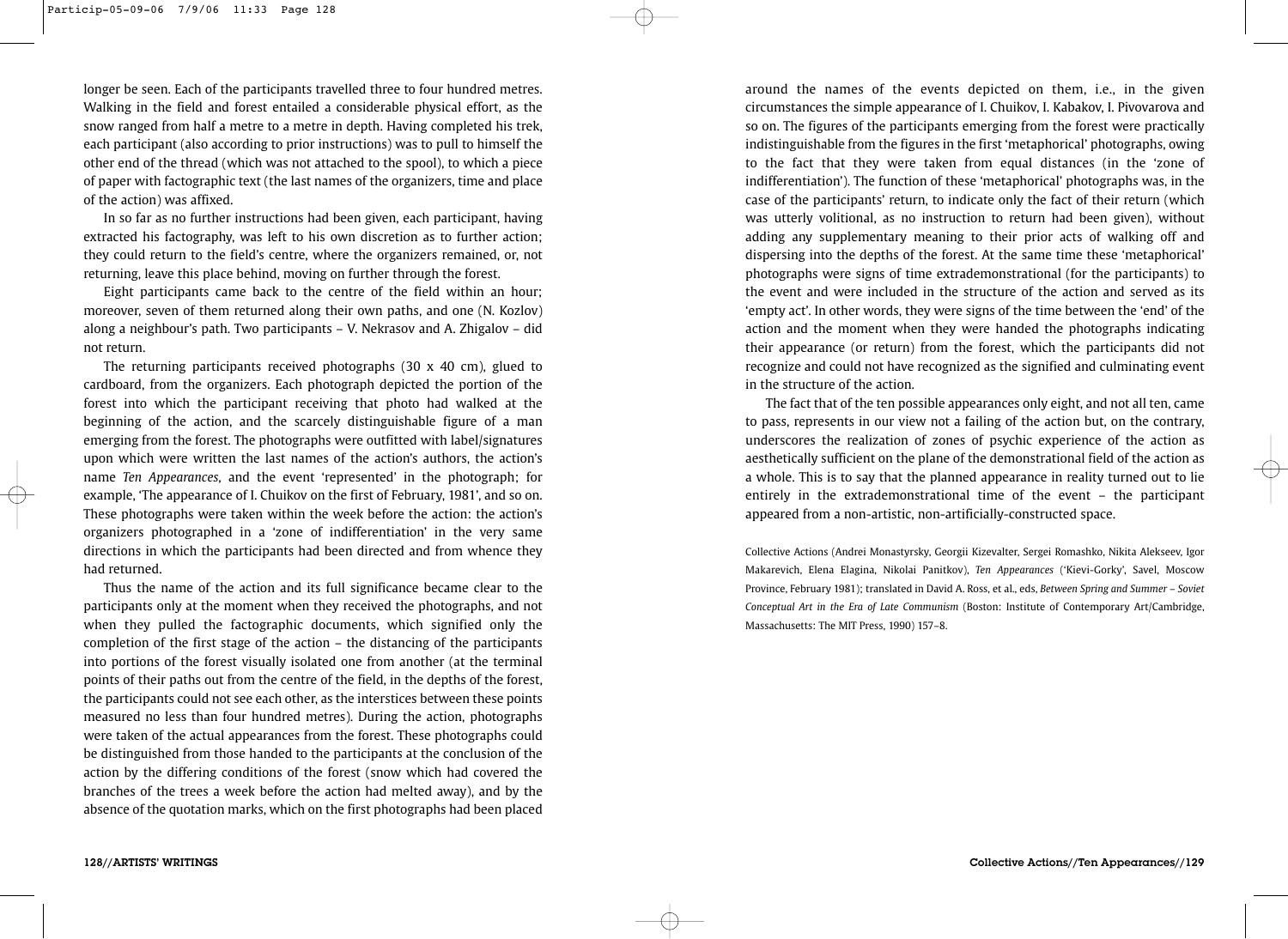## Adrian Piper

Notes on Funk, I–II//1985/83

*Adrian Piper's* Funk Lessons *(1982–84), were a series of participatory social events in which the artist taught white participants about black funk music and how to dance to it. Her four essays entitled 'Notes on Funk' present a thoughtful analysis of her intentions, experiences and of feedback from her collaborators.* 

### **Notes on Funk I**

From 1982 to 1984, I staged collaborative performances with large or small groups of people, entitled *Funk Lessons.* The first word in the title refers to a certain branch of black popular music and dance known as 'funk' (in contrast, for example, to 'punk', 'rap' or 'rock'). Its recent ancestor is called 'rhythm and blues' or 'soul', and it has been developing as a distinctive cultural idiom, within black culture since the early 1970s. Funk constitutes a language of interpersonal communication and collective self-expression that has its origins in African tribal music and dance and is the result of the increasing interest of contemporary black musicians and the populace in those sources elicited by the civil rights movement of the 1960s and early 1970s (African tribal drumming by slaves was banned in the United States during the nineteenth century, so it makes sense to describe this increasing interest as a 'rediscovery').

This medium of expression has been largely inaccessible to white culture, in part because of the different roles of social dance in white as opposed to black culture. For example, whereas social dance in white culture is often viewed in terms of achievement, social grace or competence, or spectator-oriented entertainment, it is a collective and participatory means of self-transcendence and social union in black culture along many dimensions, and so is often much more fully integrated into daily life. Thus it is based on a system of symbols, cultural meanings, attitudes and patterns of movement that one must directly experience in order to understand fully. This is particularly true in funk, where the concern is not how spectacular anyone looks but rather how completely everyone participates in a collectively shared, enjoyable experience.

My immediate aim in staging the large-scale performance (preferably with sixty people or more) was to enable everyone present to

GET DOWN AND PARTY. TOGETHER.

This helps explain the second word in the title, that is, 'Lessons'. I began by introducing some of the basic dance movements to the audience, and discussing their cultural and historical background, meanings, and the roles they play in

black culture. This first part of the performance included demonstrating some basic moves and then, with the audience, rehearsing, internalizing, re-rehearsing, and improvising on them. The aim was to transmit and share a physical language that everyone was then empowered to use. By breaking down the basic movements into their essentials, these apparently difficult or complex patterns became easily accessible to everyone. Needless to say, no prior training in or acquaintance with dance was necessary. Because both repetition and individual self-expression are both important aspects of this kind of dance, it was only a matter of a relatively short time before these patterns became second nature. However, sometimes this worked more successfully than others, depending on the environment and the number and composition of the audience-participants. (See my videotape, *Funk Lessons with Adrian Piper*, produced by Sam Samore and distributed by The Kitchen, for a record of one of the more successful performances.) Also, the large-scale performance compressed a series of lessons that might normally extend over a period of weeks or months.

As we explored the experience of the dance more fully, I would gradually introduce and discuss the music (which had, up to this point, functioned primarily as a rhythmic background) and the relation between the dance and the music: Because of the participatory and collective aspects of this medium, it is often much easier to discern the rhythmic and melodic complexities of the music if one is physically equipped to respond to it by dancing. Thus the first part of the performance prepared the audience for the second. Here I concentrated on the structural features that define funk music, and on some of its major themes and subject matter, using representative examples. I would discuss the relation of funk to disco, rap, rock, punk and new wave, and illustrate my points with different selections of each. During this segment, except for brief pauses for questions, dialogue and my (short) commentaries, everyone was refining their individual techniques, that is, they were LISTENING by DANCING. We were all engaged in the pleasurable process of self-transcendence and creative expression within a highly structured and controlled cultural idiom, in a way that attempted to overcome cultural and racial barriers. I hoped that it also overcame some of our culturally and racially influenced biases about what 'High Culture' is or ought to be. Again, this didn't always work out (see 'Notes on Funk III').

The 'Lessons' format during this process became ever more clearly a kind of didactic foil for collaboration: Dialogue quickly replaced pseudo-academic lecture/demonstration, and social union replaced the audience-performer separation. What I purported to 'teach' my audience was revealed to be a kind of fundamental sensory 'knowledge' that everyone has and can use.

The small-scale, usually unannounced and unidentified spontaneous performances consisted in one intensive dialogue or a series of intensive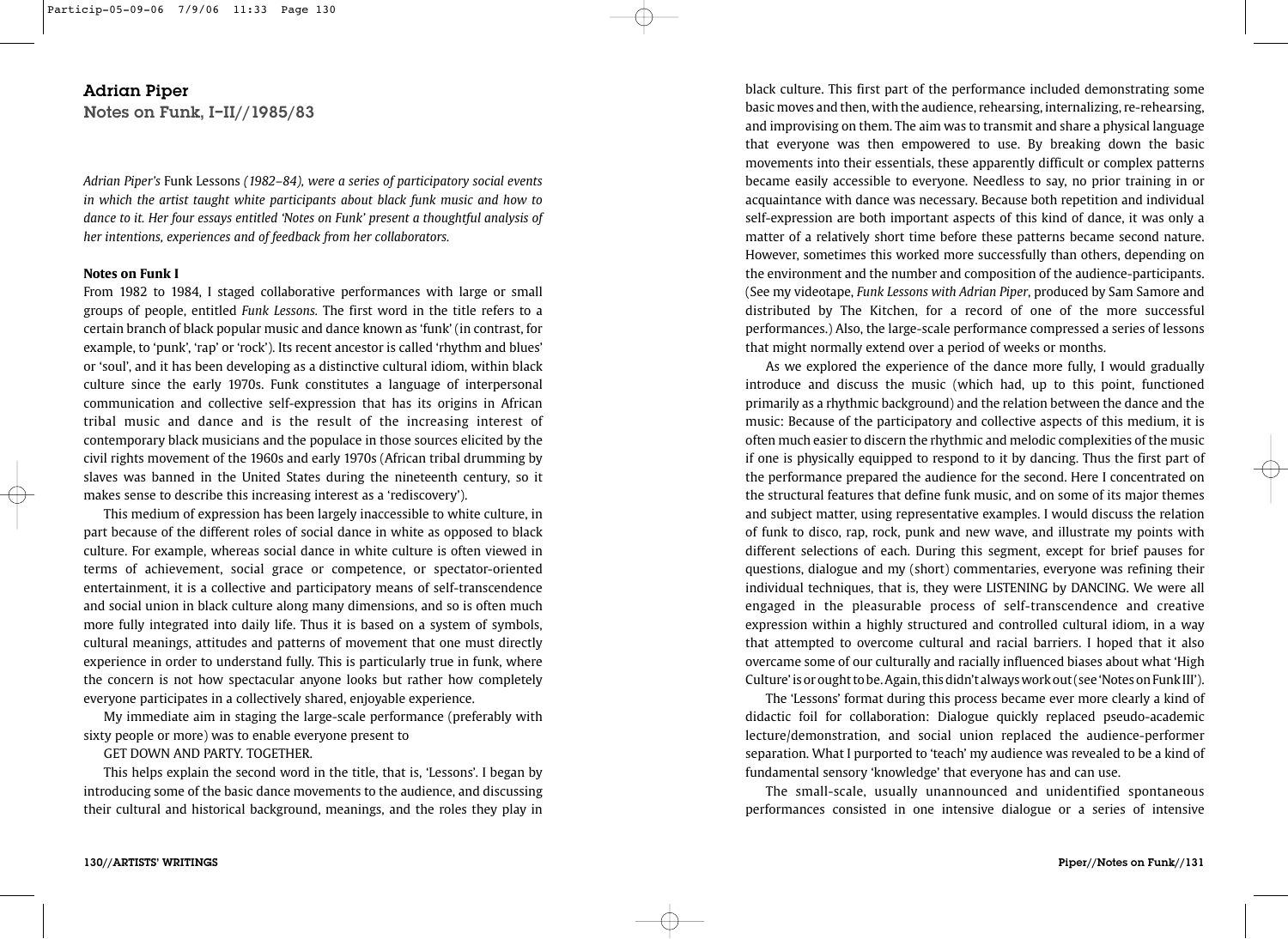

dialogues with anywhere from one to seven other people (more than eight people tend to constitute a party, the interpersonal dynamics of which are very different). I would have people over to dinner, or for a drink, and, as is standard middle-class behaviour, initially select my background music from the Usual Gang of Idiots (Bach, Mozart, Beethoven, Brahms, etc.). I would then interpose some funk and watch people become puzzled, agitated or annoyed, and then I would attempt to initiate systematic discussion of the source of their dismay (in fact these reactions to my unreflective introduction of the music into this social context were what initially alerted me to the need to confront the issues systematically and collaboratively in the performance context). This usually included listening to samples of funk music and analyzing their structures, content and personal connotations for each listener, in a sympathetic and supportive atmosphere. Occasionally, it also included dance lessons of the kind described previously, though this usually worked better with party-size or larger groups.

The intimate scale of the dialogue permitted a more extensive exploration of individual reactions to funk music and dance, which are usually fairly intense and complex. For example, it sometimes elicited anxiety, anger or contempt from middle-class, college-educated whites: anxiety, because its association with black, working-class culture engenders unresolved racist feelings that are then repressed or denied rather than examined; anger; because it is both sexually threatening and culturally intrusive to individuals schooled exclusively in the idiom of the European-descended tradition of classical, folk, and/or popular music; contempt, because it sounds 'mindless' or 'monotonous' to individuals who, through lack of exposure or musicological training, are unable to discern its rhythmic, melodic and topical complexity.

Alternately, funk sometimes elicited condescension or embarrassment from middle-class, college-educated blacks: condescension, because it is perceived as black *popular* culture, that is, relatively unsophisticated or undeveloped by comparison with jazz as black high culture; embarrassment, because funk's explicit and aggressive sexuality and use of Gospel-derived vocal techniques sometimes seem excessive by comparison with the more restrained, subdued, white- or European-influenced middle-class lifestyle. Often this music is also associated with adolescent popularity traumas concerning dancing, dating or sexual competence. These negative associations linger into adulthood and inhibit one's ability even to listen to this genre of music without painful personal feelings.

These and other intense responses were sympathetically confronted, articulated and sometimes exorcised in the course of discussing and listening to the music. The result was often cathartic, therapeutic and intellectually stimulating: to engage consciously with these and related issues can liberate one to listen to and understand this art form of black, working-class culture without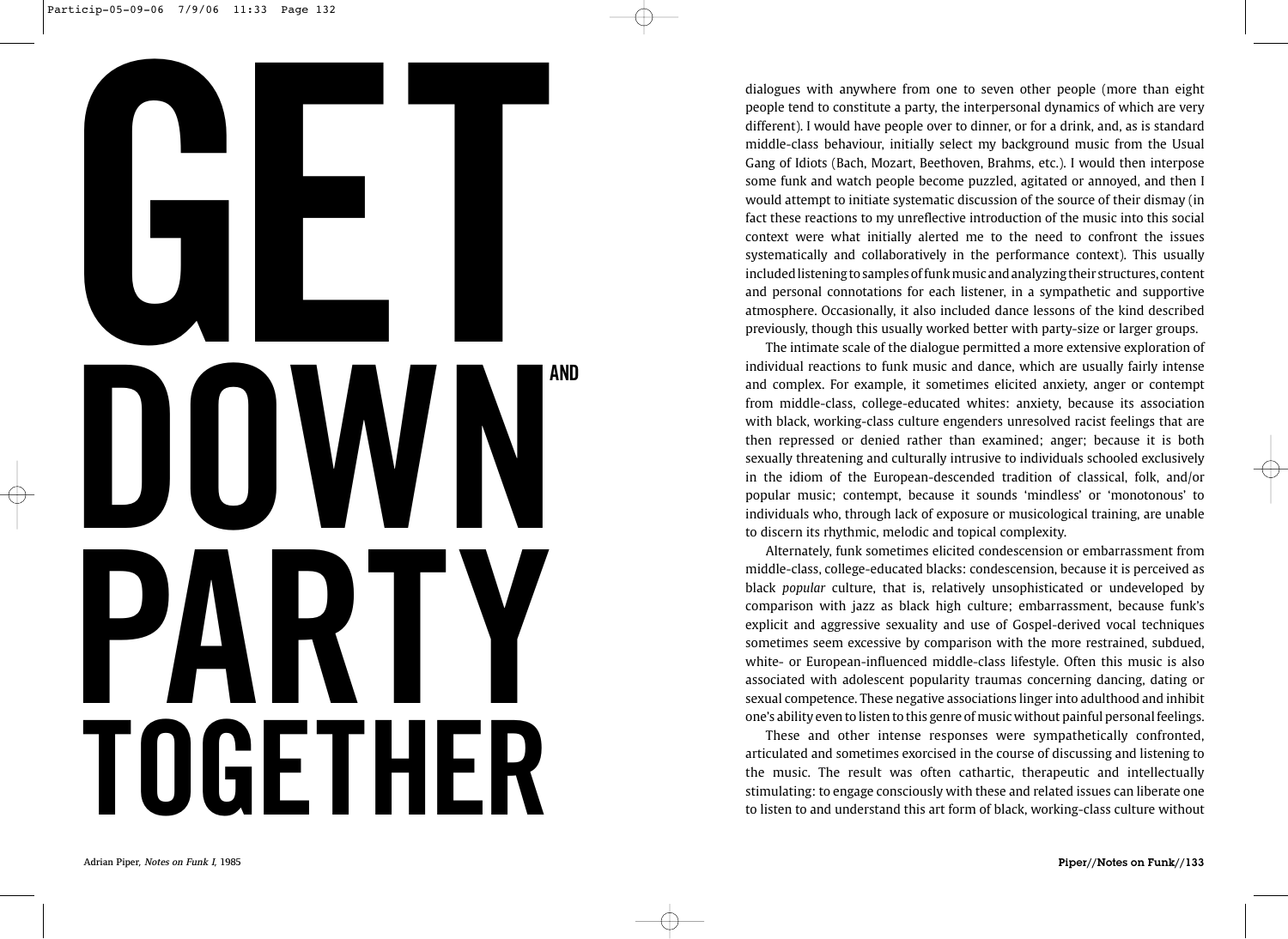fear or shame, and so to gain a deeper understanding of the cultural and political dimensions of one's social identity. What follows are notes I took after having staged the performance at different times. They are the fruit of my dialogues with participants and of my observations of their responses to the performance.

#### **Notes on Funk II**

[...] I suppose that what finally vindicates the performances in my own eyes (as well as the effort to continue engaging with very different kinds of people in doing them) is the undeniable *experience* people seem to get, almost invariably, from participating in them, including me: It just seems to be true that most of my white friends feel less alienated from this aesthetic idiom after having participated in it directly, and discussed their feelings about it in a receptive context, regardless of their reservations about whether what I'm doing is 'art' or not, whether funk deserves the legitimation of 'high culture' or not, and so on. For me what it means is that the experiences of sharing, commonality and selftranscendence turn out to be more intense and significant, in some ways, than the postmodernist categories most of us art-types bring to aesthetic experience. This is important to me because I don't believe those categories should be the sole arbiters of aesthetic evaluation.

But perhaps the real point of it for me has to do with the ways in which it enables me to overcome my own sense of alienation, both from white and black culture. As a Woman of Colour (I think that's the going phrase these days; as my parents often complain, 'What's the matter with 'coloured'? Or 'coloured woman'? That was a good, serviceable, accurate description forty years ago!') who is often put in the moral dilemma of being identified as white and hence subject to the accusation of 'passing', it gives me the chance to affirm and explore the cultural dimensions of my identity as a black in ways that illuminate my personal and political connection to other (more identifiably) black people, and celebrate our common cultural heritage. At the same time, the piece enables me to affirm and utilize the conventions and idioms of communications I've learned in the process of my acculturation into white culture: the analytical mode, the formal and structural analysis, the process of considered and constructive rational dialogue, the pseudo-academic lecture/demonstration/ group participation style, and so on. These modes of fluency reinforce my sense of identification with my audience and ultimately empower all of us to move with greater ease and fluidity from one such mode to another. It also reinforces my sense of optimism that eventually the twain *shall* meet!

Adrian Piper, 'Notes on Funk I (1985)', 'Notes on Funk II' (1983), *Out of Order, Out of Sight, Volume 1: Selected Writings in Meta-Art, 1968–1992* (Cambridge, Massachusetts: The MIT Press, 1996) 195–8; 204.

## Group Material On Democracy//1990

*The US collective Group Material began working in the late 1970s, producing collaborative exhibitions with residents of their neighbourhood in Manhattan. Throughout the 1980s their projects grew more critical of the Republican government, particularly its policy on AIDS. The following text introduces* Democracy*, a conference and installation project they organized at the Dia Arts Foundation, New York, in 1988.*

Participating in the system doesn't mean that we must identify with it, stop criticizing it, or stop improving the little piece of turf on which we operate. – Judge Bruce Wright, Justice, New York State Supreme Court.

Ideally, democracy is a system in which political power rests with the people: all citizens actively participate in the process of self-representation and selfgoverning, an ongoing discussion in which a multitude of diverse voices converge. But in 1987, after almost two terms of the Reagan presidency and with another election year at hand, it was clear that the state of American democracy was in no way ideal. Access to political power was obstructed in complex ways, participation in politics had degenerated into passive and symbolic involvement, and the current of 'official' politics precluded a diversity of viewpoints. When the Dia Art Foundation approached us with the idea of doing a project, it was immediately apparent to us that democracy should serve as the theme.

The subject of democracy not only became our content but influenced our method of working. This theme prompted a greater awareness of our own process. One of the first questions we asked was: 'Why are they asking us?' To us, the Dia Art Foundation signified 'exclusive', 'white', 'esoteric', and 'male', whereas we had always attempted to redefine culture around an opposing set of terms: 'inclusive', 'multicultural', 'nonsexist', and 'socially relevant'. In general, we see ourselves as the outspoken distant relative at the annual reunion who can be counted on to bring up the one subject no one wants to talk about.

The subject that no one in the art world wants to talk about is usually politics. Yet, because every social or cultural relationship is a political one, we regard an understanding of the link between politics and culture as essential. 'Politics' cannot be restricted to those arenas stipulated as such by professional politicians. Indeed, it is fundamental to our methodology to question every aspect of our cultural situation from a political point of view, to ask, 'What politics inform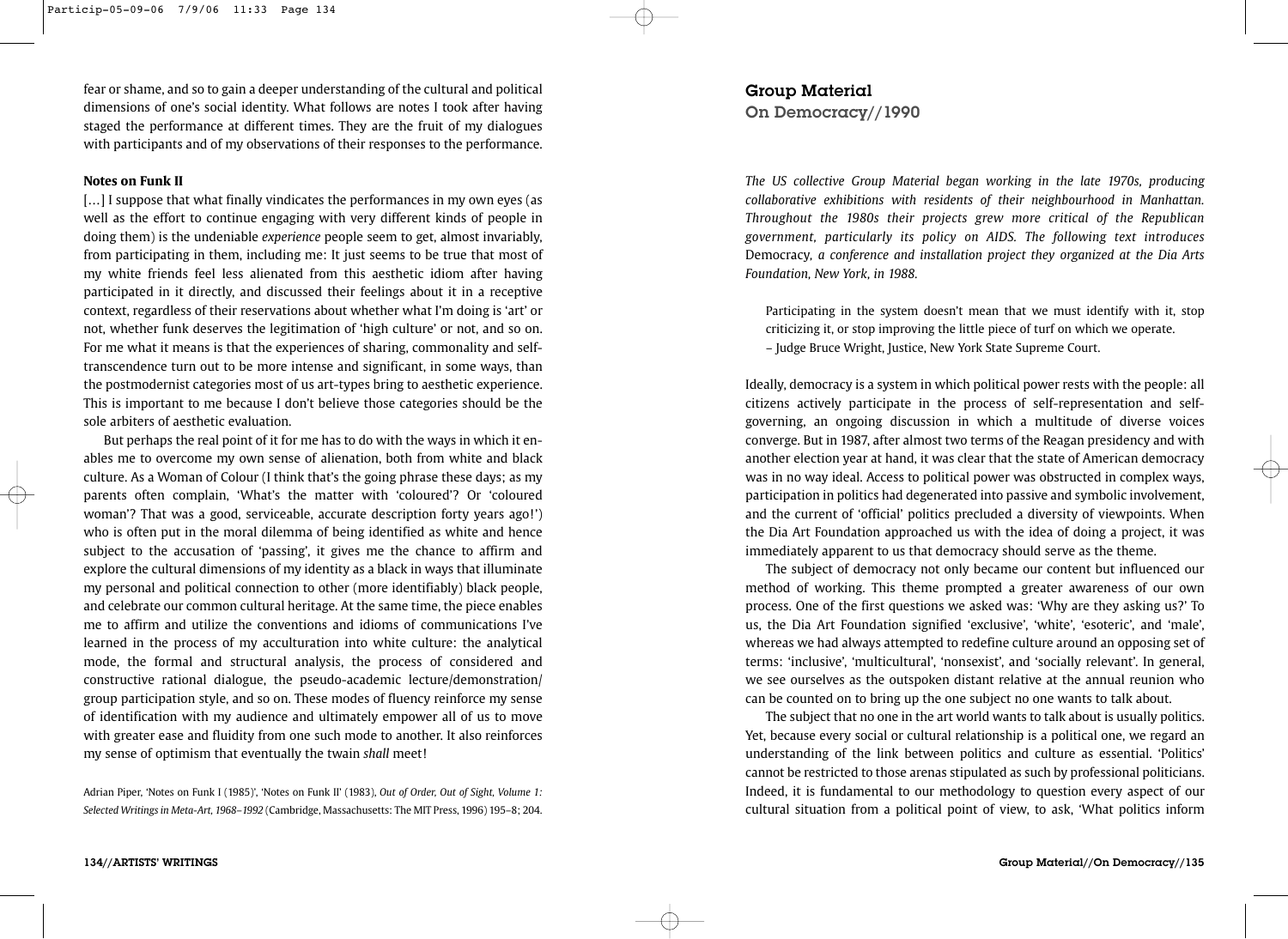accepted understandings of art and culture? Whose interests are served by such cultural conventions? How is culture made, and for whom is it made?'

In conceptualizing this project, therefore, we proposed a structure that differed from the conventional art exhibitions, lectures and panels that Dia had previously sponsored. We identified four significant areas of the crisis in democracy: education, electoral politics, cultural participation and AIDS. For each topic, we collaboratively organized a round table discussion, an exhibition and a town meeting. For each round table we invited individual speakers from diverse professions and perspectives to participate in an informal conversation. These discussions helped us to prepare the installations and provided important information for planning the agendas for the town meetings.

Each of the four exhibitions that we installed at 77 Wooster Street reiterated the interrelatedness of our subjects and the necessity of our collaborative process. Our working method might best be described as painfully democratic: because so much of our process depends on the review, selection and critical juxtaposition of innumerable cultural objects, adhering to a collective process is extremely time-consuming and difficult. However, the shared learning and ideas produce results that are often inaccessible to those who work alone.

Our exhibitions and projects are intended to be forums in which multiple points of view are represented in a variety of styles and methods. We believe, as the feminist writer bell hooks has said, that 'we must focus on a policy of inclusion so as not to mirror oppressive structures'. As a result, each exhibition is a veritable model of democracy. Mirroring the various forms of representation that structure our understanding of culture, our exhibitions bring together socalled fine art with products from supermarkets, mass-cultural artefacts with historical objects, actual documentation with homemade projects. We are not interested in making definitive evaluations or declarative statements, but in creating situations that offer our chosen subject as a complex and open-ended issue. We encourage greater audience participation through interpretation.

One form of participation was the town meeting held for each exhibition. These meetings were well publicized and were open to the public at large. In selecting the town meeting format, we meant not only to allude to the prototypical democratic experience but also to eliminate the demarcation between experts and the public so evident at most public lectures. For the town meetings all audience members were potential participants. Beyond the desire to erode such traditional categories, our expectations for these discussions were somewhat undefined. In the end, each town meeting had a life of its own, determined not only by the moderator, but by who was in the audience and who among them had the courage to speak up. Much of the public discussion built on issues raised in the round table meetings, and it was gratifying to hear different

people discussing their relation to those issues.

The final part of 'Democracy', and perhaps the most important, is this book. Through this book we tried to encapsulate many of the ideas that went into and came out of the Democracy Project in order to make them available to a far wider public than could attend the events. We organized this publication very much as we organize our exhibitions, bringing together a variety of voices and points of view to address the issues. In this case, we hope that the results provide a strong analysis of the current situation of democracy in America and suggest possible means for responding to its challenges. […]

Group Material (Doug Ashford, Julie Ault, Felix Gonzalez-Torres), *Democracy: A Project by Group Material* (Seattle: Bay Press, 1990) 1–3.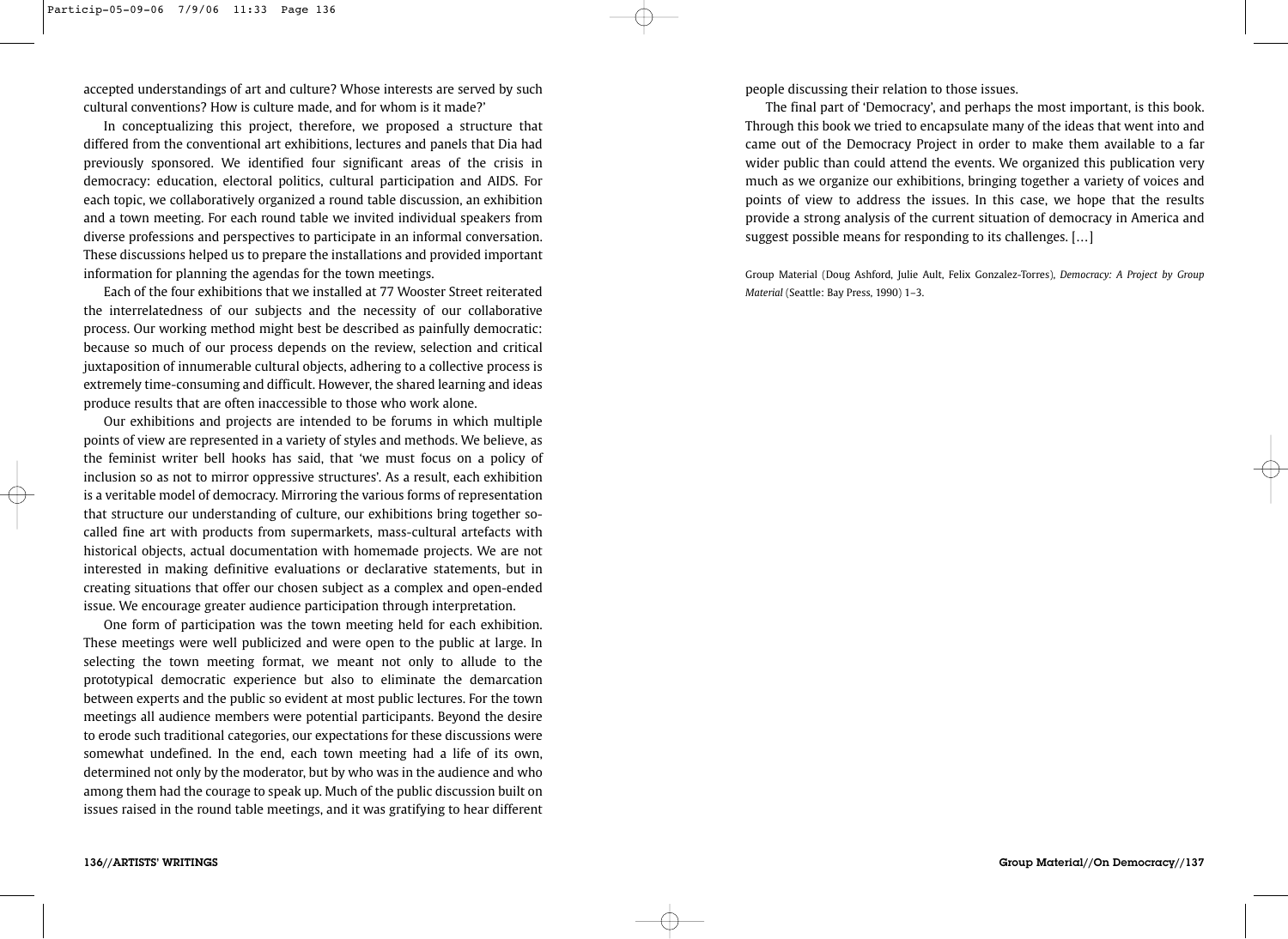# Eda Cufer Transnacionala/A Journey from the East to the West//1996

*The five-man Slovenian collective IRWIN are arguably the relational artists* par excellence *of Eastern Europe. Their live installation* NSK Embassy Moscow *(1992) addressed social and political relations in the post-Communist period, and the construction of Eastern European identity. The following text by their frequent collaborator, the artist Eda Cufer, is typical of their approach: a wry selfinterrogation and poignant analysis of the limitations of a discussion-based road trip across the US, which the group undertook in 1996.*

How to conceptualize *post festum*, an artistic event which, as such, took place within individual and collective thought, in a flow of thoughts and emotions largely determined by the very corporeity and directness of events, vanishing in time as the journey progressed from mile to mile, from city to city, from meeting to meeting?

The non-differentiated, subjective material of *Transnacionala* which the journey's participants brought home from this experience is a kind of amalgam of images, impressions, memories and realizations. The banalities of everyday life, which range from sleeping, eating, the cleaning of the crowded living environment and self, to psychological tensions and attempts to relax – all intertwine with more sublime impressions of unforgettable landscapes, wide expanses and people; with reflections physically linked to these different banal or exhaled states; with memories of conversations and memories of towns and the atmospheres in which they took place; as well as with tentative syntheses occasioned by thought-shifts between different time-space and existential zones – between America, Europe and the world, between memories of local life situations in Ljubljana, Moscow, New York and Chicago – all caught up in the dull gaze and the monotonous image that defined, for hours and hours, the content and basic situation of the motor homes.

Although it is difficult to part from this non-differentiated image, impression and experience of *Transnacionala*, the three months that have elapsed since the project ended in Seattle on 28 July 1996 provide a sufficient time-distance to produce at least a rough reckoning of what the direct experience of the project signifies, in respect to its initial conceptual points of departure.

One of these fundamental points, which specifically enabled the later physical and metaphysical framework of the journey, was the positive experience of the *Apt Art* project, more precisely, the *NSK Embassy Moscow*

project which took place in 1993. The primary motive for *Transnacionala* was to organize an international art project to take place outside the established international institutional networks, without intermediaries, without a curatorformulated concept, and without any direct responsibility towards its sponsors. In short, to organize a project as a direct network of individuals brought together by a common interest in particularly open aesthetic, ethical, social and political questions, all of whom would travel together for one month, exchange views, opinions and impressions, meet new people in their local environments, and try to expand the network based on the topicality of questions posed – spontaneously and without any predetermined, centralized aesthetic, ideological or political objective.

The second methodological point of departure, also based on the positive experience of Moscow in 1992, was to create conditions for a kind of experimental existential situation. Like the one-month stay in an apartment at 12 Leninsky Prospekt, Moscow, in 1992, the one-month cohabitation of ten individuals in two motor homes, in barely ten square metres of physical space, also should have enabled a questioning of the myth of the public and intimate aspects of artist and art – that is, of the split forming the basis of the system of representation.

The next research-oriented point of departure was to analyse the problems of the global art system; the system of values, of existential, linguistic and market models contained therein. The aesthetic and ethical point of departure was the very implementation of the project itself – an attempt to establish a complex personal and group experience, the creation of a time-space module living within the multitudes of linguistically indefinable connections.

On the surface, the *Transnacionala* project may seem yet another attempt to establish or reaffirm the myth of communication. Its mission could be defined as an attempt to bridge personal, cultural, ideological, political, racial and other differences. It was in this positive, optimistic spirit that the first letters to prospective participants and hosts were composed, and quite frequently such an agit-prop discourse was also used in the process of establishing communication with the public in the five US cities we visited. It's more difficult, however, to define how and with what complications this communication really took place. The success of communication by individuals largely coming from spaces and times separate, as to both culture and experience, depends primarily on the skill of the individuals and groups wishing to communicate – their skill at playing a role within the structure of the dialogue. In the context of contemporary art and theory, the role of the engineers of such a communication structure is largely played by various international institutions, intermediaries who have successfully maintained, for the entire century, the illusion that despite cultural,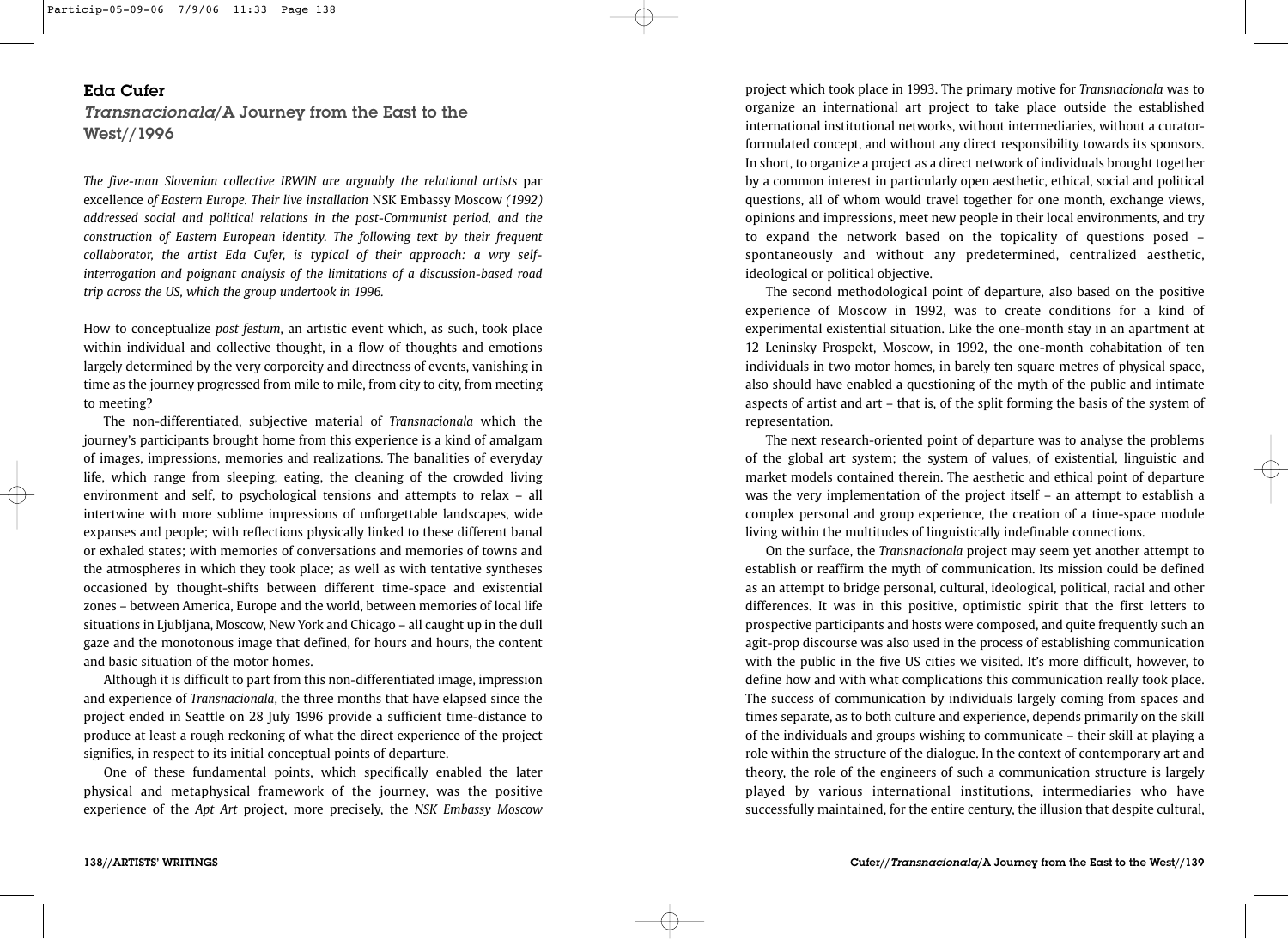political, economic and individual differences the contemporary art community speaks the same language. Since the collapse in the seventies of what could be termed the option of the left, an option which determined the system of values and the consistency of language on which the above illusion was based, this institutionalized communication framework has been showing its cracks and fissures. It has shown itself inadequate, yet at the same time it remains the only model linking separate individuals and groups. It protects them from sinking back into more or less primitive national and local communities.

By trying to circumvent the institutional framework, and to ignore the potential of skilful professionals who would inevitably try to place the event within an established context of reception, the *Transnacionala* project deliberately provoked what could be called a communication noise. It placed the event in a certain margin – a margin that was constantly bringing up questions about the point of the participants' own activity, about what makes the project different from a tourist trip abusing art as an excuse for stealing national and international funds in the interest of structuring pleasure, as well as various selfaccusatory images in which the participants saw themselves as a bunch of demoralized, neurotic individuals in pursuit of some abstract private utopias, non-existent relations, and deficiencies that cannot be compensated for. These feelings gradually took on the status of a unique experience, of a state we had deliberately provoked. They became the subject and theme of the journey.

The problem of the structure and dominion of the public is specifically that power which decides whether a particular individual or collective art production is a real part of the public exchange of values – or merely what could be termed the hyper-production of an alienated subject, to be stuck in the cellar or attic of a private house, in the inventory of a bankrupt gallery, in a collection that has lost its value overnight, or in some other of history's many dumping grounds.

In view of the prevailing East European provenance of the artists who had embarked on the adventure of discovering America – the central myth of the West – we repeatedly posed a basic question to the American public present at our public events: what does the American cultural public understand by the notions of the East – of Eastern art, of Eastern societies? What already exists in the minds of our interlocutors? On the other hand, we were faced with the question of how to present our real historical, existential and aesthetic experience in such a way as to transcend the cultural, ideological and political headlines linked to the collapse of the Eastern political systems and the wars in ex-Yugoslavia and the ex-Soviet Union. How to define historical, cultural and existential differences in the context of global, transnational capitalism? And finally, how to transcend sociological discourse and establish conditions for aesthetic discourse? Communicating and associating with various American art

and intellectual communities revealed a certain similarity between the psychological relation or attitude – even frustration – of various American minority groups (national, cultural, racial, sexual, religious, ideological) towards the activity of central social institutions, and the frustration of East European cultures in relation to their economically stronger West European and North American counterparts. In other words, the relation of the margin to the centre.

When mentioning this psychological relationship or attitude, or simply frustration, towards the constant of the world order as a point of potential identification within the context of difference, I have in mind primarily the semi-conscious, ambivalent and non-structured nature of the languages used in the structure of public dialogue in connection with this question. Who are we, whom and what do we represent? Who am I, whom and what do I represent? Being the *fil rouge* of private conversations among the participants in the trip, this question was gradually gaining in importance, giving the project a kind of ontological stamp precisely because of its ambivalence and insolubility, which grew with time. None of the so-called East European artists identified themselves with the East in the sense of representing its political or even cultural, messianic role. Our common attitude to this question could be defined as an attempt to take a different view, to formulate a different question: 'How does the East see itself from the outside, from the point of view of another continent, and what consumed its role and place in the structure of the global world order?' What remains of ourselves and our conceptual and aesthetic points of departure, once we are transposed into a foreign cultural and historical context? Who are we by ourselves? Can art really conceptualize and interpret itself through itself? From where do form and content derive? Does autonomy – freedom of art and the individual – exist? If it does, on what values it is based? These seemingly clear, even worn-out and abused questions, brought about numerous conflicts, deadlocked discussions, retreats into silence and reflection, depressions, exalted visions of solutions, utopian impulses, feelings of absurdity, emptiness and exposure to the mechanisms of life, which in the desert between Chicago and San Francisco looked wonderful, yet totally incomprehensible and indifferent to the symbolical and value games playing themselves out in our mental spaces. In the middle of the desert, where all points of the universe seem equally close to, and equally distant from, man as its centre, we were discovering that as East European artists we were not defined so much by the form and content of our mental spaces as by their symbolical exchange value. The previously mentioned frustration of Eastern cultures and societies vis à vis Western ones, which grew even bigger after the collapse of socialism, is manifest in the field of art primarily as the problem of the non-existence of a system of contemporary art in the territory of the East – that is, of a system of symbolic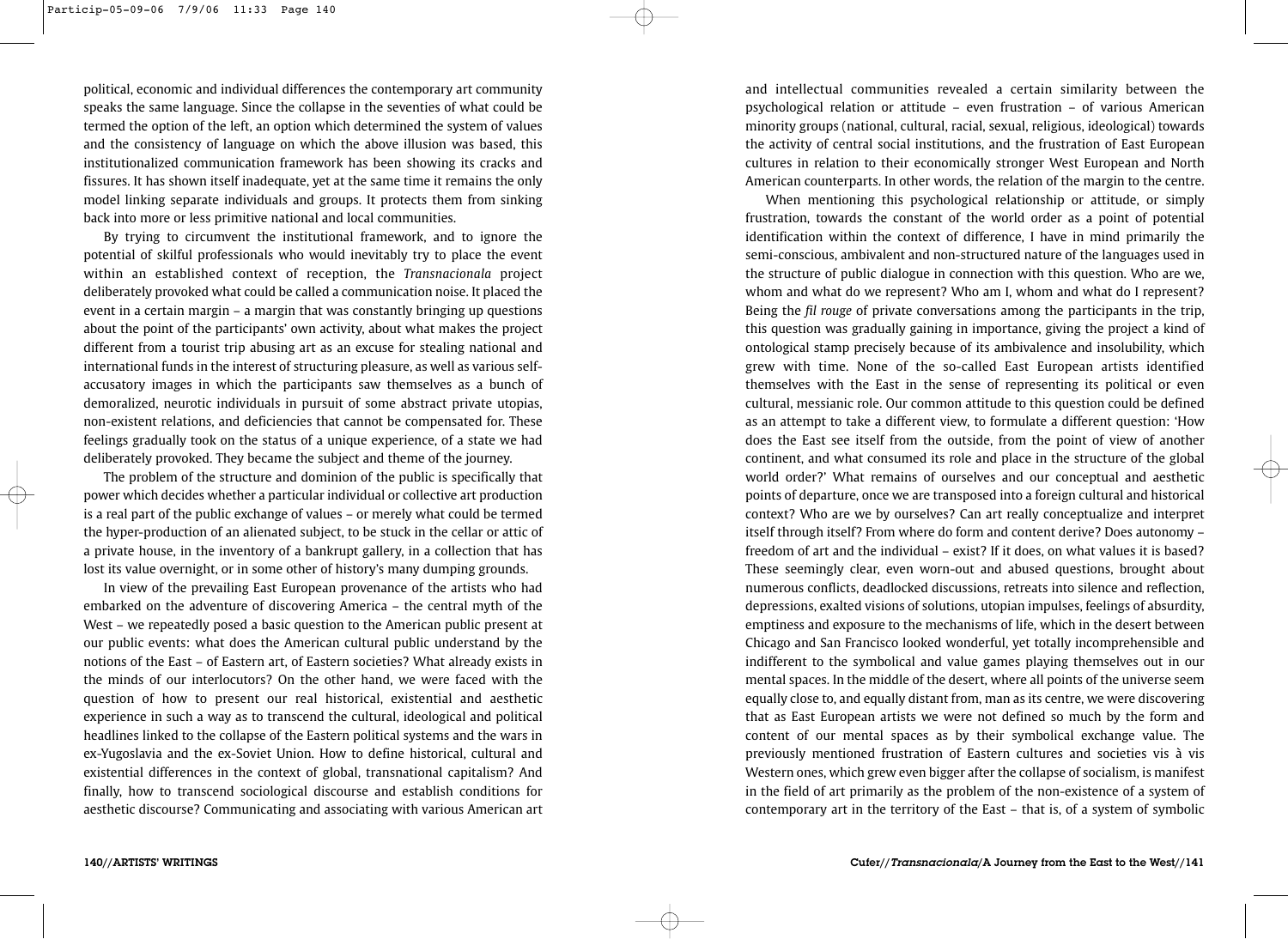and economic exchange which would take place in countries sharing the common historical experience of socialism, paving the way to integration into the global contemporary art system. But why would we regret the non-existence of something suppressing the individual and their artistic freedom, at least according to the romantic, utopian definition of art? Which even today is still formally advocated by a great number of ideologues and users of the existing (and virtually the only) West European and North American system of contemporary art? In fact, this is not a regret but a realization that – without a system of institutions which by definition represents the field of contemporary art – there is no broader intellectual and creative production; without a broader intellectual and creative production there are no differences; without differences there is no hierarchy of values; without a hierarchy of values there is no critical reflection; without critical reflection there is no theory; and without theory there is no universally-understood referential language, capable of communicating on an equal footing with other referential languages in other places and times of the existing world.

Despite bringing up problems that promise no imminent solutions, and despite a communication that lacked colloquial smoothness (and which was in fact at times full of clashes and thorns), the *Transnacionala* project achieved its conceptual objective precisely by objectivizing itself in the sphere of intimacy and closeness, which in the process in the journey took on the form of a micro volume of public space. A public space, furthermore, in which views that are still considered taboo in most public contexts of contemporary art could be expressed.

Among the participants in the journey, and among some other individuals met along the way, relationships were established forming a direct, living network. A network in which a sum of problems and realizations constituting the germ of a referential language were caught up and articulated, in order to be further developed.

1 *Transnacionala: A Journey from the East to the West* was an art project initiated by the Ljubljanabased visual art group IRWIN in the summer of 1996. The project took the form of a journey in real time from the East to the West Coast of the USA. The participants, an international group of artists comprising Alexander Brener, Vadim Fishkin, Yuri Leiderman, Goran Dordevic, Michael Benson, Eda Cufer and the five-member IRWIN group set out on a one-month journey across the United States in two recreational vehicles. The aim, quite simply, was for citizens of Eastern Europe to experience the mythology of the American highway Route 66, and to engage each other and the people they would meet along the way in informal and formal discussions about art, theory, politics and life itself. During organized stops in Atlanta, Richmond, Chicago, San Francisco and Seattle, a number of artistic events, presentations and discussions with local art communities took place. The Transnacionala journey – its talks, discussions and atmospheres –

is documented in the book *Transnacionala: Highway Collisions Between East and West at the Crossroads of Art*, edited by Eda Cufer (Ljubljlana: Koda, 1999).

Eda Cufer, edited version of text written in Ljubljlana, October 1996; first published in *IRWIN Transnacionala Barcelona* (Barcelona: Fundacio la Caixa, 1997). Translated from Slovenian by Jasna Hrastnik.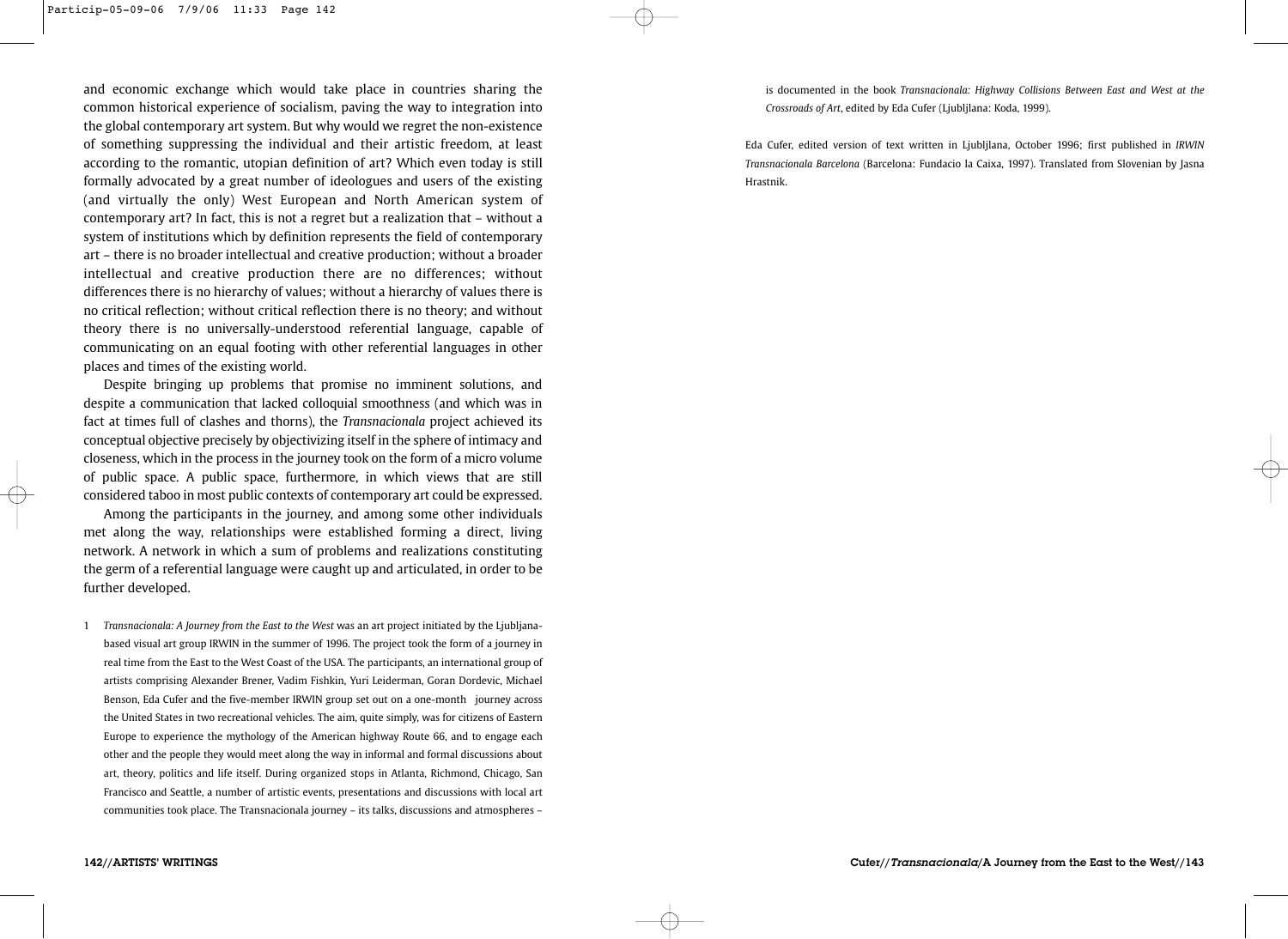# Carsten Höller

The Baudouin/Boudewijn Experiment. A Deliberate, Non-Fatalistic Large Scale Group Experiment in Deviation//2000

*Originally trained as a phytopathologist, Carsten Höller often creates experiments in which human participants are subject to behavioural situations.* The Baudouin/Boudewijn Experiment: A Deliberate, Non-Fatalistic, Large-Scale Group Experiment in Deviation *was originally planned for the Brussels City of Culture 2000, but was banned after the Queen of Belgium (Baudouin's widow) objected to Höller's proposal. The project finally took place the following year, and proposes collective action as a form of radical inactivity. It has no visual documentation.*

The late king of Belgium, Baudouin or Boudewijn, found a remarkable solution to a personal dilemma. As a king, he was supposed to sign every new law established by the parliament. His contribution to the actual formulation of the law, however, was null, thus producing a purely formalistic act in signing the document. At a certain time, the parliament was working out a law which would liberalize abortion. Baudouin/Boudewijn, being a confessed catholic, had moral problems signing the paper; on the other hand, he did not want to obstruct the implementation of a new law. When the time came and his signature was requested, he resigned from being a king for one day. Another king was elected for this one day, who signed the new law. The following day, Baudouin/Boudewijn was king again.

The solution to this dilemma is ingeniously simple. It is a short-term deviation from your usual behaviour, a shift in character for the sake of avoiding producing something you don't want to produce, a refusal in time to be the professional you usually are. It is as if you would cut off a continuous line of being. Stop, and start again? Not a change in what you do, but to include an alien moment of not doing. A deviation, a negative deviation even, since the way is shortened by including a moment of motionlessness.

The experiment planned here will be as follows: a space is provided to accommodate 200 people, willing to step out of their 'usual life' for 24 hours (the amount of time during which the king was not king). The space will be closed from the outside world and mobile phones, radios or TVs will not be allowed. This is to emphasize the group aspect of the experiment and to create a structure in which the 'step-out' can be done commonly. The necessary infrastructure (furniture, food, sanitary installations, safety) will be provided, but it is refrained

from providing a programme or methods to entertain (people are free to bring what they like). Basically, the experiment will be to see what happens under these conditions; people are freed from their usual constraints, and yet confined to a space and a time.

The Baudouin/Boudewijn Experiment will not be recorded by means of film, video or otherwise (and thus is contrary to any Big-Brother-like set up); the only 'recordings' will be the memories of the participants, and they will be 'broadcast' by the stories they are willing to tell. The experiment will thus be a very unscientific one, as objectivity is not the aim. It will rather be a unique opportunity to experience with others the possibility of getting away from what you usually are.

Carsten Höller, 'The Baudouin/Boudewijn Experiment. A Deliberate, Non-Fatalistic, Large-Scale Group Experiment in Deviation' (2000), *De Witte Raaf*, No. 9 (Brussels, May–June, 2001).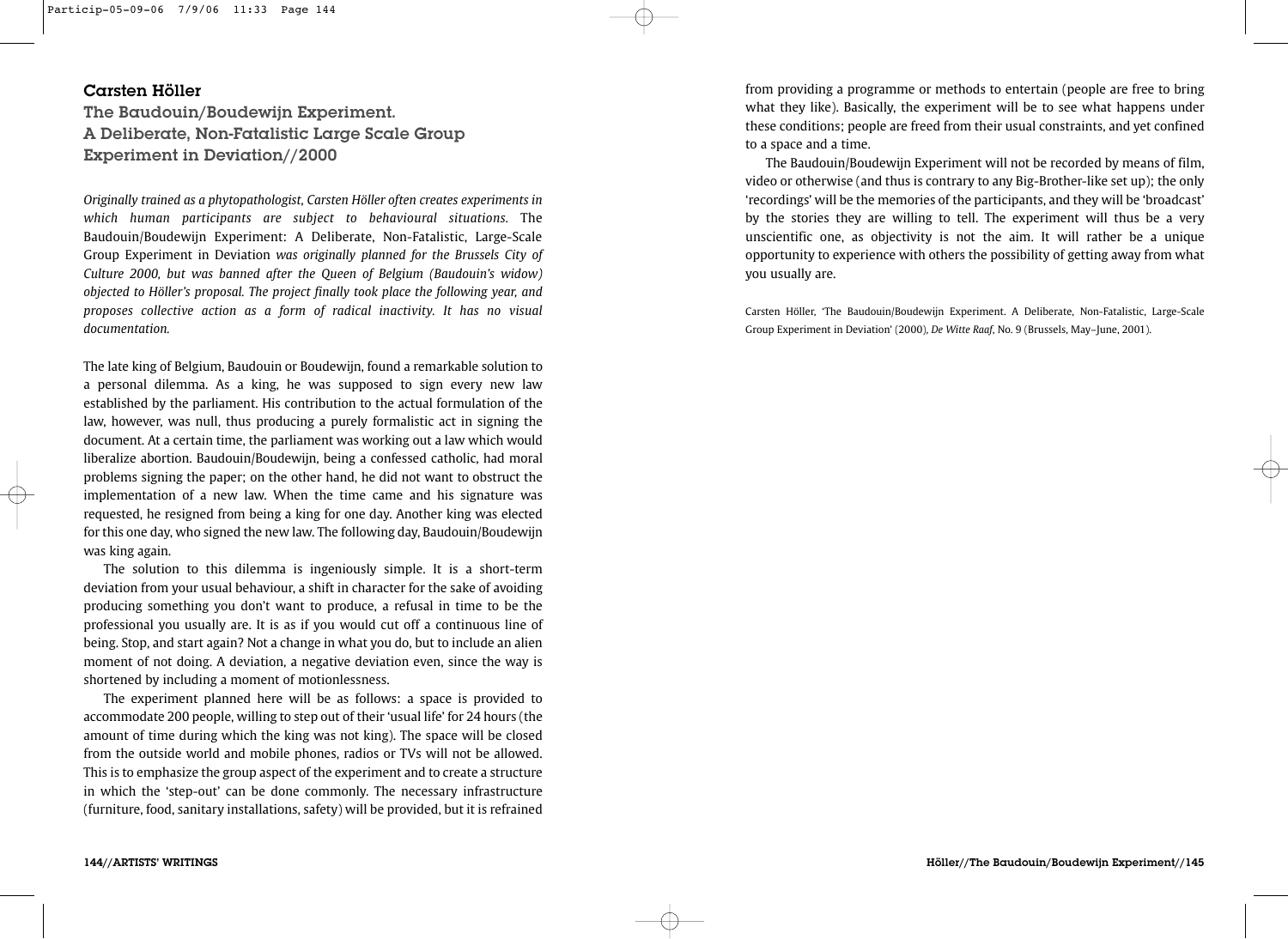# Jeremy Deller

The Battle of Orgreave//2002

*The British artist Jeremy Deller often collaborates with specific social constituencies to realize event-based projects. In 2001 he organized the reenactment of a key event from the English miners' strike of 1984, a violent clash between miners and police in the town of Orgreave. The event was undertaken with former participants in the strike and a number of historical reenactment societies. Documentation of Deller's work became the premise for Mike Figgis' political documentary* The Battle of Orgreave *(Channel 4/Artangel, 2001).*

On 18 June 1984 I was watching the evening news and saw footage of a picket at the Orgreave coking plant in South Yorkshire in which thousands of men were chased up a field by mounted police. It seemed a civil war between the north and south of the country was taking place in all but name. The image of this pursuit up the hill stuck in my mind, and for years I have wanted to find out what exactly happened on that day with a view to reenacting or commemorating it in some way.

When I started to do proper research, the consequences of that day took on a much larger historic perspective. After over a year of archive reading, listening and interviewing many of those involved - the reenactment finally did take place on, or as close to as possible, the original site, with over 800 participants. Many of these participants were former miners (and a few former policemen) who were reliving events from 1984 that they themselves took part in. The rest were members of Battle reenactment societies from all over the country.

I wanted to involve members of these societies for mainly two reasons: first of all, they are well trained in recreating combat and in obeying orders. More importantly, I wanted the reenactment of The Battle of Orgreave to become part of the lineage of decisive battles in English history.

I was also interested in the term 'living history' that is frequently used in relation to reenactments, and I thought it would be interesting for reenactors to work alongside veterans of a battle from recent history, who are a personification of the term.

Also, as an artist I was interested in how far an idea could be taken, especially an idea that is on the face of it a contradiction in terms 'a recreation of something that was essentially chaos'.

Of course I would never have undertaken the project if people locally felt it was unnecessary or in poor taste. As it was, we encountered a lot of support

from the outset because there seemed to be an instinctive understanding of what the reenactment was about.

Jeremy Deller, 'The Battle of Orgreave', in James Lingwood, Michael Morris, eds, *Off Limits: 40 Artangel Projects*, (London: Merrell Publishers Limited, 2002) 90–95.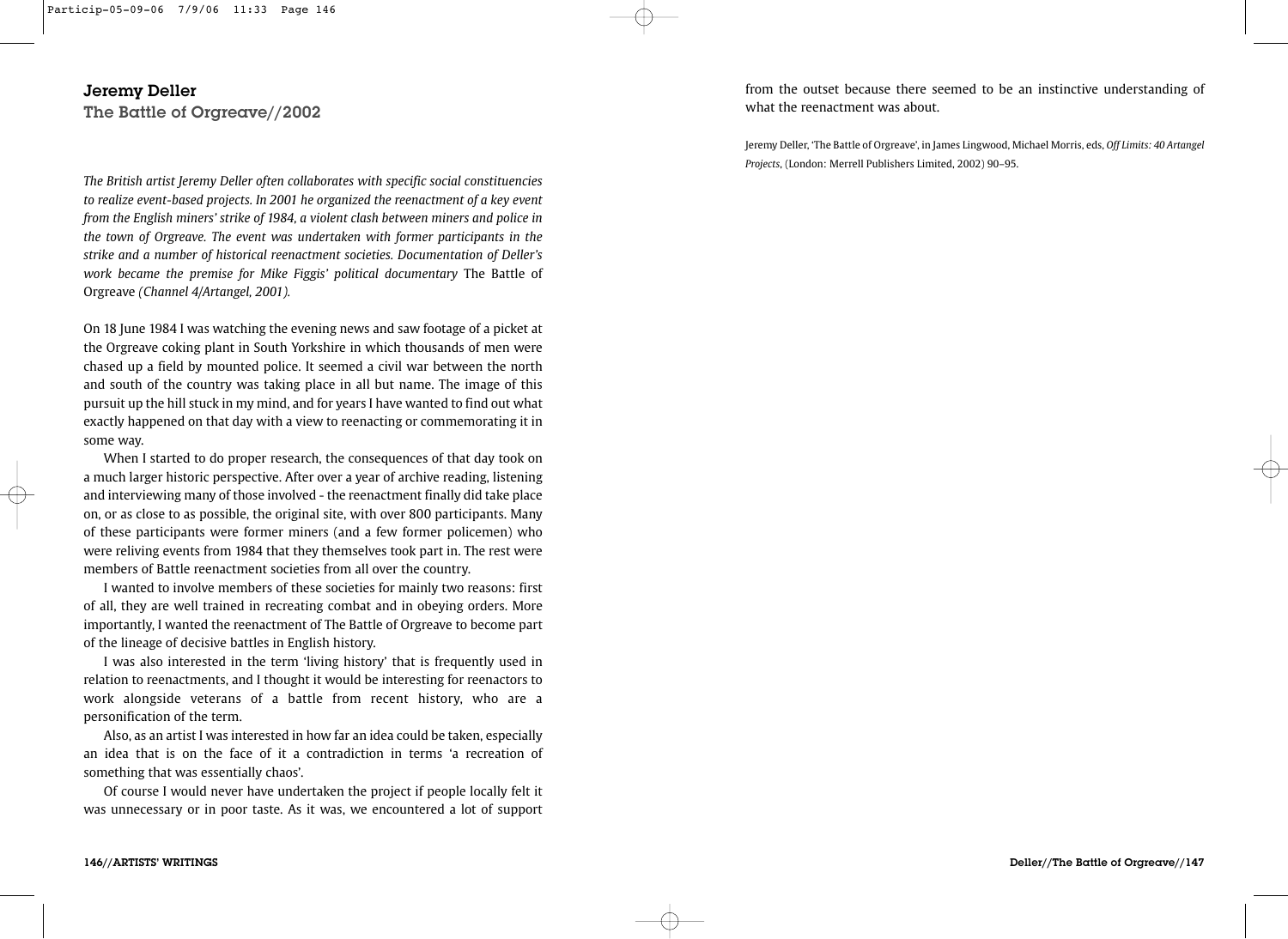**We can smell the scent of a steaming pot of jasmine rice... Sunlight pours in from an October**

**afternoon, and already we feel the compression of the gallery lifted from our shoulders...**

**As one sits down for the bowl (white enamel with blue rims) of food, one begins to realize that this is a distinctively different experience from others we have had in an art gallery or with art.**

Rirkrit Tiravanija No Ghosts in the Wall//2004

*Rirkrit Tiravanija has been at the centre of debates about relational art. In the following text, used as the script for an audioguide to accompany his retrospective at the Museum Boijmans Van Beuningen (2004), Tiravanija presents a discussion of his work in the third person. The narrative offers insights into his motivations for working with 'lots of people', and represents an innovative solution to the problem of presenting a retrospective of participatory art. The museum did not show any of his past works, just empty spaces that related to the original venues.*

[*The Docent turns away from the window and leads the group into the partitioned room to the left of the space… it is the replicated approximation of a space which is the project room of the Paula Allen gallery… the Docent lines everyone up against the wall as if there was an installation in the middle of the room and proceeds to talk*…] Docent: The relative success of *pad thai* from nineteen ninety and the perplexed confusion following his first one man exhibition *untitled blind*, put Tiravanija on the radar of the New York art world, where one exhibition can make or break an artist overnight. We now move forward to the year nineteen ninety two and Tiravanija's second solo exhibition in New York, with the work *untitled in parenthesis free.* Once again the reintroduction of food as the key element in the approach of the work is central. In tandem with this element Tiravanija makes references to the core ideas of conceptual art that question the idealism behind the relevance of authorship and authenticity. There are two parts to the exhibition; we enter to find an exhibition space which is full to the brim with an eclectic mix of objects. The overall view is that of the overpacked storage space of a gallery. It is full of artworks in frames (many are photographs, since the gallery, 303, concentrated very strongly on photography), some paintings and parts and pieces of sculptures. When you enter from the elevator you can see a painted black cartwheel belonging to a Karen Kilimnik installation. Behind this is a curiously tall woodchip crate standing upright forming a column but not quite reaching the ceiling; there are drawers for drawings, cardboard boxes full of unknown contents and some boxes with tennis shoes and a toothbrush – all have been dragged out from all corners of the gallery and put on display, as if to make an exhibition of the entire contents of the gallery.

There is an aisle running around and through the room and we can make our way though the storage and behind the pile of art etc. Once we make our way to the back of the gallery we are surprised to discover the desk of the gallery owner,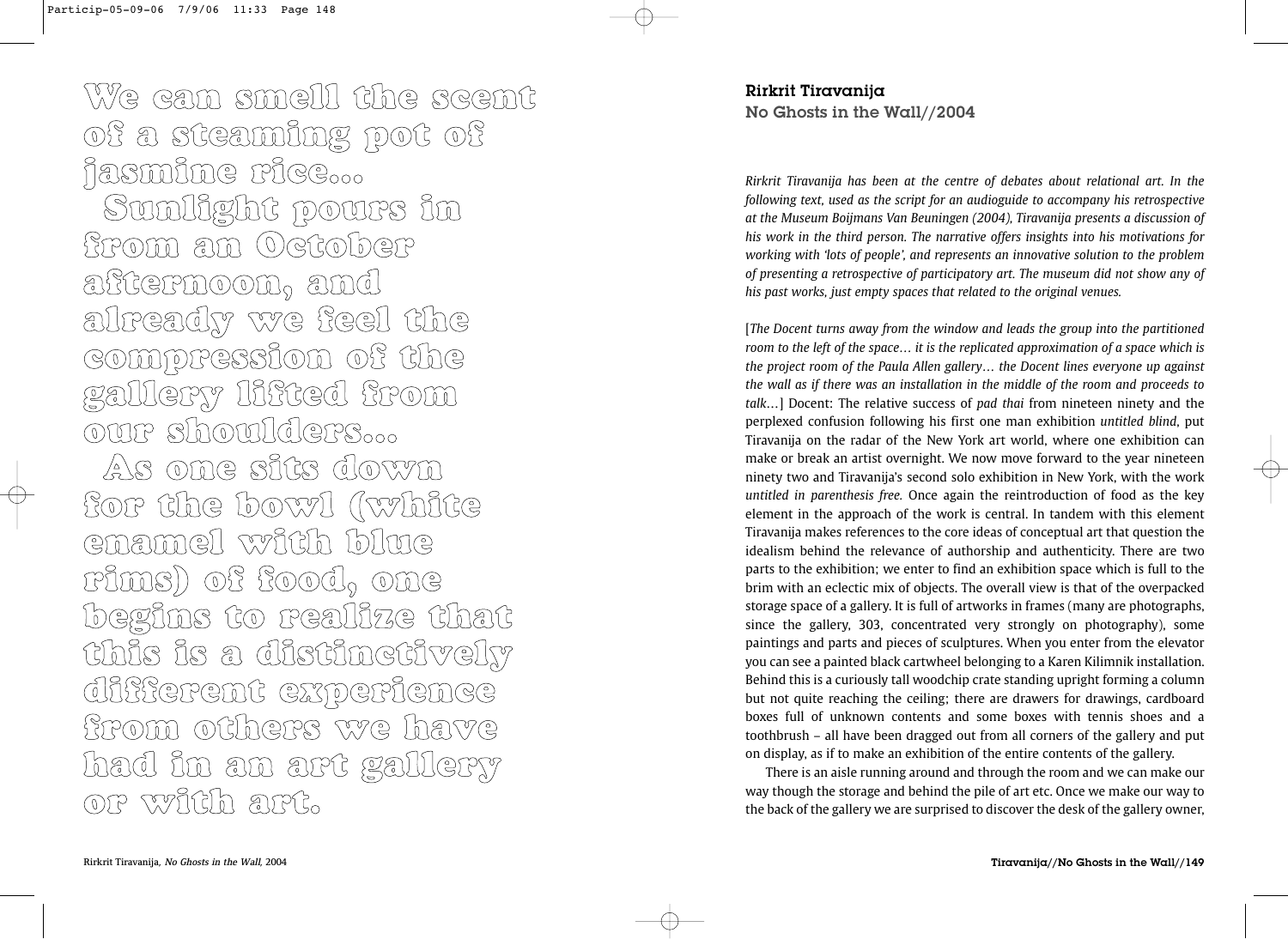and her assistants sitting there amongst this pile. They are working as if it was just another day. Here the intimacy of the gallery has been exposed: walls, cupboards, storage racks of art and even the toilet were stripped bare, without doors to hinder the view of all possible corners of the rooms in the gallery.

We can smell the scent of a steaming pot of jasmine rice, with its very distinct combination of water and the perfume of jasmine. It's enough to make one curious with hunger, and as we make our way though the space we come to the room at the end of the hallway, well lit, with windows at the corner of the building. Sunlight pours in from an October afternoon, and already we feel the compression of the gallery lifted from our shoulders. There are people sitting around round tables and on stools; they are talking, reading the guide for galleries, weighing their next move. The 303 Gallery is at the corner of Spring and Greene Streets in Soho, New York, formerly the main art district of the city.

There is a mess of doors leaning against the walls in this room; doors presumably of the gallery. They are unhinged and stacked. To the right as we enter is a makeshift table made from sawhorses, and yet another door from the space. A couple of people seem to busying themselves with the preparation of some vegetables – the chopping and cutting; opening gallon cans of bamboo shoots. In the middle of the room there are two pots cooking on camping rings. One seems to have been prepared already, the other is on its way. People are helping themselves to the rice from a cooker large enough to feed the whole Island of Manhattan. Right next to the low gas cookers is an old used refrigerator, white, with hints of age around the edges. As one sits down for the bowl (white enamel with blue rims) of food, one begins to realize that this is a distinctively different experience from others we have had in an art gallery or with art. There are also many milky white cylindrical buckets which seem to be sloshing with waste food, all that is left over. In the refrigerator there are Thai long beans, Thai roundish green eggplants, as well as the mini pea eggplants, looking rather green, with a strong bitterness to their taste. Bitter and stronger. And some packets of green curry.

This exhibition came at an economically depressed moment in New York that provided fertile grounds to establish it as the cornerstone of Tiravanija's practice. We don't use the word 'practice' lightly – it's as if the artist were a doctor administering the viewer with a dose of opiate to cure all maladies.

Tiravanija described his work at this time as comparable to reaching out, removing Marcel Duchamp's 'Urinal' from its pedestal, reinstalling it back on the wall, and then, in an act of return to its original use, pissing into it.

Interest in the identity of the artistic has now fully recovered to the point that the work simply is the artist or simply by the artist. Yet there is a prevalent sensibility to his endeavour, one of which a) resists artifice, b) resists the time and space continuum which has been imposed on the ontological structure of art making, c) resists unnecessary staging of a reality which does not exist. [*The ghost has been shifting around now… we can hear him going on and on about works which do not necessarily correlate to what the Docent has been speaking about*.]

[*The Docent leads the group over to the windows of* untitled free, *and crosses the hall into the space of the Kölnischer Kunstverein.*] Docent: In nineteen ninety-six Tiravanija, having won the prize from the Köln-based Central Insurance Company (which is comprised of a six month stay in the city of Cologne, Germany), was commissioned by the company to produce a work for an exhibition at the Kölnischer Kunstverein. What we are looking at is a structural replica in full scale of Tiravanija's apartment in New York. Tiravanija had lived in this apartment for almost twenty years up to that point. It is a four-flight walkup in a tenement building. The original apartment is very old. The apartment number is twenty-one, actually a lucky number for Tiravanija, as he was also born on the twenty-first day. The actual title of the exhibition is *untitled in parenthesis tomorrow is another day*. The phrase 'tomorrow is another day' came from the director of the Kunstverein himself, Udo Kittelmann – an utterance often used as an expression of relief and resignation. But for Tiravanija it was about the inevitability of daily life. *tomorrow is another day* was for Tiravanija a work where all his essential ideas came together. Tiravanija has often said that his work was 'about use, and through this use meaning is constructed'. Here we see the apartment which was opened for three months and was open twentyfour hours a day, six days a week (it would have been seven days but German labour laws prohibited the work being open on Sundays). This was perhaps the first and only time an exhibition space was left open with full access. For the three months it was open people came and stayed in the apartment; they cooked, they ate, they bathed (everything functioned in the apartment replica as in a normal habitat), they slept, got married, had birthdays, many, many performances of music and otherwise; the space surrounding the apartment became a garden. Many, many people spent a lot of time in and around the apartment, and they shared their time and space together. They drew and wrote notes, comments, drawings, young and old. It was an open house and, against expectations, nothing terrible happened. Tiravanija left Köln soon after the apartment opened. He left everything he had brought (house-wares, TV, stereo, kitchenware… etc.) for his stay at the residency… nothing went missing and in fact people left more things behind, things of value and useful things. [*The Docent takes the group through to the next and last space… while walking the Docent continues with the dialogue*…] Docent: Similarly to *untitled in parenthesis tomorrow is another day*… now at this point you may have all noticed that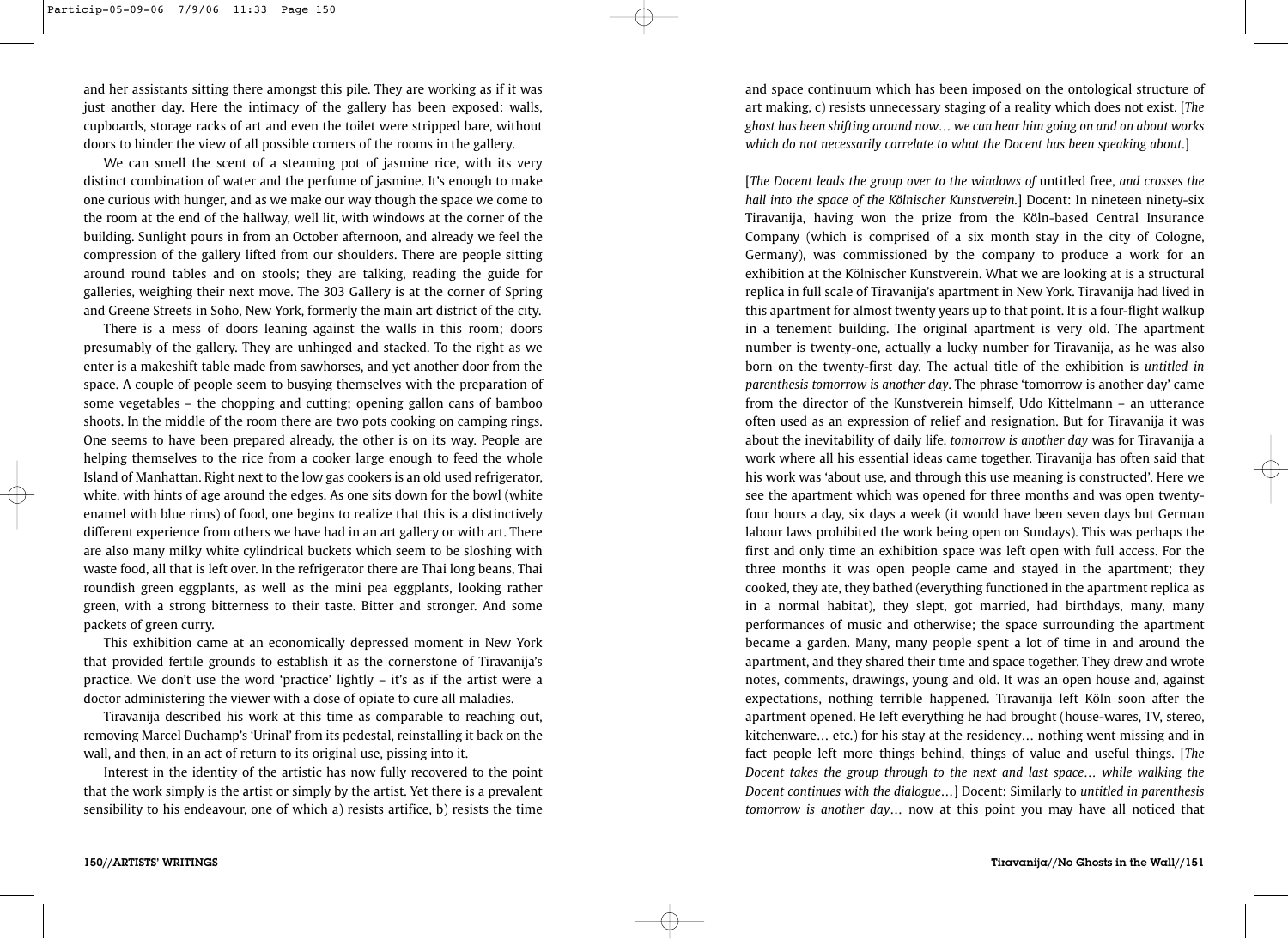Tiravanija most often if not always leaves both his exhibitions and works untitled… however, also always within the parenthesis, from the very first work, we can see that Tiravanija wants to direct our attention to the subtext, or subtitle, of how we can direct our thoughts and ideas towards the experience we are having with his works …

Yes, *untitled in parenthesis he promised* from two thousand and two. It is the last work we will focus on. As I was saying: similarly to *tomorrow…, he promised* is another full-scale architectural representation. In this case it is the house of an Austrian architect who lived in exile in Los Angeles by the name of Rudolph Schindler. Perhaps little known to the lay world, Schindler was a very inspirational figure for a lot of architects and artists due to his quiet but studied ideas concerning the philosophical conditions of living and architecture. Obviously Tiravanija found him so, and in this work, which was made for Vienna at the Secession exhibition space… he made a replica of part of the house which Schindler had designed and built for himself. (This is very similar to Philip Johnson's Glass House, which was also designed and built as the residence of the architect himself.)

This house was in Los Angeles on King's Road (hence it is known as the King's Road House). Tiravanija has replicated in full scale Schindler's own studio, which is one of five sections of the house. We are not looking at the complete representation of the house, as Tiravanija wanted us to focus on this particular space as an idea, as an ideal space. We can sense what life in the structure was like, and is, as we pass through this building. Schindler was highly influenced by Frank Lloyd Wright (having worked for him), as well as by the natural environment, vegetation and climate of Southern Californa. The house was very open, with a great deal of Eastern, Oriental feel, blurring of the interior and exterior – merging also the functions of life inside and out. In this replication, however, all parts of the architecture are made from chromed and mirrored stainless steel. The entire structure is cloaked in the reflection of its environment. It shimmers as if to disappear, camouflaged by the white of the space… and unlike *tomorrow*…, *he promised*… was not open-ended – it was only open all day and night one day of the week. It was not meant to function twentyfour hours a day. However, time and space would be an important aspect of the work – usage was still primal. But rather than keeping it open-ended, it was programmed. There was a series of different events in which the house acted as a platform and as a lived space, hosting different discussions, exhibitions, films and musical events, Thai massage and of course a barbecue. The process, which we say at the beginning of all Tiravanija's work, was very clear and almost extreme in this situation. The house was fabricated in Guadalajara, Mexico, and since there was not enough time and too much distance, the parts of the house

were slowly shipped to Vienna. As the parts arrived, the house was put up. During the course of the exhibition, which lasted about two and a half months, the house was only completed two days before the exhibition closed. Pictures were taken of the slow process of, amongst other things, what went on in the space, as well as that of the construction process in Mexico. Visitors in Vienna could buy one ticket and return to the space at a later date to keep up with the construction of the house as well as participate in the daily events offered. Tiravanija never did participate in the process of the exhibition or see the completion of the house itself… but, like all this work, Tiravanija was much more interested in the people and how they came and went, how they may have had different views and memories of what they had passed through.

Thank you for joining us, for walking through with us and giving your attention to this 'retrospective'. You may have wondered all this time why we are not in the presence of the work itself and are instead just given a story about or descriptions of the work or event. Tiravanija and the curators believed that this is one of the possible ways this body of work could be represented. There is no object, no picture, no moment, no space and even perhaps no time, but in this void of representation we hope you have heard and have imagined a picture of your own, a memory of your own, and that in the end it was an experience of its own making… [*The Docent shows everyone out*… ]

#### THE END

Rirkrit Tiravanija, 'No Ghosts in the Wall', *Rirkrit Tiravanija: A Retrospective* (Rotterdam: Museum Boijmans Van Beuningen, 2004) 51–92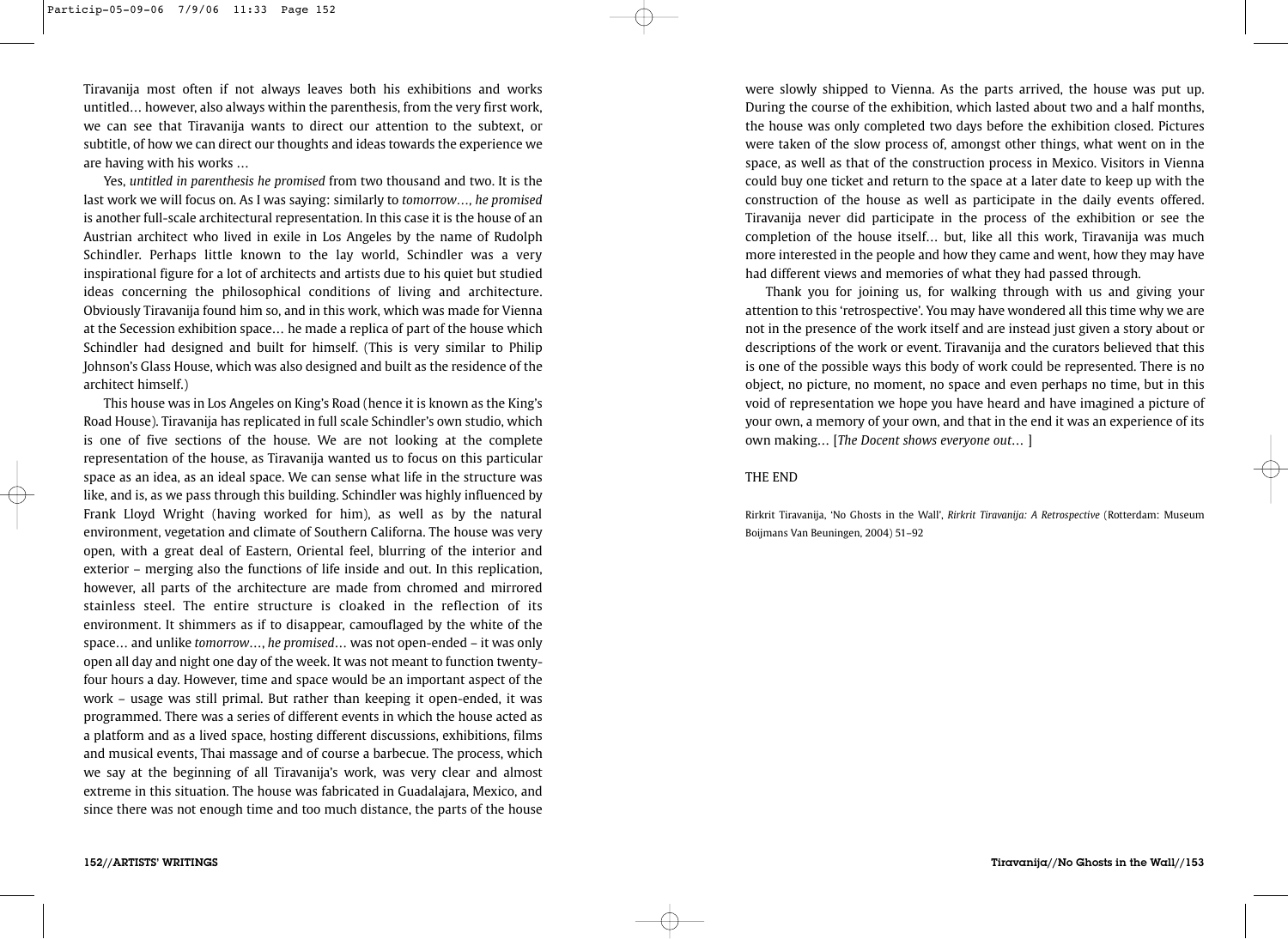### Thomas Hirschhorn

24h Foucault//2004

*Unlike many artists who work collaboratively in order to fuse art and social praxis, Thomas Hirschhorn has always asserted the importance of art's autonomy. Projects such as the* Bataille Monument *(2002) and* Musée Précaire *(2004) involved collaborations with largely working-class and immigrant communities.* 24h Foucault *transferred this collaborative approach to philosophers, poets and musicians at the Palais de Tokyo.*

*24h Foucault* is the *avant-garde* of the *Foucault Art Work.* The *Foucault Art Work* is the project that I have developed following meetings with Daniel Defert and Philippe Artières on the invitation of Nicolas Bourriaud at the Palais de Tokyo in October 2003. *Foucault Art Work* is a project (like other projects I have) that remains to be realized in the years to come. It depends on me finding the time, energy, places, partners and money to show the *Foucault Art Work.* This is my objective and I don't want to lose sight of it. This is why the *24h Foucault* is basically the same *Foucault Art Work* project condensed and speeded up. I want the *24h Foucault* to affirm and prove that it's necessary to work as an artist with precision and with excess. I want this project to be precise and exaggerated! For me, the *Foucault Art Work* will not change, only speed up. The *24h Foucault* comprises 1. an auditorium 2. a library/documentation centre 3. a sound library 4. a video library 5. an exhibition 6. the *Merve Verlag* archives 7. a *Toolbox* bar 8. a souvenir shop 9. a newspaper 10. a Foucault studio. *24h Foucault* is an autonomous work made collectively. *24h Foucault* is a work of art!

#### **24h Foucault, the pre-project**

I want to try here to express my wish for the *Foucault Art Work.* This is the title of the work and at the same time it's the Michel Foucault exhibition programme. It's the programme because it's not about doing an exhibition on Michel Foucault. For me it's about showing, affirming, giving form to the fact that Michel Foucault was an artist. That his life and his work were a work of art. It's also about giving form to this affirmation that I share with Marcus Steinweg: philosophy is art! Pure philosophy, true, cruel, pitiless philosophy, philosophy that affirms, acts, creates. The philosophy of Spinoza, of Nietzsche, of Deleuze, of Foucault. I don't know Foucault's philosophy, but I see his work of art. It permits me to approach it, to not understand it but to seize it, to see it, to be active with it. I don't have to be a historian, a connoisseur, a specialist to confront myself

with works of art. I can seize their energy, their urgency, their necessity, their density. Michel Foucault's work of art is charged. It's a battery. I can seize this charged battery. I want to give form to this. In the *Foucault Art Work* project, there is more than a vision: there is a singular commitment. There is the commitment to make a work of art. There is the affirmation that the work of art *is* philosophy, and that philosophy *is* a work of art. We must free ourselves from exhibitions. I hate and never use the term *show* in English; I hate and I never use the term *piece.* I never use and I hate the term *installation.* But I want to make a work, a work of art! I want to become what I am. I want to become an artist! I want to appropriate what I am. This is my work as an artist.

*Foucault Art Work* is not documentation. Documentation, documentary films have been overtaken by fiction and by reality of all types. Because documentation wants to place itself in the middle. I don't want to place myself in the middle. I want to overtake the document, the documentary. I want to make an experience. An experience is something from which I emerge changed. An experience transforms me. I want the public to be transformed by the experience of *Foucault Art Work.* I want the public to appropriate Michel Foucault's work of art. I want the public to be active, participate. Evidently the most important participation is activity, the participation of reflexion, questioning, making your brain work. I want the public *of Foucault Art Work* to seize the energy, the strength, the necessity of Foucault's work. I want the public to confront what is important in the work of Foucault; I want the public to seize the range and the power of Foucault's philosophy. I don't want the public to understand. I want the public to seize the power. The power of art, the power of philosophy!

#### **Concretely:**

The *Foucault Art Work* takes place from 14 October to 5 December (7 weeks) at the Palais de Tokyo. I want to make a sort of *Bataille Monument*, but on the inside, in an institution. What have been the lessons from my experience of the *Bataille Monument!* That this experience produces something: meetings, confrontation, production, thought, more work, loss, discussions, friendship. To produce that, I have understood that it's necessary for the artist to be present all the time and not to be alone. This *event* must be very well prepared. You have to work uphill on this project with contributors, participants, co-producers. *Foucault Art Work is* going to be an event that must be produced elsewhere at least once (US, Japan or elsewhere). I want the Palais de Tokyo to be only the first *event.* There must be another. Another partner must be found. *Foucault Art Work* must be an event with between 700 and 1000 square metres of space. The proposed alcove of the Palais de Tokyo is too small. I need more space! It needs a minimum of 700 square metres. In the *Foucault Art Work* event, I want to work closely with my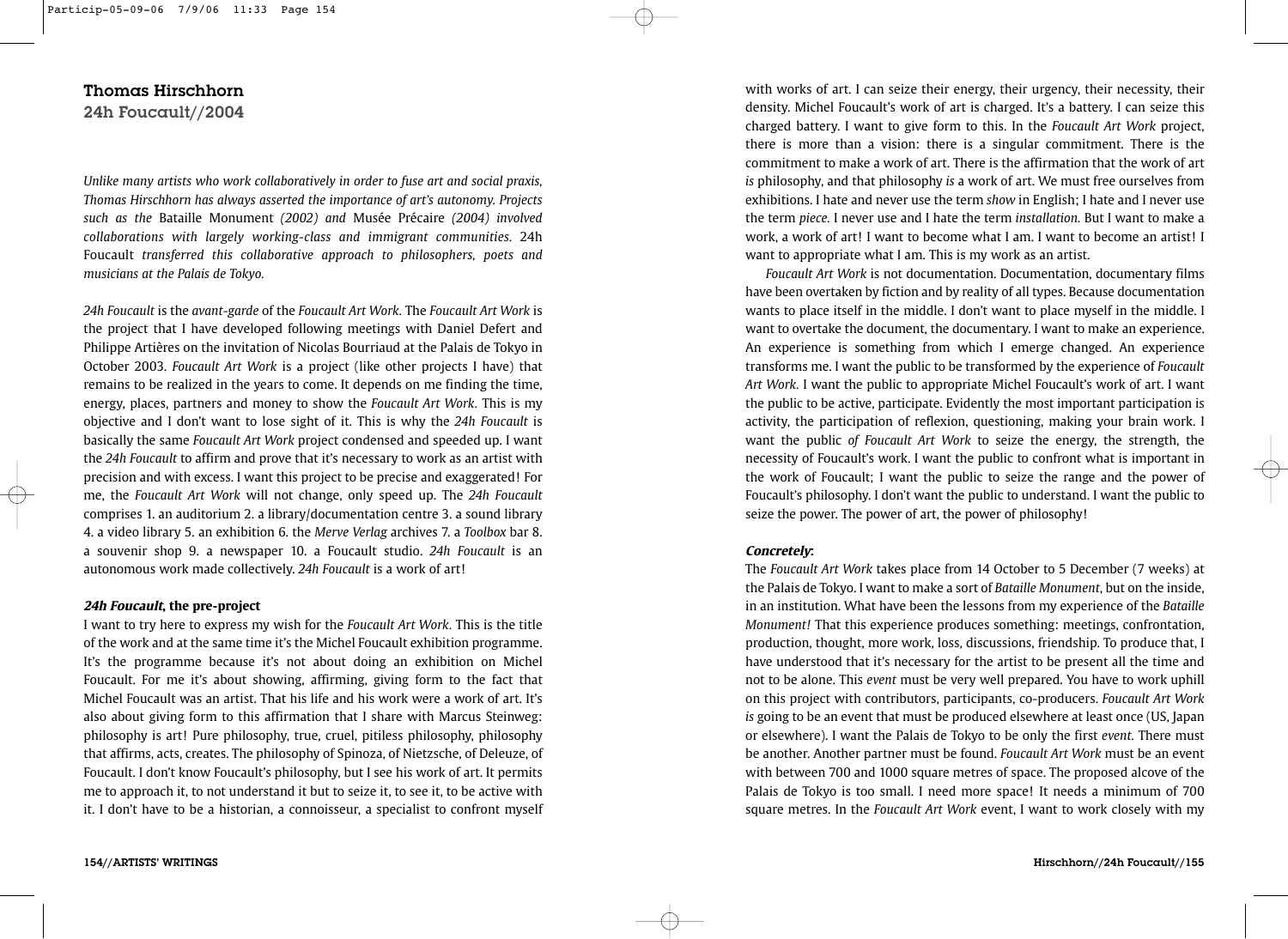philosopher friend Marcus Steinweg from Berlin. He will be with me on site all the time, during the *event.* He prepares, he proposes, and he accompanies this work. He is part of the work. He will affirm. He will appropriate. He will act with love, like me, but not with respect. With the love of philosophy, not with the respect of a hommage. *Foucault Art Work* will be made with love and without respect. Every day there will be the *intervention of a philosopher, a friend, a writer who will interpret the work of Foucault. There will be a Michel Foucault exhibition*. I want the public to understand: the exhibition is only one part of the *Foucault Art Work.* The exhibition with photos, personal books, original documents, press cutttings (international). Peter Gente of the *Merve-Verlag Berlin* made a beautiful exhibition at ZKM in Karlsruhe. *There will be a sound-, book- and media-*library with all the books (in all languages), all the videos and all audio material of Foucault. I want there to be photocopiers, video material, sound material, on site, simple and efficient, so that the public can take home photocopies or video and audio copies, books, extracts of books or other documents, as they wish. I want the *Foucault Art Work* not only to be a place of production, but also of dissemination. It is important to diffuse and *give diffusion to the work of Foucault* or to parts of Foucault's works. *There will be a Michel Foucault shop*. The shop isn't a place to sell things, the shop is in fact another exhibition. It's an exhibition of souvenirs made to look at, not to buy. As in the vitrines of a big football club, where trophies are exhibited, photos of former players, the players' vests, the club's different stadiums, the celebrity visits. These are important but not decisive souvenirs. Decisive is what is made today. Today and tomorrow. *There will be a Foucault-Map.* A work that I will do with Marcus Steinweg. Like I did the *Nietzsche-Map* and the *Hannah Arendt-Map.* It's a very big plan of the philosophical position of Foucault in the galaxy of philosophy. There will also be documents and elements that put the *Foucault Archives* at your disposal. This can be integrated in the *Foucault Art Work* project. However the archives must be exposed in another (second) manifestation. Finally I want there to be a simple and condensed auditorium for lectures, concerts, speeches. *I want the public to be inside a brain in action*. There will be no narration, no discussion, no illustration. There will be affirmation. There will be ideas. There will be confrontation. When I say: there is no discussion, I mean: it's not to debate and discuss philosophy and art. It's necessary to confront yourself. It's necessary to forge a resistance. I want all the forms, all the contributions to be chosen politically, philosophically, artistically. Because it's the same thing. No element is chosen for any reason other than political. I want the *Foucault Art Work* project to be a proposition that overtakes me, that makes my capacity for responsibility explode. It's necessary to try and be responsible for something which I can take responsibility for. There must also be a *Foucault-Studio*. A place of work with

computers and space for working. Making sculpture, doing research, having experiences that you don't usually have. Learning another language, for example. I repeat: the *Foucault-Studio*, the *Foucault-Shop*, the *Auditorium*, the *book-, sound- and media-library*, the *Foucault Exhibition*, the *contributors* (every other day), the *Foucault-Map*, the *Foucault Archives.* These eight elements will be put alongside each other as in the human brain; they disrupt each other, they complete each other, they compete against each other. But they never contradict each other – they demonstrate the complexity and the infinity of thought. There will be chairs, lots of chairs, armchairs, lots of armchairs for sitting down and reflecting, reading and exchanging. There will be lots of light. *Foucault Art Work* will be very lit. In the *Foucault Art Work* there will be lots of computers, photocopiers, audio-recorders, video and DVD recorders, TV screens, but all these objects will be integrated, mastered; tools, arms, but never aesthetic effects with which to intimidate the public, or to show them new technology. The technologies serve art, they serve philosophy. They will be tools, but not necessities. To kill them, it's not necessary to have a gun. To construct a house, it's not necessary to have a hammer. You must always work firstly with your brain.

*Foucault Art Work* will not be a Thomas Hirschhorn exhibition. I will have contributed to this project with others, I hope lots of others. Marcus Steinweg, Manuel Joseph, Christophe Fiat, Peter Gente, not to mention those to whom I've already spoken of the project. This project will be made together, multiply, with multiple singularities, active, turned towards affirmation, the other. Turned to the other with friendship, but without compromise. Neither visual, nor of meaning, nor of space, nor of content.

*Foucault Art Work* is an ambitious project. It is itself an affirmation as much as a work of art.

Thomas Hirschhorn, artist's proposal, *24h Foucault Journal* (Paris: Palais de Tokyo, 2–3 October 2004). Translated by Claire Bishop, 2006.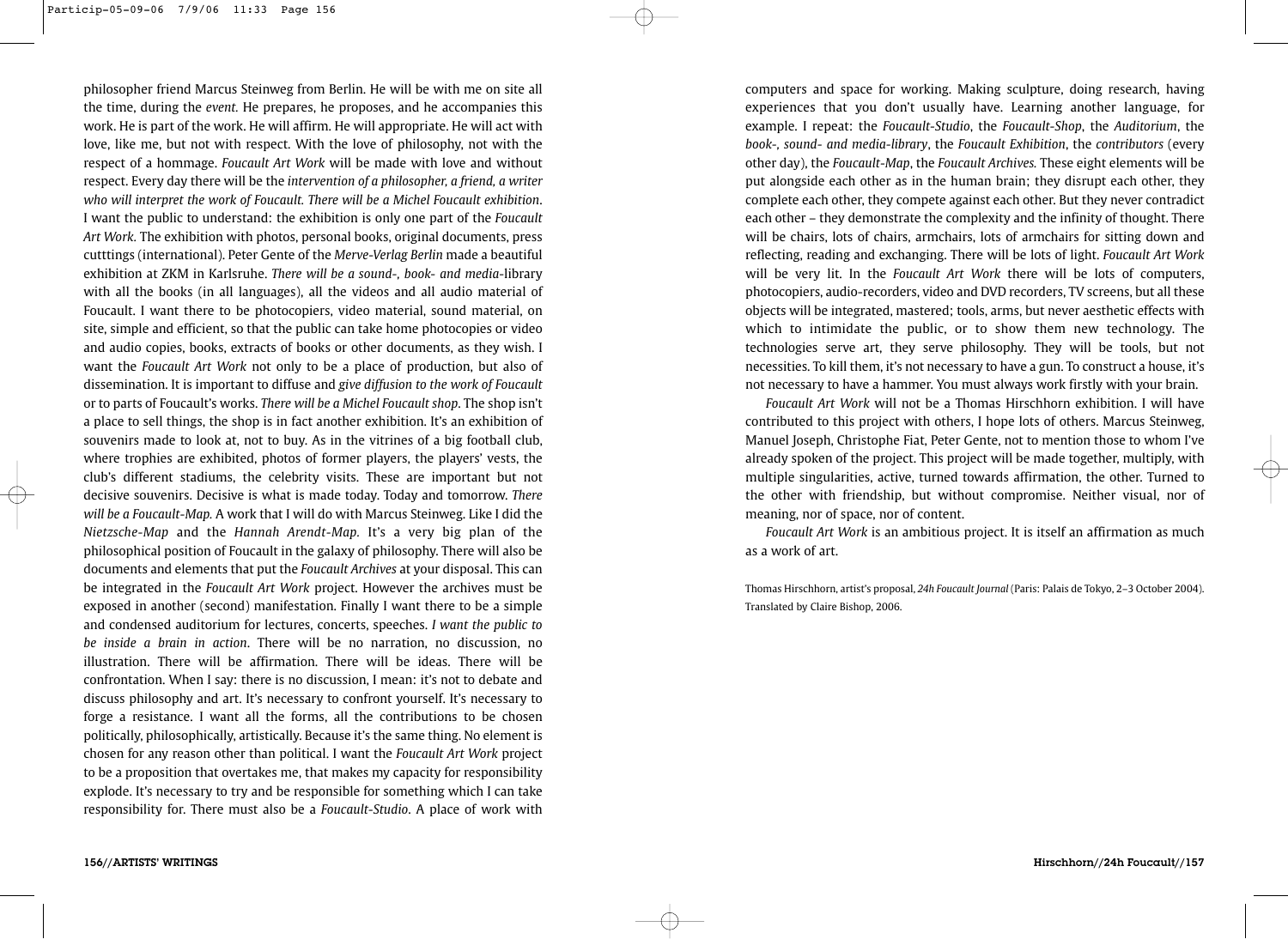

CRITICAL AND CURATORIAL POSITIONS

Nicolas Bourriaud Relational Aesthetics//158 Lars Bang Larsen Social Aesthetics//170 Molly Nesbit, Hans Ulrich Obrist, Rirkrit Tiravanija What is a Station?//182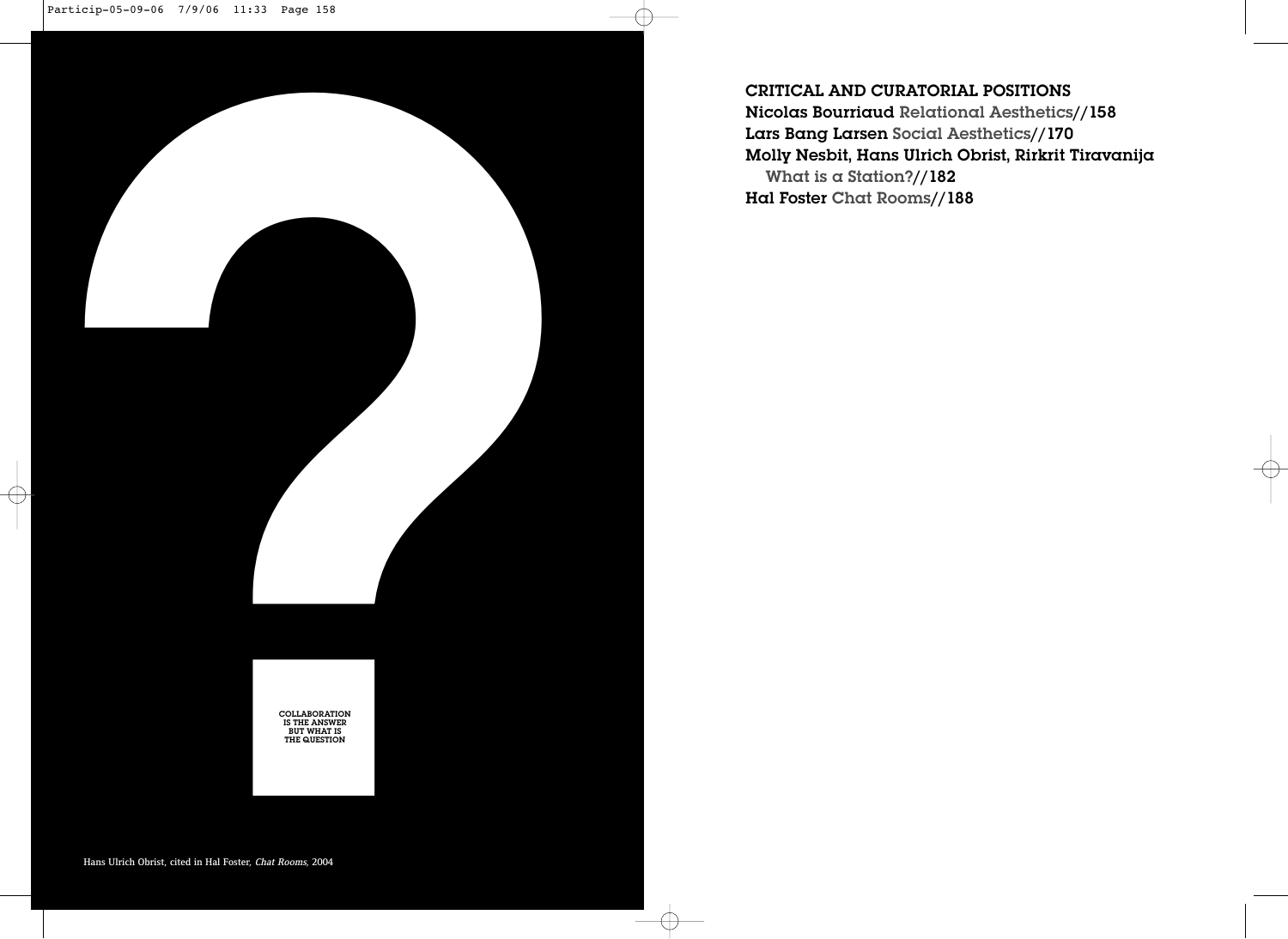## Nicolas Bourriaud

Relational Aesthetics//1998

Relational Aesthetics has come to be seen as a defining text for a generation of artists who came to prominence in Europe in the early to mid 1990s. The following text is a selection of excerpts from Bourriaud's collection of seven discrete essays originally published in magazines and exhibition catalogues.

### **The work of art as social interstice**

The possibility of a *relational* art (an art that takes as its theoretical horizon the sphere of human interactions and its social context, rather than the assertion of an autonomous and *private* symbolic space) is testimony to the radical upheaval in aesthetic, cultural and political objectives brought about by modern art. To outline its sociology: this development stems essentially from the birth of a global urban culture and the extension of the urban model to almost all cultural phenomena. The spread of urbanization, which began to take off at the end of the Second World War, allowed an extraordinary increase in social exchanges, as well as greater individual mobility (thanks to the development of rail and road networks, telecommunications and the gradual opening up of isolated places, which went hand in hand with the opening up of minds). Because this urban world's inhabitable places are so cramped, we have also witnessed a scaling down of furniture and objects, which have become much easier to handle: for a long time, artworks looked like lordly luxury items in this urban context (the dimensions of both artworks and the apartments where they were displayed were intended to signal the *distinction* between their owners and the hoi polloi), but the way their function and their mode of presentation has evolved reveals a growing *urbanization* of the artistic experience. What is collapsing before our very eyes is quite simply the pseudo-aristocratic conception of how artworks should be displayed, which was bound up with the feeling of having acquired a territory. We can, in other words, no longer regard contemporary works as a space we have to walk through (we were shown around collections in the same way that we were shown around great houses). Contemporary art resembles a period of time that has to be experienced, or the opening of a dialogue that never ends. The city permits and generalizes the experience of proximity: this is the tangible symbol and historical framework of the state of society, or the 'state of encounter', that has been 'imposed' on people, as Althusser puts it, $\frac{1}{1}$  as opposed to the dense and unproblematic jungle of Jean-Jacques Rousseau's state *of nature.* Rousseau's jungle was such that there could be no lasting encounters.

Once it had been elevated to the status of an absolute civilizational rule this intense encounter finally gave rise to artistic practices that were in keeping with it. It gave rise, that is, to a form of art with intersubjectivity as its substratum. Its central themes are being-together [*l'être-ensemble*], the 'encounter' between viewer and painting, and the collective elaboration of meaning. We can leave aside the problem of the phenomenon's historicity: art has always been relation to some extent. It has, in other words, always been a factor in sociability and has always been the basis for a dialogue. One of the image's potentials is its capacity for 'linkage' [*reliance*], to use Michel Maffesoli's term: flags, logos, icons and signs all produce empathy and sharing, and generate *links*. <sup>2</sup> Art (practices derived from painting and sculpture and displayed in the form of an exhibition) proves to be an especially appropriate expression of this civilization of proximity. It compresses relational space, whereas television and books send us all back to spaces where we consume in private; and whereas the theatre or the cinema bring small groups together to look at univocal images, there is in fact no live commentary on what a theatre or cinema audience is seeing (the time for discussion comes after the show). At an exhibition, in contrast, there is always the possibility of an immediate – in both senses of the term – discussion, even when the forms on show are inert: I see, comment and move around in one space-time. Art is a site that produces a specific sociability; what status this space has within the range of 'states of encounter' proposed by the *Polis* remains to be seen. How can an art that is centred on the production of such modes of conviviality succeed in relaunching the modern project of emancipation as we contemplate it? How does it allow us to define new cultural and political goals?

Before turning to concrete examples, it is important to take a new look at where artworks are situated within the overall system of the economy – symbolic or material – that governs contemporary society: quite apart from its commodified nature or semantic value, the artwork represents, in my view, a social *interstice*. The term *interstice* was used by Karl Marx to describe trading communities that escaped the framework of the capitalist economy: barter, selling at a loss, autarkic forms of production, and so on. An interstice is a space in social relations which, although it fits more or less harmoniously and openly into the overall system, suggests possibilities for exchanges other than those that prevail within the system. Exhibitions of contemporary art occupy precisely the same position within the field of the trade in representations. They create free spaces and periods of time whose rhythms are not the same as those that organize everyday life, and they encourage an inter-human intercourse which is different to the 'zones of communication' that are forced upon us. The contemporary social context restricts opportunities for interhuman relations in that it creates spaces designed for that purpose. Superloos were invented to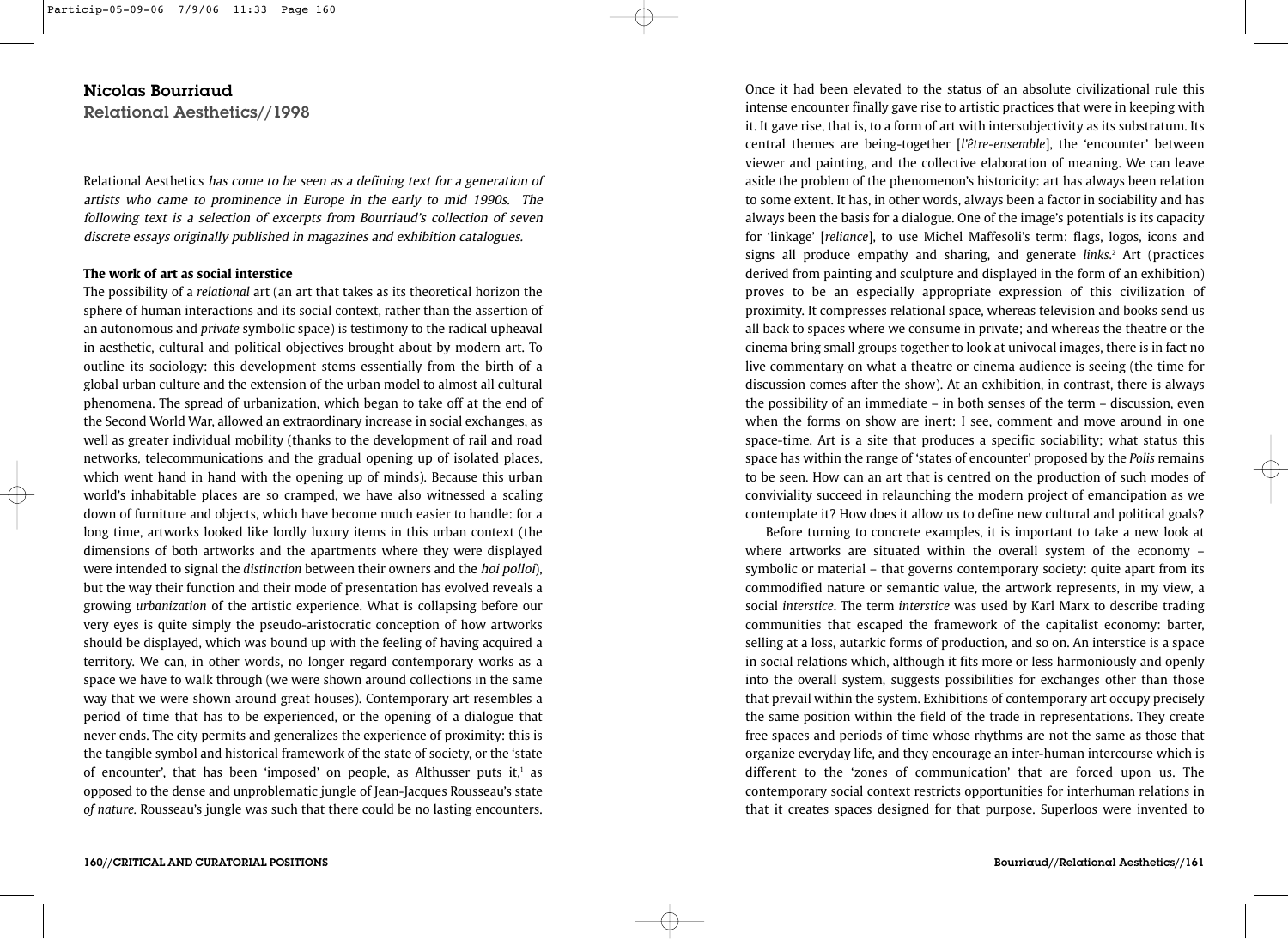keep the streets clean. The same line of thinking governed the development communicational tools while the streets of our cities were being swept clean of all relational dross. The result is that neighbourhood relations have been impoverished. The general mechanization of social functions is gradually reducing our relational space. Until only a few years ago, the early morning call service still used human voices; the responsibility for waking us up now falls to synthesized voices… The ATM has become the transit model for the most basic social functions, and professional behaviours are modelled on the efficiency of the machines that are replacing them. The same machines now perform tasks that once represented so many opportunities for exchanges, pleasure or conflict. Contemporary art is really pursuing a political project when it attempts to move into the relational sphere by problematizing it.

When Gabriel Orozco puts an orange on the stalls of a deserted market in Brazil (*Crazy Tourist*, 1991) or sets up a hammock in the garden of New York's Museum of Modern Art (*Hamoc en el MoMa,* 1993), he is operating in the heart of the 'social infra-thin' [*inframince*], or that tiny space for everyday gestures that is determined by the superstructure constructed and determined by large-scale exchanges. Orozco's photographs are an uncaptioned documentary record of tiny revolutions in ordinary urban or semi-urban life (a sleeping bag on the grass, an empty shoebox): they bear witness to the silent life (a still life or *nature morte*) that is now painted by our relations with others. When Jens Haaning uses a loudspeaker to broadcast jokes told in Turkish on a square in Copenhagen (*Turkish Jokes*, 1994), he instantly produces a micro-community of immigrants who have been brought together by the collective laughter that inverts their situation as exiles. That community is formed in relation to and inside the work. An exhibition is a privileged place where instant communities like this can be established: depending on the degree of audience participation demanded by the artist, the nature of the works on show and the models of sociability that are represented or suggested, an exhibition can generate a particular 'domain of exchanges'. And we must judge that 'domain of exchanges' on the basis of aesthetic criteria, or in other words by analysing the coherence of its form, and then the symbolic value of the 'world' it offers us or the image of human relations that it reflects. Within this social interstice, the artist owes it to himself to take responsibility for the symbolic models he is showing: all representation refers to values that can be transposed into society (though contemporary art does not so much represent as *model*) and inserts itself into the social fabric rather than taking inspiration from it). Being a human activity that is based upon commerce, art is both the object and the subject of an ethics: all the more so in that, unlike other human activities, *its only function is to be exposed to that commerce.* Art is a state of encounter… […]

#### **Conviviality and encounters**

A work can function as a relational device in which there is a degree of randomness. It can be a machine for provoking and managing individual or collective encounters. To cite a few examples from the last two decades, this is true of Braco Dimitrijevic's *Casual Passer-by* series, which disproportionally celebrates the names and faces of anonymous passers-by on posters the size of those used for advertisements, or on busts like those of celebrities. In the early 1970s, Stephen Willats painstakingly charted the relationships that existed between the inhabitants of a block of flats. And much of Sophie Calle's work consists of accounts of her encounters with strangers: she follows a passer-by, searches hotel rooms after getting a job as a chamber maid, asks blind people how they define beauty, and then, after the event, formalizes the biographical experiments that led her to 'collaborate' with the people she met. We could also cite, almost at random, On Kawara's *I met* series, the restaurant opened by Gordon Matta-Clark in 1971 (*Food*), the dinners organized by Daniel Spoerri or the playful shop opened by George Brecht and Robert Filliou in Villefranche (*La Cédille qui sourit*). The formalization of convivial relations has been a historical constant since the 1960s. The generation of the 1980s picked up the same problematic, but the definition of art, which was central to the 1960s and 1970s, was no longer an issue. The problem was no longer the expansion of the limits of art,3 but testing art's capacity for resistance within the social field as a whole. A single family of practices therefore gives rise to two radically different problematics: in the 1960s, the emphasis was on relationships internal to the world of art within a modernist culture that privileged 'the new' and called for linguistic subversion; it is now placed on external relationships in the context of an eclectic culture where the work of art resists the mincer of the 'Society of the Spectacle'. Social utopias and revolutionary hopes have given way to day-to-day micro-utopias and mimetic strategies: any 'direct' critique of society is pointless if it is based upon the illusion of a marginality that is now impossible, if not regressive. Almost thirty years ago, Félix Guattari was already recommending the neighbourhood strategies on which contemporary artistic practices are based: 'Just as I think it is illusory to count on the gradual transformation of society so I believe that microscopic attempts – communities, neighbourhood committees, organizing crèches in universities – play an absolutely fundamental role.'4

Traditional critical philosophy (and especially the Frankfurt school) can no longer sustain art unless it takes the form of an archaic folklore, or of a splendid rattle that achieves nothing. The subversive and critical function of contemporary art is now fulfilled through the invention of individual or collective vanishing lines, and through the provisional and nomadic constructions artists use to model and distribute disturbing situations. Hence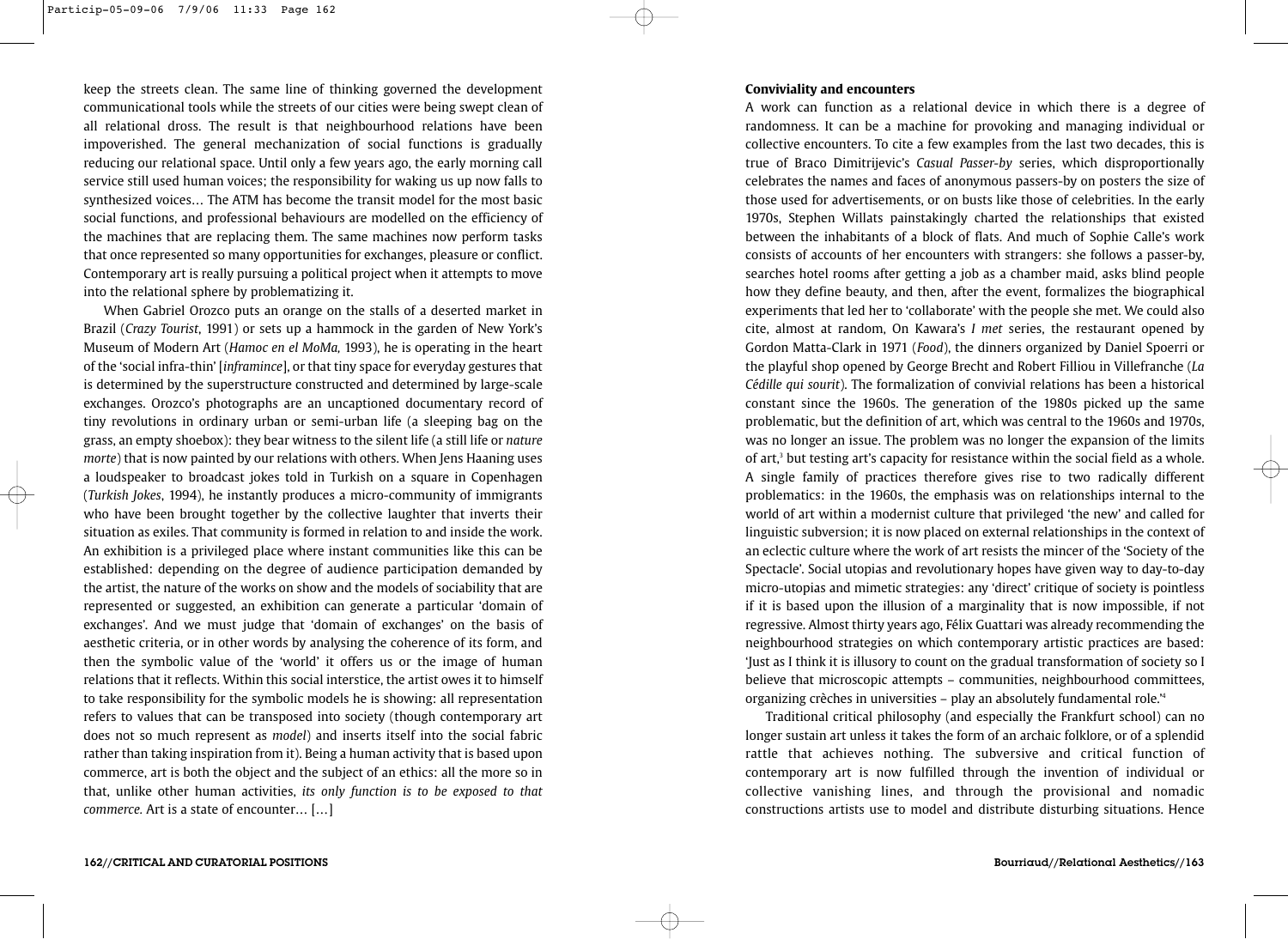the current enthusiasm for revisited spaces of conviviality and crucibles where heterogeneous modes of sociability can be worked out. For her exhibition at the Centre pour la Création Contemporaine, Tours (1993), Angela Bulloch installed a café: when sufficient visitors sat down on the chairs, they activated a recording of a piece by Kraftwerk. For her Restaurant show (Paris, October 1993), Georgina Starr described her anxiety about 'dining alone' and produced a text to be handed to diners who came alone to the restaurant. For his part, Ben Kinmont approached randomly-selected people, offered to do their washing up for them and maintained an information network about his work. On a number of occasions Lincoln Tobier set up radio stations in art galleries and invited the public to take part in broadcast discussions.

Philippe Parreno has drawn particular inspiration from the form of the party, and his exhibition project for the Consortium, Dijon, consisted in 'taking up two hours of time rather than ten square metres of space' by organizing a party. All its component elements eventually produced relational forms as clusters of individuals gathered around the installed artistic objects… Rirkrit Tiravanija, for his part, explores the socio-professional aspect of conviviality: his contribution to Surfaces de réparation (Dijon, 1994) was a relaxation area for the exhibiting artists, complete with a table-football game and a well-stocked fridge. To end this evocation of how such conviviality can develop in the context of a culture of 'friendship', mention should be made of the bar created by Heimo Zobernig for the Unité exhibition, and Franz West's Passtücke ['adaptives'].<sup>5</sup> Other artists suddenly burst into the relational fabric in more aggressive ways. The work of Douglas Gordon, for example, explores the 'wild' dimension of this interaction by intervening in social space in parasitic or paradoxical ways: he phoned customers in a café and sent multiple 'instructions' to selected individuals. The best example of how untimely communications can disrupt communications networks is probably a piece by Angus Fairhurst: with the kind of equipment used by pirate radio stations, he established a phone link between two art galleries. Each interlocutor believed that the other had called, and the discussions degenerated into an indescribable confusion. By creating or exploring relational schemata, these works established relational microterritories that could be driven into the density of the contemporary socius; the experiences are either mediated by object-surfaces (Liam Gillick's 'boards', the posters created in the street by Pierre Huyghe, Eric Duyckaerts' video lectures) or experienced immediately (Andrea Fraser's exhibition tours) […]

#### **The Subject of the Artwork**

Every artist whose work derives from relational aesthetics has his or her own world of forms, his or her problematic and his or her trajectory: there are no stylistic, thematic or iconographic links between them. What they do have in common is much more determinant, namely the fact that they operate with the same practical and theoretical horizon: the sphere of interhuman relationships. Their works bring into play modes of social exchange, interaction with the viewer inside the aesthetic experience he or she is offered, and processes of communication in their concrete dimensions as tools that can to be used to bring together individuals and human groups.

They therefore all work within what we might call the relational sphere, which is to today's art what mass production was to Pop and Minimalism.

They all ground their artistic practice in a proximity which, whilst it does not belittle visuality, does relativize its place within exhibition protocols. The artworks of the 1990s transform the viewer into a neighbour or a direct interlocutor. It is precisely this generation's attitude towards communication that allows it to be defined in relation to previous generations: whilst most artists who emerged in the 1980s (from Richard Prince to Jeff Koons via Jenny Holzer) emphasized the visual aspect of the media, their successors place the emphasis on contact and tactility. They emphasise *immediacy* in their visual writing. This phenomenon can be explained in sociological terms if we recall that the decade that has just ended was marked by the economic crisis and did little to encourage spectacular or visionary experiments. There are also purely aesthetic reasons why this should have been the case; in the 1980s, the 'back to' pendulum stopped with the movements of the 1960s and especially Pop art, whose visual effectiveness underpinned most of the forms proposed by *simulationism.* For better or worse, our period identifies with the Arte Povera and experimental art of the 1970s, and even with the atmosphere of crisis that went with it. Superficial as it may be, this fashion effect had made it possible to re-examine the work of artists such as Gordon Matta-Clark or Robert Smithson, whilst the success of Mike Kelley has recently encouraged a new reading of the Californian 'junk art' of Paul Thek and Tetsumia Kudo. Fashion can thus create aesthetic microclimates which affect the very way we read recent history: to put it a different way, the mesh of the sieve's net can be woven in different ways. It then 'lets through' different types of work, and that influences the present in return.

Having said that, when we look at relational artists, we find ourselves in the presence of a group of artists who, for the first time since the emergence of conceptual art in the mid-1960s, simply do not take as their starting point some aesthetic movement from the past. Relational art is neither a 'revival' of some movement nor the return of a style. It is born of the observation of the present and of a reflection on the destiny of artistic activity. Its basic hypothesis – the sphere of human relations as site for the artwork – is without precedent in the history of art, even though it can of course be seen, after the event, to be the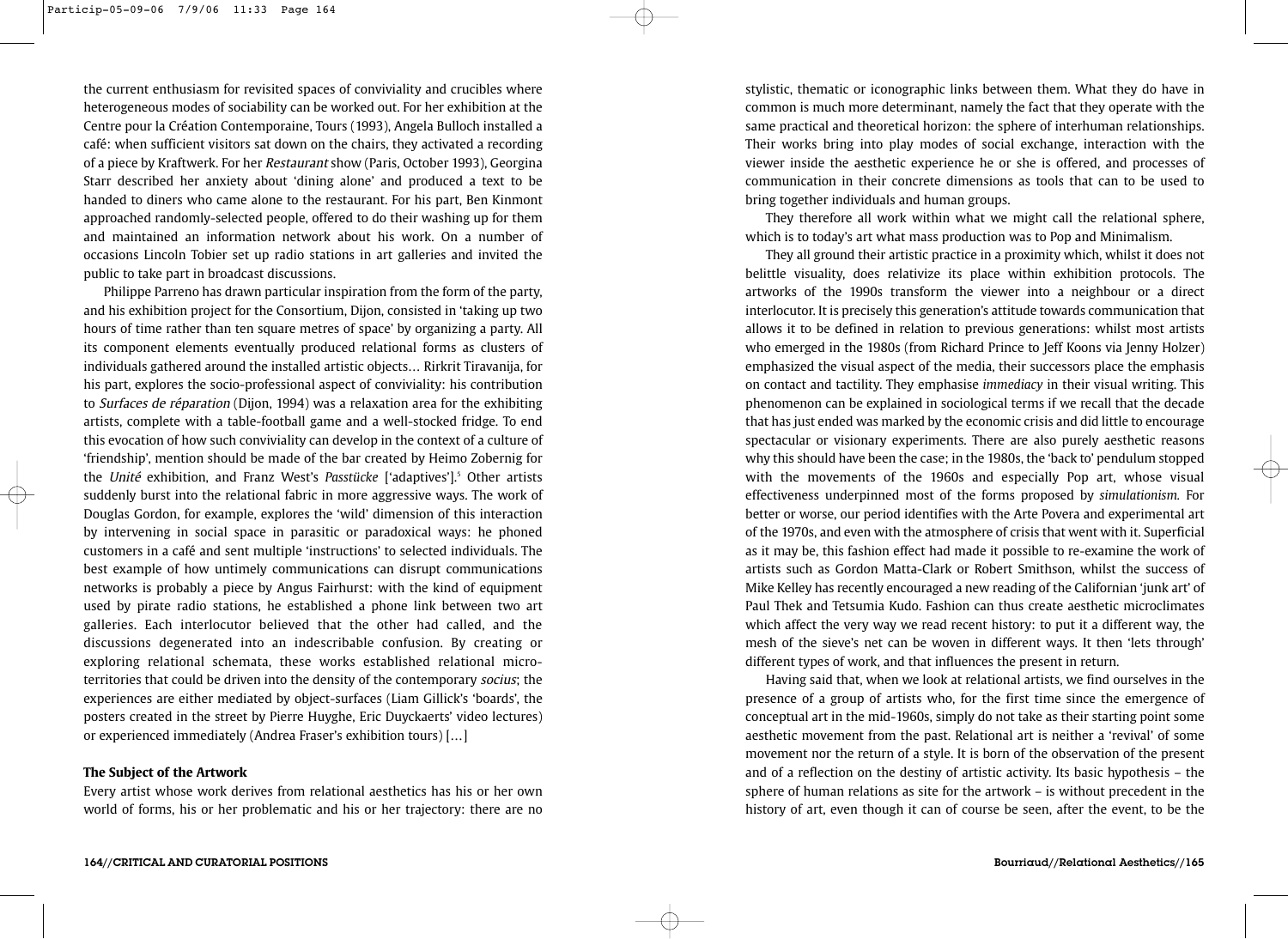obvious backdrop to all aesthetic practice, and the modernist theme *par excellence*. Anyone who needs to be convinced that interactivity is scarcely a new notion has only to reread Marcel Duchamp's 1957 lecture on 'the creative act'. The novelty lies elsewhere. It resides in the fact that, for this generation of artists, intersubjectivity and interaction are neither fashionable theoretical gadgets nor adjuncts to (alibis for) a traditional artistic practice. They are at once a starting point and a point of arrival, or in short the main themes that inform their work. The space in which their works are deployed is devoted entirely to interaction. It is a space for the openness (Georges Bataille would have called it a 'rent') that inaugurates all dialogue. These artists produce relational spacetimes, interhuman experiences that try to shake off the constraints of the ideology of mass communications; they are in a sense spaces where we can elaborate alternative forms of sociability, critical models and moments of constructed conviviality. It is, however, obvious that the day of the New Man of the future-oriented manifestos and the calls for a better world 'with vacant possession' is well and truly gone: utopia is now experienced as a day to day subjectivity, in the real time of concrete and deliberately fragmentary experiments. The artwork now looks like a *social interstice* in which these experiences and these new 'life possibilities' prove to be possible. Inventing new relations with our neighbours seems to be a matter of much greater urgency than 'making tomorrows sing'.<sup>6</sup> That is all, but it is still a lot. And it at least offers a welcome alternative to the depressive, authoritarian and reactionary thought that, at least in France, passes for art theory in the shape of 'common sense' rediscovered. And yet modernity is not dead, if we define as 'modern' meaning a taste for aesthetic experience and adventurous thinking, as opposed to the timid conformisms that are defended by philosophers who are paid by the line, neo-traditionalists (the ludicrous Dave Hickey's 'Beauty') and militant *passéistes* like Jean Clair. Whether fundamentalist believers in yesterday's *good taste* like it or not, contemporary art has taken up and does represent the heritage of the avant-gardes of the twentieth century, whilst at the same time rejecting their dogmatism and their teleology. I have to admit that a lot of thought when into that last sentence: it was simply time to write it. Because modernism was steeped in an 'oppositional imaginary', to borrow a phrase from Gilbert Durand, it worked with breaks and clashes, and cheerfully dishonoured the past in the name of the future. It was based on conflict, whereas the imaginary of our period is concerned with negotiations, links and coexistence. We no longer try to make progress thanks to conflict and clashes, but by discovering new assemblages, possible relations between distinct units, and by building alliances between different partners. Like social contracts, aesthetic contracts are seen for what they are: no one expects the Golden Age to be ushered in on this earth, and we are quite happy to create *modus vivendi* that make possible fairer social relations, more dense ways of life, and multiple, fruitful combinations of existence. By the same criterion, art no longer tries to represent utopias; it is trying to construct concrete spaces […]

#### **The Criterion of Coexistence (Works and Individuals)**

Gonzalez-Torres' art gives a central role to negotiation and to the construction of a shared habitat. It also contains an ethics of the gaze. To that extent, it belongs within a specific history: that of artworks that make the viewer conscious of the context in which he or she finds himself/herself (the happenings and 'environments' of the 1960s, site-specific installations).

At one Gonzalez-Torres exhibition, I saw visitors grabbing handfuls of sweets and cramming as many of them as they could into their pockets: they were being confronted with their own social behaviour, fetishism and acquisitive worldview… Others, in contrast, did not dare to take the sweets, or waited until those next to them took one before doing likewise. The 'candy spill' works thus raise an ethical problem in a seemingly anodyne form: our relationship with authority, the use museum attendants make of their power, our sense of proportion and the nature of our relationship with the artwork.

To the extent that the latter represents an opportunity for a sensory experience based upon exchange, it must be subject to criteria analogous with those on which we base our evaluation of any constructed social reality. The basis of today's experience of art is the *co-presence of spectators before the artwork*, be it actual or symbolic. The first question we should ask when we find ourselves in the presence of an artwork is:

Does it allow me to exist as I look at it or does it, on the contrary, deny my existence as a subject and does its structure refuse to consider the Other? Does the space-time suggested or described by this artwork, together with the laws that govern it, correspond to my real-life aspirations? Does it form a critique of what needs critique? If there was a corresponding space-time in reality, could I live in it?

These questions do not relate to an excessively anthropomorphic vision of art. They relate to a vision that is quite simply *human*; to the best of my knowledge, artists intend their work to be seen by their contemporaries, unless they regard themselves as living on borrowed time or believe in a fascistfundamentalist version of history (time closing over its meaning and origins). On the contrary, those artworks that seem to me to be worthy of sustained interest are the ones that function as interstices, as space-times governed by an economy that goes beyond the prevailing rules for the management of the public. The first thing that strikes me about this generation of artists is that they are inspired by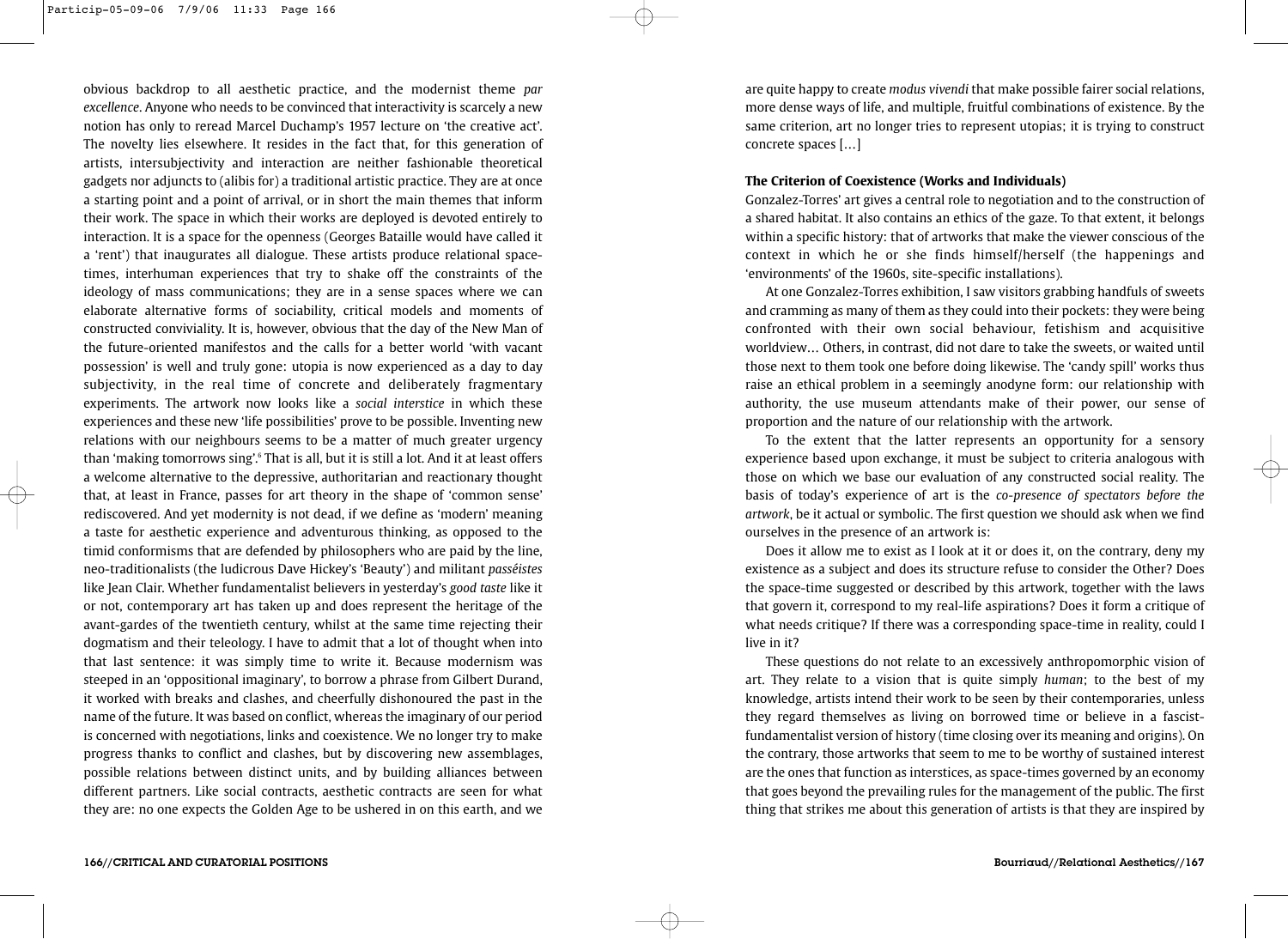a concern for *democracy*. For art does not transcend our day to day preoccupations; it brings us face to face with reality through the singularity of a relationship with the world, through a fiction. No one will convince me that an authoritarian art can refer its viewers to any real – be it a fantasy or an accepted reality – other than that of an intolerant society. In sharp contrast artists like Gonzalez-Torres, and now Angela Bulloch, Carsten Höller, Gabriel Orozco or Pierre Huyghe, bring us face to face with exhibition situations inspired by a concern to 'give everyone a chance' thanks to forms that do not give the producer any *a priori* superiority (let's call it divine-right authority) over the viewer, but which negotiate open relations that are not pre-established. The status of the viewer alternates between that of a passive consumer, and that of a witness, an associate, a client, a guest, a co-producer and a protagonist. So we need to pay attention: we know that attitudes become forms, and we now have to realize that forms induce models of sociability.

And the exhibition-form itself is not immune to these warnings: the spread of 'curiosity cabinets' that we have been seeing for some time now, to say nothing of the elitist attitudes of certain actors in the art world, which reveals their holy terror of public spaces and collective aesthetic experimentation, and their love of boudoirs that are reserved for specialists. Making things available does not necessarily make them banal. As with one of Gonzalez-Torres' piles of sweets, there can be an ideal balance between form and its programmed disappearance, between visual beauty and modest gestures, between a childlike wonder at the image and the complexity of the different levels at which it can be read. […]

#### **Relational Aesthetics and Constructed Situations**

The Situationist concept of a 'constructed situation' was intended to replace artistic representation with the experimental realization of artistic energy in everyday environments. Whilst Guy Debord's diagnosis of the spectacular process of production seems pitiless, Situationist theory overlooks the fact that, whilst the spectacle's primary targets are forms of human relations (the spectacle is 'a social relationship between people, mediated by images'), the only way we can analyse and resist it is by producing new modes of human relations.

Now the notion of a situation does not necessarily imply coexistence with my fellows. It is possible to image situations that are 'constructed' for private use, or even situations that deliberately exclude others. The notion of a situation reintroduces the unities of time, place and action in a theatre that does not necessarily involve a relationship with the Other. Now, artistic practice always involved a relationship with the other; at the same time, it constitutes a relationship with the world. A *constructed situation* does not necessarily

correspond to a *relational world* founded on the basis of a figure of exchange. Is it just a coincidence that Debord divides the temporality of the spectacle into the 'exchangeable time' of labour, ('*the endless accumulation of equivalent intervals*') and the 'consumable time' of holidays, which imitates the cycles of nature but is at the same time no more than a spectacle '*to a more intense degree*'. The notion of exchangeable time proves here to be purely negative: the negative element is not the exchange as such – exchange is a factor in life and sociability – but the *capitalist forms of exchange* that Debord identifies, perhaps wrongly, with interhuman exchange. Those forms of exchange are born of the 'encounter' that takes place in the form of a contract between an accumulation of capital (the employer) and available labour-power (the factory or office workers). They do not represent exchange in the absolute sense, but a historical form of production (capitalism): labour time is therefore not so much 'exchangeable time' in the strong sense of the terms, as time that can be *bought* in the form of a wage. An artwork that forms a 'relational world' or a social interstice can update Situationism and reconcile it, in so far as that is possible, with the world of art. […]

#### **The Behavioural Economy of Contemporary Art**

'How can you bring a classroom to life as though it were an artwork?' asks Guattari.7 By asking this question, he raises the ultimate aesthetic problem. How is aesthetics to be used, and can it possibly be injected into tissues that have been rigidified by the capitalist economy? Everything suggests that modernity was, from the late nineteenth century onwards, constructed on the basis of the idea of 'life as a work of art'. As Oscar Wilde put it, modernity is the moment when 'art does not imitate life; life imitates art'. Marx was thinking along similar lines when he criticised the classical distinction between *praxis* (the act of selftransformation) and *poiêsis* (a 'necessary' but servile action designed to produce or transform matter). Marx took the view that, on the contrary, praxis constantly becomes part of poiêsis, and vice versa. Georges Bataille later built his work on the critique of 'the renunciation of life in exchange for a function' on which the capitalist economy is based. The three registers of 'science', 'fiction' and 'action' destroy human life by *calibrating* it on the basis of pre-given categories.<sup>8</sup> Guattari's ecosophy also postulates that the totalization of life is a necessary preliminary to the production of subjectivity. For Guattari, subjectivity has the central role that Marx ascribes to labour, and that Bataille gives to *inner experience* in the individual and collective attempt to reconstruct the lost totality. 'The only acceptable goal of human activities,' writes Guattari, 'is the production of a subjectivity that constantly self-enriches its relationship with the world'.9 His definition is ideally applicable to the practices of the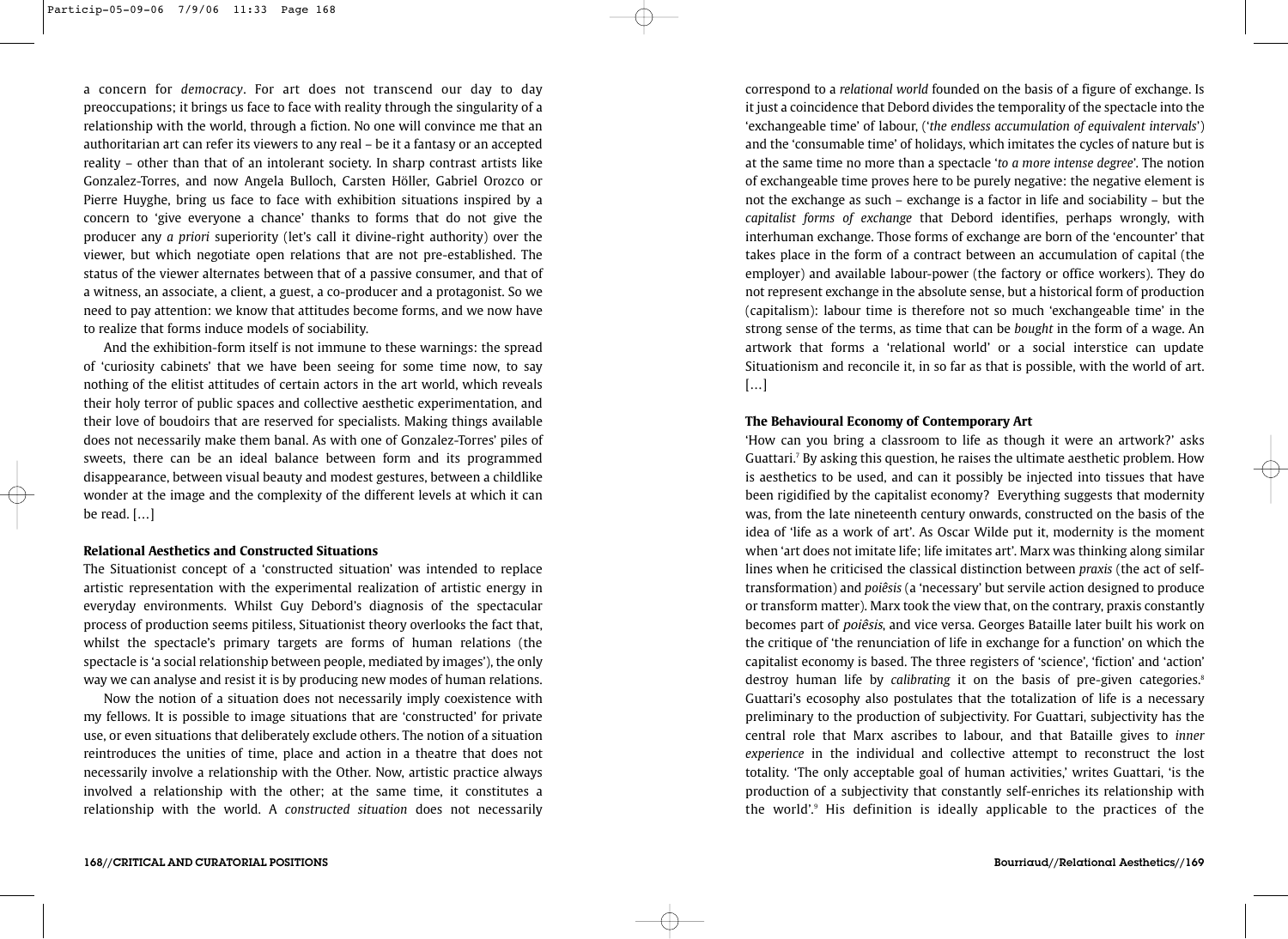contemporary artists who create and stage life-structures that include working methods and ways of life, rather than the concrete objects that once defined the field of art. They use time as a raw material. Form takes priority over things, and flows over categories: the production of gestures is more important than the production of material things. Today's viewers are invited to cross the threshold of 'catalysing temporal modules', rather than to contemplate immanent objects that do not open on to the world to which they refer. The artists go so far as to present themselves as worlds of ongoing subjectivation, or as the *models* of their own subjectivity. They become the terrain for privileged experiences and for the synthetic principle behind their work. This development prefigures the entire history of modernity. In this behavioural economy, the art object acquires a *deceptive aura*, an agent that resists its commodified distribution or becomes its mimetic parasite.

In a mental world where the ready-made is a privileged model to the extent that that it is a collective production (the mass-produced object) that has been assumed and recycled in an autopoetic visual device, Guattari's theoretical schema help us to conceptualize the mutation that is under way in contemporary art. That was not however their author's primary goal, as he believed that aesthetics must, above all, accompany societal mutations and inflect them. The poetic function, which consists in reconstructing worlds of subjectivation, might therefore be meaningless, unless it too can help us to overcome 'the ordeals by barbarism, by mental implosion and chaosmic spasm that loom on the horizon and to transform them into unforeseeable riches and *jouissances*.' 10

- 1 Louis Althusser, 'The Underground Current of the Materialism of the Encounter', in *Philosophy of the Encounter. Later Writings 1978-1987*, trans. G.M. Goshgarian (London: Verso, 2006) 185.
- 2 Michel Maffesoli, *La Contemplation du monde (*Paris: Grasset, 1993).
- 3 See, *inter alia*, Rosalind Krauss, 'Sculpture in the Expanded Field', *October,* Spring 1979; Lucy Lippard, *Six Years: The Dematerialization of the Artwork from 1966 to 1972: A Cross-Reference Book of Information on Core Aesthetic Boundaries* (Berkeley and Los Angeles: University of California Press, 1997).
- 4 Félix Guattari, *La Révolution moléculaire* (Paris: 10/18, 1977) 22.
- 5 Franz West's *Passtücke*, or 'adaptives', are uncategorizable works made of papier mâché, plaster, gauze and paint, intended for participants to interact with. West compares them to 'prostheses'.  $[Ed.]$
- 6 The phrase 'making tomorrows sing' alludes to the expression 'vers des lendemains qui chante': the last words written by the Communist Gabriel Peri before he was shot by the Gestapo – and the title of his posthumously published autobiography. [Translator]
- 7 Félix Guattari, *Chaosmose*, Paris: Editions Galilée, 1992, 183.
- 8 Georges Bataille, 'L'Apprenti sorcier' in Denis Hollier, ed., *Le Collège de sociologie*, Paris: Gallimard 'Idées', 1979, 36–60.
- 9 Guattari, *op. cit*., 38.
- 10 Ibid., 187.

Nicolas Bourriaud, *Esthétique relationelle* (Dijon: Les presses du réel, 1998), 14–18, 30–33, 45–8, 58–60, 88–9, 106–8. Translated by David Macey, 2006.

170//CRITICAL AND CURATORIAL POSITIONS Bourriaud//Relational Aesthetics//171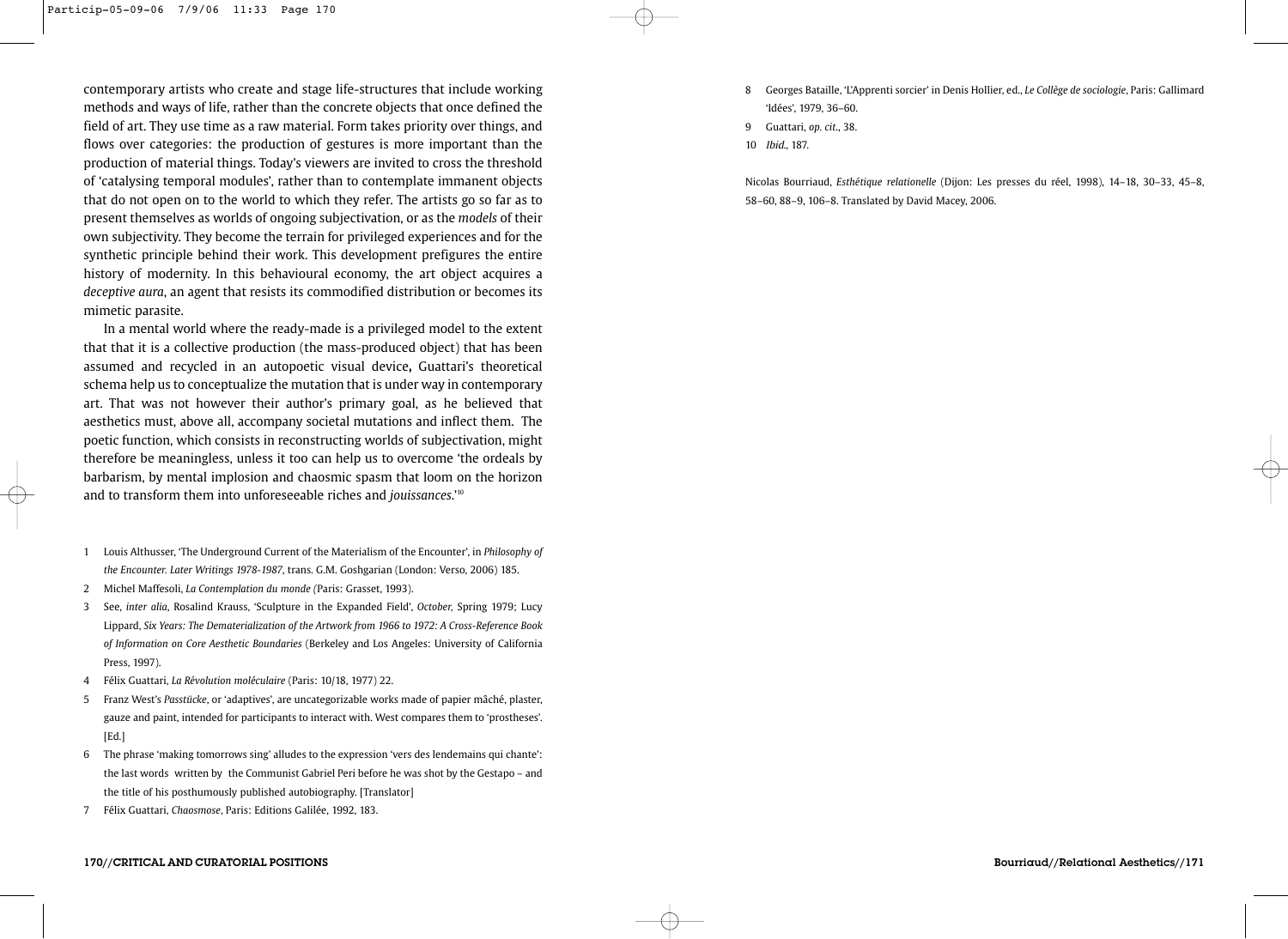# Lars Bang Larsen

Social Aesthetics//1999

*The Danish curator Lars Bang Larsen has been at the forefront of supporting sociallyengaged practices in the Nordic region. In this essay he presents a number of contemporary Scandinavian examples, and seeks to recover a historical context for this work.* 

What I choose to call 'social aesthetics' is an artistic attitude focusing on the world of acts. It also experiments with the transgressions of various economies. The term is coined as a common denominator, as one that simply lends itself with the least resistance to the internal and external dynamics of some recent and historic artistic and art-related examples. One could probably say that the examples below describe a recent tradition of art as activism; yet they are perhaps closer to a discussion of the uses of art-institutional space than is commonly seen in art activism. The term 'ephemeral' art is also often used in this discussion as the description of a sensibility and a practice aligned to the heritage of Fluxus and Situationism but not fitting under the artistic demarcations of these schools. Common to the understanding of the eleven examples below is that the dynamic between artistic activity and the realms that are traditionally relegated to the fabric of the social fails properly to describe a dialectic. Social and aesthetic understanding are integrated into each other. Here, some forms of social aesthetic activity have deliberately been launched within the art circuit as art projects; others qualify as art, or qualify for artistic discussion, after their actualization in other contexts.

The untenable dichotomy of art versus reality is exploded by these projects – a dichotomy that anyway usually hides the positioning of art in a privileged and aloof status in relation to other forms of cultural activity, however weak art may be when located in 'living reality'. The distinction between art and other realms of knowledge is made operative in the osmotic exchange between different capacities to do things, which opens up the creation of new subject positions and articulations of democratic equivalence. The same thing goes for the dichotomy of institutional/non-institutional space. The present examples all share the fact that art and the art institution as resource become frames for activity that is real, because social interaction and the observation of its effects are allowed without conceptual rigidity.

The social aesthetic artwork involves a utilitarian or practical aspect that gives a sense of purpose and direct involvement. In the construction of the subject's interaction with culture it could be said that social aesthetics discusses a notion of the lasting phenomenon that substantiates a critical cultural analysis, a reason for one's existence. It is a way of involving the metaphorical value of artistic concepts and projects on other professional spheres, such as architecture, design, financial structures, etc., either as an understanding integrated in an artistic project, or as a process of decoding and actualizing artrelated activity within its cultural location. In this way artistic work assumes a general focus on performance in a social perspective, either by means of its own nature as an ongoing project without closure or by the real activity it occasions. This often involves collective organization and an employment of art's capacities for going against professional specialization.

Nonetheless it would be wrong to say that the opposite of social aesthetics is a painting or a sculpture, or any other traditional form of artistic expression. Social aesthetics can't be observed alone and in this sense the term is double bound. It says that the social probably can't operate in a meaningful way without the aesthetic and vice versa, hence both the social and the sphere of art and aesthetics inform it.

The following examples are all related to the Scandinavian art scene, which may be due to a certain orientation, especially among Copenhagen artists. But if one employs the results of the small but distinct number of contemporary artists working with a productive revisitation of 1960s strategies in the visual arts, it would surely enable an outlook untrammelled by geographic boundaries. There remain many stories left unexplored in the local and global histories of art's ramifications on the social.

The examples are presented in dialogue across history. These dialogues represent associated motifs and related engagements and ideas. As motifs they qualify each other by dint of uncovering mutually specific, historical references. A sort of historical double-exposure or cross-fertilization, if you like.

### **Playground action on Nørrebro, Model for a Qualitative Society and N55/Spaceframe**

During one Sunday in the spring of 1968, the artist Palle Nielsen built a playground in the slum of Copenhagen's Northern Borough. Together with a group of left-wing students he planned to clear the court of a neglected housing scheme and erect new facilities for children. At seven o'clock in the morning the group went around to all the residents with a bag containing two rolls and a paper attached to it with an image of two children playing on the kerb. The text read:

Do you have children yourself or do you just hear the children scream and shout in the stairwell and entrance when you come home? Do you remember your own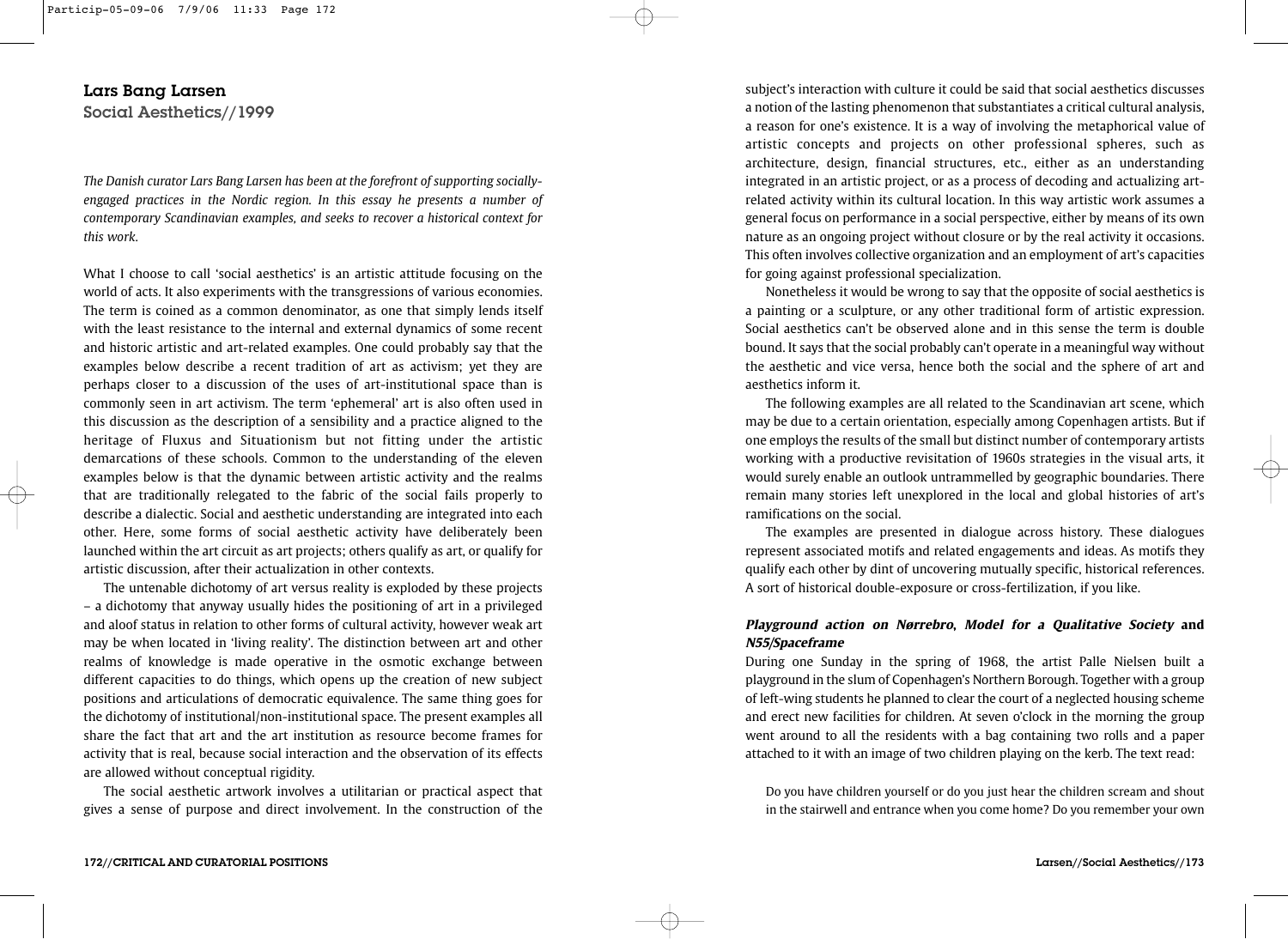possibilities for playing as few? Why do the children still make noise in the entrances? So few things have changed since you were a child. You may now follow up the demands for more kindergartens and day nurseries, for better playgrounds and youth centres, and for greater investment in children's wellbeing by actively participating in a public debate. Have you asked your council or your local residents' association about investments in child-orientation? Do you know that the authorities are empowered to give grants and are willing to invest in children's well-being if you demand it? It is your attitude towards the needs of adolescent children that decides the size of investment that funds increased clearing of backyards, better play facilities in future developments and new designs of municipal playgrounds. Sensible facilities for play means that the children stop making noise in the entries and stairwells. They won't have time. They'll be playing.

So, the residents came down and participated in the action, and by four o'clock in the afternoon everything was changed.

In 1968, during a research stay in Stockholm, Palle Nielsen chose the Moderna Museet as a framework to explore what he had previously been practising as actionism. After a period of bargaining for an invitation, in October 1968 a playground in the museum, *Model for a Qualitative Society,* was built with the assistance of a group of local Vietnam activists. Facilities for continued creativity were at the children's disposal during the entire course of the manifestation, in the form of tools, paint, building materials and fabrics. The Royal Theatre donated period costumes from different epochs to be used for role play. To this day, the noise level of the pedagogical art project is surely unparalleled in art history: loudspeaker towers were placed in each corner of the exhibition space, and the young museum-goers operated the turntables with LPs from every genre, playing dance music from the Renaissance at an ear-splitting level. In the restaurant a number of TV screens with live transmission offered a panopticon for uneasy parents, and enabled more sedate visitors to take in the active study of children's contact language. The playground architecture made concrete the pedagogical aim: a protected but pedagogically empowering milieu, to be accessed freely by all of Stockholm's kids (adults had to pay 5 crowns to get in). During its three-week exhibition period the *Model* received over 33,000 visitors, 20,000 of whom were children.

The notion that a child's early social relations form the adult individual was investigated by way of the *Model.* Creativity and experiential contact were thus incited as ways of assigning new priorities to human needs and acknowledging the 'qualitative human being' as an individual of society. The value of group relations was made evident as well as the necessity to work collectively as an alternative to authoritarian society. The *Model* accepted the white cube as a 'free' topological premise: free in the sense of public access, accentuated by the antielitist stance of the *Model;* free in the sense that what is inserted into art institutions automatically legitimates its existence (or that is what they tell us, anyhow). Hence the *Model* embraced the art institution as a vehicle positioned in such a way in culture that the statements it conveys are catapulted into society.

The Copenhagen artists' group N55 rethink the social dimensions from which we basically structure our everyday lives. In the summer of 1999, on a dock by Copenhagen harbour, they built *N55 Spaceframe:* a residential unit of transformable, lightweight construction in flexible steel modules designed in collaboration with an architect. It is a functional and inhabitable sculpture and constitutes a radical revision of the house as we know it, as an object stationary in its construction and placement. Being much more than merely a goal-oriented installation, the construction of the living unit suggests an organic process that people may enter in all possible ways. Musicians, artists, architects, writers and curators each contribute to the social ambience of the work with projects, labour force, and their mundane, sociable presence. *N55 Spaceframe* constitutes the frame for activities that the participants themselves will establish, without any institutional interference. *N55 Spaceframe* is, for that matter, a utopian project in as much as it is an initial gesture, a rediscovery of the world. But in contrast to the great utopia, each time it is erected, *N55 Spaceframe* is architecturally and socially connected with the social surplus that it provides in connection with the process of construction and the context within which it functions. The 'utopian' in the project is not like a master plan that analytically anticipates social change, but one that describes a determined attitude from people's actions in concrete situations.

Palle Nielsen's way of practising art as a critique of architecture and living conditions is aligned with N55's praxis as a social fantasy, so to speak. As a reconceptualization of the residence, the *N55 Spaceframe* stands, shimmering, in the middle of Copenhagen as a fantastic creature which has just landed, staring the demands of contemporary living right in the eyes. If the idea of settling in an *N55 Spaceframe* doesn't appeal to you, then the project, at least constructively, constitutes a way of reflecting on the opposition between the individual and the forms of habitual thinking that too often sneak their way in as a syntax for our lives. One could object that N55 is merely replacing the old habits and linguistic forms with new habits, but in the space between these two positions and in the movement away from that which already is ossified toward the new and selfconceived, room is being made for the formulation of new differences. N55 accommodates what is currently the dominant, neoliberal determination of freedom of choice and is displacing the market mechanisms' relational dynamics in the direction of postulating that there are things which must be done.

Larsen//Social Aesthetics//175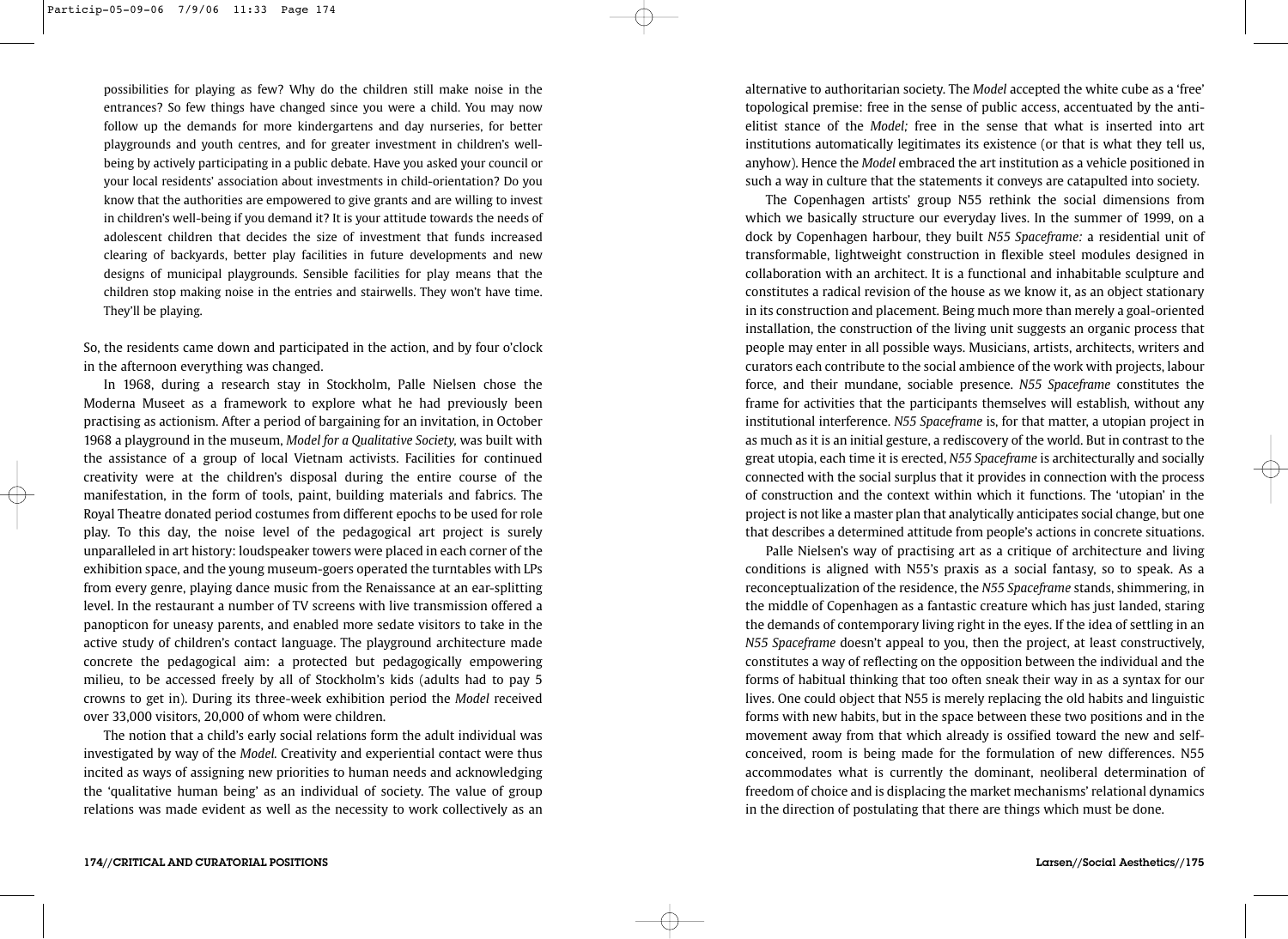### **Palle Nielsen's projects for Festival 200 and Middelburg Summer 1996**

In his writing, Palle Nielsen addresses the notion of large-scale communication including collective production of significance and value, and modes of distribution. Proceeding from a collective discussion and praxis surrounding common intentions, and in contradistinction to 'consumption's constraint and the production apparatus's power over the people', one can have qualitative and quantitative goals and thereby push communication boundaries. This calls for a positive and outgoing revision of aesthetic expressions which have been overhauled and repeated, and a revision of traditional forms of art distribution. The art institution's resources are cast into public space.

Festival 200 in 1969 was the 200-year jubilee of Charlottenborg Udstillingsbygning, the exhibition building of the Royal Danish Art Academy. Art historian Troels Andersen was invited to curate the anniversary show, and in accordance with his orientation towards non-violent anarchism – and in response to a minimal budget – artists from all over Europe were given a train ticket and free exhibition space if they would show up and participate with some project or other. In the week before the opening of the exhibition, the invitation to participate was open to everybody.

Palle Nielsen participated in three projects: a shooting range, a roulette, and an offset-printing works, all functioning representations of mass communication with popular appeal, imbuing the exhibition with a theme park atmosphere. Placed as the first thing by the entrance, the roulette was provided by the child-welfare committee and functioned as a metaphor for the anarchistic freedom promised by the exhibition. The shooting range offered air guns with which you could shoot your dislikes, organized in the form of photographs of Danish and international politicians and public persons. The roulette, as well as the shooting range, stood unattended.

The offset-printing works consisted of state-of-the-art rotaprint equipment to be used freely by everybody, and its appurtenant photo lab enabled general access to artistic expression. The festival's daily paper, flyers, leaflets, and printed matter in all colours were produced here. Some of it was distributed in the city or in other contexts, while others were integrated into the exhibition.

Palle Nielsen's projects introduced a reflexivity between play and production which must have seemed somewhat frivolous in the light of the era's will to revolutionary upheaval. On the one hand, play qualified large-scale communication as a way of stating that political artistic engagement doesn't exist in terms of practical politics, but as reform work with the prospect of change. On the other hand, play had to be organized and set free, seeing that society no longer offered integrated possibilities for living in its regulated, specialized spheres. To introduce social processes in the art institution is,

according to Nielsen, socially irrational. Social processes should happen where people are, in direct relation to what they do. But since social reproduction is in dire straits, there is a strong need for the production of participation, and for accessible metaphors of freedom.

In 1995 and 1996, Jens Haaning produced a series of production lines, where a number of people engaged in symbolically charged but ultimately undefined activities. In *Weapon Production* (1995), part of the group show RAM held in a Copenhagen suburb, a handful of young immigrants with some previous experience (so to speak) assisted the artist in the production of illegal street weapons; in *Flag Production* (1996), shown at the Traffic show in Bordeaux, France, Asian pupils from the local art academy sewed flags for an unknown nation. Middelburg Summer 1996 (1996), a solo show at De Vleeshal, in the Dutch city of Middelburg, was in a sense the culmination of these works, in that the activity of the workers wasn't art-related in the first place:

Haaning engaged the Turkish-owned clothing manufacturers, Maras Confectie, to relocate its production facilities to the Kunsthalle for the duration of the exhibition. The entire institution was transformed into an appropriate environment for Maras Confectie's twelve Muslim (Turkish, Iranian and Bosnian) employees, replete with an office and canteen, soccer banners and blaring *TÜRKÜ* (a form of Turkish blues). As a beholder, you had to adapt to a peripheral position, as opposed to laying claim to the visual control and leisurely regulated space that exhibition architecture usually offers. You were, in fact, trespassing in foreign territory: not only an alien workplace, but a place where 'aliens' work. Middelburg Summer 1996 provided an episodic mobilization of the dynamics of the cultural other, or 'the world market as ready-made', as one critic put it.

The work's critical position could also be summed up in the words of sociologist John Foran, writing in the 1997 *Theorizing Revolutions:* 'Oppositional cultures are often elaborated in contradistinction to the state, but they are also always rooted in the actual experience of diverse social sectors, that is, they have an eminently practical dimension.' As Fordist artefacts, production lines embody the dimension of physical labour, which is rapidly becoming obsolete in the era of immaterial work. Apart from privileging cultural otherness in a collectively organized form, Middelburg Summer 1996 rejected art's service relationship to information society. Its laconic, alienating stageplay resisted the communicationdriven prescriptions of the agents of the digital age, along with their (our) continual innovation of forms and modalities for the commerce of ideas.

Nielsen and Haaning point to conflicts in social processes and come up with solutions which are formally alike; for both projects Nielsen aptly calls the printing works a 'production installation'. It could be said, however, that Middelburg Summer 1996 is an aestheticized version of Nielsen's production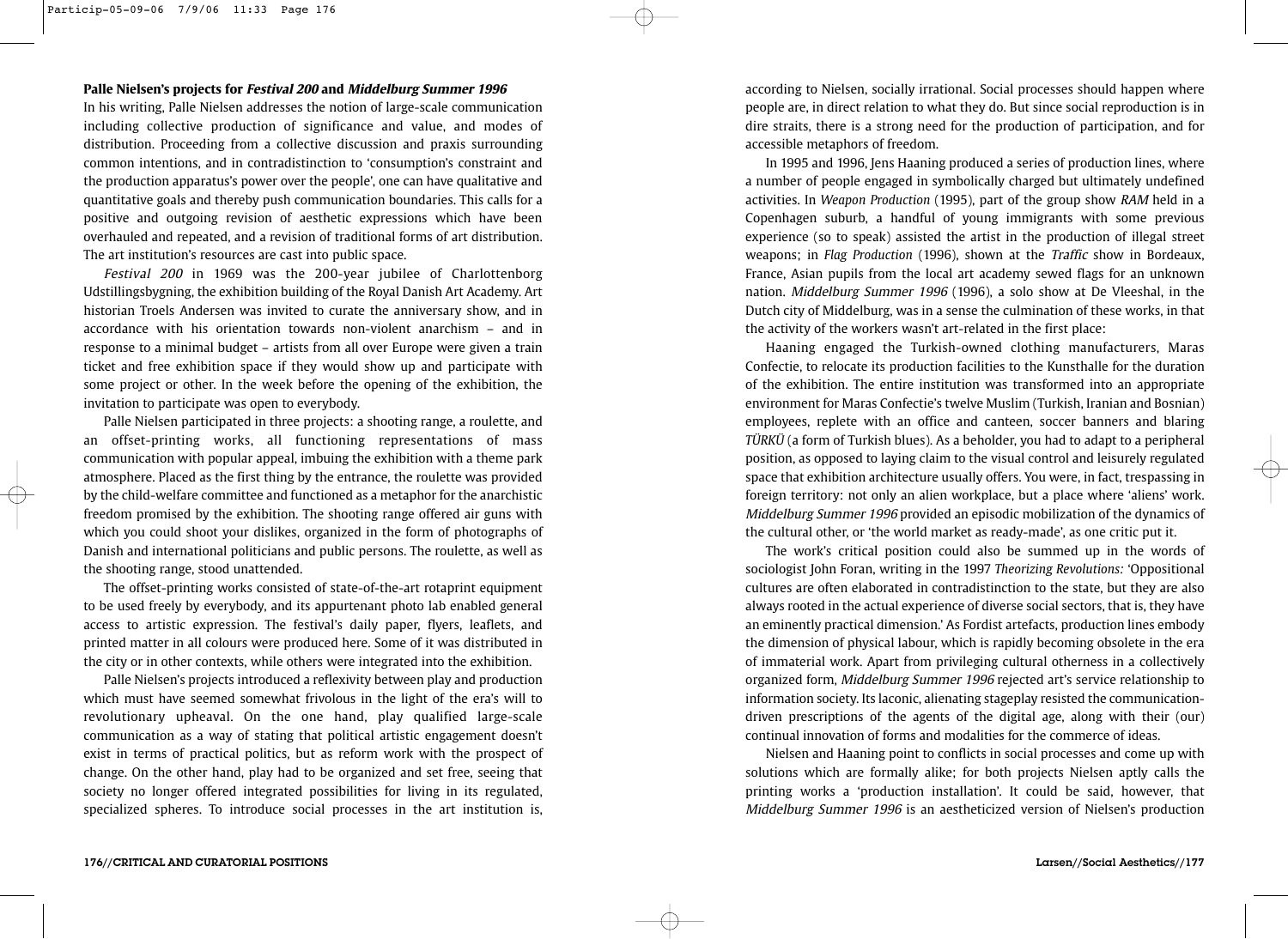installation. Actual participation is one step removed, something that may make the two works seem to differ in their conception of aesthetics; what actually aligns them may be their political stance in terms of social irrationality. (As an aside to his work, Haaning quoted Arthur Schopenhauer's dictum for De Vleeshal's website: 'The world is my imagination'.) The printing works at Festival 200 and Middelburg Summer 1996 each delivered critiques of the different effects of the acceleration of modernity's displacements, which increasingly control us as social beings.

#### **Public Bath and N55 Hygiene System**

In a feature on Copenhagen called 'Bursting the Gates of Welfare Utopia', the *Village Voice's* David Gurin wrote in November 1969 about 'the energy and beauty of the young Danes involved' in Festival 200:

[Troels] Andersen and a committee of Danish artists offered a second-class train fare to artists from all over Europe. An adventurous group accepted his invitation and put together a fantastically relaxed and unpretentious show. On some days it included a rock band in the sedate Charlottenborg courtyard. Otherwise it began for the visitor on the wall above a grand staircase that leads to the main floor of the gallery – pictures of Albertslund [a working-class Copenhagen suburb] and old Copenhagen were flashed side by side by two slide projectors. They seemed to beckon the viewer to stand up for some kind of environmental choice. A third projector flashed abstract forms. In an anteroom on the main floor were pinball machines and a shooting range with the prime minister of Denmark and Richard Nixon among the bull's eyes. In the grand exhibition hall were drawing tables and two offset printing presses. Materials and paper were liberally provided and anyone could design and print his/her own poster with expert help. At the back was a primitive hut, like a succah, $1$  with uneven slats of wood for walls, and branches and leaves for a roof. Inside lived a nude 'family', with varying numbers of adults and children. They ate, drank, played and talked. […] Occasionally one man in the family would climb up a rope ladder from the hut to the high ceiling of the hall from where, perched nude on the rope-ladder, he would film all the spectators whose eyes were on him. […] Another room had a Danish artist's love letters strewn on the floor – people stood around reading them. […] In another grand exhibition hall were a ping-pong table and a functioning sauna and shower. Artists and visitors – and the genius of the festival was that the two were not very distinguishable – played ping-pong, saunaed, and showered in the openness of the hall. […] One especially touching room had a single rose in water on each of eight pedestals. Each day one rose was removed and a new one added, so the roses were in a gradually withering away of life and death.

The public bath and sauna were installed by the artist Paul Gernes. He wanted the artwork to be inserted in situations where things are used and thus his practice became strongly oriented in the direction of public art. The everyday function is taken literally in his public bath for *Festival 200*, and 'transposed to a level where it affects our senses and our thinking anew'.<sup>2</sup> Troels Andersen continues:

It was given in the ideas of Morris, Ruskin and Gropius that people's behaviour in a surrounding world which in such high degree as ours is determined by things, could be changed by a revaluation of the surrounding objects, aesthetically and functionally. But these fashioned objects let themselves become easily integrated in the existing situation without any significant changes in norms of behaviour. Our society is still built on the nuclear family, and our whole production of consumer items (also counting a number of 'art objects') is based on this structure. What the conception of the happening among many other things contained was the suggestion of a new type of social form. […] It implied the establishing of a new situation, the construction of an offer – but didn't necessarily force people in a certain direction.3

Troels Andersen's revaluation of the object also applies to N55 and their catalogue of functional art objects, with which they aim to create a social surplus. So far, N55's production of functional art objects with ethical and aesthetic consequences include a home hydroponics unit (a device for the domestic growth of vegetables ), a clean-air machine, a hygiene system (lowcost bathroom), new designs for chairs, and a table. Everything is of N55 own design, in some cases with the help of experts to solve technical problems. Compared to an ordinary, utilitarian logic, their objects have a twist in relation to formalistic design: N55's attitude to the object is characterized by a sensitivity towards its role as a social determinant, as a role maker. The object answers back to the activity that surrounds it, instead of being a design-like hypostasis of itself. Or, in other words, the human activity and the object factor meld into one another – ergo, socially generous and disarming gestures like a collective installation of the hygiene system in mirthful colours, or the projection of a bed serviceable for six persons instead of the customary one- or two-person model.

#### **The Oslo Trip and Travel Agency**

In May 1970 the artists Finn Thybo and Per Bille were invited as part of the Danish representation in the Young Nordic Biennial at Kunstnernes Hus (The Artists' House) in Oslo. They decided to spend their grant of DKK 8,000 on buying 50 return tickets for the Oslo ferry and distributing them to 50 youths, mostly artists, musicians and architects. The group was to be installed,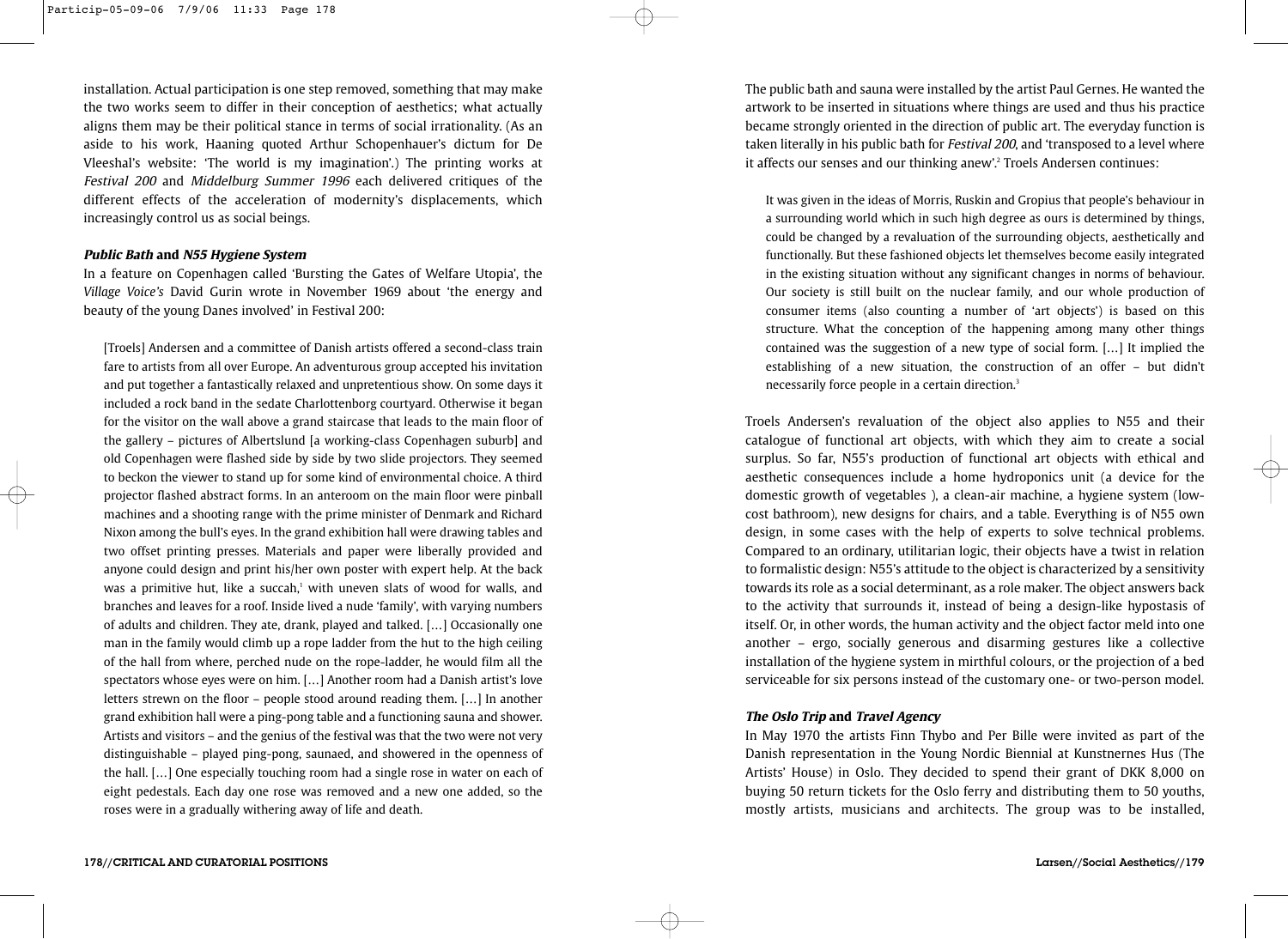collectively, in the exhibition as an artwork on the opening night, together with musicians from Oslo invited to participate in a pickup concert with the Copenhagen band Furekåben*.* Thus the group itself comprised the work of art and no one was allowed to leave it at any point.

Arriving in Oslo in good spirits the group, despite its hippie appearance, made it successfully through customs (with Black Afghan disguised as Tom's Caramels), and moved in one long column up through the streets of the Norwegian capital. Then, to the amusement of local businessmen, the group occupied what later turned out to be the rear entrance of the Oslo bourse. Wearing red banners and red ribbons round the head, or dressed up as native Americans, the group documented itself in front of banks and the sights of the city with a banner reading 'PEOPLE OF THE WORLD UNITE'. The arrival of the artwork at Kunstnernes Hus occasioned great commotion in the management, and the entire board was called for, but in the end accepted to host the group. Next, flyers for the opening party were distributed in Oslo, and snapshots and film were quickly developed; the same evening the doors of Kunstnernes Hus were opened for a presentation of documentation of the trip and the concert, where the director was seen in the rhythm section playing the bongos. The group returned in good order to Copenhagen on the ferry the next morning.

In Jens Haaning's work *Travel Agency* (1997), airline tickets were sold at competitive prices as artworks at Galerie Mehdi Chouakri in Berlin, capitalizing on German tax laws which exempt art from an eight per cent VAT. Accompanying certificates stated that if used for their original purpose, these tickets ceased to exist as art. If art is taxed less than other goods, why not label those other goods 'art'? That is, the airline ticket had a double capacity, each of which could be respective to art logic and economic logic; but if you want to grasp the idea of the work and the conceptual itinerary of each 'artwork' you can not do without the supplement of the other logic. By refusing to valorize high culture, and instead concentrating on the exchange of artistic ideas with realworld economics, Haaning created the possibility for realizing certain financial gains while upsetting the market at a micro-level.

In the *Oslo Trip* and *Travel Agency,* subversive sensibilities and art institutional allegiances together instigate a set of mutual deformations of incompatible cultural logics. Ideally, cultural and economic significance are put on equal footing, each invested in the multifold processes of ideological and geographic exchange. For *Oslo Trip* participants Finn Thybo and Kirsten Dufour, however, the work itself described a break with the art world for fifteen years.

### **TTA Løgstør and Life is Sweet in Sweden**

After the *Oslo Trip* the work of Dufour and Thybo moved further in the direction

of activism. They worked with squatters in Copenhagen, and experimented with alternative social structures in small, closed communities in Jutland. In the 'aesthetic and political void' of the early seventies, Dufour and Thybo were looking for a position from which the local population in a given place could participate actively in a social, humanistic and political action. Based in L*ø*gst*ø*r in Northern Jutland they started a ragpicker group in 1975, for the benefit of liberation movements in the third world, among them Zimbabwe African National Union and Eritrean Peoples Liberation Front. During the 12 years the group TTA Løgstør (Clothes for Africa) managed to collect the following and send it off to Africa: 112 tons of clothes and shoes; 30 sewing machines; 1 dental clinic; 3 operating tables; 15 hospital beds; 17 wheelchairs; 27 packages of other hospital equipment; 39 packages of toys; 30 packages of educational material; and the sum of DKK 447,911.

These goods were obtained mainly by means of household collecting, flea markets, enquiries at hospitals etc., and clearing up of estates. TTA workers were voluntary and paid a membership fee. Thybo describes the aims of TTA Løgstør:

### Interactivity within the ragpicking group:

By collecting the surplus [of consumer society] and recycling it for humanitarian purposes, we solved several problems at the same time: we could make people aware of the conditions in other parts of the world and get them involved in an action, in the project. Leaflets about the collection of clothes were handed out to new households, and press releases about the annual flea market were sent to newspapers and local radio stations that covered the whole province. Here we informed others about the local conditions in those countries where we supported the liberation movements. We also spoke about the fact that the clothes were given to the liberation movements who distributed them in the refugee camps over which they had taken responsibility.

Last but not least, essential because of their tremendous contribution, the core of the group, 'the activists', who actively took part in the daily work, were recruited from the local community. It was our basis that Clothes for Africa should be both a local/social and a political/global project [...]<sup>4</sup>

The last flea market was held in 1986. There was a steady reduction of activism, membership flow ebbed out, there was a split in the group, and the eventual conclusion was that it looked like solidarity work belonged to a certain generation.

In August 1995, Gothenburg was turned upside down. Sweden's secondlargest city was about to host the World Championships in athletics. In an atmosphere of self-conscious activity, the urban environment was transformed through a series of 'beautification' projects, ranging from the architectural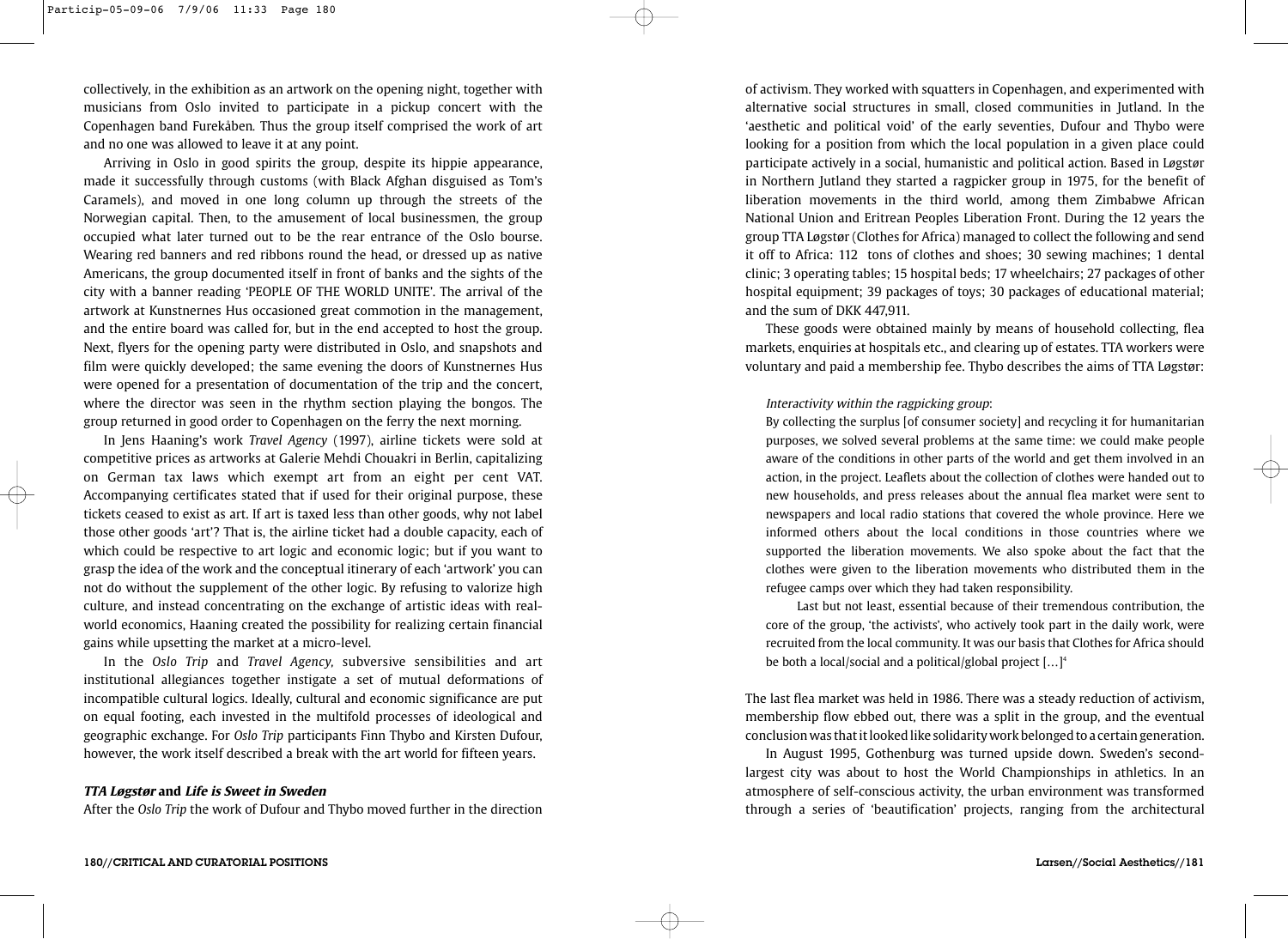remodelling of the inner city to the injection of a host of new commercial venues – greenery, colourful advertising and 'fresh paint' signs were sprouting up everywhere. A new black market for apartment sublets appeared and restaurants were openly advertising for 'young blonde female' staff. The visitors arrived at a sparkling new Gothenburg, starting the for-all-tourists search for the authentic folk and local spirit. With gorgeous weather, the pride of the citizens was only slightly stained by the embarrassment of having invented the place and themselves specifically for the tourists, and embarrassed that this act of deception was larger than their own naïveté. More than that, the debate over the day-to-day adjustments to all the newness made clear that, for better or worse, the Gothenburgers were losing their sense of belonging to the place they were proud to represent. The staging of the host's role turned from being an abstraction, 'the city', towards involving every single citizen. The distinction between 'guests' and 'hosts' began to dissolve. Not even a guide's uniform guaranteed discretion: everybody was new to the place they found themselves in, and to each other.

In the middle of this turbulence Aleksandra Mir opened *Life is Sweet in Sweden: Guest Bureau*, an alternative tourist office in downtown Gothenburg. 150 square metres were made available from the public sector, and Mir renovated and decorated the premises in a half-official, half-private cosy atmosphere that should make everybody feel welcome. Equipped with comfortable sofas, plastic greenery, an aquarium, dim lights and soft muzak, electric footbaths, a television with shopping channels and even a fresh smelling lavatory, the tourist bureau was freely available for use by any and everybody. The host's role was personified by anybody who wore the hostess uniform for *Life is Sweet in Sweden;* a blue-yellow dress-suit in a stewardess-cum-cashier cut, with the company's logo embroidered in silver on the breast pocket. From the beginning, twelve uniforms were available and during the project, 46 persons assumed the role as hostess, regardless of whether they had any connection with Gothenburg or not. With several hundred guests every day during the ten days that the World Championships took place, the tourist bureau became a social limbo, taking shape according to the constellations of people interacting with one another on the spot. The entire process of the situation established itself as a public coefficient where the participants, guests as well as hosts, were involved in a mutual endeavour intrinsic to sociability.

TTA Løgstør was evaluated critically as art after the fact; Dufour and Thybo presented documentation of the project for their exhibition in the N55 spaceframe, opening it up to a new narrative removed from the terminology of its time. TTA Løgstør and *Life is Sweet…* can both be contained in the same sphere as the aims and characteristics of the 'happening' – as outlined above by

Troels Andersen – and together they have resonance for more recent notions of identity politics. Just as TTA Løgstør's working premise was that the local belongs in a global society and that identities are created across geography and nationality, so *Life is Sweet…* was concerned with the loss of what might normally be considered solid identities. It also refers to those who always come back as subjects in the postmodern debate of identity – nomads, hybrids, immigrants, tourists. The limbo of the Gothenburgers – as that of the privileged Western citizen – was the whole point here, a collective intervention and mobilization in the face of an ambivalent official economy.

Both projects, like the other examples, take place in real time and depend on the presence of the other, whether it be the cultural other or the people in local surroundings waiting to be activated. Not least of all, the projects depend on each other in order to live on as collective memories with the people who took part, and the ones to whom the stories are told.

- 1 [A succah is a type of hut like the one described, built during the Jewish festival of Succot, and based on the portable nomadic dwellings of Moses and his followers during their desert exile.]
- 2 [footnote 1 in source] Troels Andersen: *Paul Gernes, 1966*, 1970.
- 3 [2] *Ibid.*
- 4 [3] Dufour, Thybo, Sørensen: TTA Løgstør 1975–1988.

Lars Bang Larsen, 'Social Aesthetics: 11 examples to begin with, in the light of parallel history', *Afterall*, no. 1 (London: Central Saint Martins School of Art and Design, 1999) 77–87.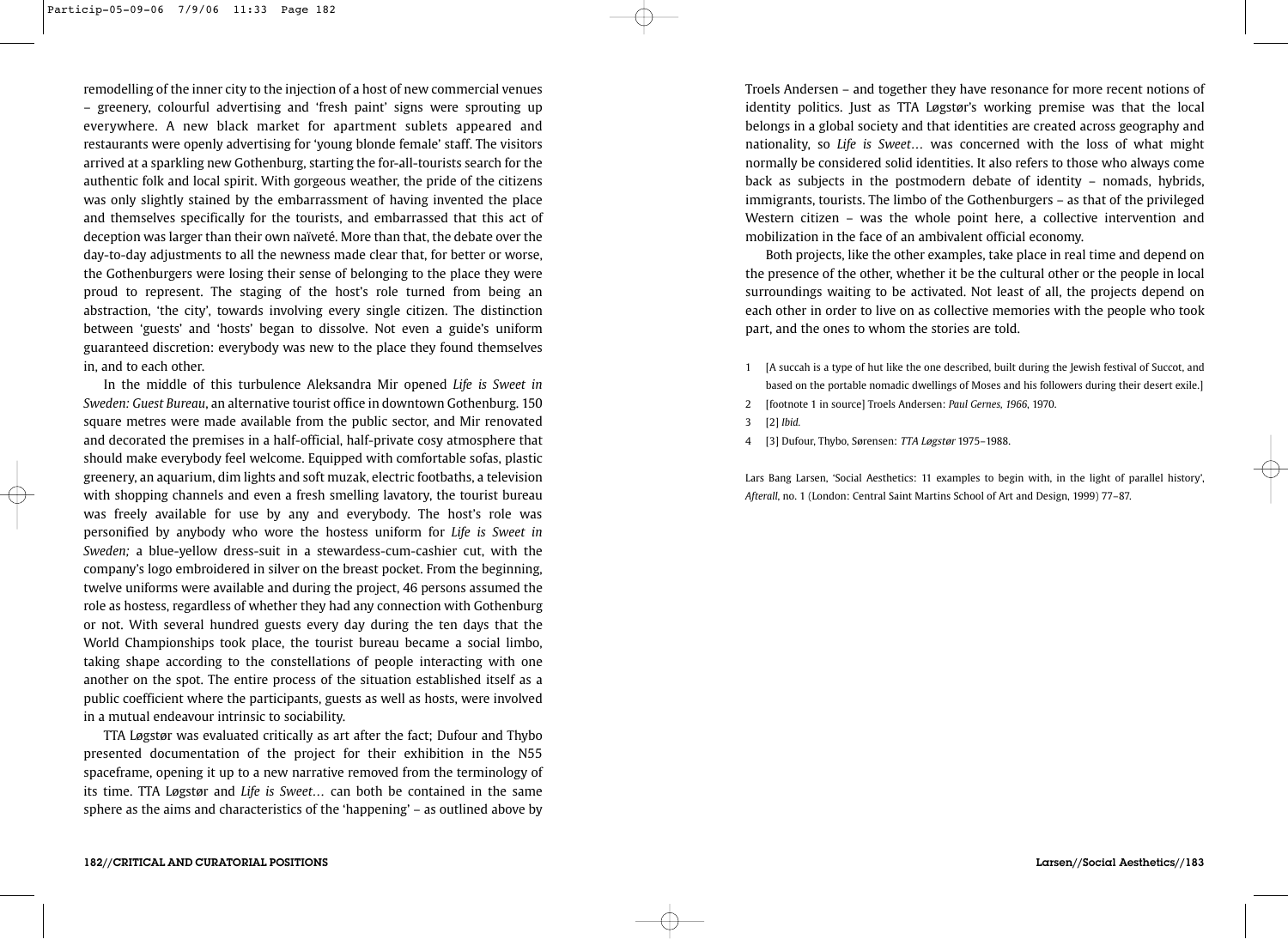# Molly Nesbit, Hans-Ulrich Obrist, Rirkrit Tiravanija What is a Station?//2003

Utopia Station*, presented at the Venice Biennale in 2003, contained work by over 150 artists. Like Documenta 11 (2002), it was preceded by a number of seminars and exhibitions through which the exhibition's theoretical position was formulated. The following text, written by its three curators, outlines their political and aesthetic aspirations for a re-examination of utopia.* 

During a debate with Theodor Adorno in 1964, Ernst Bloch, pushed to the wall to defend his position on utopia, stood firm. Adorno had begun things by reminding everyone present that certain utopian dreams had actually been fulfilled, that there was now television, the possibility of travelling to other planets and moving faster than sound. And yet these dreams had come shrouded, minds set in traction by a relentless positivism and then their own boredom. 'One could perhaps say in general', he noted, 'that the fulfilment of utopia consists largely only in a repetition of the continually same "today".'

Bloch countered. The word utopia had indeed been discredited, he noted, but utopian thinking had not. He pointed to other levels of mind, to removes that were less structured by Western capital. Utopia was passing less auspiciously under other names now, he remarked, for example, 'science fiction' and the beginnings of sentences starting with 'If only it were so…'

Adorno agreed with him there and went on. 'Whatever utopia is', he said, 'whatever can be imagined as utopia, this is the transformation of the totality. And the imagination of such a transformation of the totality is basically very different in all the so-called utopian accomplishments – which, incidentally, are all really like you say: very modest, very narrow. It seems to me that what people have lost subjectively in regard to consciousness is very simply the capability to imagine the totality as something that could be completely different.' How to think utopia then? Adorno saw the only possibility to reside in the notion of an unfettered life *freed from death*. All at once the discussion of utopia expanded; it became not merely old, but ancient. It seemed to shed ideologies as if they were skins. Adorno declared that there could be no picture of utopia cast in a positive manner, there could be no positive picture of it at all, nor could any picture be complete. He went very far. Bloch only followed him part way. He summoned up a sentence from Brecht. He let it stand as the nutshell that held the incentive for utopia. Brecht had written 'Something's missing.'

'What is this "something"?' Bloch asked. 'If it is not allowed to be cast in a

picture, then I shall portray it as in the process of being. But one should not be allowed to eliminate it as if it really did not exist so that one could say the following about it: "It's about the sausage". I believe utopia cannot be removed from the world in spite of everything, and even the technological, which must definitely emerge and will be in the great realm of the utopian, will form only small sectors. That is a geometrical picture, which does not have any place here, but another picture can be found in the old peasant saying, there is no dance before the meal. People must first fill their stomachs, and then they can dance.'

'Something is Missing', the statement from Brecht. Typically when searching for utopia, one relies on the steps taken by others, for ever since its first formulation in 1516 in the book by Sir Thomas More, ever since its invention as the island of good social order, utopia has been a proposition to be debated, several speakers often pitching in at once. They bring thoughts, experience, the fruits of the past. For utopia is in many ways an ancient search for happiness, for freedom, for paradise. Sir Thomas More had had Plato's *Republic* in mind as he wrote. By now however utopia itself has lost its much of its fire. The work done in the name of utopia has soured the concept, left it strangled by internal, seemingly fixed perspectives, the skeletons of old efforts which leave their bones on the surface of the body as if they belonged there. Has utopia been strung up? Or obscured by bad eyesight? Certainly *it* has gone missing. Utopia itself has become a conceptual no-place, empty rhetoric at best, more often than not an exotic vacation, the desert pleasure island of cliché. Abbas Kiarostami, when asked recently if he had any unrealized or utopian projects, refused the long perspectives of utopia altogether. He preferred to fix matters in the present, taking each day one hill at a time. We in turn have set our sights on the middle ground between the island and the hill. We will build a Station there and name it Utopia Station.

The Utopia Station is a way-station. As a conceptual structure it is flexible; the particular Station planned for the Venice Biennale is physical too. It will rise as a set of contributions by more than sixty artists and architects, writers and performers, the ensemble being coordinated into a flexible plan by Rirkrit Tiravanija and Liam Gillick. It has been important to all concerned that the plan not present itself as a finished picture. Let us therefore conjure up the Station by means of a few figures. It begins with a long low platform, part dance-floor, part stage, part quay. Along one side of this platform is a row of large circular benches so that you can watch the movement on the platform or silently turn your back or treat the circle as a generous conversation pit. Each seats ten people. The circular benches are portable; as an option one could line them up like a row of big wheels. Along the other side of the platform a long wall with many doors rises up. Some of the doors take you to the other side of the wall. Some open into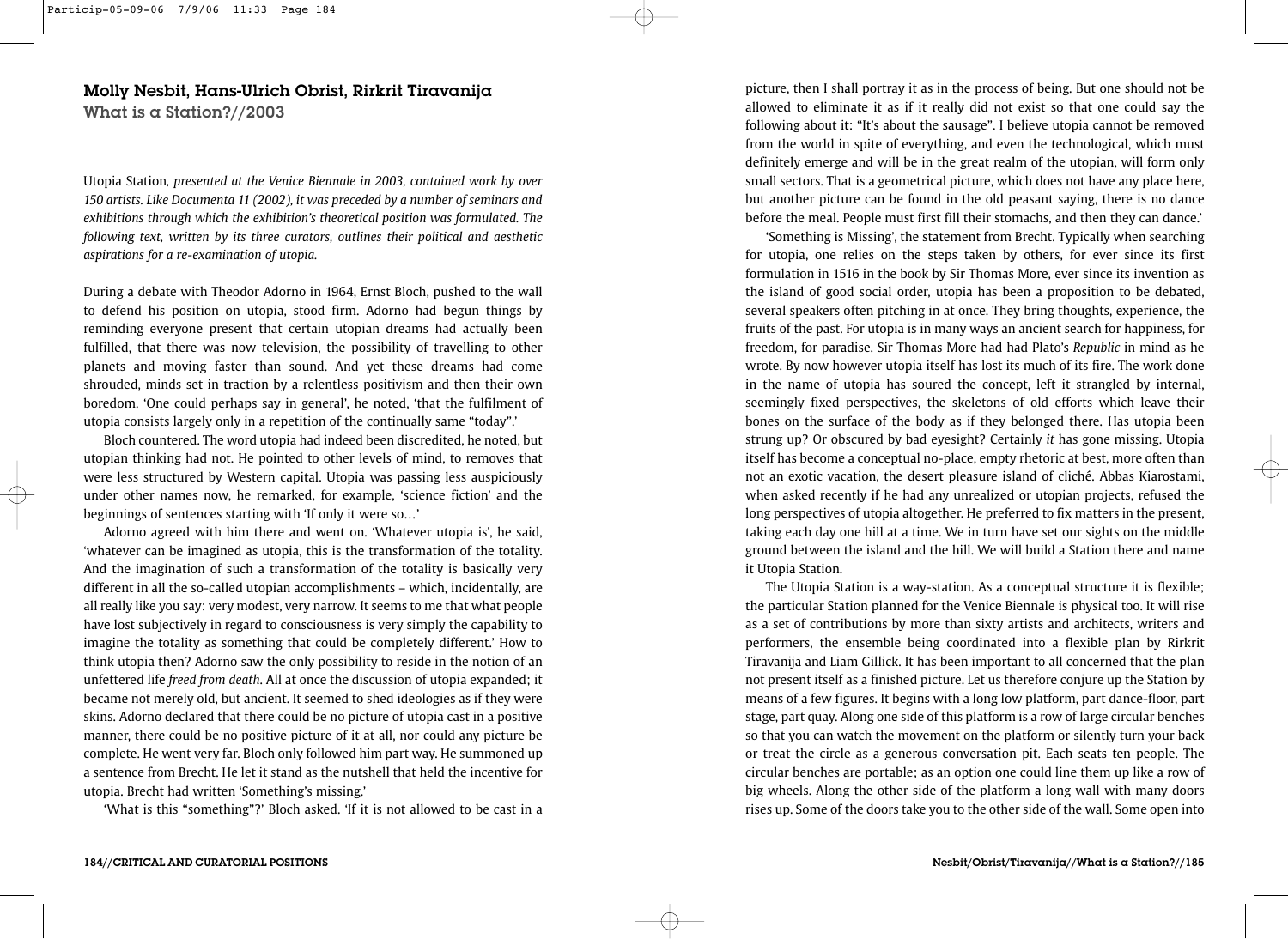small rooms in which you will see installations and projections. The wall wraps around the rooms and binds the ensemble into a long irregular structure. Over it floats a roof suspended on cables from the ceiling of the cavernous room in the old warehouse at the far end of the Arsenale where the Station sits. Outside the warehouse lies a rough garden. Work from the Station will spill into it.

The Station itself will be filled with objects, part-objects, paintings, images, screens. Around them a variety of benches, tables and small structures take their place. It will be possible to bathe in the Station and powder one's nose. The Station in other words becomes a place to stop, to contemplate, to listen and see, to rest and refresh, to talk and exchange. For it will be completed by the presence of people and a programme of events. Performances, concerts, lectures, readings, film programmes, parties, the events will multiply. They define the Station as much as its solid objects do. But all kinds of things will continue to be added to the Station over the course of the summer and fall. People will leave things behind, take some things with them, come back or never return again. There will always be people who want to leave too much and others who don't know what to leave behind or what to say. These are the challenges for a Utopia Station being set up in the heart of an art exhibition. But in addition, there are the unpredictable effects, which Carsten Höller has been anticipating, the points where something missing turns to something that becomes too much. The doubt produced between these two somethings is just as meaningful as any idea of utopia, he believes. These tensions will be welcomed like a guest.

What does a Station produce? What might a Station produce *in real time*? In this *produce* lies an activity rather more complex than pure exhibition, for it contains many cycles of use, a mixing of use. It incorporates aesthetic material, aesthetic matters too, into another economy which does not regard art as fatally separate.

But what is its place? The discussion of this question has been opened again by Jacques Rancière, in his book *Le partage du sensible*, which in French has the advantage of having a partition and a sharing occupy the same word. What is sectioned off and exchanged? It is more than an idea. Rancière takes his departure from Plato, pointedly, in order to remind us of the inevitable relation between the arts and the rest of social activity, the inevitable relations, it should be said, that together distribute value and give hierarchy, that govern, that both materially and conceptually establish their politics. This theatre of relations wraps itself around visions of worlds, each of them islands, each of them forms, but all of them concrete realities replete with matter and force. This is a philosophical understanding of aesthetic activity; it extends materialist aesthetics into the conditions of our present; it is a book to bring to a Station. As we have. But, once released, a book too leaves its island.

The Utopia Station in Venice, the city of islands, is part of a larger project. Utopia Stations do not require architecture for their existence, only a meeting, a gathering. We have already had several in Paris, in Venice, in Frankfurt, in Poughkeepsie, in Berlin. As such the Stations can be large or small. There is no hierarchy of importance between the gatherings, meetings, seminars, exhibitions and books; all of them become equally good ways of working. There is no desire to formalize the Stations into an institution of any kind. For now we meet. Many ideas about utopia circulate. Once when we met with Jacques Rancière, it was in Paris last June, he spoke to the difficulties involved in putting the idea of utopia forward. He pointed to the line that says 'There must be utopia', meaning that there must not only be calculations but an elevation, a supplement rising in the soul, and said that this line of thought has never interested him. Indeed he has always found it unnerving, even irritating. That which does interest him, he explained, is the *dissensus*, the manner in which ruptures are concretely created – ruptures in speech, in perception, in sensibility. He turned to contemplate the means by which utopias can be used to produce these ruptures. Will it begin and end in talk?

On another occasion, in Poughkeepsie last winter, just as a blizzard was about to blow in, Lawrence Weiner reminded everyone present that the artist's reality is no different from any other reality. Liam Gillick asked that we avoid utopian mirage, instead asking for utopia to become a functional step moving beyond itself. Martha Rosler told the story of going to see the space in Venice, arriving however as night fell to see only an interior of darkness, there being no lights. But utopia, she said, is what moves. Jonas Mekas warned of obsessions with ideas, since the dream, he said, could only succeed if we forget them. Leon Golub was apocalyptic. Allan Sekula, at our urging, showed the first five minutes of the tape he had made the day before during the peace demonstration in New York. Anri Sala showed us a tape of Tirana, where the mayor had painted apartment block walls into a geometric vision, a concrete hope. Édouard Glissant came. He spoke of the desire for the perfect shape, he spoke his language of landscapes. Only by passing through the *inextricable* of the world, he told us, can we save our *imaginaire.* In that passing there would come the *tremblement,* the tremor being fundamental to the passage.

Nancy Spero sent a morphine dream. Agnès Varda sent us the song of the Cadet Rousselle. Together we read an article Étienne Balibar had written six years ago for *Le Monde* which proposed to take complete leave of utopia now, in order to return to the heart of the matter – to let the imagination free to accept the sudden emergence of subjectivity in the social field. Let us make a sudden rush, a place for the imagination to expand, a place of fiction, fiction in its fullest sense. Balibar sees fiction to be the production of the real, something stemming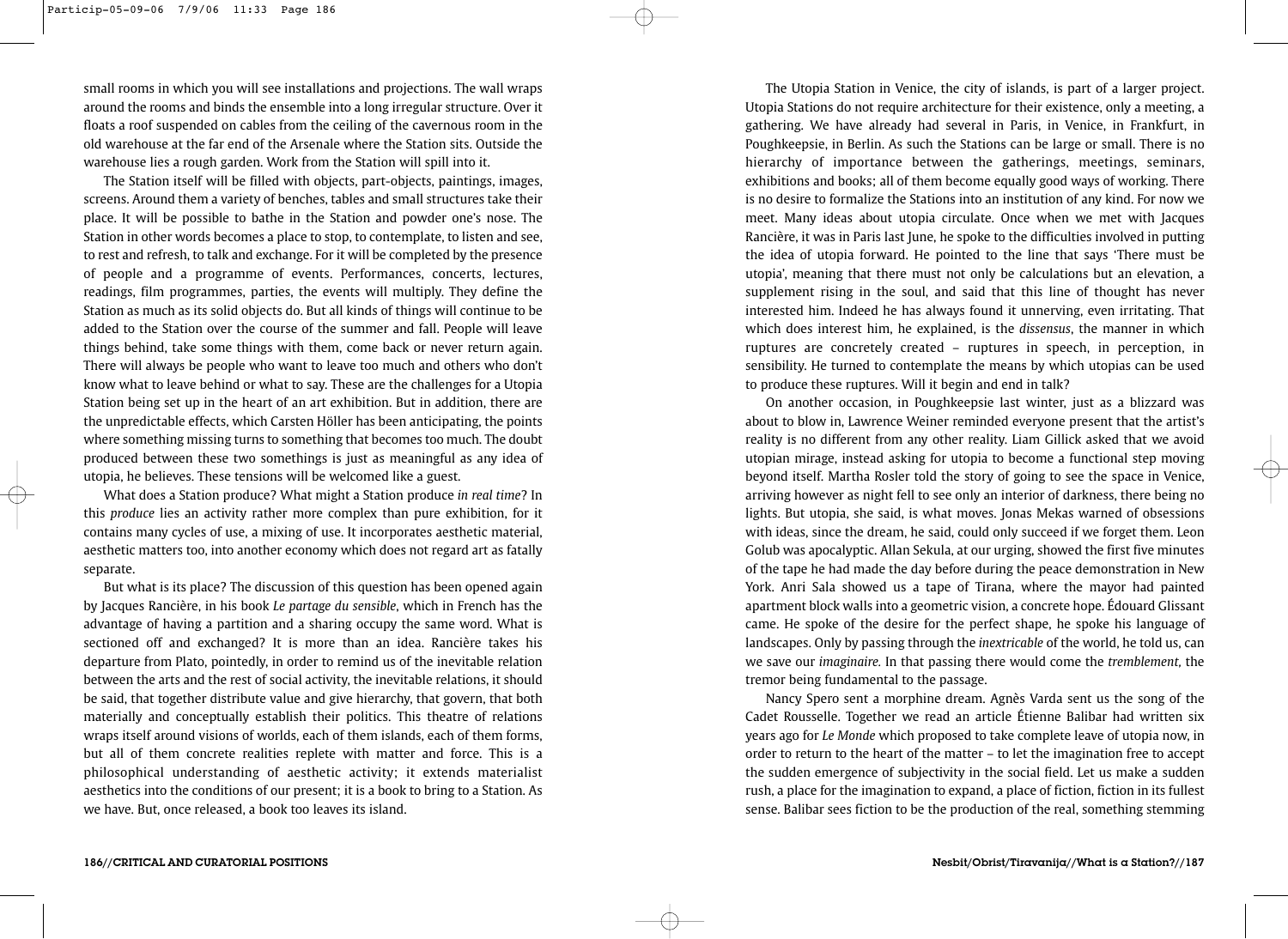from experience itself, knowledge and action brought together so that they become indistinguishable, insurrection emptying into constitution. He used these thoughts to preface his *Droit de cité*. Another book for the Station.

It is simple. We use utopia as a catalyst, a concept most useful as fuel. We leave the complete definition of utopia to others. We meet to pool our efforts, motivated by a need to change the landscape outside and inside, a need to think, a need to integrate the work of the artist, the intellectual and manual labourers that we are into a larger kind of community, another kind of economy, a bigger conversation, another state of being. You could call this need a hunger.

Dare one rewrite a sentence by Brecht? Something *we need* is missing. The man who, seventy years ago, wrote 'Art follows reality' would surely not mind. Let us then take these words and press on. We need the words, old words and new words, we need the dance, we need the sausage, and still we need more. We have started, we meet in the Utopia Station, we start out again. The Station becomes a place to gather our starting points temporarily. It is primarily for this reason it resists capture and summary as a single image. Or is it the image of open possibility? The image of mixed use? Many things will happen there. And they will spark others.

Think of the Station as a field of starting points, many starting points being brought and offered by many different people. Some will bring objects now, others later. Each present and future contributor to the Station is being asked to do a poster for use in the Station and beyond: wherever it can hang, it can go. A paper trail for once goes forward. New posters continue to be added. In this way the Utopia Station produces images, even as it does not start with one. And a loose community assembles. It develops its own internal points of coherence, which shift with the times, as conversations and debates do.

Each person making a poster has been asked to make a statement of at least one and up to two hundred words. Independent of one another the statements collect. Stuart Hall and Zeigam Azizov elaborate upon a proposition: the world has to be *made to mean*. The bittersweet baked into hope, writes Nancy Spero. Pash Buzari sent a poem where darkness is dialled. The Raqs Media Collective calls utopia a hearing aid. This probably will not work. Jimmie Durham cites the Cherokee, and adds that the 'probably' keeps people active. There will be hundreds of statements like these in the end. They will branch out. As they do certain figures begin to repeat. Ships and songs and flags, two times potatoes, two times Sisyphus, figures familiar from the discussion of utopia forty years ago, but they have been assimilated rather than cited. Utopia becomes the secret garden whose doors can be opened again. Utopia becomes the catalyst that burns and returns. None of us can say we begin from scratch.

These actitivities imply an activism. For many who come to the Station, its

invitation to self-organize speaks a political language already known to them and already being practised. The proposal to build non-profit de-centralized units and make them become the underlying mode of production, fitting together through the real market (not the monopolistically controlled world market of the present system), has been made by Immanuel Wallerstein in his book *Utopistics*. It would eliminate the priority given to the endless accumulation of capital. Still another book for the Station.

As the catalyst burns, it fumes. For ours is not a time of continually same todays. When we met in Poughkeepsie in mid-February, around the world vast crowds marched for peace. Seven weeks later, when we met in Frankfurt, the Coalition forces were entering Baghdad. The days come like Kiarostami's hills. It is not the continually same utopia. In the speech to the graduating West Point cadets in June 2002, President George Bush announced his policy of pre-emptive strikes and wars with the reassurance that 'America has no empire to extend or utopia to establish.' The idea of empire has been receiving much scrutiny. But what about the other idea here, the refusal of utopia, the concept that presumes forward social vision? Is it not this refusal that gives us reason enough to revive the question of utopia now? Whether it comes as catalyst or fume, the word should be pronounced. And so we start.

Molly Nesbit, Hans-Ulrich Obrist, Rirkrit Tiravanija, Utopia Station (Venice: 50th Venice Biennale, 2003).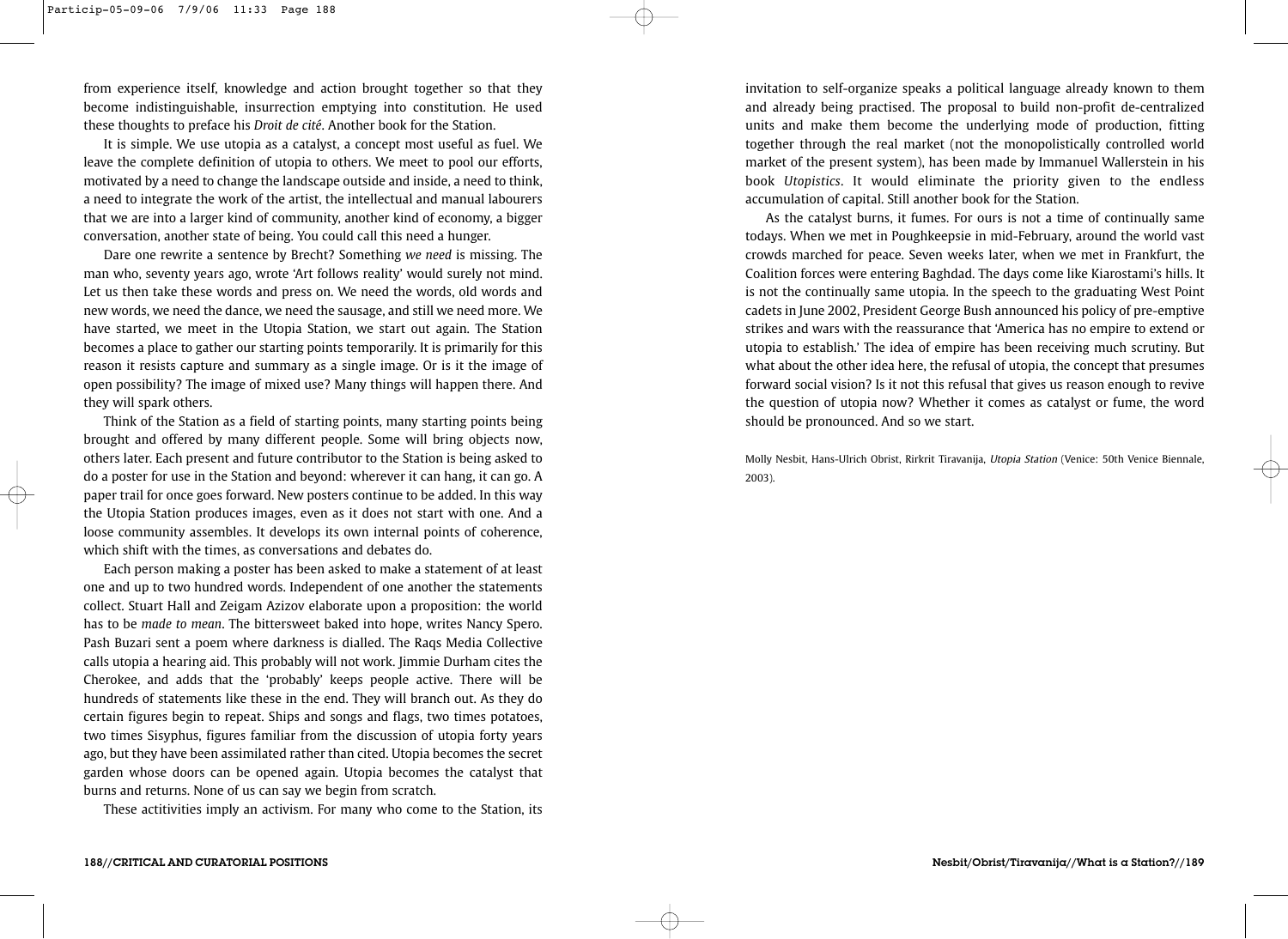# Hal Foster Chat Rooms//2004

*The Anglophone reception of relational art has been relatively belated. In the following text, originally written as a book review of Bourriaud's* Relational Aesthetics *and* Postproduction*, and Hans Ulrich Obrist's* Interviews*, Hal Foster expresses reservations about the optimistic rhetoric accompanying collaboration and participation.*

In an art gallery over the last decade you might have happened on one of the following. A room empty except for a stack of identical sheets of paper – white, sky-blue, or printed with a simple image of an unmade bed or birds in flight – or a mound of identical sweets wrapped in brilliant coloured foil, the sweets, like the paper, free for the taking. Or a space where office contents were dumped in the exhibition area, and a couple of pots of Thai food were on offer to visitors puzzled enough to linger, eat and talk. Or a scattering of bulletin boards, drawing tables and discussion platforms, some dotted with information about a famous person from the past (Erasmus Darwin or Robert McNamara), as though a documentary script were in the making or a history seminar had just finished. Or, finally, a kiosk cobbled together from plastic and plywood, and filled, like a homemade study-shrine, with images and texts devoted to a particular artist, writer or philosopher (Fernand Léger, Raymond Carver or Gilles Deleuze). Such works, which fall somewhere between a public installation, an obscure performance and a private archive, can also be found outside art galleries, rendering them even more difficult to decipher in aesthetic terms. They can nonetheless be taken to indicate a distinctive turn in recent art. In play in the first two examples – works by Felix Gonzalez-Torres and by Rirkrit Tiravanija – is a notion of art as an ephemeral offering, a precarious gift (as opposed to an accredited painting or sculpture); and in the second two instances (by Liam Gillick and by Thomas Hirschhorn), a notion of art as an informal probing into a specific figure or event in history or politics, fiction or philosophy. Although each type of work can be tagged with a theoretical pedigree (in the first case, 'the gift' as seen by Marcel Mauss, say, or in the second 'discursive practice' according to Michel Foucault), the abstract concept is transformed into a literal space of operations, a pragmatic way of making and showing, talking and being.

The prominent practitioners of this art draw on a wide range of precedents: the everyday objects of Nouveau Réalisme, the humble materials of Arte Povera, the participatory strategies of Lygia Clark and Hélio Oiticica and the 'institutioncritical' devices of Marcel Broodthaers and Hans Haacke. But these artists have also transformed the familiar devices of the readymade object, the collaborative project and the installation format. For example, some now treat entire TV shows and Hollywood films as found images: Pierre Huyghe has reshot parts of the Al Pacino movie *Dog Day Afternoon* with the real-life protagonist (a reluctant bank robber) returned to the lead role, and Douglas Gordon has adapted a couple of Hitchcock films in drastic ways (his *24 Hour Psycho* slows down the original to a near-catatonic running time). For Gordon, such pieces are 'time readymades'– that is, given narratives to be sampled in large image-projections (a pervasive medium in art today) – while Nicolas Bourriaud, a co-director of the Palais de Tokyo, a Paris museum devoted to contemporary art, champions such work under the rubric of 'postproduction'. This term underscores secondary manipulations (editing, effects and the like) that are almost as pronounced in such art as in film; it also suggests a changed status of the 'work' of art in the age of information which has succeeded the age of production. That we are now in such a new era is an ideological assumption; nonetheless, in a world of shareware, information can appear as the ultimate readymade, as data to be reprocessed and sent on, and some of these artists do work, as Bourriaud says, 'to inventory and select, to use and download', to revise not only found images and texts but also given forms of exhibition and distribution.

One upshot of this way of working is a 'promiscuity of collaborations' (Gordon), in which the Postmodernist complications of originality and authorship are pushed beyond the pale. Take a collaborative work-in-progress such as *No Ghost Just a Shell*, led by Huyghe and Philippe Parreno. A few years ago they found out that a Japanese animation company wanted to sell some of its minor characters; they bought one such person-sign, a girl named Annlee, and invited other artists to use her in their work. Here the artwork becomes a 'chain' of pieces: for Huyghe and Parreno, *No Ghost Just a Shell* is 'a dynamic structure that produces forms that are part of it'; it is also 'the story of a community that finds itself in an image'. If this collaboration doesn't make you a little nervous (is the buying of Annlee a gesture of liberation or of serial bondage?), consider another group project that adapts a readymade product to unusual ends: in this work, Joe Scanlan, Dominique Gonzalez-Foerster, Gillick, Tiravanija and others show you how to customize your own coffin from Ikea furniture; its title is *DIY, or How to Kill Yourself Anywhere in the World for under \$399*.

The tradition of readymade objects, from Duchamp to Damien Hirst, is often mocking of high and/or mass culture or both; in these examples it is mordant about global capitalism as well. Yet the prevalent sensibility of the new work tends to be innocent and expansive, even ludic – again an offering to other people and/or an opening to other discourses. At times a benign image of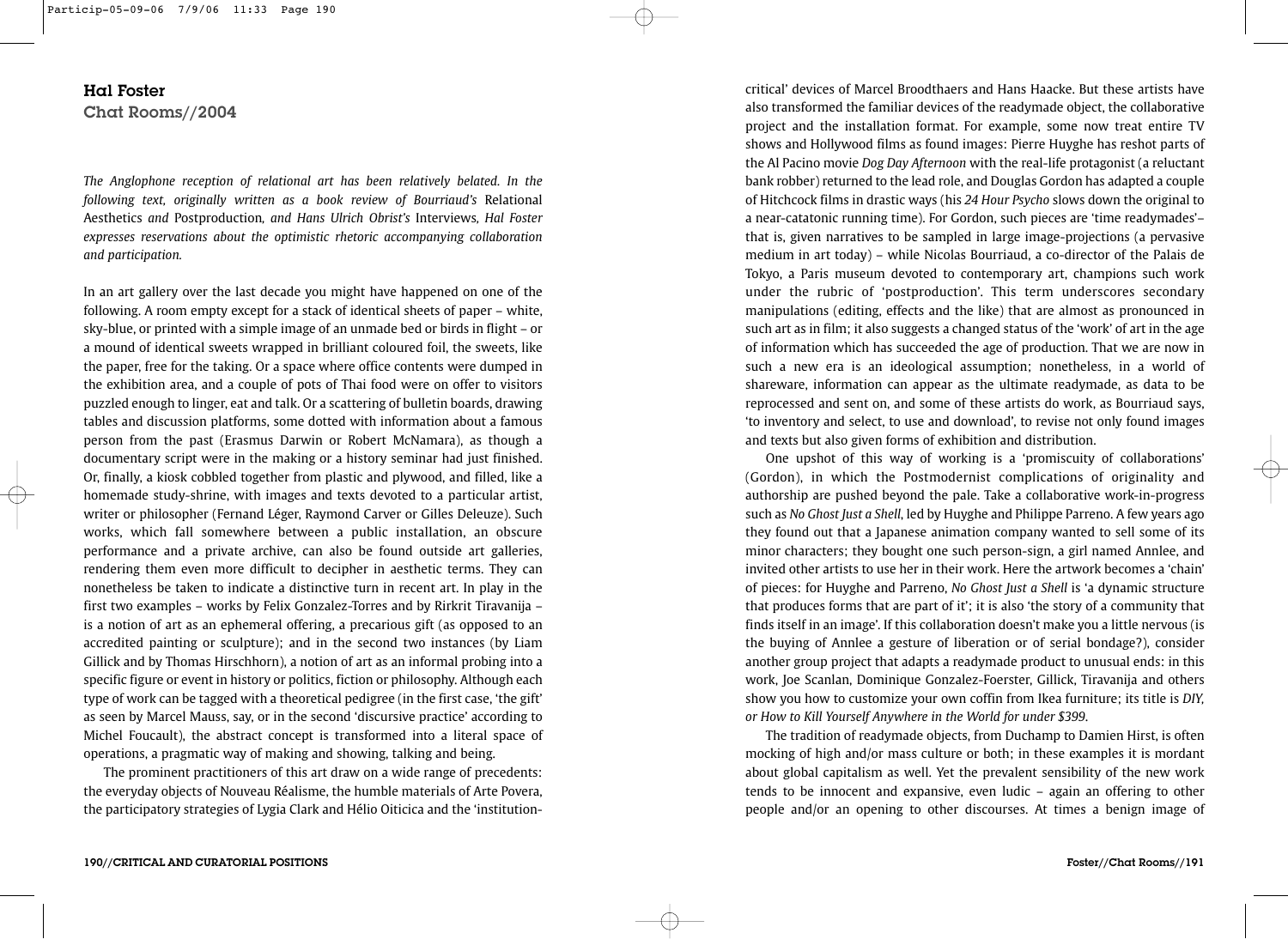globalization is advanced (it is a precondition for this very international group of artists), and there are utopian moments, too: Tiravanija, for example, has organized a 'massive-scale artist-run space' called 'The Land' in rural Thailand, designed as a collective 'for social engagement'. More modestly, these artists aim to turn passive viewers into a temporary community of active interlocutors. In this regard Hirschhorn, who once worked in a Communist collective of graphic designers, sees his makeshift monuments to artists and philosophers as a species of passionate pedagogy – they evoke the agit-prop kiosks of the Russian Constructivists as well as the obsessive constructions of Kurt Schwitters. Hirschhorn seeks to 'distribute ideas', 'radiate energy' and 'liberate activity' all at once: he wants not only to familiarize his audience with an alternative public culture but to libidinize this relationship as well. Other artists, some of whom were trained as scientists (such as Carsten Höller) or architects (Stefano Boeri), adapt a model of collaborative research and experiment closer to the laboratory or the design firm than the studio. 'I take the word "studio" literally', Gabriel Orozco remarks, 'not as a space of production but as a time of knowledge.'

'A promiscuity of collaborations' has also meant a promiscuity of installations: installation is the default format, and exhibition the common medium, of much art today. (In part this tendency is driven by the increased importance of huge shows: there are biennials not only in Venice but in São Paulo, Istanbul, Johannesburg and Gwangju.) Entire exhibitions are often given over to messy juxtapositions of projects – photos and texts, images and objects, videos and screens – and occasionally the effects are more chaotic than communicative. Nonetheless, discursivity and sociability are central concerns of the new work, both in its making and in its viewing. 'Discussion has become an important moment in the constitution of a project', Huyghe comments, and Tiravanija aligns his art, as 'a place of socialization', with a village market or a dance floor. 'I make art', Gordon says, 'so that I can go to the bar and talk about it'. Apparently, if one model of the old avant-garde was the Party à la Lenin, today the equivalent is a party à la Lennon.

In this time of mega-exhibitions the artist often doubles as curator. 'I am the head of a team, a coach, a producer, an organizer, a representative, a cheerleader, a host of the party, a captain of the boat', Orozco says, 'in short, an activist, an activator, an incubator'. The rise of the artist-as-curator has been complemented by that of the curator-as-artist; maestros of large shows have become very prominent over the last decade. Often the two groups share models of working as well as terms of description. Several years ago, for example, Tiravanija, Orozco and other artists began to speak of projects as 'platforms' and 'stations', as 'places that gather and then disperse', in order to underscore the casual communities they sought to create. Last year Documenta 11, curated by an

international team led by Okwui Enwezor, was also conceived in terms of 'platforms' of discussion, scattered around the world, on such topics as 'Democracy Unrealized', 'Processes of Truth and Reconciliation', 'Creolité and Creolization' and 'Four African Cities'; the exhibition held in Kassel, Germany, was only the final such 'platform'. And this year the Venice Biennale, curated by another international group headed by Francesco Bonami, featured sections called 'Utopia Station' and 'Zone of Urgency', both of which exemplified the informal discursivity of much art-making and curating today. Like 'kiosk', 'platform' and 'station' call up the Modernist ambition to modernise culture in accordance with industrial society (El Lissitzky spoke of his Constructivist designs as 'way-stations between art and architecture'). Yet today these terms evoke the electronic network, and many artists and curators fall for the Internet rhetoric of 'interactivity', though the means applied to this end are usually far more funky and face-to-face than any chat room on the Web.

The forms of these books by Bourriaud [*Relational Aesthetics*; *Postproduction*] and Obrist, the chief curator at the Musée d'art moderne de la Ville de Paris, are as telling as the contents. The Bourriaud texts are sketchy – brief glosses of projects that use 'postproduction' techniques and seek 'relational' effects, while the Obrist tome is diffuse, with nearly a thousand pages of conversation with figures such as Jean Rouch and J.G. Ballard as well as the artists in question – and this is only volume I. (Ballard lets fly with a sharp aperçu; 'The psychological test is the only function of today's art shows', he says, with the Young British Artists in mind, 'and the aesthetic elements have been reduced almost to zero.' He means it as a compliment.) The conceptual artist Douglas Huebler once proposed to photograph everyone in the world; the peripatetic Obrist seems to want to talk to everyone (many of his interviews take place on planes). As with some of the art discussed in the book, the result oscillates between an exemplary work of interdisciplinarity and a Babelesque confusion of tongues. Along with the emphasis on discursivity and sociability, there is a concern with the ethical and the everyday: art is 'a way to explore other possibilities of exchange' (Huyghe), a model of 'living well' (Tiravanija), a means of being 'together in the everyday' (Orozco). 'Henceforth', Bourriaud declares, 'the group is pitted against the mass, neighbourliness against propaganda, low tech against high tech, and the tactile against the visual. And above all, the everyday now turns out to be a much more fertile terrain than pop culture.'

These possibilities of 'relational aesthetics' seem clear enough, but there are problems, too. Sometimes politics are ascribed to such art on the basis of a shaky analogy between an open work and an inclusive society, as if a desultory form might evoke a democratic community, or a non-hierarchical installation predict an egalitarian world. Hirschhorn sees his projects as 'never-ending construction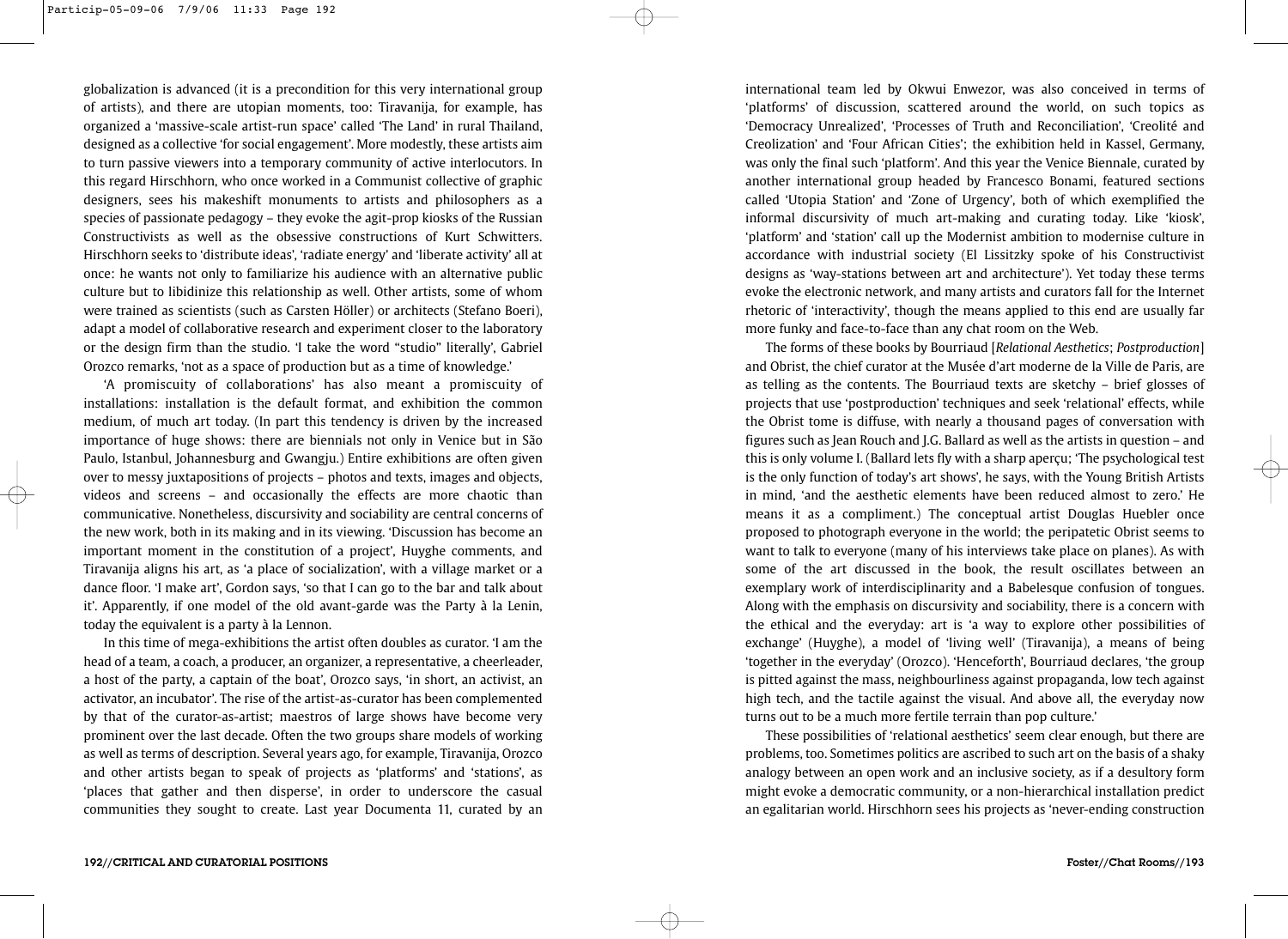sites', while Tiravanija rejects 'the need to fix a moment where everything is complete'. But surely one thing art can still do is to take a stand, and to do this in a concrete register that brings together the aesthetic, the cognitive and the critical. And formlessness in society might be a condition to contest rather than to celebrate in art – a condition to make over into form for the purposes of reflection and resistance (as some modernist painters attempted to do). The artists in question frequently cite the Situationists but they, as T.J. Clark has stressed, valued precise intervention and rigorous organization above all things.

'The question', Huyghe argues, 'is less "what?" than "to whom?" It becomes a question of address'. Bourriaud also sees art as 'an ensemble of units to be reactivated by the beholder-manipulator'. In many ways this approach is another legacy of the Duchampian provocation, but when is such 'reactivation' too great a burden to place on the viewer, too ambiguous a test? As with previous attempts to involve the audience directly (in some abstract painting or some conceptual art), there is a risk of illegibility here, which might reintroduce the artist as the principal figure and the primary exegete of the work. At times, 'the death of the author' has meant not 'the birth of the reader', as Roland Barthes speculated, so much as the befuddlement of the viewer.

Furthermore, when has art, at least since the Renaissance, not involved discursivity and sociability? It is a matter of degree, of course, but might this emphasis be redundant? It also seems to risk a weird formalism of discursivity and sociability pursued for their own sakes. Collaboration, too, is often regarded as a good in itself: 'Collaboration is the answer', Obrist remarks at one point, 'but what is the question?' Art collectives in the recent past, such as those formed around AIDS activism, were political projects; today simply getting together sometimes seems to be enough. Here we might not be too far from an artworld version of 'flash mobs' – of 'people meeting people', in Tiravanija's words, as an end in itself. This is where I side with Sartre on a bad day: often in galleries and museums, hell is other people.

Perhaps discursivity and sociability are in the foreground of art today because they are scarce elsewhere. The same goes for the ethical and the everyday, as the briefest glance at our craven politicians and hectic lives might suggest. It is as though the very idea of community has taken on a utopian tinge. Even an art audience cannot be taken for granted but must be conjured up every time, which might be why contemporary exhibitions often feel like remedial work in socialization: come and play, talk, learn with me. If participation appears threatened in other spheres, its privileging in art might be compensatory – a pale, part-time substitute. Bourriaud almost suggests as much: 'Through little services rendered, the artists fill in the cracks in the social bond.' And only when he is at his most grim does he hit home: 'The society of spectacle is thus followed by the

society of extras, where everyone finds the illusion of an interactive democracy in more or less truncated channels of communication.'

For the most part these artists and curators see discursivity and sociability in rosy terms. As the critic Claire Bishop suggests, this tends to drop contradiction out of dialogue, and conflict out of democracy; it is also to advance a version of the subject free of the unconscious (even the gift is charged with ambivalence, according to Mauss). At times everything seems to be happy interactivity: among 'aesthetic objects' Bourriaud counts 'meetings, encounters, events, various types of collaboration between people, games, festivals and places of conviviality, in a word all manner of encounter and relational invention'. To some readers such 'relational aesthetics' will sound like a truly final end of art, to be celebrated or decried. For others it will seem to aestheticize the nicer procedures of our service economy ('invitations, casting sessions, meetings, convivial and user-friendly areas, appointments'). There is the further suspicion that, for all its discursivity, 'relational aesthetics' might be sucked up in the general movement for a 'post-critical' culture – an art and architecture, cinema and literature 'after theory'.

Hal Foster, 'Chat Rooms' (2004), published as 'Arty Party', *London Review of Books* (London, 4 December 2004) 21–2.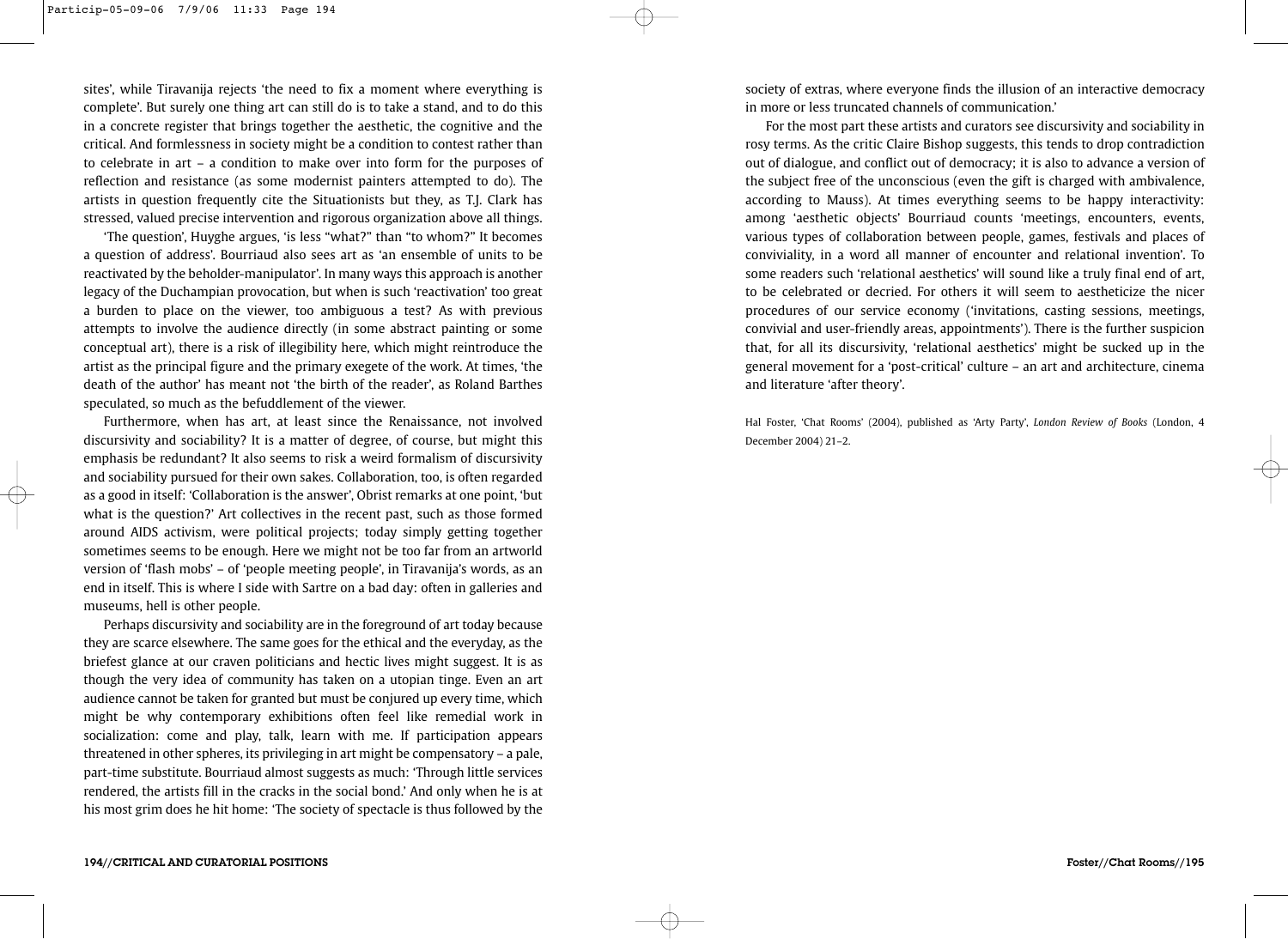#### **Biographical Notes**

- **Roland Barthes** (1915–80), the French literary theorist, critic and innovative exponent of structuralism and semiology, influenced visual theory and practice through his *Eléments de sémiologie* (1964; *Elements of Semiology*, 1967); his analyses of signifying systems in popular culture, collected in *Mythologies* (1957; trans. 1972) and *La Tour Eiffel* (1964; *The Eiffel Tower*, 1979); and his writings on the visual image in *Image–Music–Text* (1977), *La chambre claire* (1980; *Camera Lucida*, 1981) and *The Responsibility of Forms* (1985).
- **Joseph Beuys** (1921–86) was a German artist, initially a sculptor, who after collaborating in the Fluxus movement (1962–63) developed his system of synthesizing artistic practice with political ideals and lived experience. In the early 1970s he founded organizations such as the Free International School of Creativity and Interdisciplinary Research. The largest holdings of his work are at the Joseph Beuys Archiv (http://www.moyland.de/pages/josephbeuysarchiv/), the Hessisches Landesmusum in Darmstadt, the Busch-Reisinger Museum at Harvard University, and the Kunstmuseum Bonn.
- **Nicolas Bourriaud** is a French art theorist and curator who introduced the term 'relational aesthetics' in texts such as his catalogue introduction to the Traffic group exhibition at capcMusée d'art contemporain, Bordeaux (1995). From 1999 to 2005 he was co-director, with Jérome Sans, of the Palais de Tokyo, Paris. Projects he has curated include Aperto, the Venice Biennale (1993) and the Moscow Biennale (co-curator, 2005). His essays are collected in *Esthétique relationelle* (1998; *Relational Aesthetics*, 2002) and *Postproduction* (2002).
- **Peter Bürger** is Professor of French and Comparative Literature at the University of Bremen. His detailed analysis of the institutions of art has provided a theoretical framework for studying the social context of art's production and reception. His works include *Theorie der Avantgarde* (1974; *Theory of the Avant-Garde*, 1984) and *The Decline of Modernism* (1992).
- **Graciela Carnevale** is an Argentinian artist who was instrumental in forming the Grupo de Artistas de Vanguarda in the late 1960s, a coalition of artists, joined by sociologists, filmmakers, theorists, photographers and others who staged participatory politicized actions. Based in Rosario, Argentina, their projects included *Tucumán Arde* (*Tucumán Burns*) in 1968, a collaboration with sugar plant workers protesting against government oppression.
- **Lygia Clark** (1920–88) was a Brazilian artist who worked in Rio de Janeiro and Paris. Out of a neoconcretist sculptural practice her work evolved in the late 1960s to encompass participatory works involving 'sensorial' experiences of objects and encounters, informed by her concurrent practice as a psychoanalyst. Her ideas were also closely affiliated with those of the artist Hélio Oiticica (see below) and the Brazilian Tropicália movement, in which they had a central role. Retrospectives include Fundació Antoni Tàpies, Barcelona (1997).
- **Collective Actions** (*Kollektivnye deistviya*) was founded in Moscow in 1976 by Andrei Monastyrsky, Nikolai Panitkov, Georgii Kizevalter and Nikita Alekseev. Elena Elagina, Igor Makarevich and Sergei Romashko joined the group later, and its composition frequently changed. They are best known for their collaborative, conceptually based actions in rural spaces outside the city. Their

work was included in Global Conceptualism: Points of Origin, 1950s–1980s, Queens Museum of Art, New York (2000) and Collective and Interactive Works in Russian Art 1960–2000, State Tretyakov Gallery, Moscow (2005).

- **Eda Cufer** is a Slovenian artist, theorist and theatre director who since 1984 has worked with the arts collective NSK (Neue Slowenische Kunst), and since 1989 has been a female collaborator with its subgroup of five male artists, IRWIN (Dusan Mandic, Miran Mohar, Andrej Savski, Roman Uranjek, Borut Vogelnik). In 1992 they joined with other groups from Eastern Europe and Russia in the project *NSK Embassy Moscow* (at an apartment, Leninsky Prospekt 12, Moscow), a month of events investigating 'how the East sees the East' – also the title of their book documenting the project.
- **Guy Debord** (1931–94), the French writer, theorist and filmmaker, formed the Situationist International with the artist Asger Jorn and others in 1957. His books include *La Société du spectacle* (1967; *Society of the Spectacle*, 1970), his influential critique of the social alienation engendered by the primacy of the image as mediator and regulator of capitalist society; *Commentaires sur la société du spectacle* (1988; *Comments on the Society of the Spectacle*, 1990); and the edited collections *Guy Debord and the Situationist International* (ed. Tom McDonough, 2002) and *Complete Cinematic Works* (ed. and trans. Ken Knabb, 2003).
- **Jeremy Deller** is a British artist whose practice has some parallels with ethnographic and sociological research, leading to participatory works based on shared cultural experiences. His projects include *Unconvention* (with Bruce Haines, 1999), *Folk Archive* (with Alan Kane, 1999 to the present), *The Battle of Orgreave* (2001) and *Social Parade* (2004).
- **Umberto Eco** is a semiotician, medievalist and novelist who since 1999 has been President of the Scuola Superiore di Studi Umanistici, University of Bologna. His books include *Opera Aperta* (1962; *The Open Work*, 1989), *La Struttura assente* (1968; *A Theory of Semiotics*, 1977), *The Role of the Reader* (translated collection of key essays 1962–76, 1979) and *Incontro–Encounter–Rencontre* (1996).
- **Hal Foster** is Townsend Martin Professor of Art and Archaeology at Princeton University, an editor of *October* and a contributor to *Artforum* and the *London Review of Books*. His books include *Recodings: Art, Spectacle, Cultural Politics* (1985), *Compulsive Beauty* (1993), *The Return of the Real* (1996) and *Prosthetic Gods* (2004).
- **Édouard Glissant** is Distinguished Professor of French at the City University of New York and a Martiniquan writer, poet and essayist whose work on Frantz Fanon and around the ideas of 'creolisation' and Caribbean identity has been widely influential. His books include *Le Discours antillais* (1981), *Poétique de la Relation* (1990; *Poetics of Relation*, 1997) and *Traité du Tout-Monde* (1997).
- **Group Material** was founded in 1979 as an artists' collaborative group in New York which significantly broke down the barriers between art and social and political practice. Attracting temporary members, its core artists became Julie Ault and Tim Rollins (founders), Doug Ashford (from 1982), Felix Gonzalez-Torres (1957–96; from 1987) and Karen Ramspacher (from 1989). Projects include *The People's Choice* (1980), *Americana* (1985), *Democracy* (1988), and *Aids Timeline* (1989-92).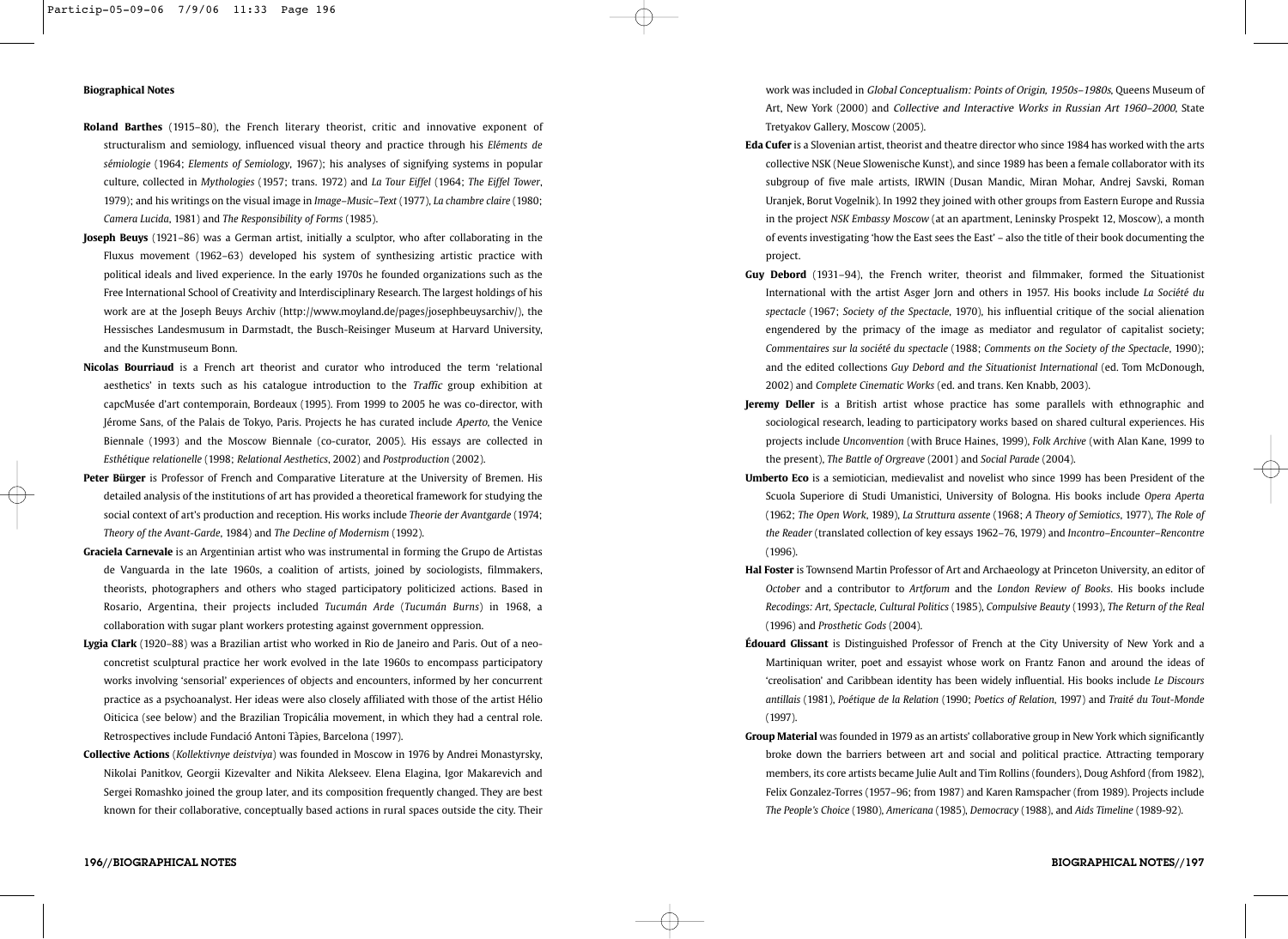- **Félix Guattari** (1930–92) was a French psychoanalyst and political activist who was a central figure in the events of May 1968. Best known for his collaborations with the philosopher Gilles Deleuze, *Capitalisme et schizophrénie*. 1. *L'anti-Oedipe* (1972; *Anti-Oedipus*, 1983); II. *Mille plâteaux* (1980; *A Thousand Plateaus*, 1987), and *Qu'est-ce que la philosophie?*, 1991; What is Philosophy?, 1996), he developed his own social, psychoanalytic and ecologically based theories published in *Chaosmose* (1992; *Chaosmosis*, 1995), *Chaosophy* (1995) and *Soft Subversions* (1996).
- **Thomas Hirschhorn** is a Swiss-born artist based in Paris, whose anti-aesthetic assemblages, monuments, altars and kiosks, using low-grade everyday materials, invite a questioning of the place of art in community and the contemporary status of the monument. Major projects include *Bataille Monument,* Documenta 11, Kassel (2002), *Musée Précaire Albinet*, Laboratoires d'Aubervilliers (2004), and *Utopia, Utopia,* Institute of Contemporary Art, Boston (2005).
- **Carsten Höller** is a Belgian-born artist based in Sweden. With a doctorate in phytopathology, he uses his scientific training to make investigatory installations and artworks that actively engage viewers' perceptions and physiological reactions to environments and stimuli. Major solo exhibitions include Sanatorium, Kunst-Werke, Berlin (1999), New World, Moderna Museet, Stockholm (1999), Fondazione Prada, Milan (2000) and One Day One Day, Fargfabriken, Stockholm (2003).
- **Allan Kaprow** (1927–2006) was an American artist best known as the inventor of the Happening in 1959, a term he abandoned in 1967, after which he explored other participatory models. The range of his early 1960s works is documented in his *Assemblages, Environments and Happenings* (1966); his writings are collected in *Essays on the Blurring of Art and Life* (1993). An important early group show was *Environments, Situations, Spaces*, Martha Jackson Gallery, New York (1961). Retrospectives include Haus der Kunst, Munich (2006).
- **Lars Bang Larsen** is a Danish critic and curator based in Frankfurt am Main and Copenhagen. A contributor to journals such as *Documents sur l'art*, *frieze* and *Artforum*, he co-curated Momentum – Nordic Festival of Contemporary Art (1998), Fundamentalisms of the New Order (Charlottenberg, 2002), The Invisible Insurrection of a Million Minds (Bilbao, 2005) and Populism (Vilnius, Oslo, Amsterdam, Frankfurt, 2005).
- **Jean-Luc Nancy** is a French philosopher among whose central reference points are the ideas of Georges Bataille, Maurice Blanchot, Jacques Derrida and Friedrich Nietzsche. His key works include *Le Titre de la Lettre* (with Philippe Lacoue-Labarthe, 1973; *The Title of the Letter: A Reading of Lacan*, 1992), *Le communauté désoeuvrée* (1986; *The Inoperative Community*, 1991), *Le retrait du politique* (with Philippe Lacoue-Labarthe, 1997; Retreating the Political, 1997) and *Être singulier pluriel* (2000; *Being Singular Plural*, 2000).
- **Molly Nesbit** is Professor of Art at Vassar College, Poughkeepsie, New York, and has also taught at the University of California, Berkeley, and Barnard College, Columbia University. A contributing editor of *Artforum*, she is the author of *Atget's Seven Albums* (1992) and *Their Common Sense* (2000). She was a co-curator of Utopia Station, Venice Biennale (2003).
- **Hans Ulrich Obrist** is a Swiss curator who is Co-Director of Exhibitions and Programmes at the Serpentine Gallery, London. From 1993 to 2005 he ran the 'Migrateurs' programme at the Musée

d'art moderne de la Ville de Paris. Among the many exhibitions and events he has co-curated are Manifesta I, Rotterdam (1996), Cities on the Move, Secession, Vienna (1997, and touring), the Berlin Biennale (1998), *Utopia Station*, Venice Biennale (2003), and the Moscow Biennale (2005). Volume 1 of his collected interviews was published in 2003.

- **Hélio Oiticica** (1937–80) was a Brazilian artist who worked in Rio de Janeiro and New York. Like Lygia Clark, he moved from neo-concretism in the 1950s to participatory works in the late 1960s involving 'sensorial' objects and installation structures, *parangolé* capes worn by samba dancers, and environments which placed gallery visitors in material conditions evoking Latin American shanty town existence. Retrospectives include Witte de With, Rotterdam (1992, and touring).
- **Adrian Piper** is a New York-based artist and philosopher. After participating in the beginnings of New York conceptualism in the 1960s, from 1970 she developed a 'catalytic' form of intervention in public or group situations to involve others in the questioning of perceptions derived from unchallenged notions of race, gender or class. Retrospectives include the New Museum of Contemporary Art, New York (2000).
- **Jacques Rancière** is a French philosopher who first came to prominence as a co-author, with Louis Althusser and others, of *Lire* Le Capital (1965; *Reading* Capital, 1979). In the early 1970s he abandoned Althusser's form of Marxism and began to reflect upon the social and historical constitution of knowledges. Since the late 1990s he has investigated the political and its relationship to aesthetics within western culture. His books include *Le Maître ignorant* (1982; *The Ignorant Schoolmaster*, 1991), *Disagreement* (1998) and *The Politics of Aesthetics* (2004).
- **Dirk Schwarze** is a German art critic who has been closely associated with Documenta since the early 1970s. His books include Meilensteine: 50 Jahre documenta (2005).
- **Rirkrit Tiravanija** is an Argentinian-born Thai artist based in Chiang Mai, Berlin and New York, who since the early 1990s has been a leading figure in the development of relational art. Solo exhibitions and projects include Cologne Kunstverein (1996), The Museum of Modern Art, New York (1997), Secession, Vienna (2002), Museum Boijmans Van Beuningen (2005) and *The Land*, Chiang Mai, Thailand (ongoing from 1998).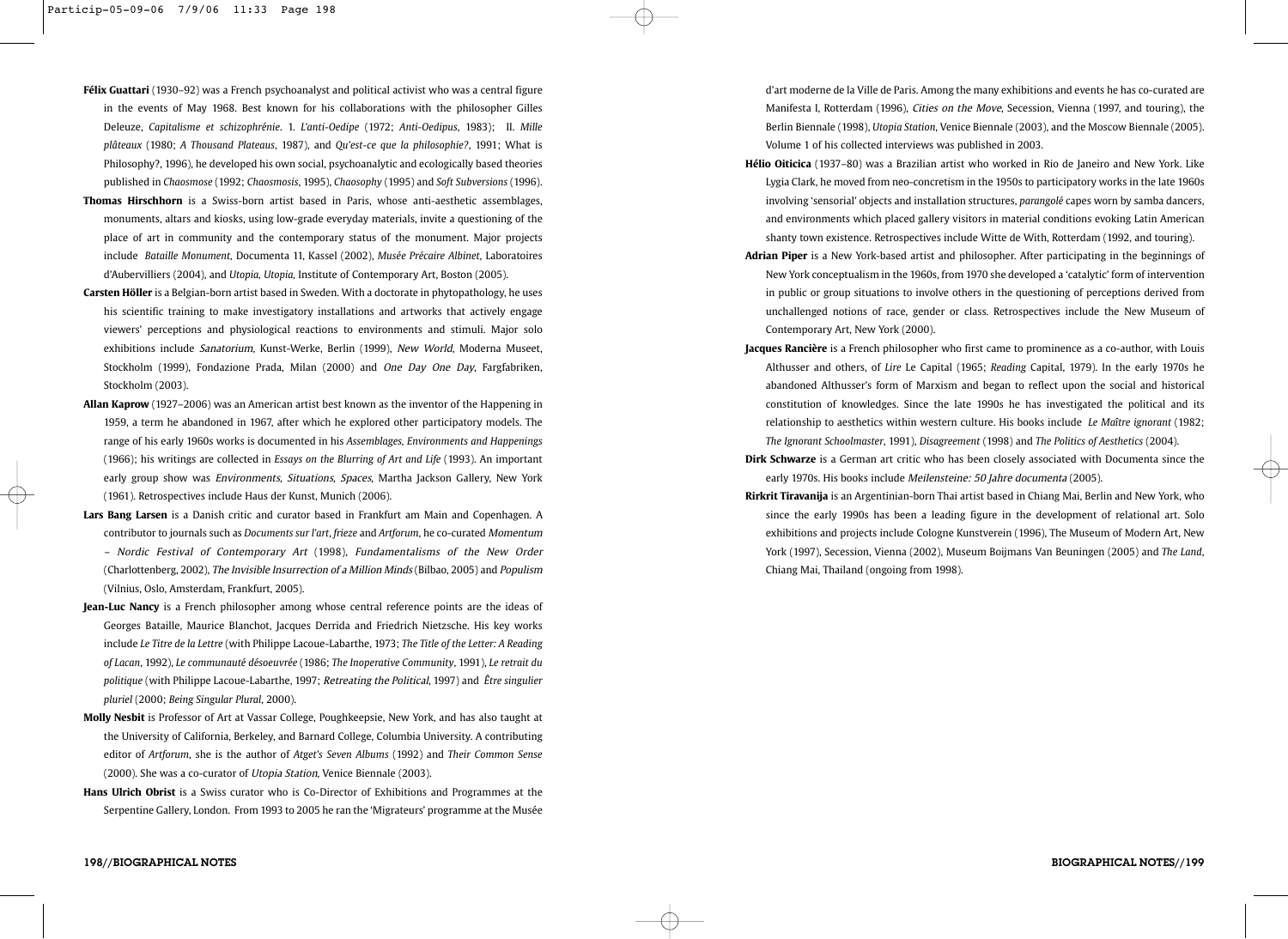#### **Bibliography**

Agamben, Giorgio, The Coming Community, University of Minnesota Press, 1993

Araeen, Rasheed, et al., *Remarks on Interventive Tendencies*, Danish Contemporary Art Foundation, Bergen, 2000

'Art and Collaboration', special issue of *Third Text*, vol. 18, no. 6, November 2004

- Baker, George, 'Relations and Counter-Relations: An Open Letter to Nicolas Bourriaud', *Contextualise/Zusammenhänge herstellen*, Kunstverein Hamburg/Dumont Verlag, Cologne, 2002, 134–6
- Barthes, Roland, 'The Death of the Author' ('La mort de l'auteur', *Mantéia*, V, 1968) and 'From Work to Text' ('De l'oeuvre au texte', *Revue d'esthétique*, 3, 1971), in Roland Barthes, ed. and trans. Stephen Heath, *Image–Music–Text*, Hill & Wang, New York/Fontana, London, 1977, 142–8; 155–64
- Basualdo, Carlos, and Reinaldo Laddaga, 'Rules of Engagement', *Artforum*, March 2004, 166–9
- Benjamin, Walter, 'The Author as Producer' (1934), in *Understanding Brecht*, Verso, London, 1998, 85–103
- Beuys, Joseph, and Dirk Schwarze, 'Report on a day's proceedings, Informationsbüros der Organisation für direkte Demokratie durch Volksabstimmung', Documenta 5, Kassel, 1972; translated in Adriani Götz, *et al*., *Joseph Beuys: Life and Work*, Barron's, New York, 1979, 244–9 Beuys, Joseph, 'I am searching for field character' (1973), in Carin Kuoni, ed., *Energy Plan for the*
- *Western Man: Joseph Beuys in America*, Four Walls Eight Windows Press, New York, 1990, 21–3 Bishop, Claire, 'Antagonism and Relational Aesthetics', *October*, no. 110, Fall 2004, 51–79
- Bishop, Claire, 'Social Collaboration and Its Discontents', *Artforum*, February 2006, 178–183
- Bourriaud, Nicolas, *Esthétique relationelle*, Les presses du réel, Dijon, 1998; English edition, *Relational Aesthetics*, 2002
- Bourriaud, Nicolas, 'Berlin Letter about Relational Aesthetics', in Annie Fletcher and Saskia Bos, eds, *Berlin Biennale 2001*, Oktagon Verlag, Cologne, 2001, 40–41; reprinted in Claire Doherty, ed., *Contemporary Art: From Studio to Situation* (see below), Black Dog, London, 2004 43–9
- Brecht, Bertolt, trans. and ed. John Willett, *Brecht On Theatre: The Development of an Aesthetic*, Methuen, London, 1964
- Bürger, Peter, *Theorie der Avantgarde*, Suhrkamp Verlag, Frankfurt am Main, 1974; trans. Michael Shaw, *Theory of the Avant-garde*, University of Minnesota Press, Minneapolis, 1984, 47–54
- Carnevale, Graciela, 'Project for the Experimental Art Series, Rosario', statement originally published as part of a series of brochures accompanying the 'Cido de Me Experimental', Rosario, Argentina, 7–19 October 1968; trans. Marguerite Feitlowitz, in Andrea Jiunta and Ines Katzenstein, eds, *Listen, Here, Now! Argentine Art of the 1960s*, The Museum of Modern Art, New York, 2004, 299–301
- Collective Actions, *Ten Appearances*, 'Kievi-Gorky', Savel, Moscow Province, February 1981; translated in David A. Ross, *et al*., eds, *Between Spring and Summer – Soviet Conceptual Art in the Era of Late Communism*, Institute of Contemporary Art, Boston/ The MIT Press, Cambridge, Massachusetts,

1990, 157–8

- Collective Actions, *Kollektivnye deistviya: Poezdki za gorod* (*Collective Actions: Trips to the Country*), Ad Marginem, Moscow (1998), English edition forthcoming
- Collective and Interactive Works in Russian Art 1960–2000, State Tretyakov Gallery, Moscow, 2005 Cufer, Eda, 'Transnacionala: A Journey from the East to the West', unpublished text. A variant of this essay was published in Jacob, *Conversations at the Castle* (see below)
- Cufer, Eda and Viktor Misiano, eds, *Interpol: The Art Show Which Divided East and West*, IRWIN, Ljubjliana/Moscow Art Magazine, 2000, 43–58
- De Certeau, Michel, *L'Invention du quotidien*, vol. 1, Christian Bourgeois, Paris, 1980; trans. Steven Rendall, *The Practice of Everyday Life*, University of California Press, Berkeley and Los Angeles, 1984
- Debord, Guy, 'Separation Perfected' and 'Ideology in Material Form', in *Society of the Spectacle* (*La Société du spectacle*, Buchet-Chastel, Paris, 1967), trans. Donald Nicholson-Smith, Zone Books, New York, 1995
- Debord, Guy, *Rapport sur la construction des situations et sur les conditions de l'organisation et de l'action de la tendence situationniste internationale*, Internationale lettriste, Paris, July 1957; trans. 'Towards a Situationist International', in *Guy Debord and the Situationist International: Texts and Documents*, ed. Tom McDonough, The MIT Press, Cambridge, Massachusetts, 2002, 44–50
- Deller, Jeremy, 'The Battle of Orgreave', in Gerrie van Noord, ed, *Off-Limits: 40 Artangel Projects*, Merrell Publishers, London, 2002
- Anna Dezeuze, 'Tactile dematerialization, sensory politics: Hélio Oiticica's Parangolés', *Art Journal*, vol. 63, pt. 2, Summer 2004, 58–71
- Documenta 5: Befragung der Realität Bildwelten Heute, ed. Harald Szeemann, Bertelsmann verlag/Documenta, Kassel, 1972
- Doherty, Claire, ed., *Contemporary Art: From Studio to Situation*, Black Dog, London, 2004
- Duchamp, Marcel, 'The Creative Act', lecture, American Federation of Arts, Houston, Texas, April 1957,
	- published in *Art News*, Summer, 1957; reprinted in Robert Lebel, *Marcel Duchamp*, Trianon Press, London, 1959, 77–8
- Eco, Umberto, *Opera aperta*, Bompiano, Milan, 1962; trans. Anna Cancogni, *The Open Work*, Harvard University Press, Cambridge, Massachusetts, 1989
- Figueiredo, Luciano, ed., *Lygia Clark–Hélio Oiticica: Cartas (1964–74)*, Editora UFRJ, Rio de Janeiro, 1996
- Foster, Hal, 'Arty Party' (author's original title: 'Chat Rooms'), *London Review of Books*, 4 December 2004, 21–2

Freire, Paolo, *Pedagogy of the Oppressed*, Continuum, New York, 1970

- Gablik, Suzi, 'Deconstructing Aesthetics: toward a responsible art', *New Art Examiner*, January 1989, 32–5
- Gablik, Suzi, *The Re-enchantment of Art*, Thames and Hudson, London, 1991

Glissant, Édouard, *Poétique de la Relation*, Éditions Gallimard, Paris, 1990; trans. Betsy Wing, *Poetics of Relation*, University of Michigan Press, Ann Arbor, 1997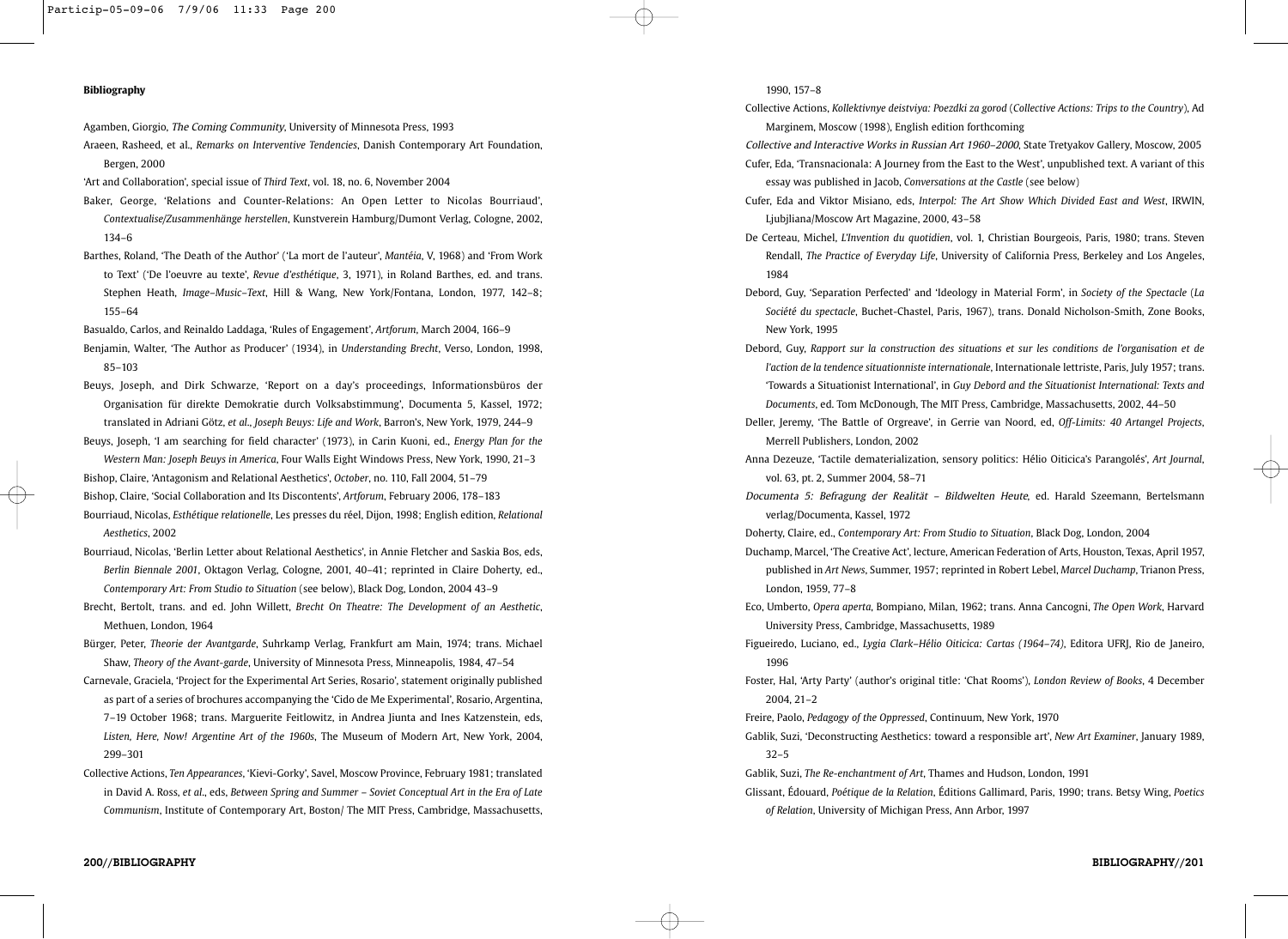Gonzales-Torres, Felix, interview by Tim Rollins, in *Felix Gonzalez-Torres*, A.R.T. Press, New York, 1993 Graham, Dan, *Two-Way Mirror Power*, ed. Jeff Wall, The MIT Press, Cambridge, Massachusetts, 1999 Group Material, *Democracy: A Project by Group Material*, Bay Press, Seattle, 1990

- Guattari, Félix, 'The Postmodern Impasse', in Gary Genosko, ed., *The Guattari Reader*, Blackwell, Oxford, 1996, 109–13
- Guattari, Félix, *Chaosmose*, Éditions Galilée, Paris, 1992; trans. Paul Bains and Julian Pefanis, *Chaosmosis: An Ethico-Aesthetic Paradigm*, Indiana University Press, Indianapolis, 1995
- Hagoort, Erik, *Good Intentions: Judging the Art of Encounter*, Netherlands Foundation for Visual Arts, Design and Architecture (Fonds BKVB), Amsterdam, 2005
- Hantelmann, Dorothea Von, and Marjorie Jongbloed, *I promise it's political*, Theater der Welt/Museum Ludwig, Cologne, 2002
- Hardt, Michael, and Antonio Negri, *Empire*, Harvard University Press, Cambridge, Massachusetts, 2000; accessible on internet http://www.angelfire.com/cantina/negri/

Heeswijk, Jeanne van, 'Fleeting Images of Community', http://www.jeanneworks.net

Hirschhorn, Thomas, *Thomas Hirschhorn Musée Précaire Albinet*, Éditions Xavier Barral, Paris, 2005 Hirschhorn, Thomas*, 24h Foucault*, artist's proposal, in *24h Foucault Journal*, Palais de Tokyo, Paris,

#### 2–3 October 2004

- Höller, Carsten, *The Baudouin/Boudewijn Experiment: A Deliberate, Non-Fatalistic, Large-Scale Group Experiment in Deviation* (2000), Project description as published in *De Witte Raaf*, no. 9, Brussels, May–June 2001
- Holmes, Brian, 'Interaction in Contemporary Art' and 'Hieroglyphics of the Future: Jacques Rancière and the Aesthetics of Equality', in *Hieroglyphs of the Future*, What, How and for Whom, Zagreb, 2002–3, 8–16; 88–105.
- Hunt, Ronald, *Transform the World! Poetry must be made by all!*, Moderna Museet, Stockholm, 1969 Inventory, 'On Art, Politics and Relational Aesthetics', *Inventory*, vol. 5, no. 2–3, 2005, 166–181
- Jacob, Mary-Jane, *Conversations in the Castle: Changing Audiences and Contemporary Art*, The MIT Press, Cambridge, Massachusetts, 1998

Kaprow, Allan, *Assemblages, Environments and Happenings*, Harry N. Abrams, New York, 1966

- Kaprow, Allan, *Essays on the Blurring of Art and Life*, University of California Press, Berkeley and Los Angeles, 1993
- Kester, Grant, *Conversation Pieces: Community and Communication in Modern Art*, University of California Press, Berkeley and Los Angeles, 2004
- *Kollektive Kreativität/Collective Creativity*, Revolver, Frankfurt am Main/Kunsthalle Fridericianum, Kassel, 2005
- Kravagna, Christian, 'Working on the Community: Models of Participatory Practice', http://republicart.net/disc/aap/kravagna01\_en.htm
- Kwon, Miwon, *One Place After Another: Site-Specific Art and Locational Identity*, The MIT Press, Cambridge, Massachusetts, 2002
- Laddaga, Reinaldo, 'Mundos comunes. Metamorfosis de las artes del presente', *Otra Parte* (Argentina), issue 6, Winter 2005, 171–3

Laddaga, Reinaldo, Estética de la emergencia – La formación de otra cultura de las artes, Adriana Hidalgo, Buenos Aires, 2006

- Larsen, Lars Bang, 'Social Aesthetics: 11 examples to begin with, in the light of parallel history', *Afterall*, issue 1, Central Saint Martin's School of Art, London, 1999, 76–87
- Larsen, Lars Bang, and Chus Martinez, Carles Guerra, *The Invisible Insurrection of a Million Minds: Twenty Proposals for Imagining the Future*, Sala Rekalde, Bilbao, 2005
- Lee, Pamela M., *Object to be Destroyed: The Work of Gordon Matta-Clark*, The MIT Press, Cambridge, Massachusetts, 2000, chapter 4, 162–209
- Lind, Maria, *et al*., *Gesammelte Drucksache/Collected Newsletters*, Revolver, Frankfurt am Main/Kunstverein München, Munich, 2005
- Lippard, Lucy, 'Entering the Bigger Picture', in Lippard, *The Lure of the Local*, The New Press, New York, 1997, 286–90
- Morgan, Jessica, *Common Wealth*, Tate, London, 2004
- Nancy, Jean-Luc, *La Communauté désoeuvrée*, Christian Bourgeois, Paris, 1986; ed. and trans. Peter Connor, *The Inoperative Community*, University of Minnesota Press, Minneapolis, 1991, chapter 1
- Nesbit, Molly, and Hans Ulrich Obrist, Rirkrit Tiravanija, 'What is a Station?' (edited version accessible on internet) http://www.e-flux.com/projects/utopia/about.html
- *Nothing: A Retrospective by Rirkrit Tiravanija and Kamin Lerdchaiprasert*, Chiang Mai Art Museum/Plan b, Bangkok, 2004
- Obrist, Hans Ulrich, 'Introduction', *Take Me I'm Yours*, Serpentine Gallery, London, 1995
- Obrist, Hans Ulrich, ed., *Do It*, Revolver and eflux, Frankfurt am Main, 2005
- Oiticica, Hélio, 'Notes on the Parangolé' (1966), 'Position and Program' (1966), 'Eden' (1969), in Guy Brett, *et al*., *Hélio Oiticica*, Witte de With, Rotterdam, 1992
- Piper, Adrian, 'Notes on Funk I–IV', in Piper, *Out of Order, Out of Sight*, vol. 1, The MIT Press, Cambridge, Massachusetts, 1996
- Purves, Ted, (ed.), *What we want is free: generosity and exchange in recent art*, State University of New York Press, Albany, 2005
- Rancière, Jacques, 'Problems and Transformations in Critical Art', in Rancière, *Malaise dans l'esthétique*, Éditions Galilée, Paris, 2004
- Rosler, Martha, 'Travelling Garage Sale', in Catherine de Zegher, ed., *Martha Rosler: Positions in the Life World*, The MIT Press, Cambridge, Massachusetts, 1998, n.p.

Allen Ruppersberg: Where's Al?, Magasin/Centre national d'art contemporain de Grenoble, 1996 Sartre, Jean-Paul, 'Why Write?' (1948) in *What is Literature?*, Routledge Classics, London, 1993, 26–48 Steiner, Barbara (ed), *Superflex: Tools*, Verlag der Buchhandlung Walter König, Cologne, 2003

Tiravanija, Rirkrit, 'No Ghosts in the Wall', in *Rirkrit Tiravanija: A Retrospective*, Museum Boijmans Van Beuningen, Rotterdam, 2004

*Nothing: A Retrospective by Rirkrit Tiravanija and Kamin Lertchaiprasert*, Chiang Mai Art Museum, 2004 Vilensky, Dmitri, and Chto Delat Group, 'What is to be done?' (2003), *Moscow Art Magazine Digest 1993–2005*, 121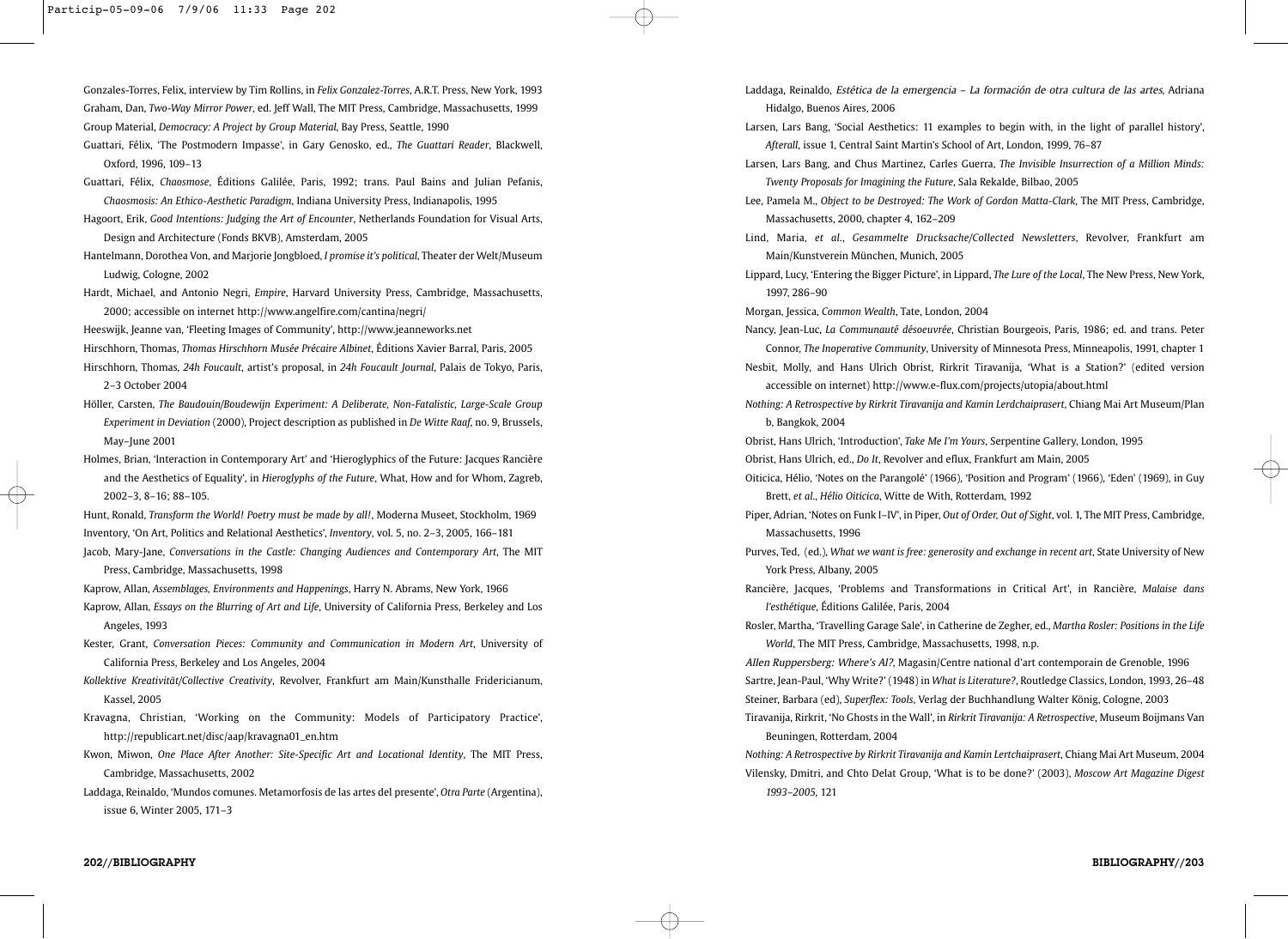**Index**

Adorno, Theodor 184 Althusser, Louis 160 Amaral, Tarsila do 113 Andersen, Troels 176, 178, 179, 183 Andrade, Oswaldo de 113 Aragon, Louis, 86 Arendt, Hannah 70n Aristotle 28, 32, 72 Artaud, Antonin 11

Bach, Johann Sebastian 21, 133 Badiou, Alain 70n Baker, George 54 Bakunin, Mikhail 60 Balibar, Étienne 187-8 Ballard, J. G. 193 Balzac, Honoré de 85-6, 41, 44-5 Barney, Matthew 91 Barrés, Maurice 10 Barthes, Roland 13, 17n, 58, 41-5 Basualdo, Carlos 116n Bataille, Georges 54, 64, 68-9, 166, 169 Baudelaire, Charles 42, 44 Baudouin/ Boudewijn, King of Belgium 144-5 Beecroft, Vanessa 91 Beethoven, Ludwig van 90-1, 133 Benjamin, Walter 11, 58, 86 Benson, Michael 142n Berio, Luciano 20, 36 Beuys, Joseph 10, 15, 120-6 Bille, Per 180 Bishop, Claire 10-17, 195 Bizet, Georges 90-1 Blanchot, Maurice 58, 68 Bloch, Ernst 184-5 Boal, Augusto 17n Boeri, Stefano 192 Boetti, Alighiero 10

Bohr, Niels 33 Boltanski, Christian 89–91 Bonami, Francesco 193 Boulez, Pierre 21 Bourriaud, Nicolas 13, 15, 79, 154, 160-71, 190-1, 191, 194-5 Brahms, Johannes 133 Brecht, Bertolt 11, 13, 29-30, 37, 43, 84-5, 87, 184-5, 188 Brecht, George, and Filliou, Robert 163 Brener, Alexander 142n Breton, André 10, 51 Broodthaers, Marcel 191 Bulloch, Angela 164, 168 Bürger, Peter 13, 46-53 Burke, Edmund 27 Bush, George 189 Buzari, Pash 188 Calder, Alexander 30 Calle, Sophie 163 Carnevale, Graciela 15, 117-19 Carver, Raymond 190 Cattelan, Maurizio 88 Celant, Germano 16n Certeau, Michel de 17n Christo and Jeanne-Claude 10 Chuikov, I. 128-9 Clair, Jean 166 Clark, Lygia 14 Clark, Lygia, and Oiticica, Hélio 190, 110-16 Clark, T. J. 194 Clinton, Bill and Hillary 87 Cole, Nat King 107 Collective Actions 15, 127-9 Courbet, Gustave 87 Crewdson, Gregory 91 Cufer, Eda 15, 138-43 Deak, Frantisek 16n

Debord, Guy 12, 15, 88, 96-101, 168-9

Defert, Daniel 156 Deleuze, Gilles 70n, 154, 190 Deleuze, Gilles, and Guattari, Félix 15-16, 71, 73 Deller, Jeremy, 146-7 Derrida, Jacques 17n, 54 Descartes, René 64 Dijkstra, Rineke 91 Dimitrijevic, Braco 163 Dordevic, Goran 142n Duarte, Rogério 117n Duchamp, Marcel 50, 150, 166, 191, 194 Dufour, Kirsten 181, 183 Durand, Gilbert 166 Durham, Jimmie 188 Dyckaerts, Eric 164

Eco, Umberto 13, 20-40 Einstein, Albert 29, 35-6 Ellul, Jacques 70n Enwezor, Okwui 193

Fairhurst, Angus 164 Fanon, Frantz 75 Feldmann, Hans-Peter 89 Fiat, Christophe 157 Figgis, Mike 146 Filliou, Robert 89, 163 Fischli, Hans, and Weiss, David 89 Fishkin, Vadim 142n Flaubert, Gustave 44 Foran, John 177 Foster, Hal 15, 190-5 Foucault, Michel 154-5, 190 Fraser, Andrea 164 Freud, Sigmund 64

Gance, Abel 112 Gente, Peter 156-7 Gide, André 100 Gillick, Liam 164, 185, 187, 190-1

Glissant, Édouard 13, 71-8, 187 Godard, Jean-Luc 90-1 Golub, Leon 187 Gonzalez-Foerster, Dominique 90, 191 Gonzalez-Torres, Felix 167, 168, 190 Gordon, Douglas 164, 191-2 GRAV (Groupe de recherche d'art visuel) 113 Gropius, Walter 179 Group A12 90 Group Material 135-7 Guattari, Félix 13, 79-82, 163, 169-70 see also Deleuze, Gilles, and Félix Guattari Gurin, David 178-9

Haacke, Hans 87, 191 Haaning, Jens 90, 162, 177-8 Hall, Stuart, and Azizov, Zeigam 188 Hardt, Michael, and Negri, Antonio 13 Heartfield, John 86 Hegel, Friedrich 55, 60, 61-3, 66 Heidegger, Martin 54, 64, 65, 66 Heisenberg, Werner 33 Herder, Johann Gottfried 56 Hickey, Dave 166 Hirschhorn, Thomas 15, 120, 154-7, 190, 192 Hirst, Damien 191 Hitler, Adolf 84 Hölderlin, Friedrich 61 Höller, Carsten 15, 144-5, 168, 186, 192 Holzer, Jenny 165 Huebler, Douglas 193 Husserl, Edmund 33, 64 Huyghe, Pierre 90, 164, 168, 191-4 Hybert, Fabrice 89

#### IRWIN group 138-43, 142n

Jean Paul (Richter) 122 Johnson, Philip 152 Joseph, Manuel 157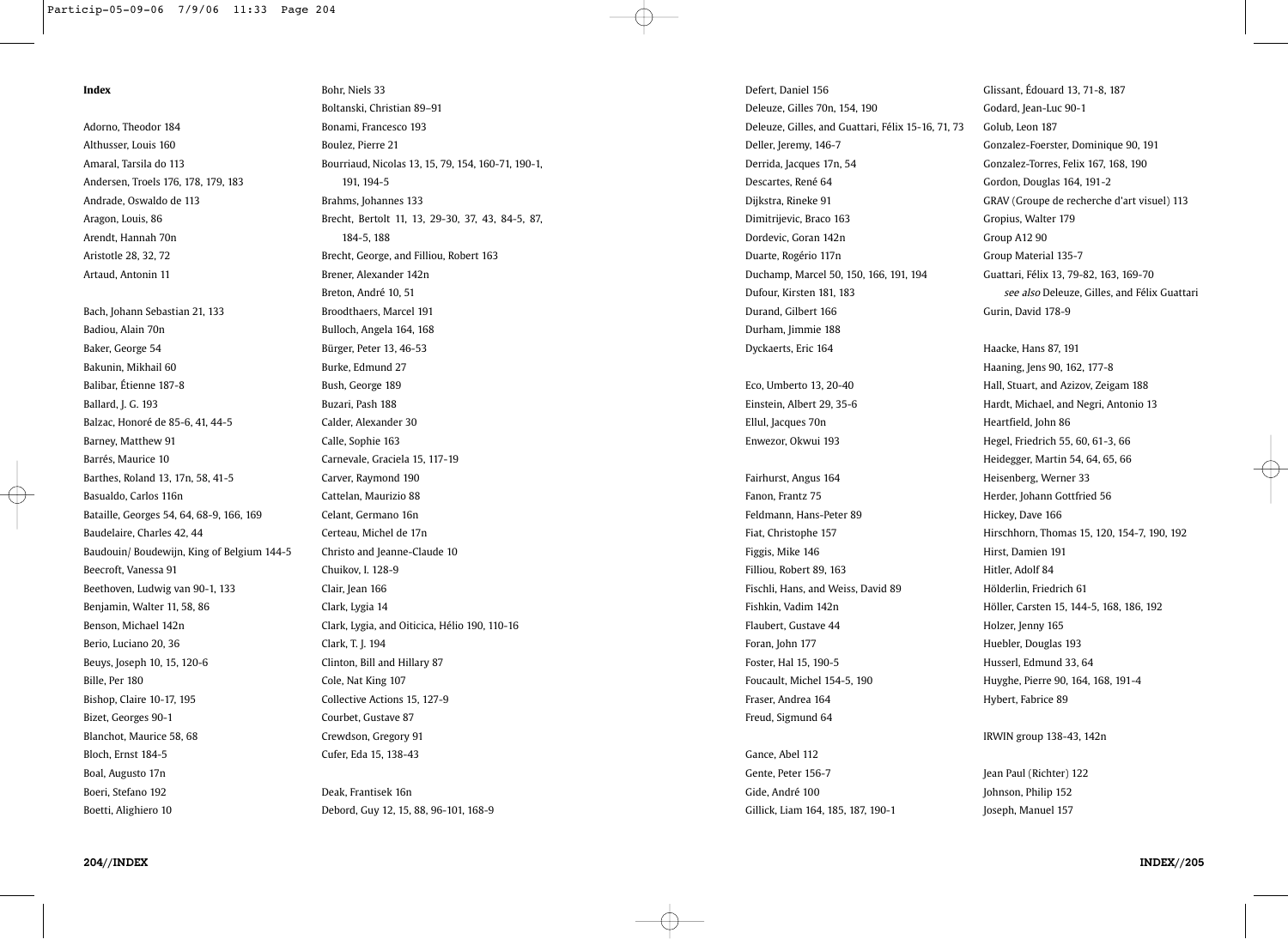Kabakov, Ilya 15, 129 Kafka, Franz 28 Kant, Immanuel 71 Kaprow, Allan 15, 102-4 Kawara, On 89, 163 Kelley, Mike 165 Kiarostami, Abbas 185, 189 Kilimnik, Karen 149 Kinmont, Ben 164 Kittelmann, Udo 151 Koons, Jeff 165 Kozlov, N. 128 Kraftwerk 164 Kudo, Tetsumia 165 Kwon, Miwon 54

Joyce, James 28-9, 32

Larsen, Lars Bang 15, 172-83 Lavier, Bertrand 92 Le Parc, Julio 113 Lee, Pamela N. 54 Léger, Fernand 191 Leibniz, Gottfried Wilhelm 63 Leiderman, Yuri 142n Lenin, V. I. 58 Lewinsky, Monica 87 Lissitzky, El 193 Lyotard, Jean-François 70n

McNamara, Robert 190 Maffesoli, Michel 161 Mallarmé, Stéphane 27, 31-3, 42, 60, 90 Marcuse, Herbert 48-9, 112, 115 Marioni, Tom 10 Marx, Karl 11, 13, 37, 55, 57, 58, 60, 121, 161, 169 Matta-Clark, Gordon 10, 163, 165 Mauss, Marcel 190, 195 Mekas, Jonas 187 Merleau-Ponty, Maurice 34-5

Monroe, Marilyn 107 Morgan, Jessica 54 Morris, William 179 Mozart, Wolfgang Amadeus 133 N55 group 175-6, 179 Nancy, Jean-Luc 13, 54-70 Negri, Antonio 13 see also Hardt, Michael and Antonio Negri Nekrasov, Vsevolod 15, 128 Nesbit, Molly 184-9 see also Obrist, Hans Ulrich; Tiravanija, Rirkrit Nielsen, Palle 173-7, 178 Nietzsche, Friedrich 61, 69, 106, 154 Nixon, Richard 178 Novalis (Friedrich von Hardenberg) 27

Mir, Aleksandra 182

Obrist, Hans-Ulrich 190, 193-4 see also Nesbit, Molly; Tiravanija, Rirkrit Oiticica, Hélio 10, 15, 105-9 see also Clark, Lygia Orozco, Gabriel 162, 168, 192-3

Pacino, Al 191 Pareyson, Luigi 38 Parreno, Philippe 164, 191 Pasolini, Pier Paolo 70n Pedrosa, Mario 110, 114 Peri, Gabriel 170-1n Piper, Adrian 10, 15, 130-4 Pivovarova, I. 129 Plato 23, 72, 185-6 Pollock, Jackson 102 Pousseur, Henri 20-1, 23, 29-30, 32, 36 Prigogine, Ilya, and Stengers, Isabelle 80 Prince, Richard 165 Proust, Marcel 29, 42

Rancière, Jacques 13, 15-16, 70n, 83-93, 186-7 Raqs Media Collective 188

Ray, Charles 88 Reagan, Ronald 135 Rosler, Martha 10, 84, 87, 187 Rouch, Jean 193 Rousseau, Jean-Jacques 59-61, 160 Ruppersberg, Allen 10 Ruskin, John 179 Sala, Anri 187 Samore, Sam 131 Sartre, Jean-Paul 34, 54, 56, 194 Scanlan, Joe 191 Schemberg, Mário 111 Schérer, Jacques 31 Schiller, Friedrich von 122 Schindler, Rudolph 152 Schlegel, Friedrich von 60 Schopenhauer, Arthur 178 Schwarze, Dirk 15, 120-4 Schwitters, Kurt 192 Sekula, Allan 187 Smithson, Robert 165 Solzhenitsyn, Aleksandr 55 Spero, Nancy 187, 188 Spinoza, Benedict 36, 154 Spoerri, Daniel 10, 163 Stalin, Josef 58 Steiner, Rudolph 122 Steinweg, Marcus 154, 156, 157 Stockhausen, Karlheinz 20, 36 Stravinsky, Igor 21

Taylor-Wood, Sam 91 Tchaikovsky, Pyotr 42 Thek, Paul 165 Thybo, Finn 180-1, 183 Tindall, W.Y. 28 Tiravanija, Rirkrit 15, 90, 149-53, 164, 185, 190, 191-3 see also Nesbit, Molly; Obrist, Hans-Ulrich Tobier, Lincoln 164

Trotsky, Leon 58 Tzara, Tristan 51

Valéry, Paul 28, 42, 50 Van Gogh, Vincent 42 Varda, Agnès 187 Veloso, Caetano 111-12, 116, 117n Verdi, Giuseppe, Aïda 21 Verlaine, Paul 27 Vernant, Jean-Pierre 45 Villiers de l'Isle Adam, Auguste de 65 Viola, Bill 91-2 Vostell, Wolf 87

Wagner, Richard 60, 91 Wallerstein, Immanuel 189 Wang Du 87 Warhol, Andy 87 Webern, Anton 30 Weiner, Lawrence 187 Weiss, David 89 see also Fischli, Hans, and David Weiss West, Franz 164 Whitehead, Alfred North 29 Wilde, Oscar 169 Wilson, Edmund 29 Wilson, Ian 10 Wodizcko, Krzysztof 87 Woolf, Virginia 90-1 Wright, Frank Lloyd 152

Zhigalov, A. 128 Zinoviev, Grigori 55 Zobernig, Heimo 164 Zola, Émile 85